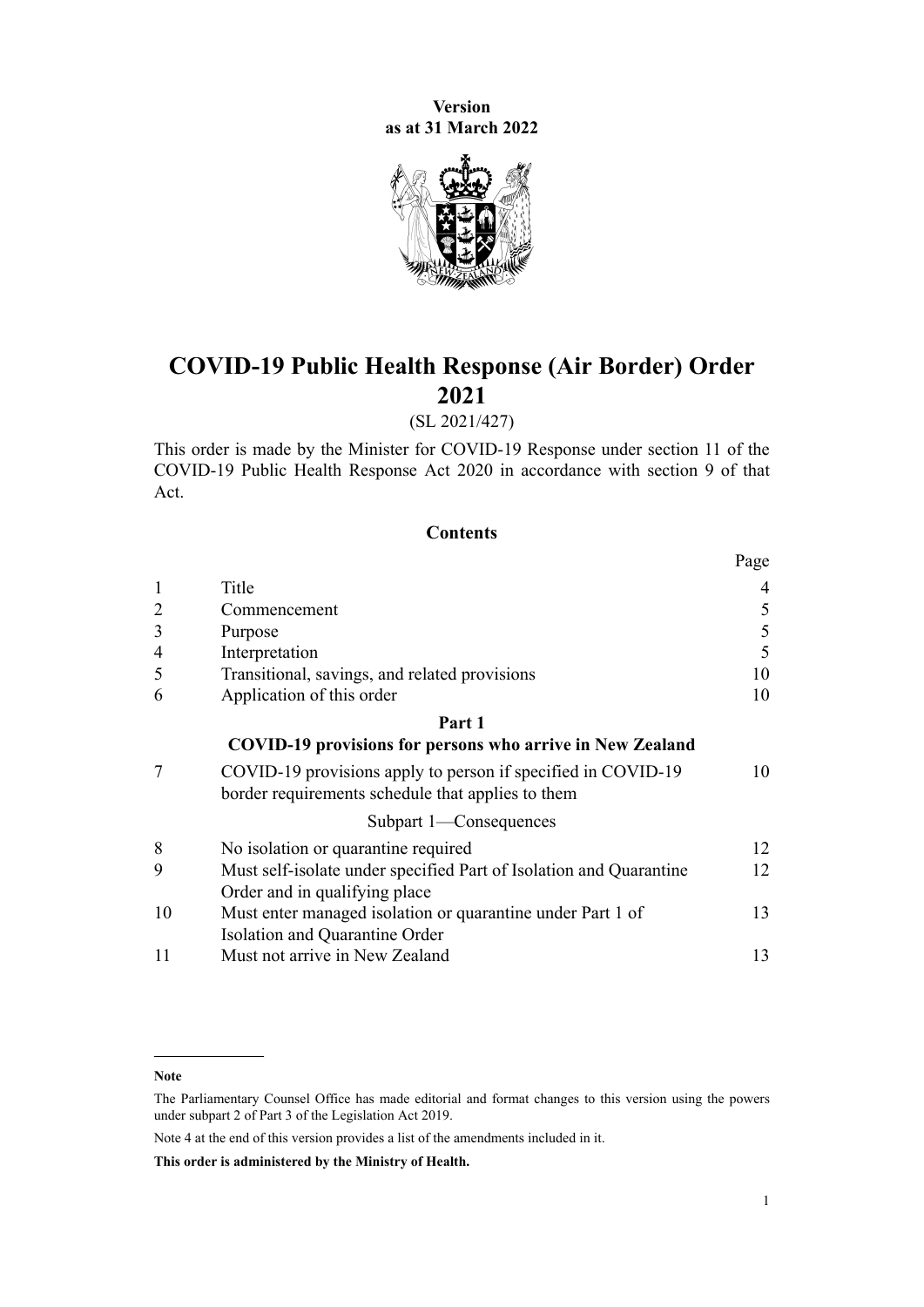| <b>COVID-19 Public Health Response (Air Border) Order</b> | Version as at |
|-----------------------------------------------------------|---------------|
| 2021                                                      | 31 March 2022 |

# [Subpart 2—Conditions](#page-12-0)

# *[Before arrival](#page-12-0)*

| 12  | Must have traveller pass                                                                               | 13 |
|-----|--------------------------------------------------------------------------------------------------------|----|
| 13  | Must be vaccinated or excused by certificate (unless under 17<br>years of age)                         | 13 |
| 14  | Must have pre-departure test for COVID-19 or be excused by                                             | 15 |
|     | certificate (unless under 2 years of age)                                                              |    |
| 15  | Must have negative result from pre-departure test for COVID-19<br>(or certificate)                     | 15 |
| 16  | Must not be waiting for test results                                                                   | 16 |
| 16A | Must not exhibit COVID-19 symptoms (or must have certificate)                                          | 16 |
| 17  | Must not be subject to public health direction in another country                                      | 16 |
| 18  | Must not have prematurely ended period of isolation or quarantine                                      | 17 |
| 19  | Must fly with specified carrier                                                                        | 17 |
| 20  | Must travel on scheduled international air service                                                     | 17 |
| 21  | Must have confirmed allocation for managed isolation or<br>quarantine                                  | 17 |
| 22  | Must comply with key safety standards or route safety plan while<br>outside New Zealand                | 17 |
|     | Before, on, or after arrival                                                                           |    |
| 23  | Must make traveller declaration at certain times                                                       | 18 |
| 24  | Must provide, at certain times, information necessary to support<br>public health response to COVID-19 | 18 |
| 25  | Must provide self-isolation information at certain times                                               | 19 |
| 26  | Must not exhibit COVID-19 symptoms at certain times [Revoked]                                          | 19 |
| 27  | Must be considered at negligible risk of having been exposed to<br>COVID-19                            | 19 |
| 28  | Must wear face covering in certain places or circumstances                                             | 20 |
| 29  | Must answer to authorised officers                                                                     | 21 |
| 30  | Must produce evidence of compliance with COVID-19 provisions                                           | 21 |
| 31  | Must not provide false or misleading information or evidence                                           | 22 |
|     | On or after arrival                                                                                    |    |
| 32  | Must report for and undergo COVID-19 screening                                                         | 22 |
| 33  | Must report for and undergo COVID-19 test                                                              | 22 |
| 34  | Must be considered at low risk of having or transmitting<br>COVID-19                                   | 22 |
| 35  | Must comply with directions while travelling to place of isolation<br>or quarantine or self-isolation  | 23 |
| 36  | Must maintain physical distancing                                                                      | 23 |
| 37  | Must wear personal protective equipment as directed                                                    | 23 |
| 38  | Must comply with key safety standards while in Green area in New<br>Zealand                            | 24 |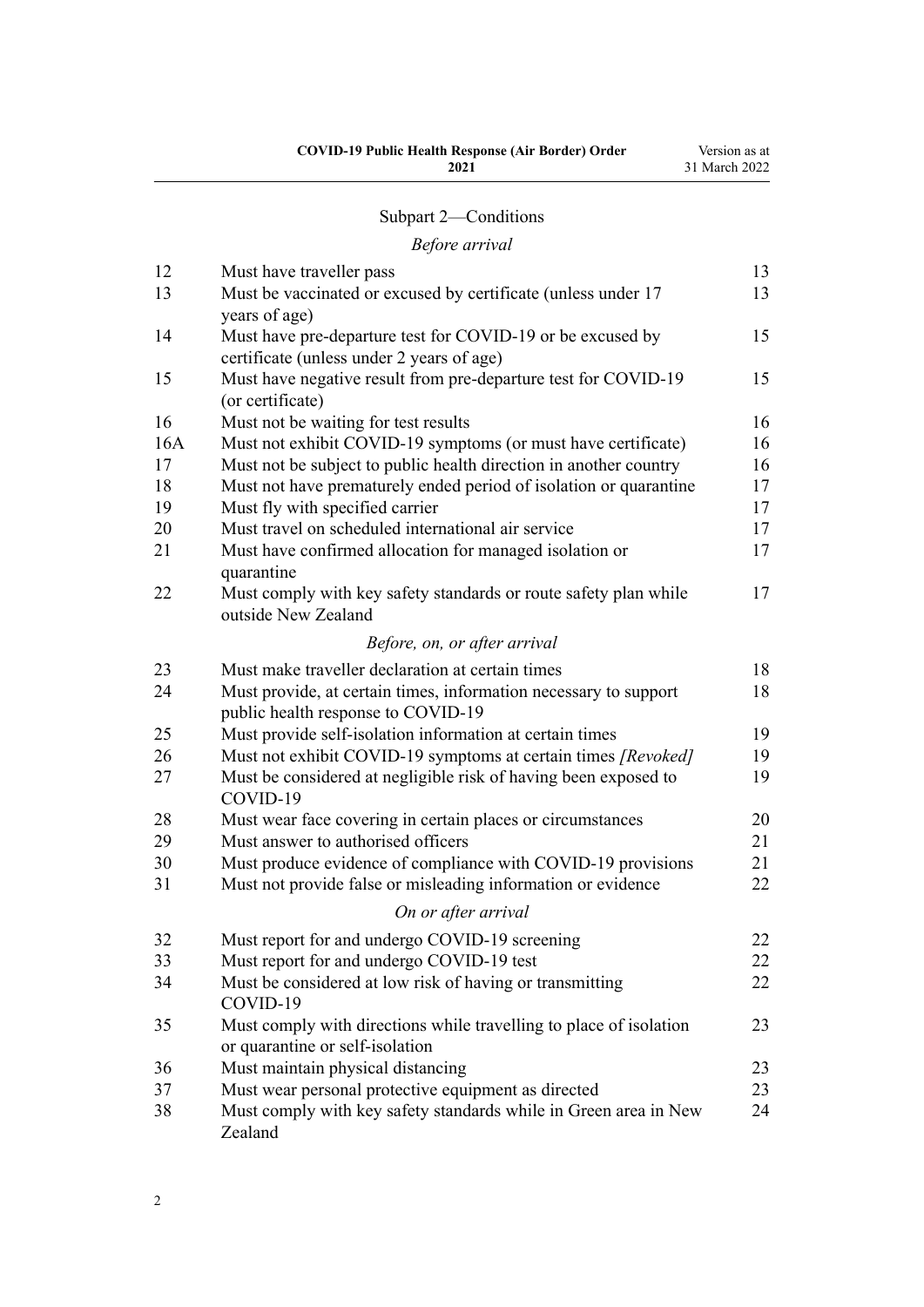| Version as at | <b>COVID-19 Public Health Response (Air Border) Order</b> |
|---------------|-----------------------------------------------------------|
| 31 March 2022 | 2021                                                      |

|    | Subpart 3—Breach of conditions                                                          |        |
|----|-----------------------------------------------------------------------------------------|--------|
|    |                                                                                         |        |
| 39 | Subpart 3 applies if person breaches COVID-19 provision that<br>applies to them         | 24     |
| 40 | Breach of requirement not to arrive in New Zealand                                      | 24     |
| 41 | Failure to produce evidence of being vaccinated [Revoked]                               | 25     |
| 42 | Failure to produce evidence of pre-departure test or negative result<br>[Revoked]       | 25     |
| 43 | Failure to comply with key safety standards or route safety plan<br>outside New Zealand | 25     |
| 44 | Failure to provide details of qualifying place to self-isolate<br>[Revoked]             | 25     |
| 45 | Exhibiting symptoms of COVID-19 on arrival [Revoked]                                    | 25     |
| 46 | Considered not at low risk of having or transmitting COVID-19                           | 26     |
| 47 | Failure to comply with key safety standards while in New Zealand                        | 26     |
| 48 | Must report for and undergo assessment and comply with decision<br>of assessing officer | 27     |
| 49 | Breach of order may be infringement offence                                             | 27     |
|    | Part 2                                                                                  |        |
|    | Provisions that apply to carriers                                                       |        |
| 50 | Aircraft must arrive at specified airport                                               | 27     |
| 51 | Carrier may have route safety plans                                                     | 28     |
| 52 | Carrier must notify changes affecting route safety plan                                 | $28\,$ |
| 53 | Carrier must promote compliance with route safety plan or key<br>safety standards       | 28     |
| 54 | Carrier must check compliance with COVID-19 provisions                                  | 28     |
|    | Part 3                                                                                  |        |
|    | <b>Exemptions and other powers</b>                                                      |        |
|    | Exemptions                                                                              |        |
| 55 | General provisions about exemptions                                                     | 29     |
| 56 | How exemptions are notified or published                                                | 30     |
| 57 | Minister may grant exemptions                                                           | 31     |
| 58 | Director-General may grant exemptions                                                   | 31     |
|    | Director-General notices                                                                |        |
| 59 | Director-General may specify matters by notice                                          | 32     |
|    | Part 4                                                                                  |        |
|    | <b>New Zealand traveller declaration system</b>                                         |        |
| 60 | New Zealand traveller declaration system                                                | 33     |
|    | Part 4                                                                                  |        |
|    | <b>Infringement offences</b>                                                            |        |
|    | [Revoked]                                                                               |        |
| 60 | Breaches of this order that are infringement offences [Revoked]                         | 34     |

3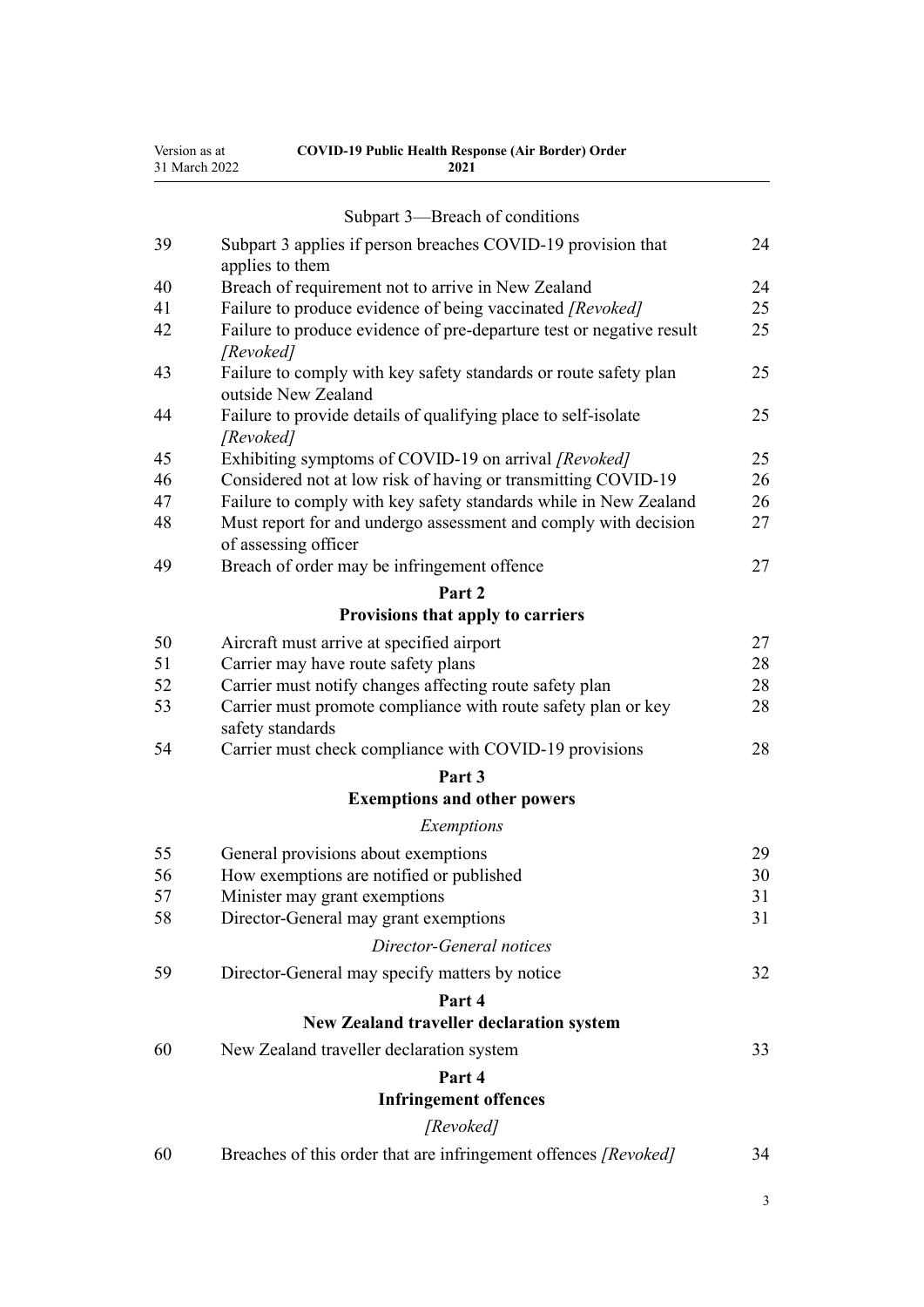<span id="page-3-0"></span>

| cl <sub>1</sub> | <b>COVID-19 Public Health Response (Air Border) Order</b><br>2021            | Version as at<br>31 March 2022 |
|-----------------|------------------------------------------------------------------------------|--------------------------------|
|                 | Part 5                                                                       |                                |
|                 | <b>Revocations</b>                                                           |                                |
| 61              | Revocations                                                                  | 34                             |
|                 | <b>Schedule 1</b><br>Transitional, savings, and related provisions           | 36                             |
|                 | <b>Schedule 2</b><br><b>Groups of countries</b>                              | 38                             |
|                 | <b>Schedule 3</b><br><b>Exemptions from some COVID-19 provisions</b>         | 39                             |
|                 | <b>Schedule 4</b><br><b>New Zealand-based aircrew members</b>                | 41                             |
|                 | <b>Schedule 5</b><br><b>Overseas-based aircrew members</b>                   | 44                             |
|                 | <b>Schedule 6</b><br><b>Transit-only arrivals</b>                            | 49                             |
|                 | <b>Schedule 7</b><br><b>Relevant workers</b>                                 | 51                             |
|                 | <b>Schedule 8</b><br><b>Arrivals from Antarctica</b>                         | 58                             |
|                 | <b>Schedule 9</b><br>Ship crew members arriving to join ship                 | 60                             |
|                 | <b>Schedule 10</b><br><b>Arrivals on aircraft turned back to New Zealand</b> | 62                             |
|                 | <b>Schedule 11</b><br><b>General travellers-A</b>                            | 64                             |
|                 | <b>Schedule 12</b><br><b>General travellers-B</b>                            | 68                             |
|                 | <b>Schedule 13</b><br>General travellers-C                                   | 73                             |
|                 | <b>Schedule 14</b><br>General travellers-Z                                   | 76                             |
|                 | <b>Schedule 15</b><br>Key safety standards                                   | 81                             |

# **Order**

# **1 Title**

This order is the COVID-19 Public Health Response (Air Border) Order 2021.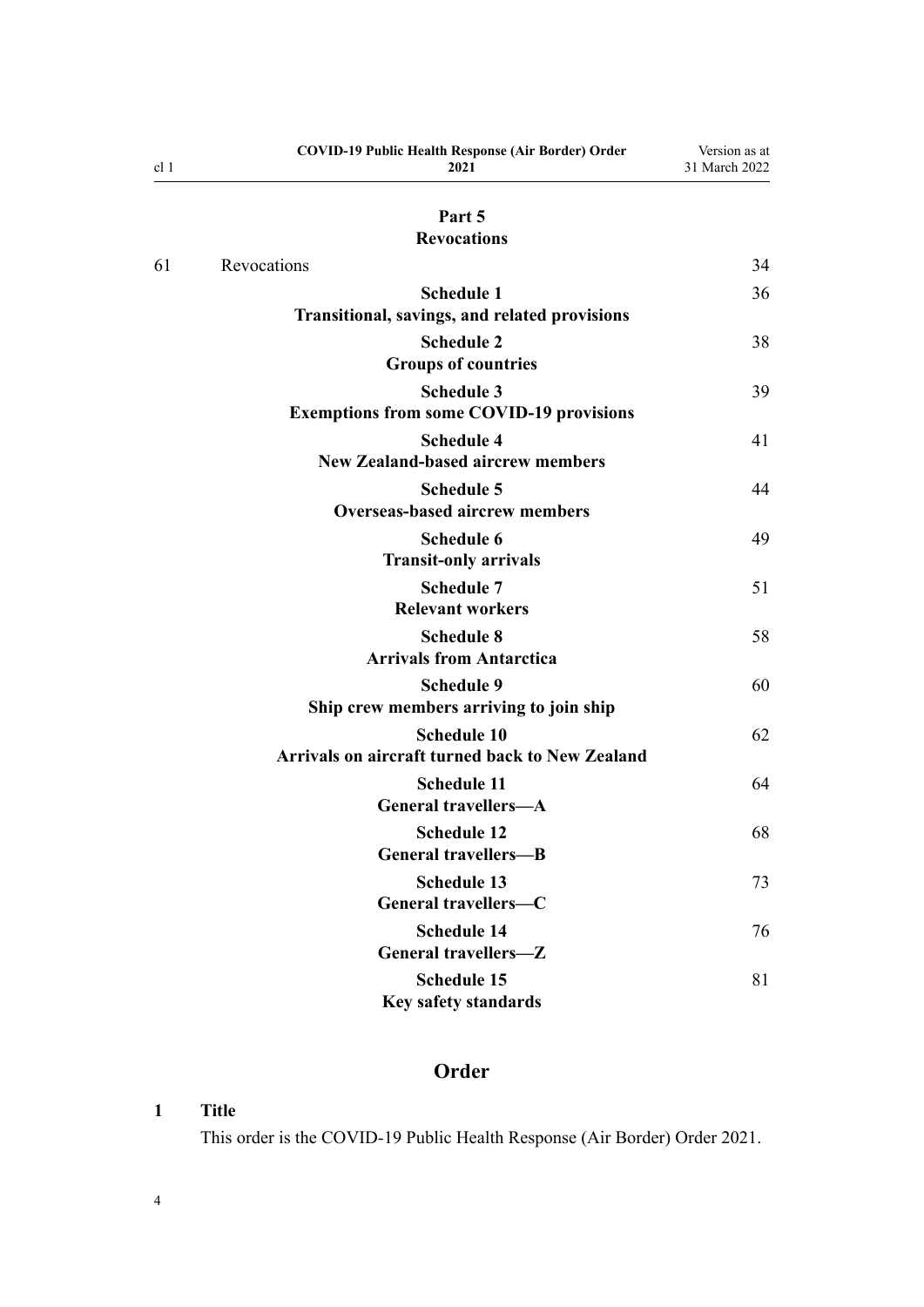# <span id="page-4-0"></span>**2 Commencement**

This order comes into force at 11.59 pm on 27 February 2022.

Clause 2: amended, at 11.58 pm on 16 January 2022, by [clause 16](http://legislation.govt.nz/pdflink.aspx?id=LMS629294) of the COVID-19 Public Health Response (Air Border and Isolation and Quarantine) Amendment Order 2022 (SL 2022/2).

#### **3 Purpose**

The purpose of this order is to support a public health response to COVID-19 that furthers the purpose of the Act by imposing requirements and restrictions in relation to persons who arrive in New Zealand by air.

#### **4 Interpretation**

In this order, unless the context otherwise requires,—

**Act** means the [COVID-19 Public Health Response Act 2020](http://legislation.govt.nz/pdflink.aspx?id=LMS344121)

**aircrew member** means an overseas-based aircrew member or a New Zealandbased aircrew member

**airport**, in relation to an airport in New Zealand, means an aerodrome (as defined in [section 2\(1\)](http://legislation.govt.nz/pdflink.aspx?id=DLM214692) of the Civil Aviation Act 1990)

**airside**, in relation to an airport, means any part of the airport that is—

- (a) inaccessible to the general public; but
- (b) accessible to international arriving or international transiting passengers who have not entered the country where the airport is located

**approved system** means any system that is—

- (a) specified by a Director-General notice; and
- (b) approved by the Director-General for the purpose of a COVID-19 provision

**arrive in New Zealand**, in relation to a person who arrives on an aircraft, means to be on board the craft when it lands or stops at any place within New Zealand

**associate** has the meaning given in [clause 1](#page-80-0) of Schedule 15

## **authorised officer** means—

- (a) an authorised enforcement person:
- (b) a health protection officer:
- (c) an immigration officer (as defined in [section 4](http://legislation.govt.nz/pdflink.aspx?id=DLM1440311) of the Immigration Act 2009):
- (d) a medical officer of health

**board a flight** means to board the aircraft undertaking the flight

**carrier**, in relation to a craft (but not a foreign military craft),—

(a) means the owner or charterer of the craft; and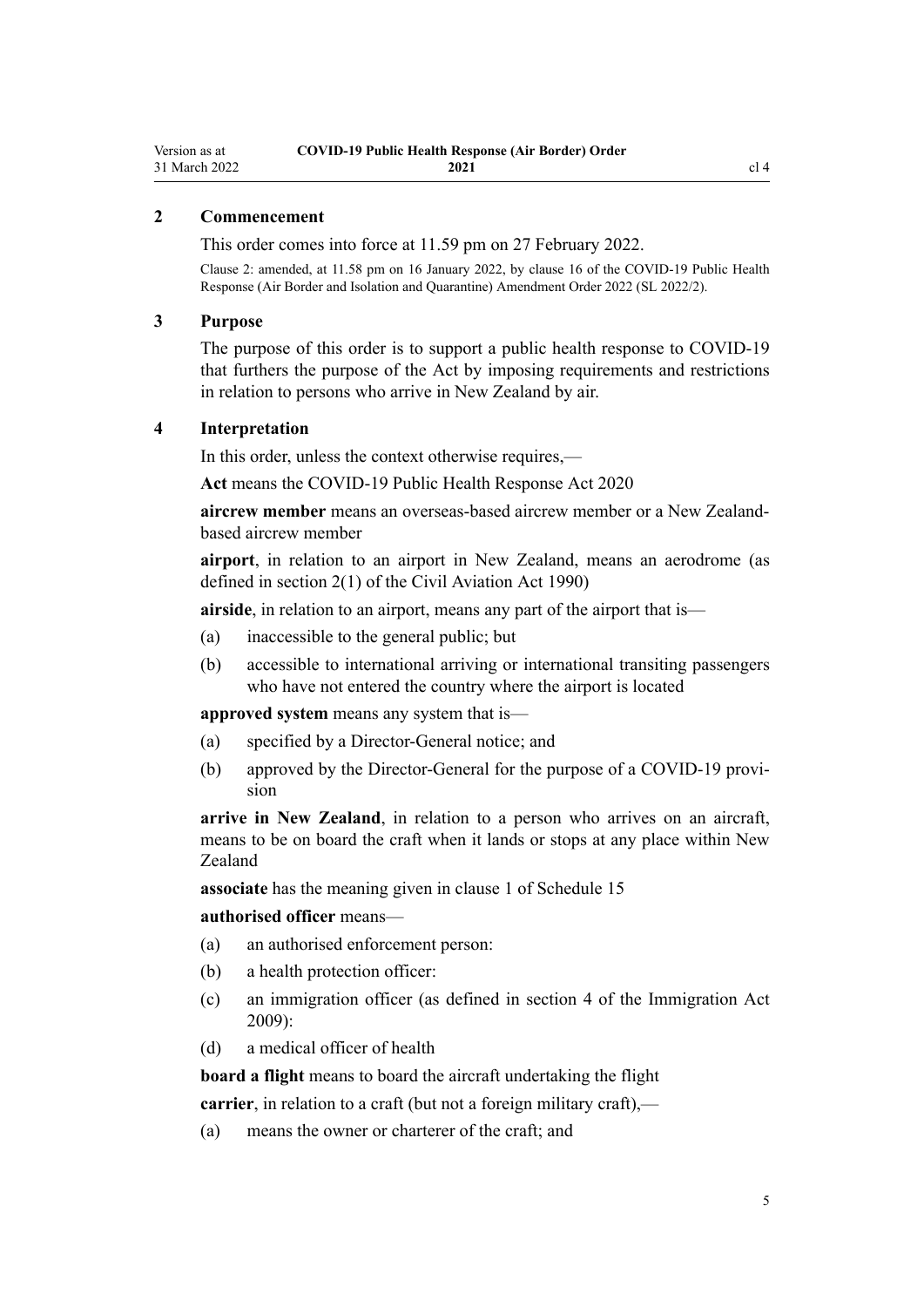- (b) if the owner or charterer is not in New Zealand, includes the agent in New Zealand of the owner or charterer; and
- (c) if there is no agent in New Zealand, includes the person in charge of the craft

**connecting flight**, in relation to a person other than an aircrew member, means any of the 2 or more flights that—

- (a) carry the person to New Zealand from another country; and
- (b) are ticketed with a specified departure and arrival place, date, and time for each flight; and
- (c) are not separated by a stopover

#### **country**—

- (a) means all or part of a country or a territory; and
- (b) includes Antarctica

**COVID-19 border requirements schedule** has the meaning given in [clause](#page-9-0) [7\(5\)](#page-9-0)

**COVID-19 provision** has the meaning given in [clause 7\(1\)](#page-9-0)

**COVID-19 test** means an examination or a test (or both) for COVID-19 that is specified by a Director-General notice for the purpose of any COVID-19 provision

**craft** has the meaning given in [section 4](http://legislation.govt.nz/pdflink.aspx?id=DLM1440311) of the Immigration Act 2009

**direct flight**, in relation to a person, means a flight that carries the person to New Zealand from another country and is not a connecting flight

**Director-General notice** means a notice made under [clause 59](#page-31-0)

**enter**,—

- (a) in relation to New Zealand, means to enter New Zealand in accordance with the [Immigration Act 2009](http://legislation.govt.nz/pdflink.aspx?id=DLM1440300); and
- (b) in relation to any other country, has a corresponding meaning

**group 1 country** means a country that [Schedule 2](#page-37-0) identifies as a group 1 country

**group 2 country** means a country that [Schedule 2](#page-37-0) identifies as a group 2 country

**group 3 country** means a country that [Schedule 2](#page-37-0) identifies as a group 3 country

**health practitioner** has the meaning given by [section 5\(1\)](http://legislation.govt.nz/pdflink.aspx?id=DLM203321) of the Health Practitioners Competence Assurance Act 2003

**health protection officer** has the meaning given by [section 2\(1\)](http://legislation.govt.nz/pdflink.aspx?id=DLM305845) of the Health Act 1956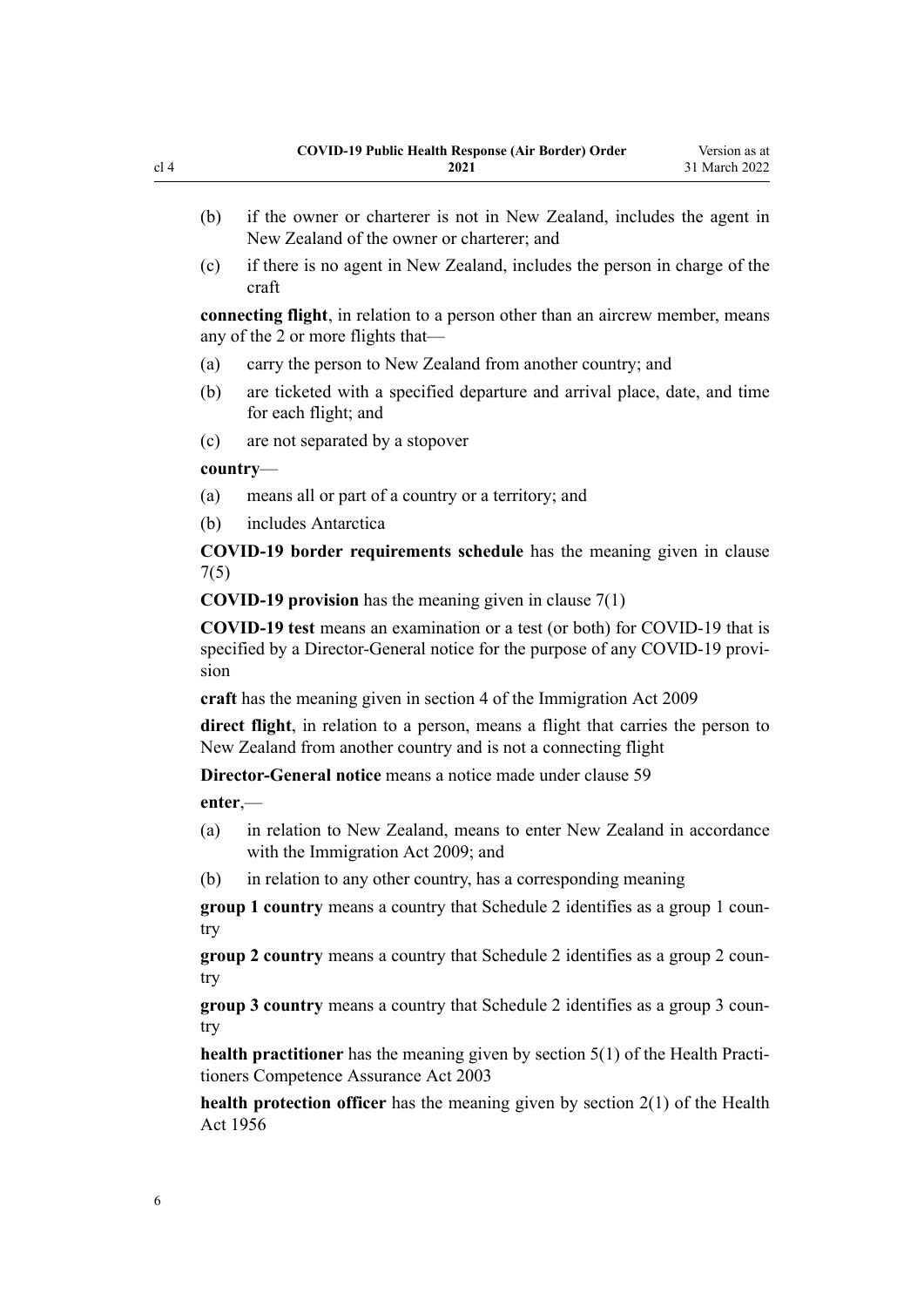**high risk infringement offence** means the high risk class of infringement offence prescribed by [regulation 5\(1\)](http://legislation.govt.nz/pdflink.aspx?id=LMS600713) of the COVID-19 Public Health Response (Infringement Offences) Regulations 2021

**Isolation and Quarantine Order** means the [COVID-19 Public Health](http://legislation.govt.nz/pdflink.aspx?id=LMS401666) [Response \(Isolation and Quarantine\) Order 2020](http://legislation.govt.nz/pdflink.aspx?id=LMS401666)

**key safety standards** means the key safety standards set out in [Schedule 15](#page-80-0)

**low risk infringement offence** means the low risk class of infringement offence prescribed by [regulation 5\(1\)](http://legislation.govt.nz/pdflink.aspx?id=LMS600713) of the COVID-19 Public Health Response (Infringement Offences) Regulations 2021

**medical attendant** has the meaning given in [clause 1\(2\)](#page-50-0) of Schedule 7

**medical officer of health** has the meaning given by [section 2\(1\)](http://legislation.govt.nz/pdflink.aspx?id=DLM305845) of the Health Act 1956

**medical practitioner** means a health practitioner who—

- (a) is, or is deemed to be, registered with the Medical Council of New Zealand continued by section  $114(1)(a)$  of the Health Practitioners Competence Assurance Act 2003 as a practitioner of the profession of medi‐ cine; and
- (b) holds a current practising certificate

medium risk infringement offence means the medium risk class of infringement offence prescribed by [regulation 5\(1\)](http://legislation.govt.nz/pdflink.aspx?id=LMS600713) of the COVID-19 Public Health Response (Infringement Offences) Regulations 2021

#### **military craft**—

- (a) means a craft (as defined in [section 4](http://legislation.govt.nz/pdflink.aspx?id=DLM1440311) of the Immigration Act 2009) that travels for a military purpose or as part of a military operation; and
- (b) includes a commercial craft (as defined in [section 4](http://legislation.govt.nz/pdflink.aspx?id=DLM1440311) of the Immigration Act 2009) that is chartered for a military purpose or as part of a military operation

**New Zealand-based aircrew member** means a person who—

- (a) is ordinarily resident in New Zealand; and
- (b) arrives in New Zealand—
	- (i) on an aircraft on which they are working as crew (as defined in [section 4](http://legislation.govt.nz/pdflink.aspx?id=DLM1440311) of the Immigration Act 2009); or
	- (ii) for repositioning purposes (that is, for the purpose of connecting with another aircraft on which they are working as crew); or
	- (iii) for the purpose of returning to New Zealand after having left New Zealand to complete training that they were directed by their employer to undertake and that the Civil Aviation Authority, or an equivalent international regulator, requires aircrew members to complete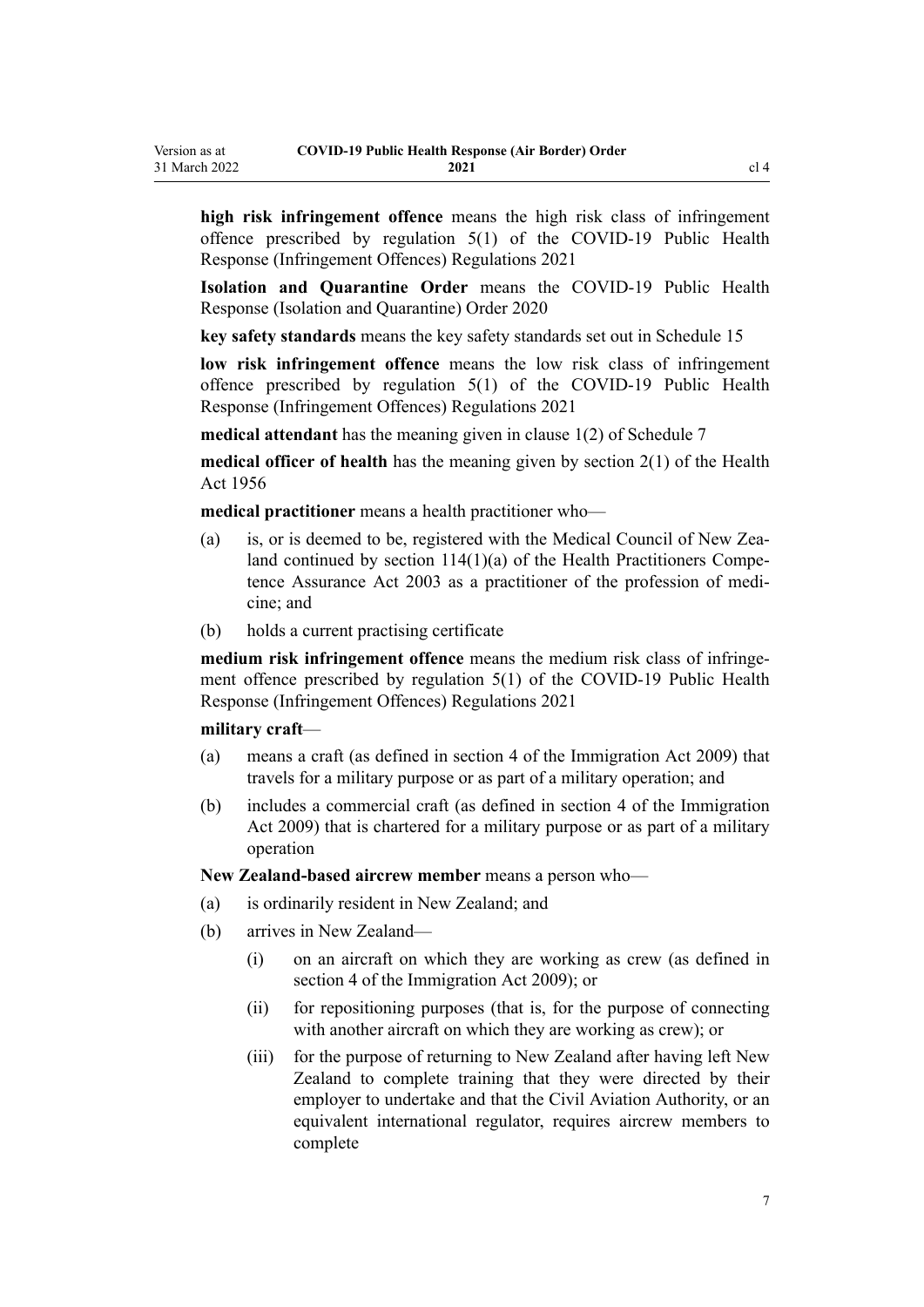**New Zealand citizen** has the meaning given by [section 4](http://legislation.govt.nz/pdflink.aspx?id=DLM1440311) of the Immigration Act 2009

**NZTD** system has the meaning given in [clause 60](#page-32-0)

**NZTD traveller pass** has the meaning given in [clause 12\(2B\)](#page-12-0)

**overseas-based aircrew member** means a person who—

- (a) is not ordinarily resident in New Zealand; and
- (b) arrives in New Zealand—
	- (i) on an aircraft on which they are working as crew (as defined in [section 4](http://legislation.govt.nz/pdflink.aspx?id=DLM1440311) of the Immigration Act 2009); or
	- (ii) for repositioning purposes (that is, for the purpose of connecting with another aircraft on which they are working as crew); and

(c) *[Revoked]*

**overseas-qualified medical practitioner** means a person who is registered or licensed, in a country other than New Zealand, as a health professional equiva‐ lent to a medical practitioner

**place of isolation or quarantine**, in relation to a person, means the place at which they must be isolated or quarantined under the Isolation and Quarantine Order

**place of self-isolation**, in relation to a person, means the place at which they will self-isolate under the Isolation and Quarantine Order

**Police escort** has the meaning given in [clause 1\(2\)](#page-50-0) of Schedule 7

**port of arrival**, in relation to a person or aircraft, means the airport at which the person or aircraft arrives in New Zealand

**relevant family member**, in relation to a person, means—

- (a) their spouse, civil union partner, or de facto partner:
- (b) a dependent child (as defined in [section 4](http://legislation.govt.nz/pdflink.aspx?id=DLM1440311) of the Immigration Act 2009) of the person or of the person's spouse, civil union partner, or de facto partner:
- (c) if the person is a dependent child, a person on whom they are dependent (for example, a parent)

**relevant worker** has the meaning given in [clause 1](#page-50-0) of Schedule 7

**route safety plan** means a route safety plan approved by the Director-General under [clause 51](#page-27-0)

**scheduled international air service** has the meaning given by [section 87A](http://legislation.govt.nz/pdflink.aspx?id=DLM217812) of the Civil Aviation Act 1990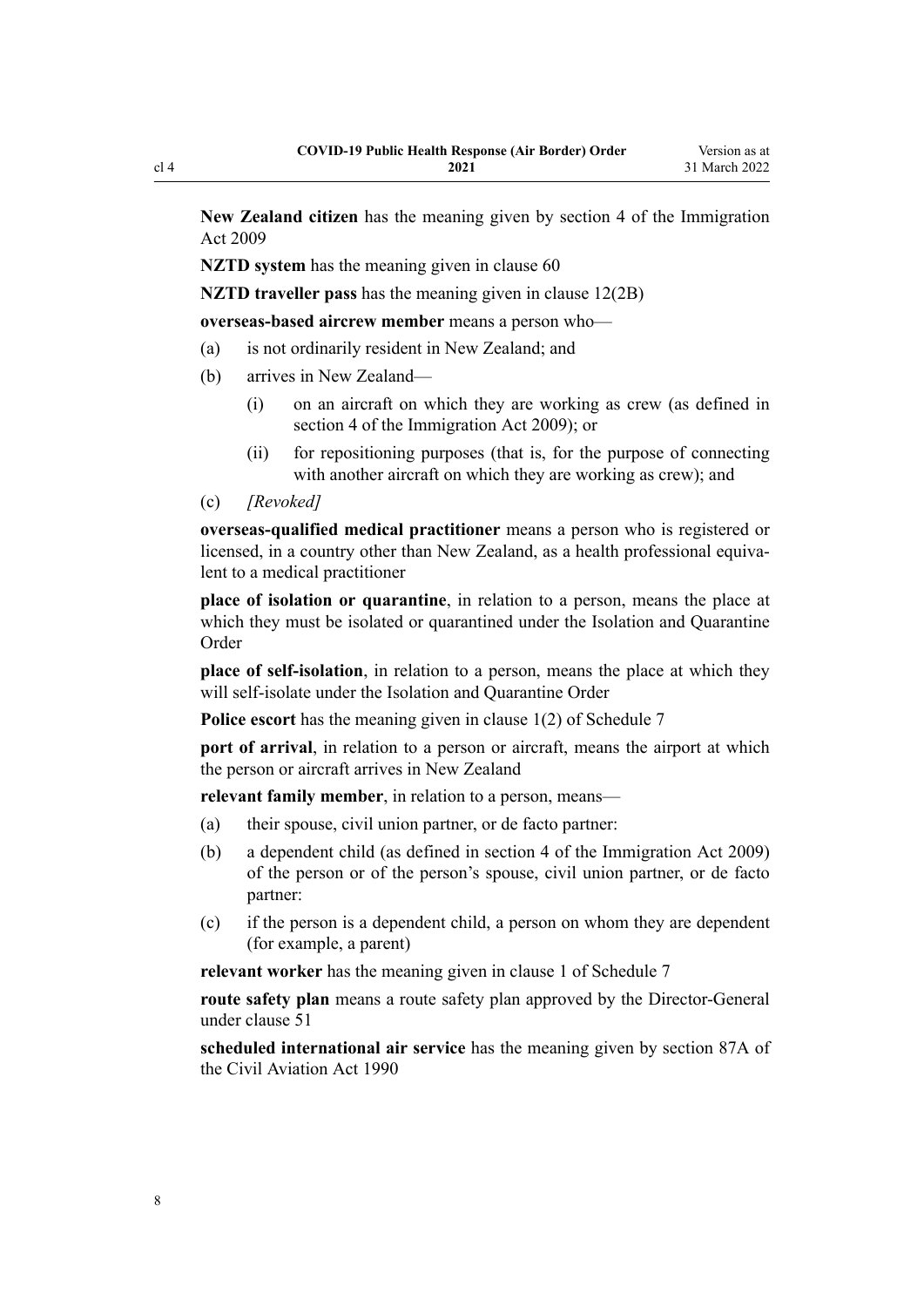**specified 14-day period**, in relation to a person, means the period that—

- (a) starts at the beginning of the 14th day before the day on which the per‐ son boards the direct flight or first connecting flight on which they arrive in New Zealand; and
- (b) ends when the person boards that flight

**stopover**, in relation to a person whose journey to New Zealand includes more than 1 flight, means entry into any country at which any of those flights arrives (other than New Zealand)

**transit-only arrival** means a person described in [clause 1](#page-48-0) of Schedule 6

**transit passenger**, in relation to a country, means a person who—

- (a) arrives in that country by air; and
- (b) does not enter that country but remains, until they depart from that country, on the airside of—
	- (i) the airport at which they arrived in that country; and
	- (ii) any other airport through which they transit.

Clause 4 **aircrew member**: amended, at 11.58 pm on 16 January 2022, by [clause 17\(1\)](http://legislation.govt.nz/pdflink.aspx?id=LMS629299) of the COVID-19 Public Health Response (Air Border and Isolation and Quarantine) Amendment Order 2022 (SL 2022/2).

Clause 4 **category A person**: revoked, at 11.58 pm on 27 February 2022, by [clause 4\(2\)](http://legislation.govt.nz/pdflink.aspx?id=LMS650823) of the COVID-19 Public Health Response (Air Border) Order 2021 Amendment Order 2022 (SL 2022/47).

Clause 4 **category B person**: revoked, at 11.58 pm on 27 February 2022, by [clause 4\(2\)](http://legislation.govt.nz/pdflink.aspx?id=LMS650823) of the COVID-19 Public Health Response (Air Border) Order 2021 Amendment Order 2022 (SL 2022/47).

Clause 4 **category C person**: revoked, at 11.58 pm on 27 February 2022, by [clause 4\(2\)](http://legislation.govt.nz/pdflink.aspx?id=LMS650823) of the COVID-19 Public Health Response (Air Border) Order 2021 Amendment Order 2022 (SL 2022/47).

Clause 4 **category Z person**: revoked, at 11.58 pm on 27 February 2022, by [clause 4\(2\)](http://legislation.govt.nz/pdflink.aspx?id=LMS650823) of the COVID-19 Public Health Response (Air Border) Order 2021 Amendment Order 2022 (SL 2022/47).

Clause 4 **high risk infringement offence**: inserted, at 11.58 pm on 27 February 2022, by [clause 4\(1\)](http://legislation.govt.nz/pdflink.aspx?id=LMS650823) of the COVID-19 Public Health Response (Air Border) Order 2021 Amendment Order 2022 (SL 2022/47).

Clause 4 **international aircrew member**: revoked, at 11.58 pm on 16 January 2022, by [clause 17\(2\)](http://legislation.govt.nz/pdflink.aspx?id=LMS629299) of the COVID-19 Public Health Response (Air Border and Isolation and Quarantine) Amendment Order 2022 (SL 2022/2).

Clause 4 **landside**: revoked, at 11.58 pm on 27 February 2022, by [clause 4\(2\)](http://legislation.govt.nz/pdflink.aspx?id=LMS650823) of the COVID-19 Pub‐ lic Health Response (Air Border) Order 2021 Amendment Order 2022 (SL 2022/47).

Clause 4 **low risk infringement offence**: inserted, at 11.58 pm on 27 February 2022, by [clause 4\(1\)](http://legislation.govt.nz/pdflink.aspx?id=LMS650823) of the COVID-19 Public Health Response (Air Border) Order 2021 Amendment Order 2022 (SL 2022/47).

Clause 4 **medical practitioner**: inserted, at 11.58 pm on 27 February 2022, by [clause 4\(1\)](http://legislation.govt.nz/pdflink.aspx?id=LMS650823) of the COVID-19 Public Health Response (Air Border) Order 2021 Amendment Order 2022 (SL 2022/47).

Clause 4 **medium risk infringement offence**: inserted, at 11.58 pm on 27 February 2022, by [clause](http://legislation.govt.nz/pdflink.aspx?id=LMS650823) [4\(1\)](http://legislation.govt.nz/pdflink.aspx?id=LMS650823) of the COVID-19 Public Health Response (Air Border) Order 2021 Amendment Order 2022 (SL 2022/47).

Clause 4 **New Zealand-based aircrew member** paragraph (b): replaced, at 11.58 pm on 27 February 2022, by [clause 4\(3\)](http://legislation.govt.nz/pdflink.aspx?id=LMS650823) of the COVID-19 Public Health Response (Air Border) Order 2021 Amendment Order 2022 (SL 2022/47).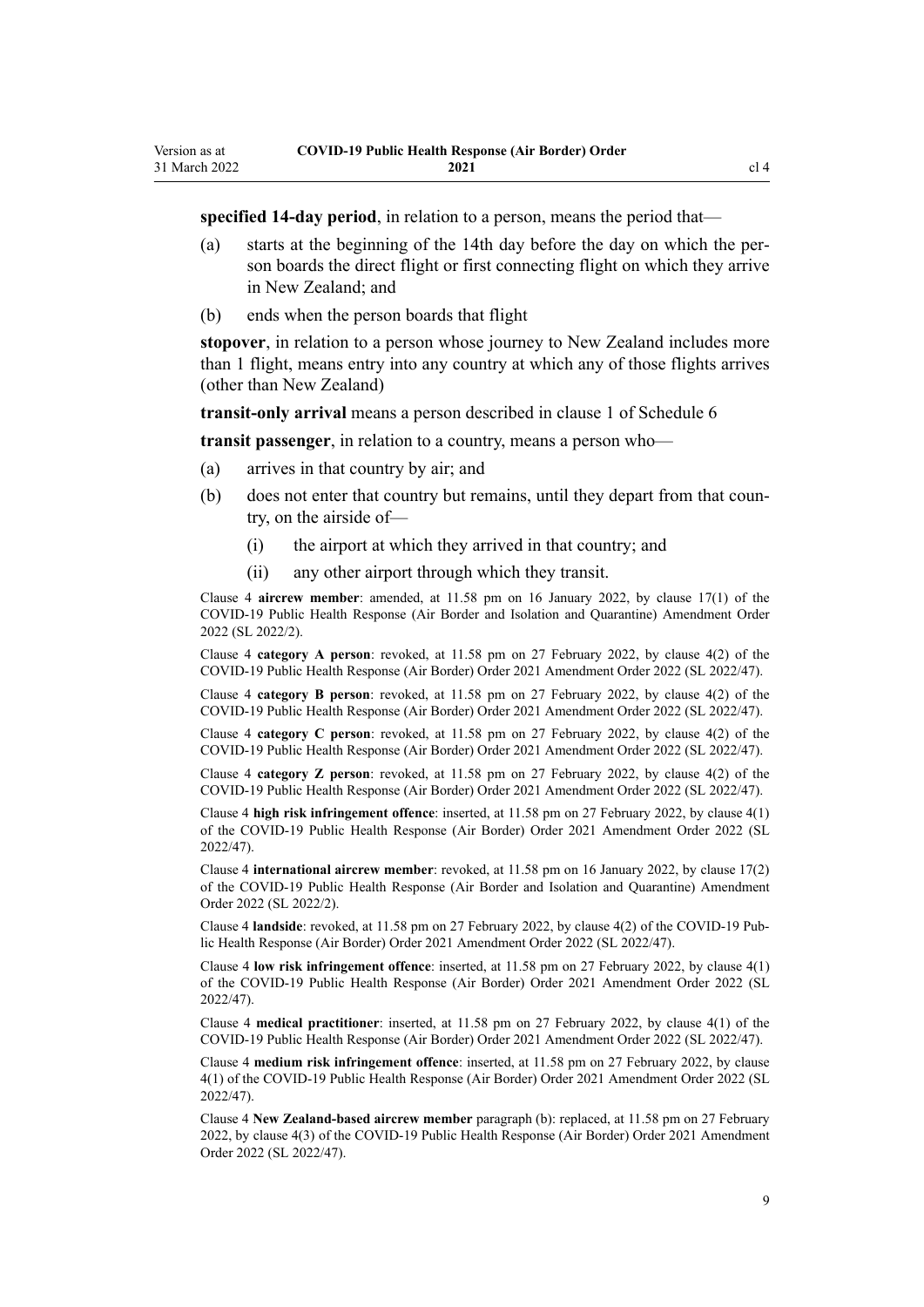<span id="page-9-0"></span>Clause 4 **NZTD system**: inserted, at 11.00 am on 25 March 2022, by [clause 4](http://legislation.govt.nz/pdflink.aspx?id=LMS665854) of the COVID-19 Pub‐ lic Health Response (Air Border) Amendment Order (No 3) 2022 (SL 2022/76).

Clause 4 **NZTD traveller pass**: inserted, at 11.00 am on 25 March 2022, by [clause 4](http://legislation.govt.nz/pdflink.aspx?id=LMS665854) of the COVID-19 Public Health Response (Air Border) Amendment Order (No 3) 2022 (SL 2022/76).

Clause 4 **overseas-based aircrew member**: inserted, at 11.58 pm on 16 January 2022, by [clause](http://legislation.govt.nz/pdflink.aspx?id=LMS629299) [17\(3\)](http://legislation.govt.nz/pdflink.aspx?id=LMS629299) of the COVID-19 Public Health Response (Air Border and Isolation and Quarantine) Amend‐ ment Order 2022 (SL 2022/2).

Clause 4 **overseas-based aircrew member** paragraph (c): revoked, at 11.58 pm on 27 February 2022, by [clause 4\(4\)](http://legislation.govt.nz/pdflink.aspx?id=LMS650823) of the COVID-19 Public Health Response (Air Border) Order 2021 Amendment Order 2022 (SL 2022/47).

Clause 4 **overseas-qualified health practitioner**: revoked, at 11.58 pm on 27 February 2022, by [clause 4\(5\)](http://legislation.govt.nz/pdflink.aspx?id=LMS650823) of the COVID-19 Public Health Response (Air Border) Order 2021 Amendment Order 2022 (SL 2022/47).

Clause 4 **overseas-qualified medical practitioner**: inserted, at 11.58 pm on 27 February 2022, by [clause 4\(5\)](http://legislation.govt.nz/pdflink.aspx?id=LMS650823) of the COVID-19 Public Health Response (Air Border) Order 2021 Amendment Order 2022 (SL 2022/47).

Clause 4 **scheduled international air service**: inserted, at 11.58 pm on 27 February 2022, by [clause](http://legislation.govt.nz/pdflink.aspx?id=LMS650823) [4\(1\)](http://legislation.govt.nz/pdflink.aspx?id=LMS650823) of the COVID-19 Public Health Response (Air Border) Order 2021 Amendment Order 2022 (SL 2022/47).

### **5 Transitional, savings, and related provisions**

The transitional, savings, and related provisions set out in [Schedule 1](#page-35-0) have effect according to their terms.

#### **6 Application of this order**

- (1) This order applies to the whole of New Zealand.
- (2) This order also specifies criteria that must be satisfied from a place outside New Zealand before a person enters New Zealand.

# **Part 1**

# **COVID-19 provisions for persons who arrive in New Zealand**

# **7 COVID-19 provisions apply to person if specified in COVID-19 border requirements schedule that applies to them**

- (1) This Part sets out the provisions (**COVID-19 provisions**) that may apply to a person who arrives in New Zealand by air.
- (2) Generally, and as a guide only,—
	- (a) the provisions in [subpart 1](#page-11-0) are the consequences that may apply to a per‐ son who enters New Zealand (for example, a person may have to selfisolate or enter managed isolation and quarantine); and
	- (b) the provisions in [subpart 2](#page-12-0) are conditions that may have to be satisfied before, on, or after a person's arrival in New Zealand (for example, they may have to be vaccinated before they arrive); and
	- (c) the provisions in [subpart 3](#page-23-0) set out some consequences of breaching a provision in [subpart 1](#page-11-0) or [2.](#page-12-0)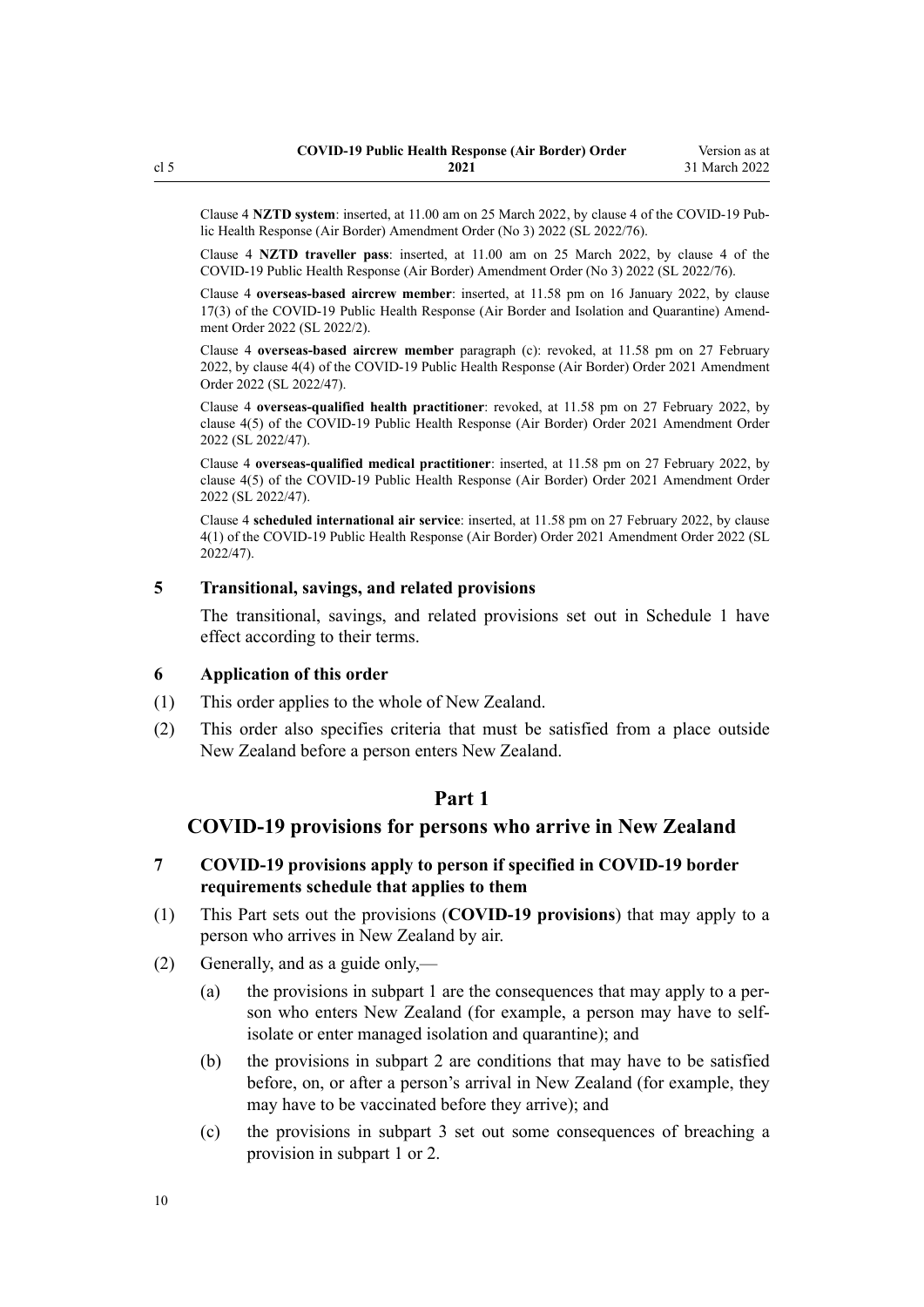- (3) A COVID-19 provision applies to a person only if—
	- (a) it is specified in a COVID-19 border requirements schedule that applies to that person; or
	- (b) it is applied to that person by [subpart 3](#page-23-0).
- (4) A COVID-19 provision applies to a person subject to—
	- (a) any modifications specified in the schedule or provision that applies it to that person; and
	- (b) any exemptions that apply to that person (*see* [Part 3,](#page-28-0) which provides for exemptions to be granted, and [Schedule 3](#page-38-0), which sets out class exemptions from some COVID-19 provisions).
- (5) The following schedules are **COVID-19 border requirements schedules**, which apply generally as follows:
	- (a) [Schedule 4](#page-40-0) is for New Zealand-based aircrew members:
	- (b) [Schedule 5](#page-43-0) is for overseas-based aircrew members:
	- (c) [Schedule 6](#page-48-0) is for transit-only arrivals (persons who arrive in but do not enter New Zealand):
	- (d) [Schedule 7](#page-50-0) is for relevant workers (medical attendants and Police escorts):
	- (e) [Schedule 8](#page-57-0) is for arrivals from Antarctica:
	- (f) [Schedule 9](#page-59-0) is for ship crew members arriving to join a ship:
	- (g) [Schedule 10](#page-61-0) is for arrivals on aircraft turned back to New Zealand:
	- (h) [Schedules 11 to 14](#page-63-0) are for general travellers (New Zealand citizens, rele‐ vant family members, and others).
- (6) Part 1 of each schedule defines the class of persons to whom the schedule applies and specifies which COVID-19 provisions apply to them, which may depend on the countries they have been in during the fortnight before they travelled to New Zealand (and, for that purpose, groups of countries are set out in [Schedule 2\)](#page-37-0).
- (7) If a COVID-19 provision is not specified in any COVID-19 border require‐ ments schedule, it has no effect.

Clause 7(2)(b): replaced, at 11.59 pm on 18 March 2022, by [clause 4\(1\)](http://legislation.govt.nz/pdflink.aspx?id=LMS664426) of the COVID-19 Public Health Response (Air Border) Amendment Order (No 2) 2022 (SL 2022/75).

Clause 7(2)(c): replaced, at 11.59 pm on 18 March 2022, by [clause 4\(2\)](http://legislation.govt.nz/pdflink.aspx?id=LMS664426) of the COVID-19 Public Health Response (Air Border) Amendment Order (No 2) 2022 (SL 2022/75).

Clause 7(5)(b): amended, at 11.58 pm on 16 January 2022, by [clause 18\(1\)](http://legislation.govt.nz/pdflink.aspx?id=LMS629300) of the COVID-19 Public Health Response (Air Border and Isolation and Quarantine) Amendment Order 2022 (SL 2022/2).

Clause 7(5)(h): amended, at 11.59 pm on 18 March 2022, by [clause 4\(3\)](http://legislation.govt.nz/pdflink.aspx?id=LMS664426) of the COVID-19 Public Health Response (Air Border) Amendment Order (No 2) 2022 (SL 2022/75).

Clause 7(6): amended, at 11.58 pm on 16 January 2022, by [clause 18\(2\)](http://legislation.govt.nz/pdflink.aspx?id=LMS629300) of the COVID-19 Public Health Response (Air Border and Isolation and Quarantine) Amendment Order 2022 (SL 2022/2).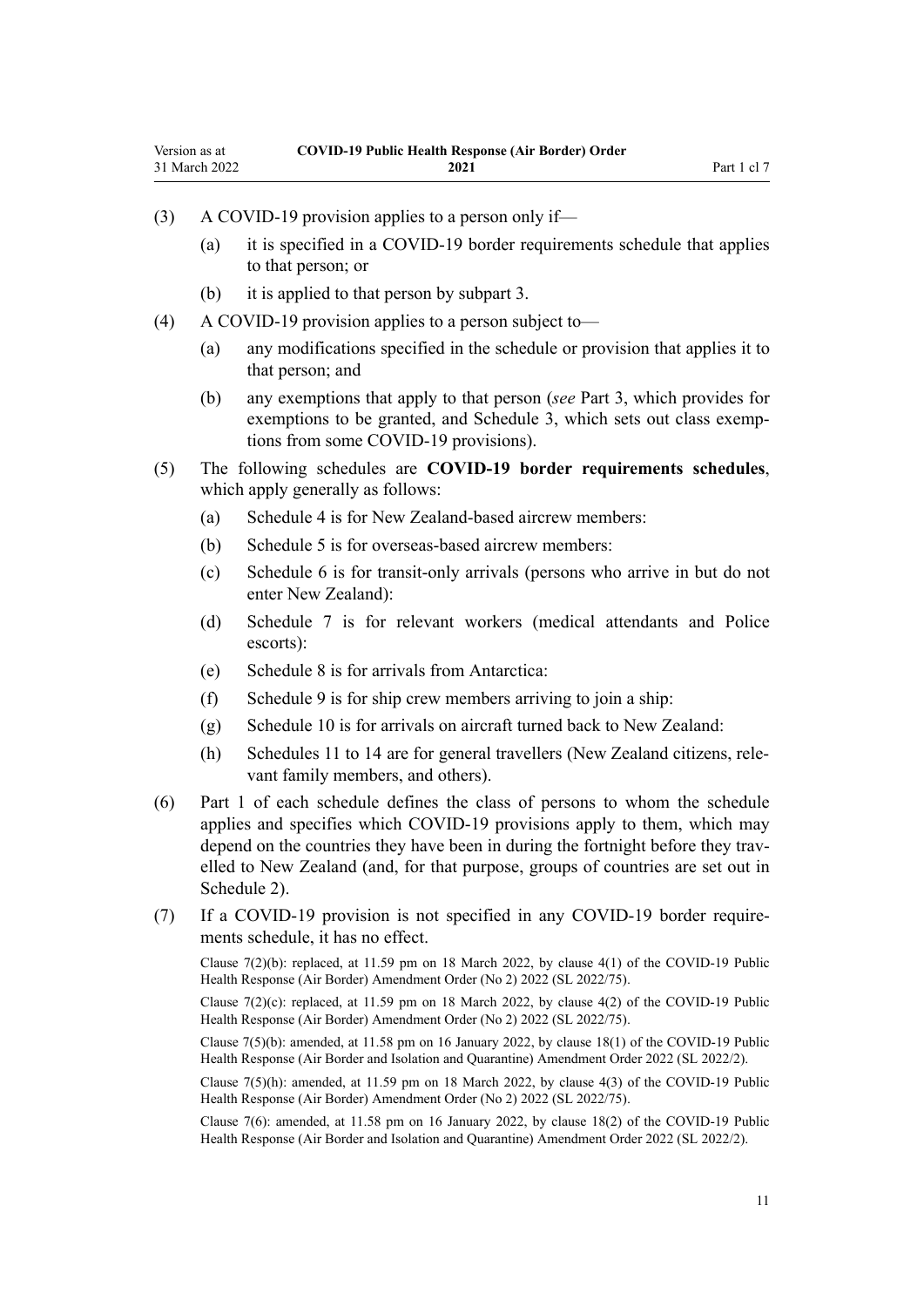# Subpart 1—Consequences

#### <span id="page-11-0"></span>**8 No isolation or quarantine required**

- (1) A person is not required to be isolated or quarantined in accordance with the Isolation and Quarantine Order.
- (2) The person may, after they arrive in New Zealand, be required to undergo test‐ ing for COVID-19 in accordance with a COVID-19 border requirements schedule.

Clause 8(2): inserted, at 11.59 pm on 2 March 2022, by [clause 4](http://legislation.govt.nz/pdflink.aspx?id=LMS653777) of the COVID-19 Public Health Response (Air Border) Amendment Order 2022 (SL 2022/49).

## **9 Must self-isolate under specified Part of Isolation and Quarantine Order and in qualifying place**

(1) A person must, as soon as is reasonably practicable after they arrive in New Zealand, self-isolate in accordance with the Part of the Isolation and Quaran‐ tine Order that is specified in a COVID-19 border requirements schedule.

*When place of self-isolation must be qualifying place*

- (2) If the specified Part of the Isolation and Quarantine Order is [Part 1A](http://legislation.govt.nz/pdflink.aspx?id=LMS415267) or [Part](http://legislation.govt.nz/pdflink.aspx?id=LMS652452) [1D](http://legislation.govt.nz/pdflink.aspx?id=LMS652452), the person may self-isolate only in one of the following places:
	- (a) a private residence; or
	- (b) any accommodation where the person can self-isolate without sharing rooms or facilities (such as bathroom, kitchen, or dining facilities) with anyone other than—
		- (i) a fellow traveller; or
		- (ii) someone who usually lives with the person.
- (3) The place must be suitable to adequately manage any risk of the person having or transmitting COVID-19.
- (4) For the purpose of this clause, **fellow traveller** has the meaning given by [clause 36\(2\)](#page-22-0), except that people are also treated as **fellow travellers** of each other if they are in a sports or cultural group that,—
	- (a) for a sports group, is approved by the chief executive of Sport and Recreation New Zealand; or
	- (b) for a cultural group, is approved by the chief executive of the Ministry for Culture and Heritage; or
	- (c) for either type of group,—
		- (i) is approved by the chief executive of the Ministry of Business, Innovation, and Employment; or
		- (ii) is directly supported through the Major Events Fund administered by the Ministry of Business, Innovation, and Employment.
- (5) *[Revoked]*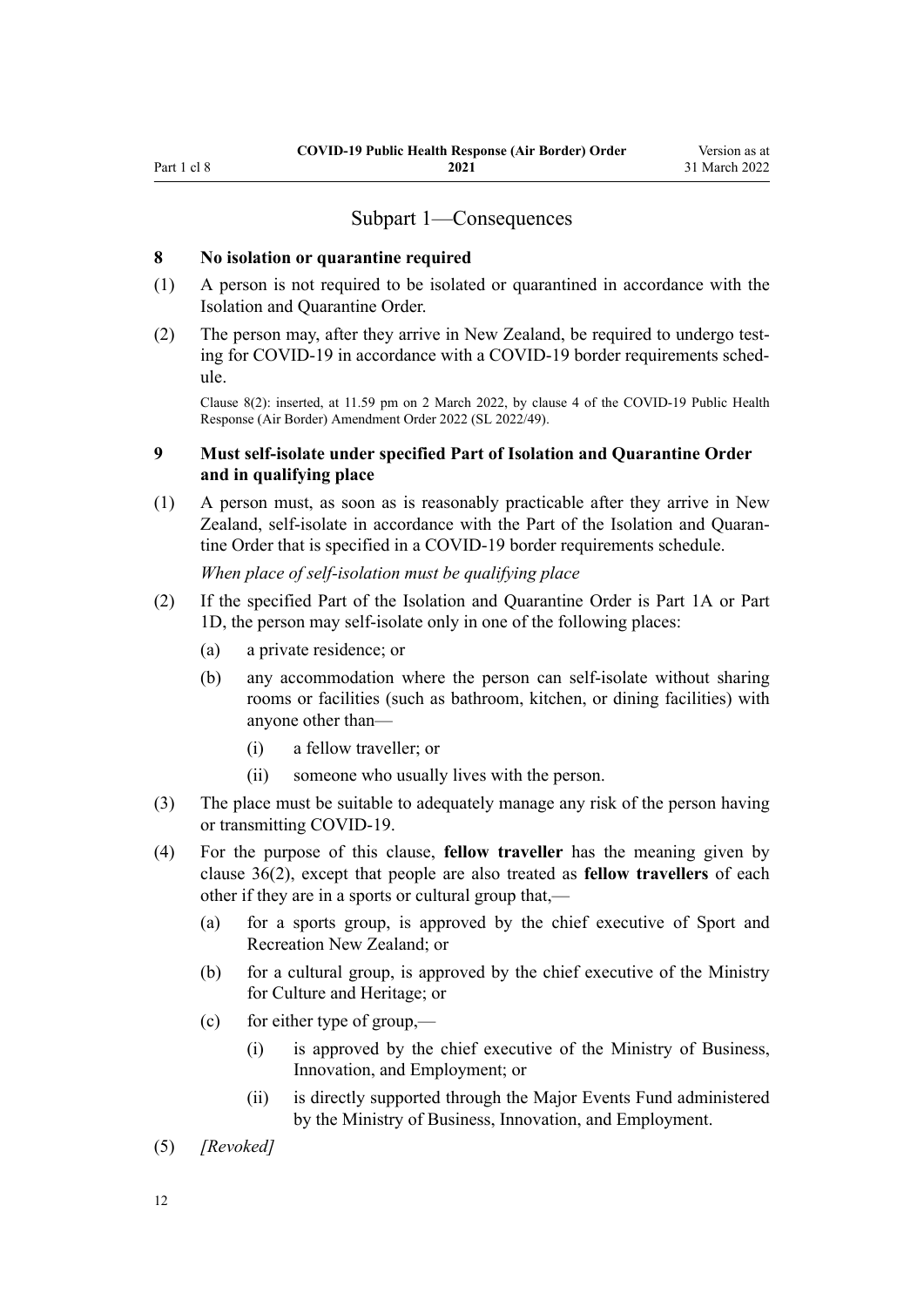<span id="page-12-0"></span>Clause 9(5) heading: revoked, at 11.58 pm on 27 February 2022, by [clause 5](http://legislation.govt.nz/pdflink.aspx?id=LMS650824) of the COVID-19 Public Health Response (Air Border) Order 2021 Amendment Order 2022 (SL 2022/47).

Clause 9(5): revoked, at 11.58 pm on 27 February 2022, by [clause 5](http://legislation.govt.nz/pdflink.aspx?id=LMS650824) of the COVID-19 Public Health Response (Air Border) Order 2021 Amendment Order 2022 (SL 2022/47).

# **10 Must enter managed isolation or quarantine under Part 1 of Isolation and Quarantine Order**

A person must, as soon as is reasonably practicable after they arrive in New Zealand, be isolated or quarantined in accordance with [Part 1](http://legislation.govt.nz/pdflink.aspx?id=LMS401726) of the Isolation and Quarantine Order.

#### **11 Must not arrive in New Zealand**

A person must not arrive in New Zealand.

# Subpart 2—Conditions

# *Before arrival*

## **12 Must have traveller pass**

- (1) A person must, before they arrive in New Zealand, have a traveller pass.
- (2) The traveller pass must be an NZTD traveller pass.
- (2A) However, in the circumstances specified by a Director-General notice, the traveller pass may be an alternate traveller pass.
- (2B) In this clause,—

**alternate traveller pass** means a traveller pass in the form that is specified by a Director-General notice

**NZTD traveller pass** means a traveller pass issued to the person under [clause](#page-32-0) [60](#page-32-0) after they make, or someone makes on their behalf, a traveller declaration using the NZTD system.

(3) A breach of subclause (1) is a low risk infringement offence for the purposes of [section 26\(3\)](http://legislation.govt.nz/pdflink.aspx?id=LMS344200) of the Act.

Clause 12(2): replaced, at 11.00 am on 25 March 2022, by [clause 5](http://legislation.govt.nz/pdflink.aspx?id=LMS665859) of the COVID-19 Public Health Response (Air Border) Amendment Order (No 3) 2022 (SL 2022/76).

Clause 12(2A): inserted, at 11.00 am on 25 March 2022, by [clause 5](http://legislation.govt.nz/pdflink.aspx?id=LMS665859) of the COVID-19 Public Health Response (Air Border) Amendment Order (No 3) 2022 (SL 2022/76).

Clause 12(2B): inserted, at 11.00 am on 25 March 2022, by [clause 5](http://legislation.govt.nz/pdflink.aspx?id=LMS665859) of the COVID-19 Public Health Response (Air Border) Amendment Order (No 3) 2022 (SL 2022/76).

Clause 12(3): inserted, at 11.58 pm on 27 February 2022, by [clause 6](http://legislation.govt.nz/pdflink.aspx?id=LMS650825) of the COVID-19 Public Health Response (Air Border) Order 2021 Amendment Order 2022 (SL 2022/47).

#### **13 Must be vaccinated or excused by certificate (unless under 17 years of age)**

- (1) A person who is aged 17 years or over must, before they arrive in New Zea‐ land,—
	- (a) be vaccinated; or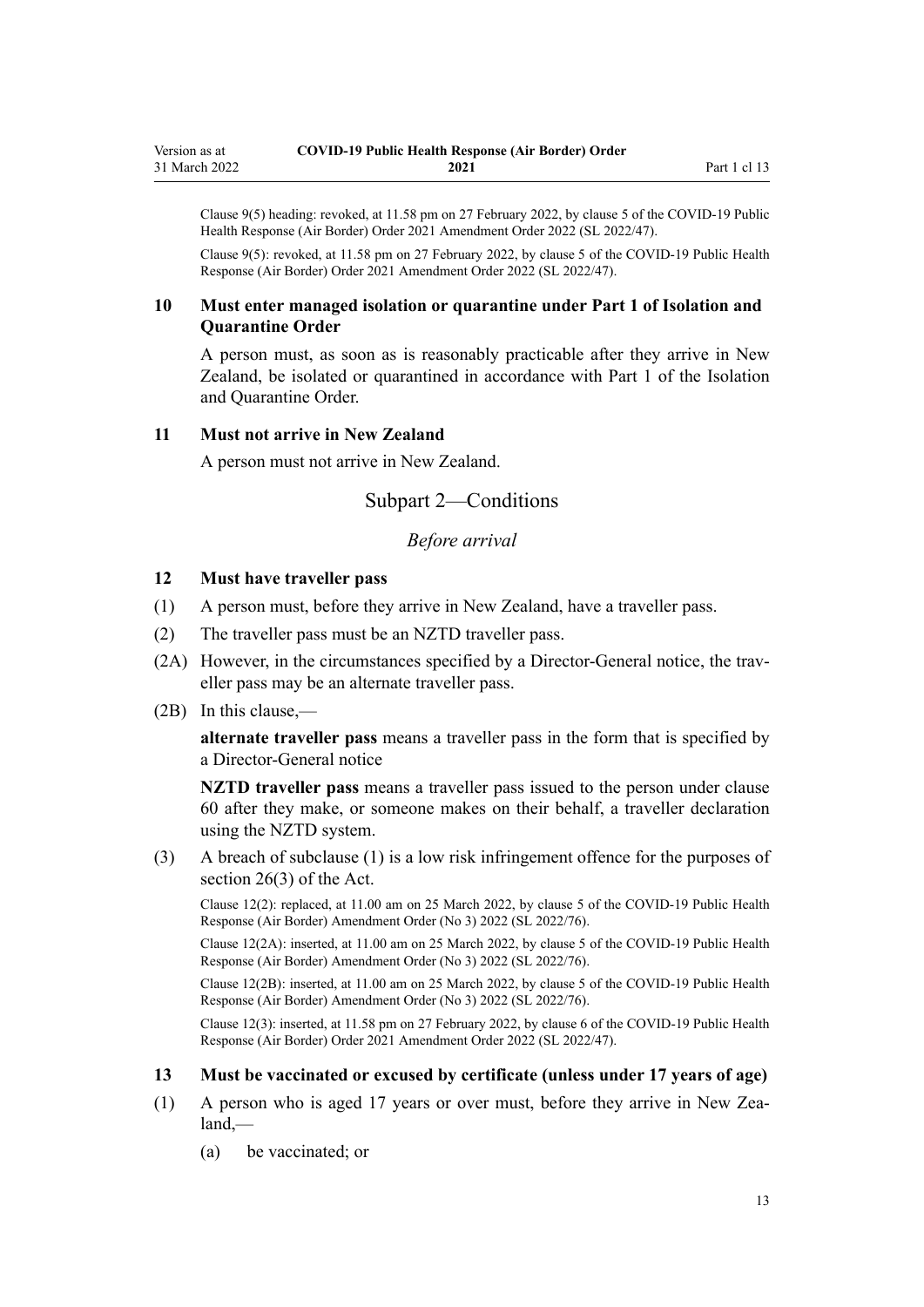- (b) have—
	- (i) a certificate from a medical practitioner or an overseas-qualified medical practitioner verifying the practitioner's advice that, for medical reasons, the person should not be vaccinated; and
	- (ii) if the certificate is not in English, a translation of the certificate into English.
- (2) The following persons may arrive in New Zealand without complying with subclause (1):
	- (a) a person who is a New Zealand citizen, but only if this clause is applied to them by 1 of the following COVID-19 border requirements schedules:
		- (i) [Schedule 7](#page-50-0) (relevant workers); or
		- (ii) [Schedule 9](#page-59-0) (ship crew members arriving to join ship); or
		- (iii) any of [Schedules 11 to 14](#page-63-0) (which apply to general travellers):
	- (b) a person who travels to New Zealand for the first time as the holder of a residence class visa granted to them under any of the following immigration instructions:
		- (i) S3.22 (Requirements for grant of a permanent resident visa (man‐ dated refugee)):
		- (ii) S4.10 (Refugee Family Support Category):
		- (iii) S4.20 (Refugee Quota Family Reunification Category):
		- (iv) S4.25 (Community Organisation Refugee Sponsorship Category):
	- (c) a person who is a citizen of Afghanistan and who arrives in New Zealand on or before 12 December 2022:
	- (d) a person who is an arrival from Ukraine.
- (3) A breach of subclause (1) is a high risk infringement offence for the purposes of [section 26\(3\)](http://legislation.govt.nz/pdflink.aspx?id=LMS344200) of the Act, unless an active COVID-19 border requirements schedule applies [clause 10](#page-12-0) to the person on their entry into New Zealand (which means they must enter managed isolation or quarantine under [Part 1](http://legislation.govt.nz/pdflink.aspx?id=LMS401726) of the Isolation and Quarantine Order).
- (4) In this clause and in [Schedule 3,](#page-38-0)
	- (a) a person is an **arrival from Ukraine** if—
		- (i) they travel to New Zealand for the first time as a holder of a visa granted to them under the 2022 Special Ukraine Visa Policy; or
		- (ii) they are, or have been, ordinarily resident in Ukraine at any point on, or after, 1 January 2022; but
	- (b) a person is not an **arrival from Ukraine** if they travel to New Zealand as the holder of a work visa or visitor visa granted to them for the pur‐ pose of becoming a member of the crew of a fishing vessel in New Zealand waters.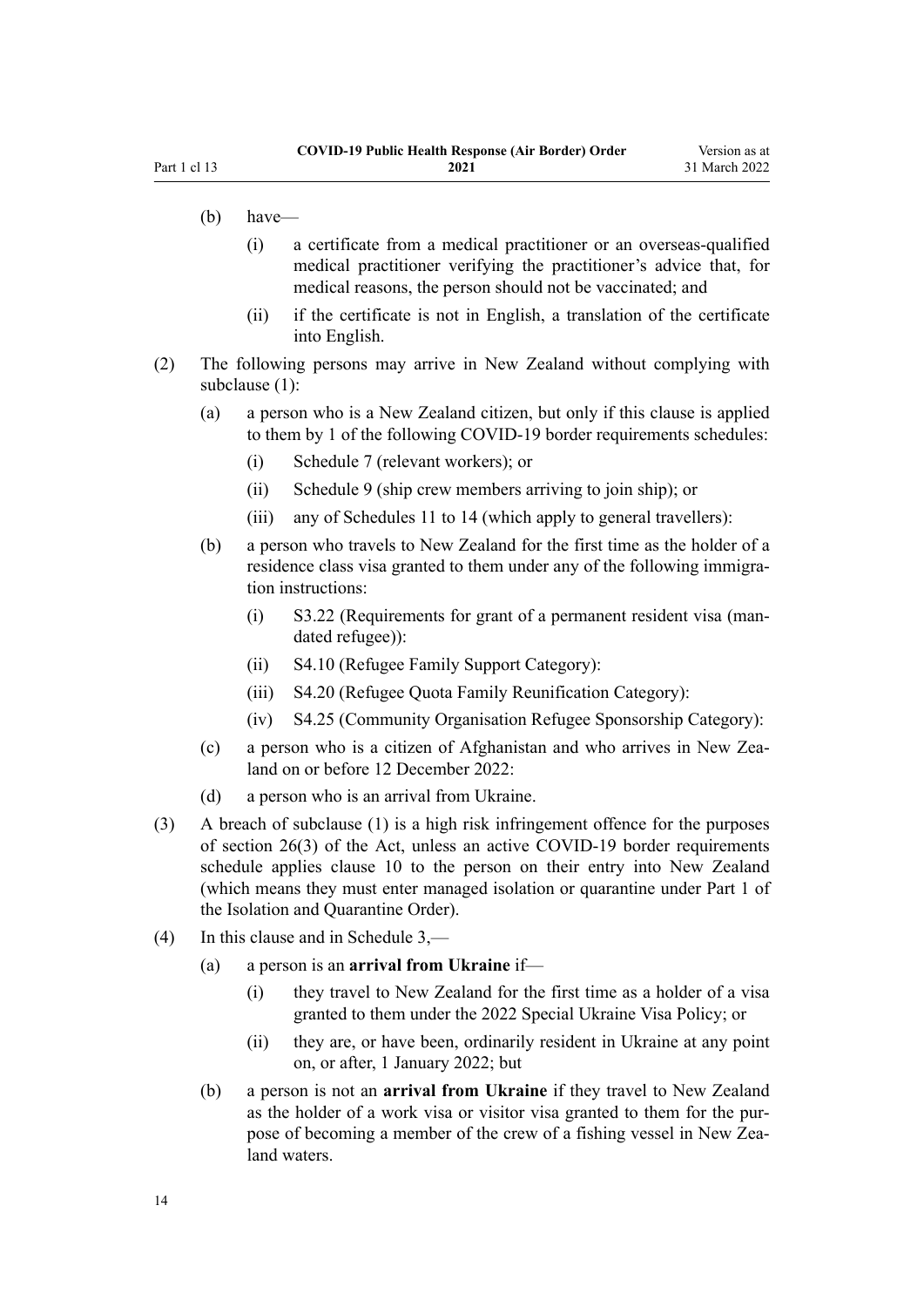<span id="page-14-0"></span>Clause 13: replaced, at 11.58 pm on 27 February 2022, by [clause 7](http://legislation.govt.nz/pdflink.aspx?id=LMS650827) of the COVID-19 Public Health Response (Air Border) Order 2021 Amendment Order 2022 (SL 2022/47).

Clause  $13(2)(d)$ : inserted, at 11.59 pm on 23 March 2022, by clause  $6(1)$  of the COVID-19 Public Health Response (Air Border) Amendment Order (No 3) 2022 (SL 2022/76).

Clause 13(4): inserted, at 11.59 pm on 23 March 2022, by [clause 6\(2\)](http://legislation.govt.nz/pdflink.aspx?id=LMS665923) of the COVID-19 Public Health Response (Air Border) Amendment Order (No 3) 2022 (SL 2022/76).

#### **14 Must have pre-departure test for COVID-19 or be excused by certificate (unless under 2 years of age)**

- (1) A person who is aged 2 years or over must, before they arrive in New Zea‐ land,—
	- (a) have undergone a COVID-19 test within the specified period; or
	- (b) have a certificate to verify that a qualified person has—
		- (i) examined the person within the specified period; and
		- (ii) determined the person to have particular physical or other needs that made it inappropriate for the person to undergo a COVID-19 test; and
		- (iii) determined that the person did not exhibit symptoms of COVID-19.
- (2) The certificate must be given by the qualified person who carried out the exam‐ ination.
- (2A) A breach of this clause is a medium risk infringement offence for the purposes of [section 26\(3\)](http://legislation.govt.nz/pdflink.aspx?id=LMS344200) of the Act.
- (3) In this clause,—

**qualified person** means a health practitioner, an overseas-qualified medical practitioner, a health protection officer, or a medical officer of health

**specified period** means the period specified by a Director-General notice.

Clause 14 heading: amended, at 11.58 pm on 27 February 2022, by [clause 8\(1\)](http://legislation.govt.nz/pdflink.aspx?id=LMS650829) of the COVID-19 Public Health Response (Air Border) Order 2021 Amendment Order 2022 (SL 2022/47).

Clause 14(1): amended, at 11.58 pm on 27 February 2022, by [clause 8\(2\)](http://legislation.govt.nz/pdflink.aspx?id=LMS650829) of the COVID-19 Public Health Response (Air Border) Order 2021 Amendment Order 2022 (SL 2022/47).

Clause 14(1)(a): amended, at 11.58 pm on 27 February 2022, by [clause 8\(3\)](http://legislation.govt.nz/pdflink.aspx?id=LMS650829) of the COVID-19 Public Health Response (Air Border) Order 2021 Amendment Order 2022 (SL 2022/47).

Clause 14(2A): inserted, at 11.58 pm on 27 February 2022, by [clause 8\(4\)](http://legislation.govt.nz/pdflink.aspx?id=LMS650829) of the COVID-19 Public Health Response (Air Border) Order 2021 Amendment Order 2022 (SL 2022/47).

Clause 14(3) **qualified person**: amended, at 11.58 pm on 27 February 2022, by [clause 8\(5\)](http://legislation.govt.nz/pdflink.aspx?id=LMS650829) of the COVID-19 Public Health Response (Air Border) Order 2021 Amendment Order 2022 (SL 2022/47).

#### **15 Must have negative result from pre-departure test for COVID-19 (or certificate)**

- (1) A person must, before they arrive in New Zealand, have—
	- (a) a negative result from the COVID-19 test referred to in clause 14; or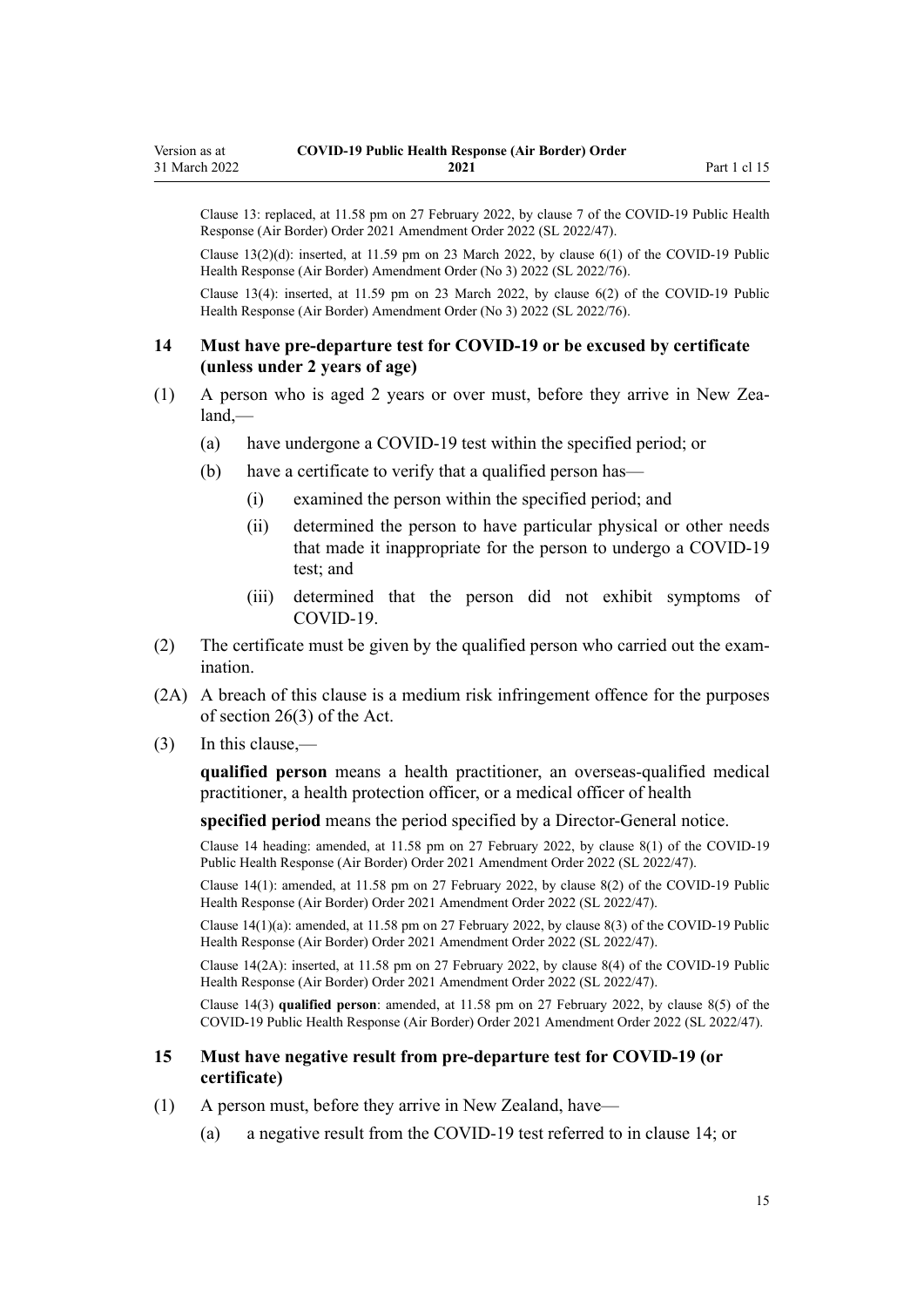- <span id="page-15-0"></span>(b) in the case of a positive result from that test, a certificate given by a qualified person to verify that they consider that the person is no longer infectious with COVID-19.
- (1A) A breach of this clause is a low risk infringement offence for the purposes of [section 26\(3\)](http://legislation.govt.nz/pdflink.aspx?id=LMS344200) of the Act.
- (2) In this clause, **qualified person** means a health practitioner, an overseas-quali‐ fied medical practitioner, a health protection officer, or a medical officer of health.

Clause 15(1A): inserted, at 11.58 pm on 27 February 2022, by [clause 9\(1\)](http://legislation.govt.nz/pdflink.aspx?id=LMS650830) of the COVID-19 Public Health Response (Air Border) Order 2021 Amendment Order 2022 (SL 2022/47).

Clause 15(2): amended, at 11.58 pm on 27 February 2022, by [clause 9\(2\)](http://legislation.govt.nz/pdflink.aspx?id=LMS650830) of the COVID-19 Public Health Response (Air Border) Order 2021 Amendment Order 2022 (SL 2022/47).

#### **16 Must not be waiting for test results**

A person must not, when they board their direct flight or first connecting flight to New Zealand, be awaiting the results of a test for COVID-19 that they have undergone during the specified 14-day period.

Clause 16: amended, at 11.58 pm on 27 February 2022, by [clause 10](http://legislation.govt.nz/pdflink.aspx?id=LMS650831) of the COVID-19 Public Health Response (Air Border) Order 2021 Amendment Order 2022 (SL 2022/47).

## **16A Must not exhibit COVID-19 symptoms (or must have certificate)**

- (1) When a person boards their direct flight or first connecting flight to New Zealand,—
	- (a) they must not exhibit any of the symptoms of COVID-19 that are specified by a Director-General notice; or
	- (b) if they do exhibit any of those symptoms, they must have a certificate to verify that a qualified person has—
		- (i) examined the person within the period of 48 hours before the per‐ son boards the flight; and
		- (ii) determined that the symptoms are likely to be caused by some‐ thing other than COVID-19.
- (2) In this clause, **qualified person** means a health practitioner, an overseas-quali‐ fied medical practitioner, a health protection officer, or a medical officer of health.

Clause 16A: inserted, at 11.58 pm on 27 February 2022, by [clause 11](http://legislation.govt.nz/pdflink.aspx?id=LMS650834) of the COVID-19 Public Health Response (Air Border) Order 2021 Amendment Order 2022 (SL 2022/47).

#### **17 Must not be subject to public health direction in another country**

- (1) A person must not, when they board their direct flight or first connecting flight to New Zealand, be a person who—
	- (a) is identified by a health authority of a country other than New Zealand as a person who is at high risk of having or transmitting COVID-19; and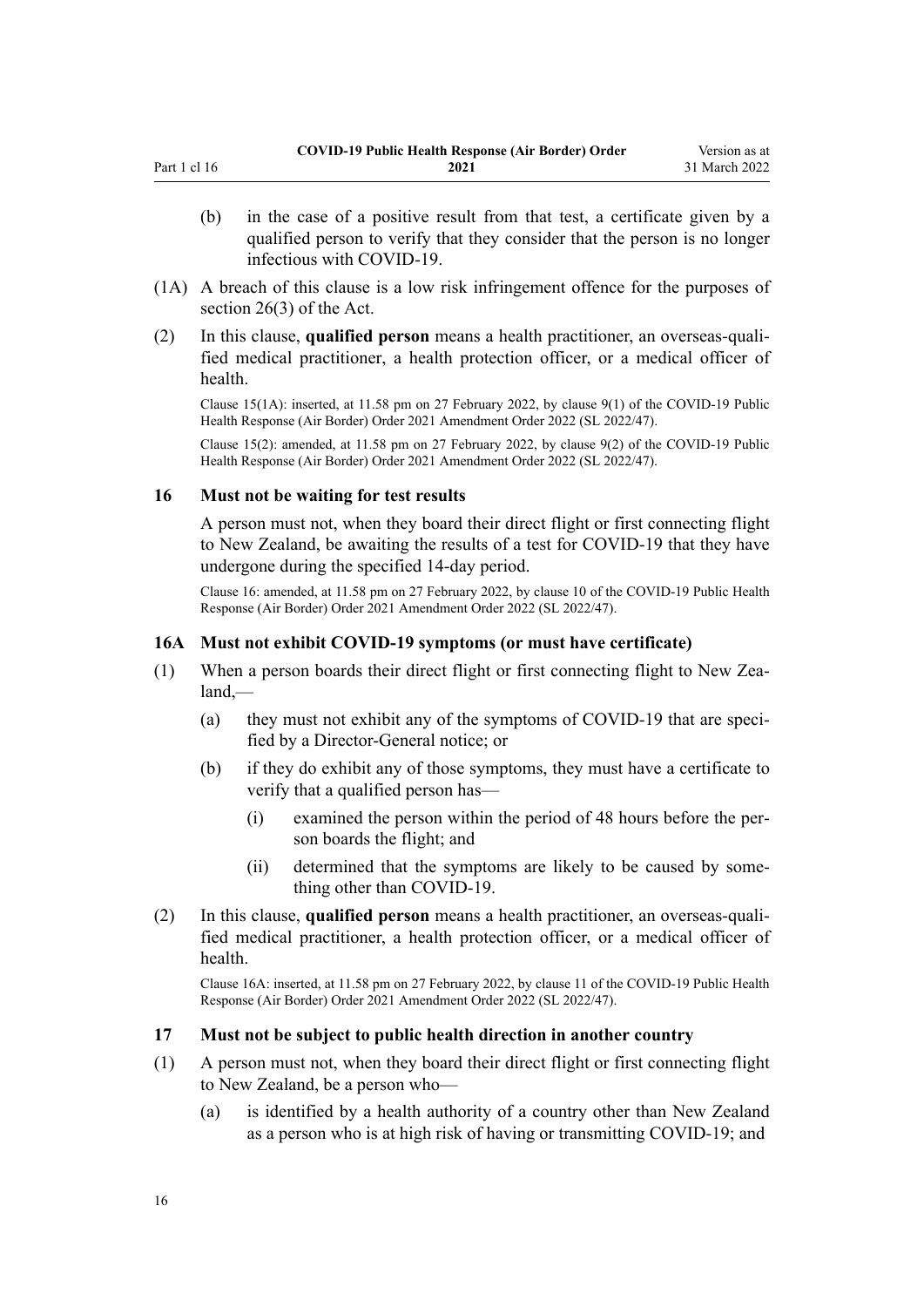- <span id="page-16-0"></span>(b) is directed by that health authority to take action in relation to the risk (for example, directed to isolate or be tested for COVID-19); and
- (c) is still subject to that direction when they board their direct flight or first connecting flight to New Zealand.
- (2) For the purpose of this clause, it does not matter whether the person is identi‐ fied or directed individually or as a member of a class of persons.

Clause 17(1): amended, at 11.58 pm on 27 February 2022, by [clause 12](http://legislation.govt.nz/pdflink.aspx?id=LMS650835) of the COVID-19 Public Health Response (Air Border) Order 2021 Amendment Order 2022 (SL 2022/47).

#### **18 Must not have prematurely ended period of isolation or quarantine**

If a person ends a period of isolation or quarantine in New Zealand or any other country during the specified 14-day period, they must not have ended that period early (whether or not authorised by the law of that country) to enable them to depart from that country on a flight.

#### **19 Must fly with specified carrier**

The flight on which a person arrives in New Zealand must be operated by a carrier that is specified by a Director-General notice.

#### **20 Must travel on scheduled international air service**

The flight on which a person arrives in New Zealand must be operated as part of a scheduled international air service.

Clause 20 heading: amended, at 11.58 pm on 27 February 2022, by [clause 13\(1\)](http://legislation.govt.nz/pdflink.aspx?id=LMS650836) of the COVID-19 Public Health Response (Air Border) Order 2021 Amendment Order 2022 (SL 2022/47).

Clause 20: amended, at 11.58 pm on 27 February 2022, by [clause 13\(2\)](http://legislation.govt.nz/pdflink.aspx?id=LMS650836) of the COVID-19 Public Health Response (Air Border) Order 2021 Amendment Order 2022 (SL 2022/47).

#### **21 Must have confirmed allocation for managed isolation or quarantine**

- (1) A person must, before they arrive in New Zealand, have a confirmed allocation (as defined in [section 32J](http://legislation.govt.nz/pdflink.aspx?id=LMS600936) of the Act).
- (2) A breach of this clause is a medium risk infringement offence for the purposes of [section 26\(3\)](http://legislation.govt.nz/pdflink.aspx?id=LMS344200) of the Act.

Clause 21(2): inserted, at 11.58 pm on 27 February 2022, by [clause 14](http://legislation.govt.nz/pdflink.aspx?id=LMS650837) of the COVID-19 Public Health Response (Air Border) Order 2021 Amendment Order 2022 (SL 2022/47).

#### **22 Must comply with key safety standards or route safety plan while outside New Zealand**

- (1) A person must comply with the key safety standards while they are outside New Zealand.
- (2) However, subclause (1) does not apply to a New Zealand-based aircrew mem‐ ber if—
	- (a) they arrive in New Zealand on a flight to which a route safety plan applies; and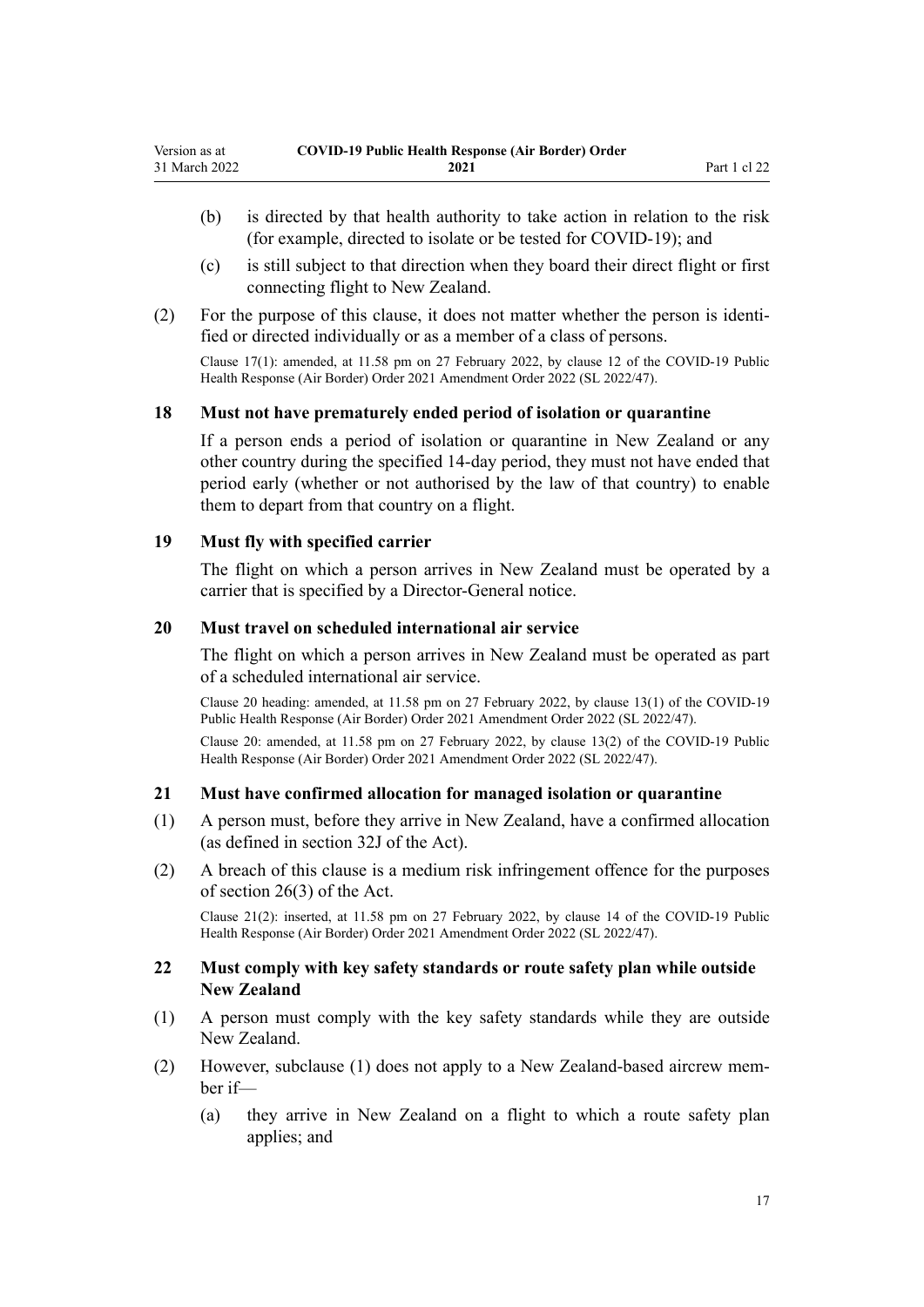<span id="page-17-0"></span>(b) they comply with the route safety plan while they are outside New Zealand.

# *Before, on, or after arrival*

#### **23 Must make traveller declaration at certain times**

- (1) A person must make, or someone must make on their behalf, a traveller declar‐ ation.
- (2) The declaration must include the information and confirm the matters that are specified by a Director-General notice.
- (3) The declaration must be made using the NZTD system—
	- (a) during the specified period (as specified by a Director-General notice); and
	- (b) when requested by an authorised officer.
- (3A) However, in the circumstances specified by a Director-General notice, the dec‐ laration may instead be made using an alternate system—
	- (a) during the period specified by that notice; and
	- (b) when requested by an authorised officer.
- (3B) An **alternate system** for the purposes of subclause (3A) must be an approved system for the purposes of this clause.
- (4) A breach of this clause is a low risk infringement offence for the purposes of [section 26\(3\)](http://legislation.govt.nz/pdflink.aspx?id=LMS344200) of the Act.

Clause 23(3): replaced, at 11.00 am on 25 March 2022, by [clause 7](http://legislation.govt.nz/pdflink.aspx?id=LMS665861) of the COVID-19 Public Health Response (Air Border) Amendment Order (No 3) 2022 (SL 2022/76).

Clause 23(3A): inserted, at 11.00 am on 25 March 2022, by [clause 7](http://legislation.govt.nz/pdflink.aspx?id=LMS665861) of the COVID-19 Public Health Response (Air Border) Amendment Order (No 3) 2022 (SL 2022/76).

Clause 23(3B): inserted, at 11.00 am on 25 March 2022, by [clause 7](http://legislation.govt.nz/pdflink.aspx?id=LMS665861) of the COVID-19 Public Health Response (Air Border) Amendment Order (No 3) 2022 (SL 2022/76).

Clause 23(4): inserted, at 11.58 pm on 27 February 2022, by [clause 15](http://legislation.govt.nz/pdflink.aspx?id=LMS650838) of the COVID-19 Public Health Response (Air Border) Order 2021 Amendment Order 2022 (SL 2022/47).

#### **24 Must provide, at certain times, information necessary to support public health response to COVID-19**

- (1) The purpose of this clause is to enable the Director-General to collect information to support a public health response to COVID-19 that is consistent with the purpose of the Act.
- (2) A person must provide, or someone must provide on their behalf,—
	- (a) a telephone number and email address that may be used to easily contact the person or someone who acts on their behalf; and
	- (b) any other information that is specified by a Director-General notice.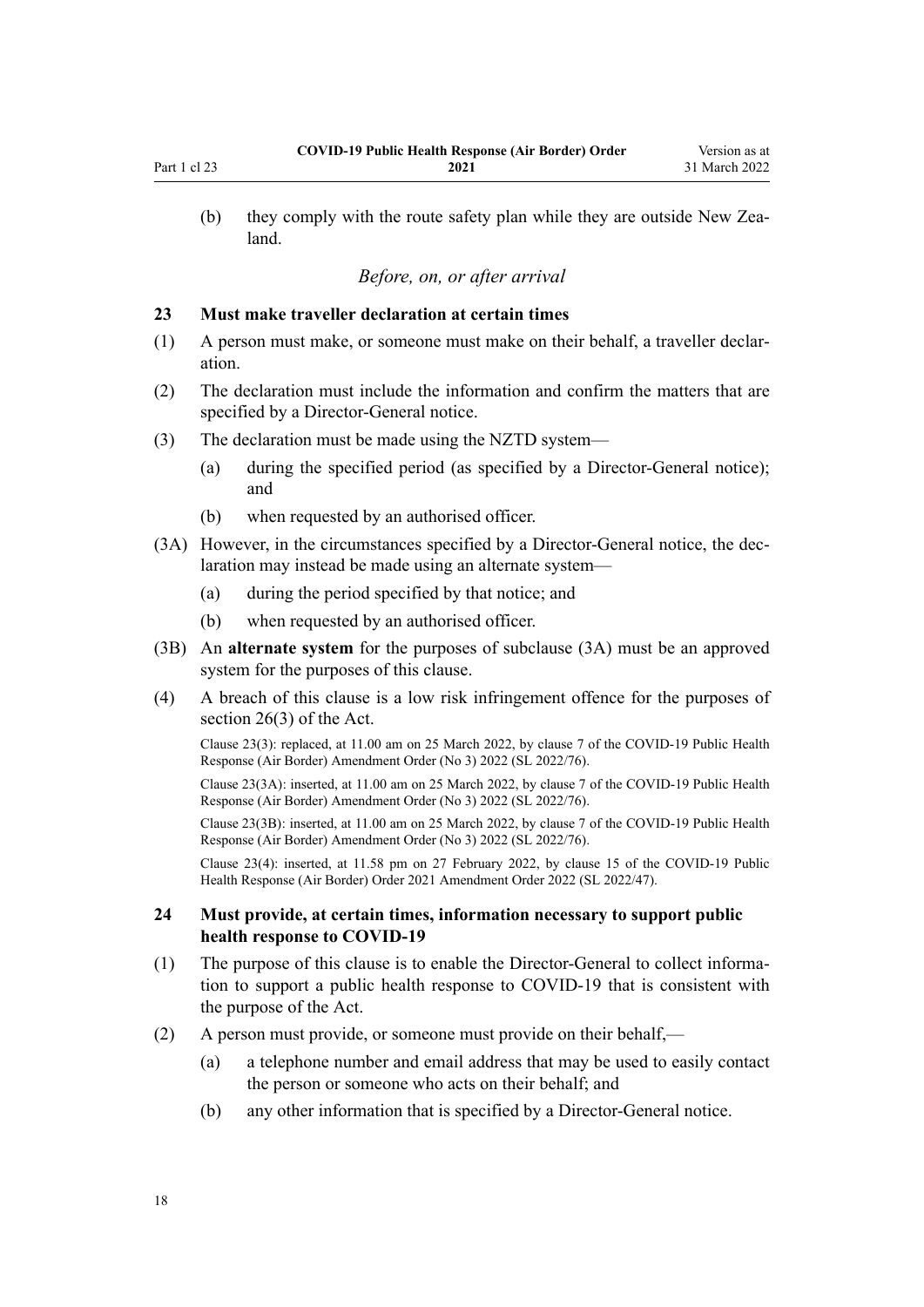- <span id="page-18-0"></span>(3) The Director-General notice may specify any information that the Director-General is satisfied is necessary for the purpose of this clause.
- (4) The specified information must—
	- (a) be provided, using the approved system, before the person boards their direct flight or first connecting flight to New Zealand; and
	- (b) be provided to an authorised officer on request.
- (5) A breach of this clause is a low risk infringement offence for the purposes of [section 26\(3\)](http://legislation.govt.nz/pdflink.aspx?id=LMS344200) of the Act.

Clause  $24(2)(a)$ : amended, at 11.58 pm on 27 February 2022, by [clause 16\(1\)](http://legislation.govt.nz/pdflink.aspx?id=LMS650839) of the COVID-19 Public Health Response (Air Border) Order 2021 Amendment Order 2022 (SL 2022/47).

Clause 24(5): inserted, at 11.58 pm on 27 February 2022, by [clause 16\(2\)](http://legislation.govt.nz/pdflink.aspx?id=LMS650839) of the COVID-19 Public Health Response (Air Border) Order 2021 Amendment Order 2022 (SL 2022/47).

#### **25 Must provide self-isolation information at certain times**

- (1) A person must provide, or someone must provide on their behalf,—
	- (a) details of where the person will self-isolate if a COVID-19 provision requires them to do so (which must be a place described in [clause 9\(2\)](#page-11-0) [and \(3\)](#page-11-0), if those clauses apply); and
	- (b) any other self-isolation information that is specified by a Director-General notice.
- (2) The information must—
	- (a) be provided, using the approved system, before the person boards their direct flight or first connecting flight to New Zealand; and
	- (b) be provided to an authorised officer on request.
- (3) A breach of this clause is a low risk infringement offence for the purposes of [section 26\(3\)](http://legislation.govt.nz/pdflink.aspx?id=LMS344200) of the Act.

Clause 25(3): inserted, at 11.58 pm on 27 February 2022, by [clause 17](http://legislation.govt.nz/pdflink.aspx?id=LMS650840) of the COVID-19 Public Health Response (Air Border) Order 2021 Amendment Order 2022 (SL 2022/47).

#### **26 Must not exhibit COVID-19 symptoms at certain times**

#### *[Revoked]*

Clause 26: revoked, at 11.58 pm on 27 February 2022, by [clause 18](http://legislation.govt.nz/pdflink.aspx?id=LMS650841) of the COVID-19 Public Health Response (Air Border) Order 2021 Amendment Order 2022 (SL 2022/47).

#### **27 Must be considered at negligible risk of having been exposed to COVID-19**

- (1) A medical officer of health—
	- (a) must assess the risk that the group of arrivals from Antarctica to which a person belongs has been exposed to COVID-19 during the specified 14 day period; and
	- (b) must have decided that that risk is negligible.
- (2) The assessment and decision must be made—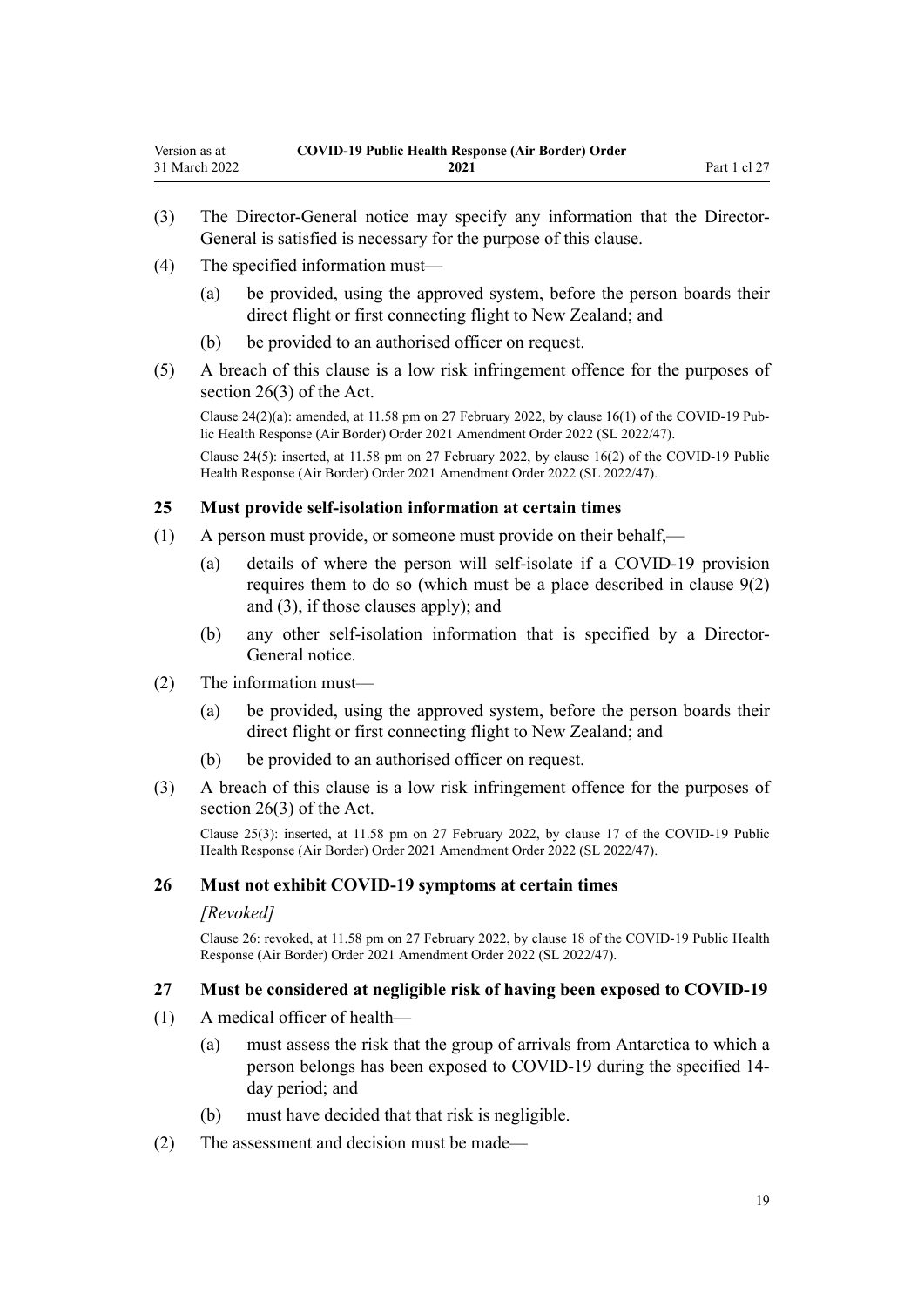- <span id="page-19-0"></span>(a) no earlier than 7 days before the person arrives in New Zealand; or
- (b) as soon as is reasonably practicable after the person arrives in New Zealand.

#### **28 Must wear face covering in certain places or circumstances**

- (1) A person must wear a face covering throughout the period that the person is—
	- (a) on board any aircraft that carries the person on their direct flight or connecting flights to New Zealand; and
	- (b) at their port of arrival; and
	- (c) travelling from their port of arrival to their place of isolation or quaran‐ tine or place of self-isolation (if they are required by this order to travel to such a place).
- (2) The requirement to wear a face covering does not apply to the person—
	- (a) if they—
		- (i) are under the age of 12 years; or
		- (ii) have a physical or mental illness or condition or disability that makes wearing a face covering unsuitable; or
	- (b) when taking medicine; or
	- (c) when eating or drinking; or
	- (d) when in a defined and enclosed space that is separate from the passenger area of a craft; or
	- (e) when communicating with a person who is deaf or hard of hearing and visibility of the mouth is essential for communication; or
	- (f) when asked to remove the face covering to ascertain the person's iden‐ tity; or
	- (g) if wearing a face covering is not safe in all of the circumstances; or
	- (h) when in an emergency; or
	- (i) when removal of, or not wearing, the face covering is otherwise required or authorised by law.
- (3) The requirement to wear a face covering does not apply to the person if—
	- (a) [clause 37](#page-22-0) (must wear personal protective equipment as directed) also applies to them; and
	- (b) they are directed under that clause to wear personal protective equipment that would make a face covering redundant.
- (3A) A breach of this clause is a medium risk infringement offence for the purposes of [section 26\(3\)](http://legislation.govt.nz/pdflink.aspx?id=LMS344200) of the Act.
- (4) In this clause, **face covering** means,—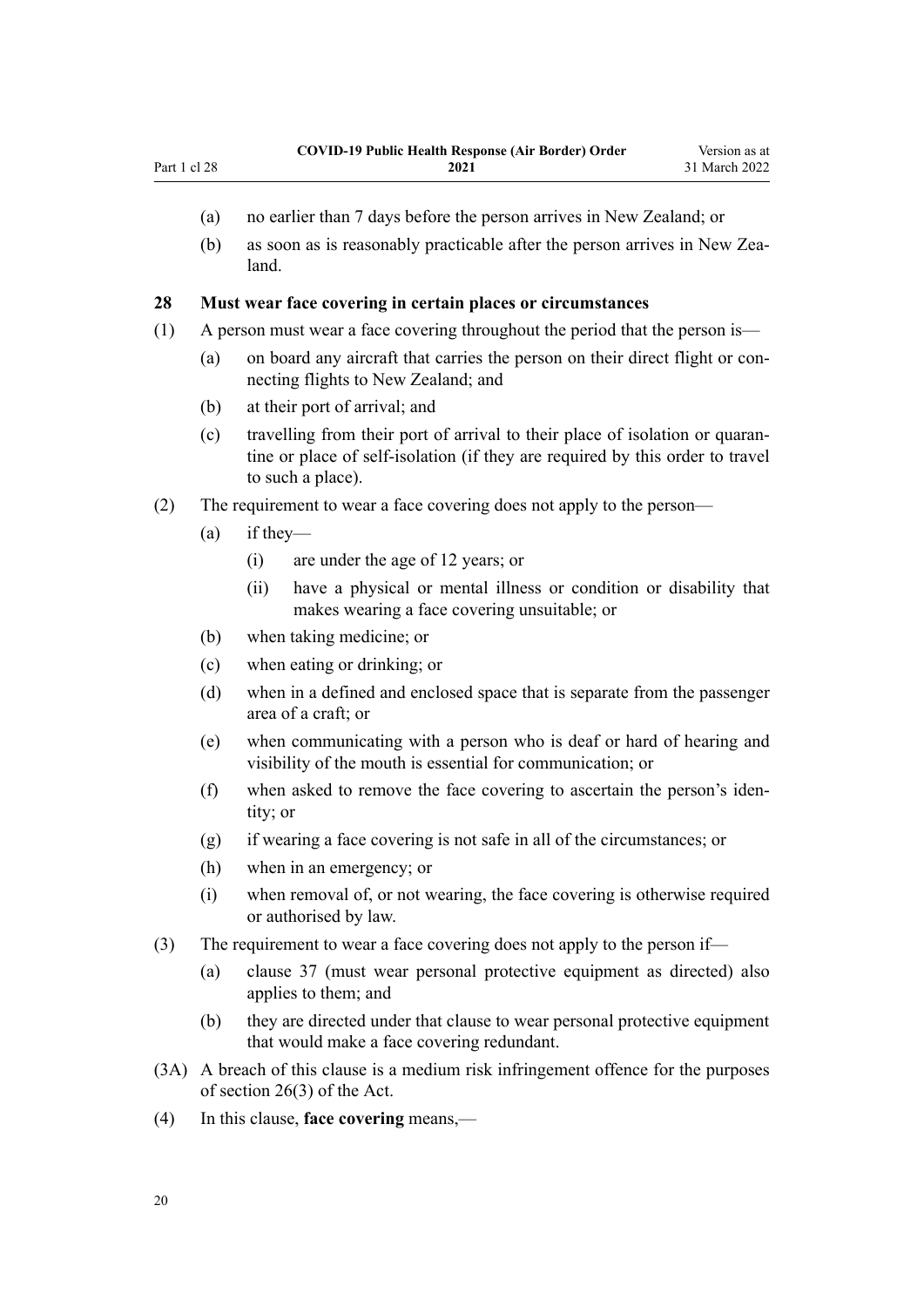<span id="page-20-0"></span>

| Version as at | <b>COVID-19 Public Health Response (Air Border) Order</b> |              |
|---------------|-----------------------------------------------------------|--------------|
| 31 March 2022 | 2021                                                      | Part 1 cl 30 |

- (a) for a person who is carrying out vaccine-mandate work, a medical-grade face covering (as those terms are defined in [clause 5\(1\)](http://legislation.govt.nz/pdflink.aspx?id=LMS573241) of the COVID-19 Public Health Response (Protection Framework) Order 2021); and
- (b) in any other case, a covering of any type that—
	- (i) covers the nose and mouth of a person; and
	- (ii) is secured to the person's head by ear loops or a head loop.

Clause 28(3A): inserted, at 11.58 pm on 27 February 2022, by [clause 19](http://legislation.govt.nz/pdflink.aspx?id=LMS650842) of the COVID-19 Public Health Response (Air Border) Order 2021 Amendment Order 2022 (SL 2022/47).

Clause 28(4): replaced, at 11.59 pm on 3 February 2022, by [clause 19](http://legislation.govt.nz/pdflink.aspx?id=LMS638352) of the COVID-19 Public Health Response (Protection Framework and Other Matters) Amendment Order 2022 (SL 2022/6).

#### **29 Must answer to authorised officers**

A person must answer any question that an authorised officer asks them, to the extent that the question is reasonably asked for the purpose of establishing whether a COVID-19 provision applies to the person and whether they have complied with it.

#### **30 Must produce evidence of compliance with COVID-19 provisions**

- (1) A person must produce the following evidence for any authorised officer who requests it:
	- (a) satisfactory evidence of the person's compliance with any COVID-19 provision that applies to them:
	- (b) satisfactory evidence that the person qualifies for an exception or exemption from any COVID-19 provision.
- (2) The authorised officer may require the person to produce the evidence by way of the approved system.
- (3) For the purpose of this clause, evidence is **satisfactory** if—
	- (a) it is produced in the form that is specified by a Director-General notice and confirms the details that are specified by a Director-General notice; or
	- (b) it is produced in a form, and confirms the details, that the authorised officer considers to be satisfactory in the circumstances.
- (4) *See* [section 34B](http://legislation.govt.nz/pdflink.aspx?id=LMS606314) of the Act (protection of evidence collected or obtained for purpose of determining whether person is vaccinated or has complied with Act or COVID-19 order).
- (5) A breach of this clause is a low risk infringement offence for the purposes of [section 26\(3\)](http://legislation.govt.nz/pdflink.aspx?id=LMS344200) of the Act if it relates to evidence of compliance with—
	- (a) [clause 13](#page-12-0) (must be vaccinated or excused by certificate (unless under 17 years of age)); or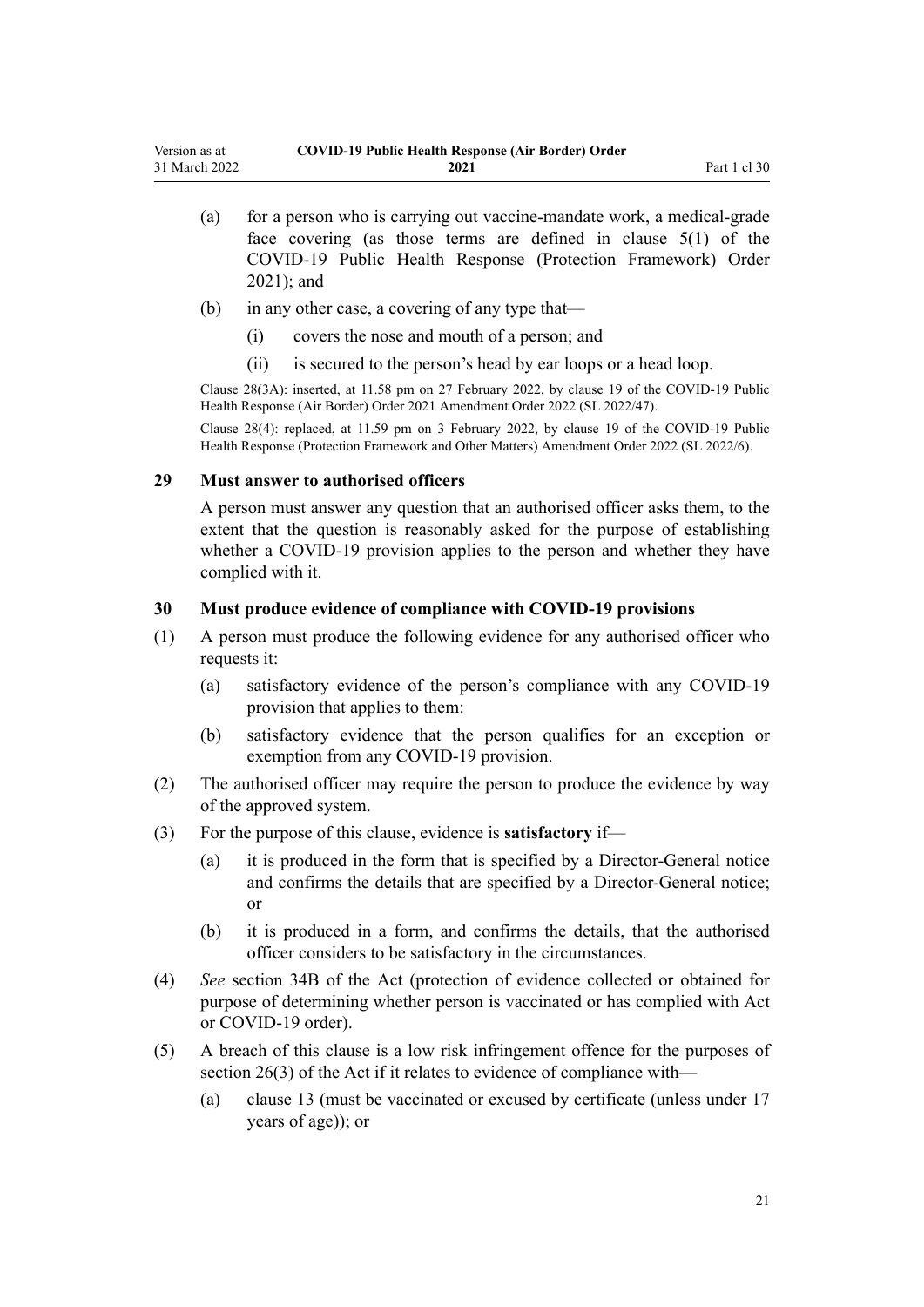- <span id="page-21-0"></span>(b) [clause 15](#page-14-0) (must have negative result from pre-departure test for COVID-19 (or certificate)); or
- (c) [clause 21](#page-16-0) (must have confirmed allocation for managed isolation or quarantine).

Clause 30(5): inserted, at 11.58 pm on 27 February 2022, by [clause 20](http://legislation.govt.nz/pdflink.aspx?id=LMS650843) of the COVID-19 Public Health Response (Air Border) Order 2021 Amendment Order 2022 (SL 2022/47).

#### **31 Must not provide false or misleading information or evidence**

A person must not provide or produce, whether by way of the approved system or to an authorised officer, any information or evidence that the person knows is false or misleading in any material particular.

Clause 31: amended, at 11.59 pm on 4 March 2022, by [clause 5](http://legislation.govt.nz/pdflink.aspx?id=LMS653778) of the COVID-19 Public Health Response (Air Border) Amendment Order 2022 (SL 2022/49).

### *On or after arrival*

## **32 Must report for and undergo COVID-19 screening**

- (1) As soon as is reasonably practicable after a person arrives in New Zealand, they must report for and undergo COVID-19 screening at their port of arrival.
- (2) The person must, at the direction of a health practitioner, a health protection officer, or a medical officer of health, report for and undergo COVID-19 screening at a place other than their port of arrival.
- (3) In this clause, **COVID-19 screening**, in relation to a person,—
	- (a) means an examination of the person, by a health practitioner, a health protection officer, or a medical officer of health, to assess whether the person may have, or be at risk of having or transmitting, COVID-19; and
	- (b) may include collecting any information from the person that is relevant to that assessment (for example, information about where they have been, whom they have had contact with, and their vaccination status).

### **33 Must report for and undergo COVID-19 test**

- (1) As soon as is reasonably practicable after a person arrives in New Zealand, they must report for and undergo a COVID-19 test at their port of arrival.
- (2) The person must, at the direction of a health practitioner, a health protection officer, or a medical officer of health, report for and undergo a COVID-19 test at a place other than their port of arrival.

#### **34 Must be considered at low risk of having or transmitting COVID-19**

A person must be at low risk of having or transmitting COVID-19, as deter‐ mined by a health practitioner, a health protection officer, or a medical officer of health, on the person's arrival in New Zealand.

Clause 34 heading: replaced, at 11.58 pm on 16 January 2022, by [clause 19](http://legislation.govt.nz/pdflink.aspx?id=LMS629301) of the COVID-19 Public Health Response (Air Border and Isolation and Quarantine) Amendment Order 2022 (SL 2022/2).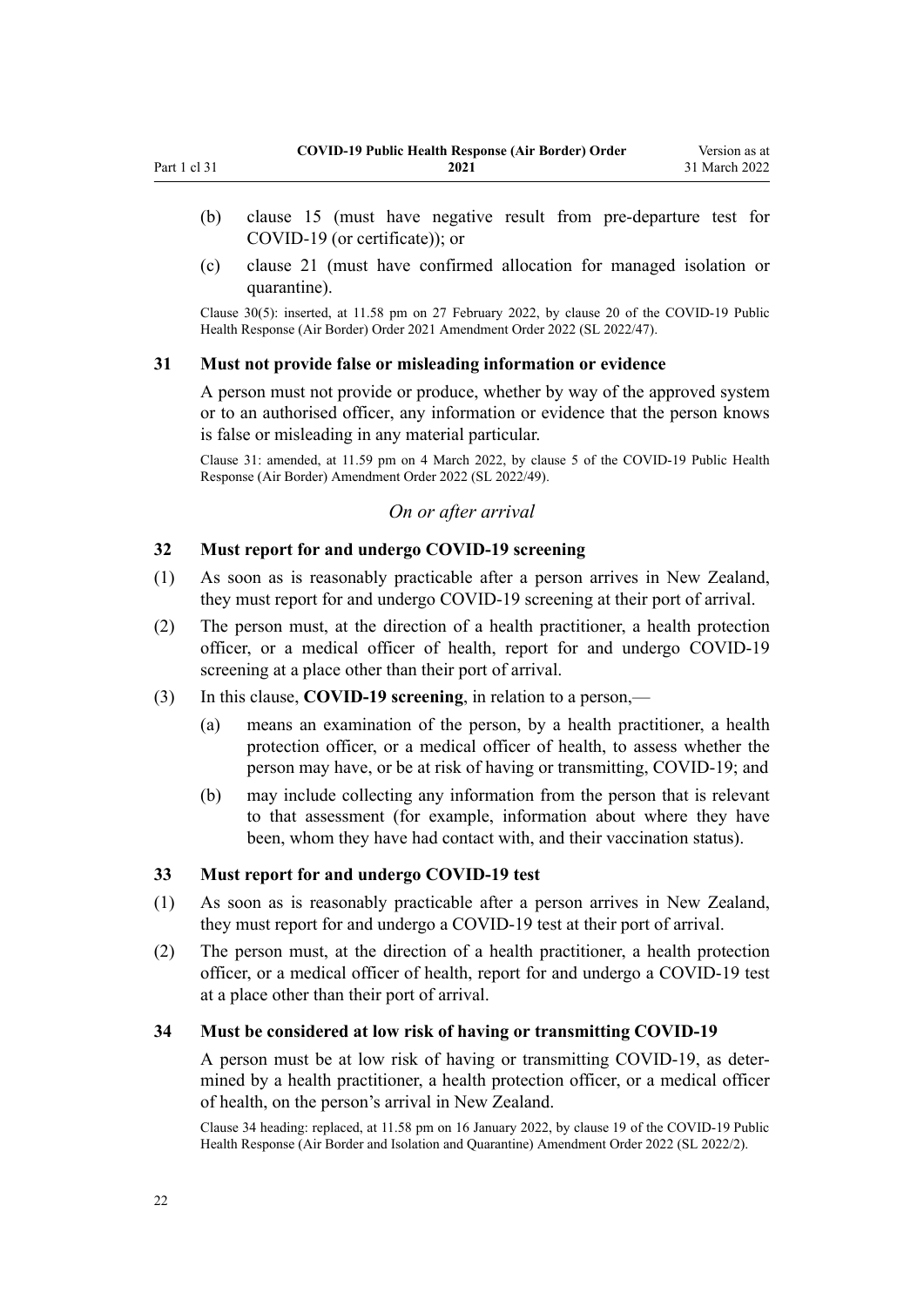# <span id="page-22-0"></span>**35 Must comply with directions while travelling to place of isolation or quarantine or self-isolation**

- (1) A person must travel from their port of arrival to their place of isolation or quarantine or their place of self-isolation—
	- (a) as quickly and directly as is reasonably practicable; and
	- (b) in accordance with directions given by—
		- (i) the Director-General; or
		- (ii) the chief executive of the Ministry of Business, Innovation, and Employment, if the person is travelling to a place of isolation or quarantine or a place of self-isolation.
- (2) If a person is given directions under both subparagraphs of subclause (1)(b), the directions given under subclause  $(1)(b)(i)$  prevail.

#### **36 Must maintain physical distancing**

- (1) A person must remain at least 1 metre away from any other person (other than fellow travellers), to the greatest extent reasonably practicable, throughout the period that the person is—
	- (a) at their port of arrival; and
	- (b) travelling from their port of arrival to their place of isolation or quarantine (if they are required by this order to travel to a place of isolation or quarantine).
- (2) In this clause, **fellow traveller**, in relation to any person arriving in New Zea‐ land by air, means,—
	- (a) if the person is an aircrew member, an associate of that aircrew member; or
	- (b) in any other case, anyone who accompanies the person on their direct flight or connecting flights to New Zealand

Clause 36(1): amended, at 11.58 pm on 27 February 2022, by [clause 21](http://legislation.govt.nz/pdflink.aspx?id=LMS650844) of the COVID-19 Public Health Response (Air Border) Order 2021 Amendment Order 2022 (SL 2022/47).

#### **37 Must wear personal protective equipment as directed**

- (1) A person must comply with any directions to wear personal protective equip‐ ment that are given by the Director-General.
- (1A) Without limiting subclause (1), a direction may—
	- (a) specify the type of personal protective equipment that a person must wear:
	- (b) require a person to replace an item of personal protective equipment that they are wearing (including, for example, a face covering) with one that has not been worn.
- (2) Subclause (1) applies throughout the period that the person is—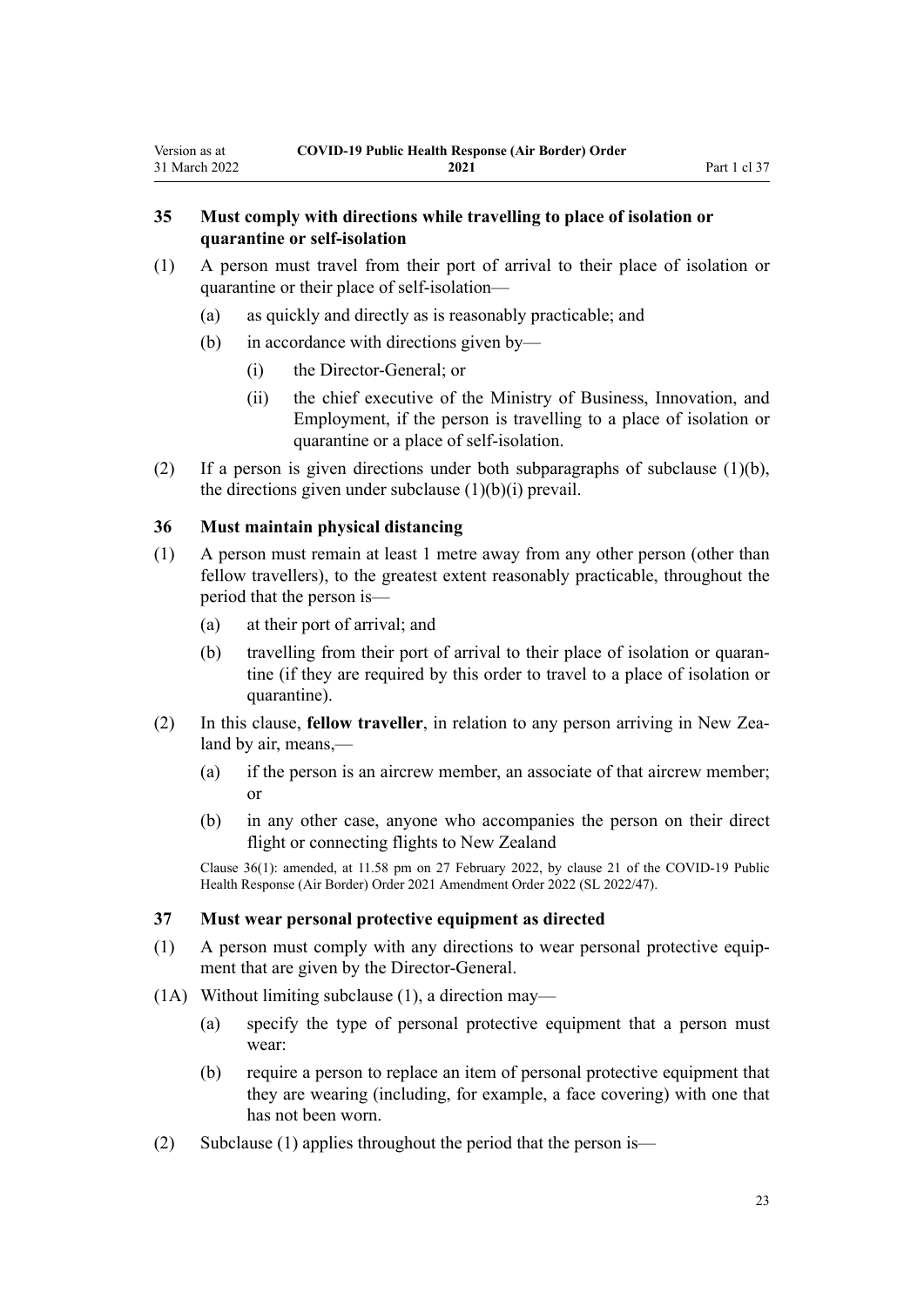- <span id="page-23-0"></span>(a) at their port of arrival; and
	- (b) travelling from their port of arrival to their place of isolation or quarantine (if they are required by this order to travel to a place of isolation or quarantine).

Clause 37(1A): inserted, at 11.58 pm on 27 February 2022, by [clause 22](http://legislation.govt.nz/pdflink.aspx?id=LMS650845) of the COVID-19 Public Health Response (Air Border) Order 2021 Amendment Order 2022 (SL 2022/47).

## **38 Must comply with key safety standards while in Green area in New Zealand**

A person must comply with the key safety standards—

- (a) after they arrive in, and until they depart from, New Zealand; but
- (b) only while they are in the area (if any) that is at Green under the COVID-19 Protection Framework (*see* [Schedule 5](http://legislation.govt.nz/pdflink.aspx?id=LMS566881) of the COVID-19 Public Health Response (Protection Framework) Order 2021).

## Subpart 3—Breach of conditions

# **39 Subpart 3 applies if person breaches COVID-19 provision that applies to them**

- (1) The provisions in this subpart apply to a person who breaches a COVID-19 provision in [subpart 1](#page-11-0) or [2](#page-12-0) that applies to them.
- (2) If more than 1 provision in this subpart applies to a person, a provision that applies [clause 10](#page-12-0) to the person prevails over—
	- (a) any provision in this subpart that applies [clause 8](#page-11-0) or [9](#page-11-0) to them; and
	- (b) any provision in this subpart that applies [clause 48](#page-26-0) to them.
- (3) To the extent that a COVID-19 provision requires a person to satisfy specified criteria from a place outside New Zealand before they arrive in New Zealand, they breach the provision only if they arrive in New Zealand without having satisfied those criteria.
- (4) *See*
	- (a) [section 26](http://legislation.govt.nz/pdflink.aspx?id=LMS344200) of the Act for offences and infringement offences; and
	- (b) [regulation 5\(2\) and \(3\)](http://legislation.govt.nz/pdflink.aspx?id=LMS600713) of the COVID-19 Public Health Response (Infringement Offences) Regulations 2021 for the penalties for the classes of infringement offences.

Clause 39(3): inserted, at 11.58 pm on 27 February 2022, by [clause 23](http://legislation.govt.nz/pdflink.aspx?id=LMS650846) of the COVID-19 Public Health Response (Air Border) Order 2021 Amendment Order 2022 (SL 2022/47).

Clause 39(4): inserted, at 11.58 pm on 27 February 2022, by [clause 23](http://legislation.govt.nz/pdflink.aspx?id=LMS650846) of the COVID-19 Public Health Response (Air Border) Order 2021 Amendment Order 2022 (SL 2022/47).

#### **40 Breach of requirement not to arrive in New Zealand**

- (1) This clause applies to a person if—
	- (a) [clause 11](#page-12-0) applies to them (must not arrive in New Zealand); and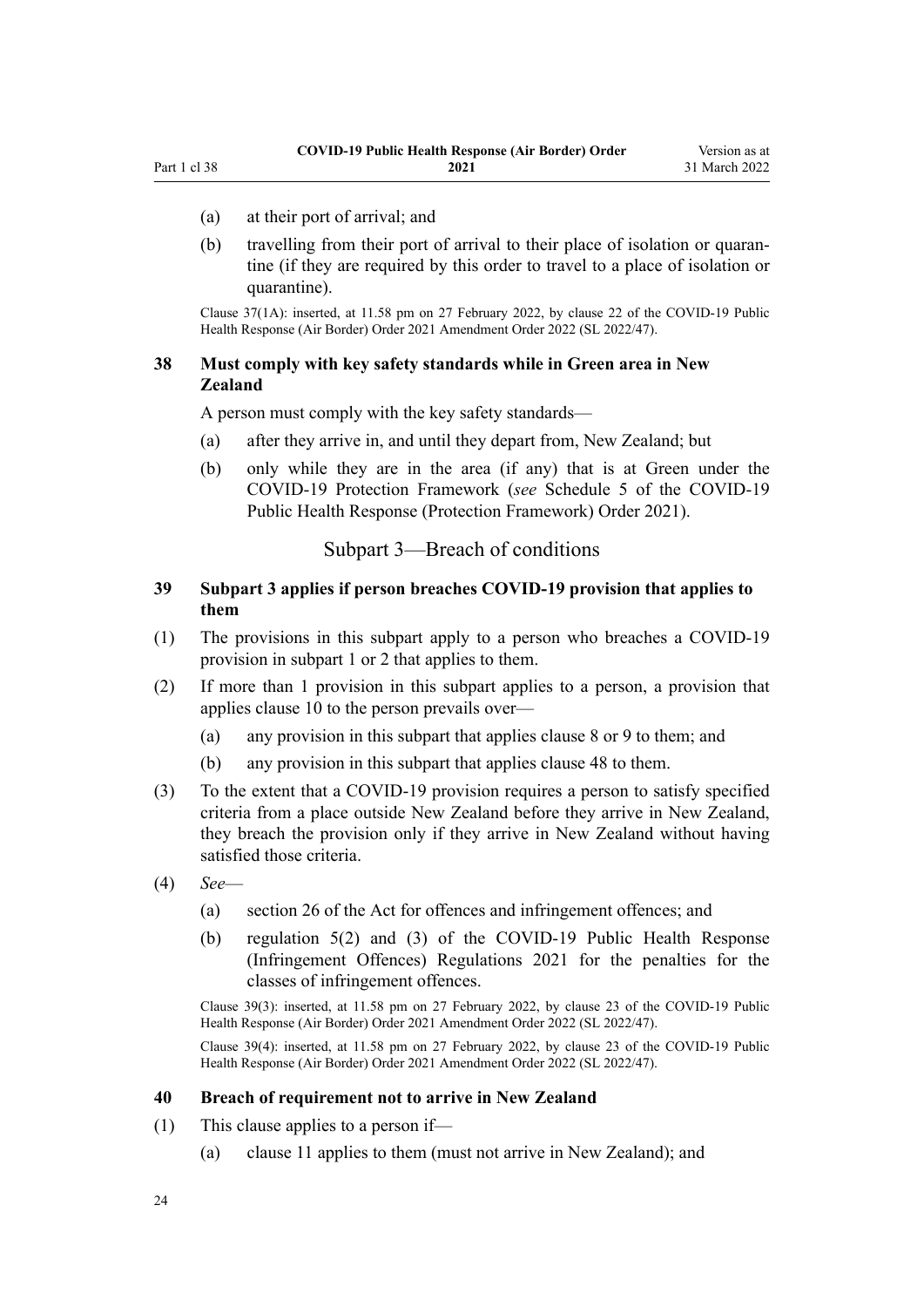#### (b) they arrive in New Zealand.

<span id="page-24-0"></span>(2) If the person enters New Zealand, [clause 10](#page-12-0) applies to them instead.

#### **41 Failure to produce evidence of being vaccinated**

#### *[Revoked]*

Clause 41: revoked, at 11.59 pm on 18 March 2022, by [clause 5](http://legislation.govt.nz/pdflink.aspx?id=LMS664427) of the COVID-19 Public Health Response (Air Border) Amendment Order (No 2) 2022 (SL 2022/75).

#### **42 Failure to produce evidence of pre-departure test or negative result**

#### *[Revoked]*

Clause 42: revoked, at 11.58 pm on 27 February 2022, by [clause 25](http://legislation.govt.nz/pdflink.aspx?id=LMS650848) of the COVID-19 Public Health Response (Air Border) Order 2021 Amendment Order 2022 (SL 2022/47).

## **43 Failure to comply with key safety standards or route safety plan outside New Zealand**

- (1) This clause applies to a person if—
	- (a) [clause 22](#page-16-0) applies to them (must comply with key safety standards or route safety plan while outside New Zealand); and
	- (b) they arrive in New Zealand having breached the requirements of that clause.
- (2) If [clause 10](#page-12-0) (must enter managed isolation and quarantine under [Part 1](http://legislation.govt.nz/pdflink.aspx?id=LMS401726) of Isolation and Quarantine Order) already applies to the person, it continues to apply to them.
- (3) In any other case, if the person enters New Zealand, [clause 9](#page-11-0) (must self-isolate under specified Part of Isolation and Quarantine Order and in qualifying place) applies to them as if the specified Part of the Isolation and Quarantine Order were [Part 1A.](http://legislation.govt.nz/pdflink.aspx?id=LMS415267)
- (4) A person breaches the key safety standards or route safety plan only if a health protection officer or a medical officer of health determines (on the basis of information brought to that officer's attention) that there are reasonable grounds to believe that the person has breached those standards or that plan.

#### **44 Failure to provide details of qualifying place to self-isolate**

#### *[Revoked]*

Clause 44: revoked, at 11.58 pm on 27 February 2022, by [clause 26](http://legislation.govt.nz/pdflink.aspx?id=LMS650849) of the COVID-19 Public Health Response (Air Border) Order 2021 Amendment Order 2022 (SL 2022/47).

#### **45 Exhibiting symptoms of COVID-19 on arrival**

#### *[Revoked]*

Clause 45: revoked, at 11.58 pm on 27 February 2022, by [clause 27](http://legislation.govt.nz/pdflink.aspx?id=LMS650850) of the COVID-19 Public Health Response (Air Border) Order 2021 Amendment Order 2022 (SL 2022/47).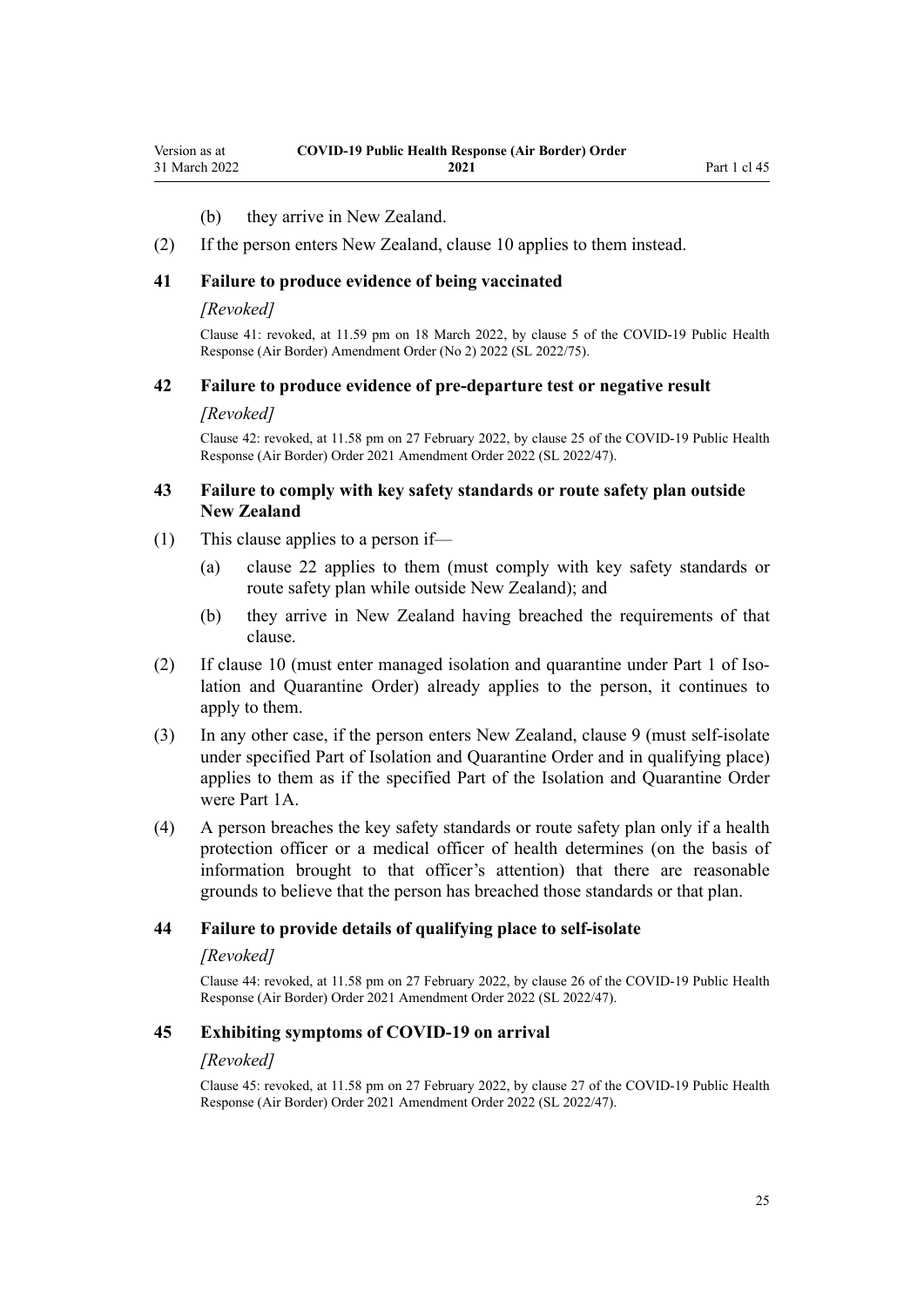#### **46 Considered not at low risk of having or transmitting COVID-19**

- (1) This clause applies to a person if—
	- (a) [clause 34](#page-21-0) (must be considered at low risk of having or transmitting COVID-19) applies to them; and
	- (b) a determination is made under that clause that they are not at low risk of having or transmitting COVID-19.
- (2) If [clause 10](#page-12-0) (must enter managed isolation and quarantine under [Part 1](http://legislation.govt.nz/pdflink.aspx?id=LMS401726) of Isolation and Quarantine Order) already applies to the person, it continues to apply to them.
- (3) If the person arrives as an overseas-based aircrew member and enters New Zealand, [clause 10](#page-12-0) applies to them until they depart from New Zealand.
- (4) If the person arrives as a New Zealand-based aircrew member or a relevant worker, and enters New Zealand, [clause 9](#page-11-0) (must self-isolate under specified Part of Isolation and Quarantine Order and in qualifying place) applies to them—
	- (a) instead of the clause in [subpart 1](#page-11-0) that would otherwise apply; and
	- (b) as if the specified Part of the Isolation and Quarantine Order were [Part](http://legislation.govt.nz/pdflink.aspx?id=LMS415267) [1A](http://legislation.govt.nz/pdflink.aspx?id=LMS415267).
- (5) In any other case, if the person enters New Zealand, [clause 48](#page-26-0) applies to them (must report for and undergo assessment and comply with decision of assessing officer).

Clause 46(3): amended, at 11.58 pm on 16 January 2022, by [clause 21](http://legislation.govt.nz/pdflink.aspx?id=LMS629303) of the COVID-19 Public Health Response (Air Border and Isolation and Quarantine) Amendment Order 2022 (SL 2022/2).

#### **47 Failure to comply with key safety standards while in New Zealand**

- (1) This clause applies to a person if—
	- (a) [clause 38](#page-23-0) applies to them (must comply with key safety standards while in Green area in New Zealand); and
	- (b) after they enter New Zealand, they breach the key safety standards.
- (2) The person must enter managed isolation or quarantine (commencing as soon as is reasonably practicable after the determination under subclause (3)) in accordance with [Part 1](http://legislation.govt.nz/pdflink.aspx?id=LMS401726) of the Isolation and Quarantine Order.
- (3) A person **breaches the key safety standards** only if a health protection officer or a medical officer of health determines (on the basis of information brought to that officer's attention) that there are reasonable grounds to believe that the person has breached those standards.

26

<span id="page-25-0"></span>Part 1 cl 46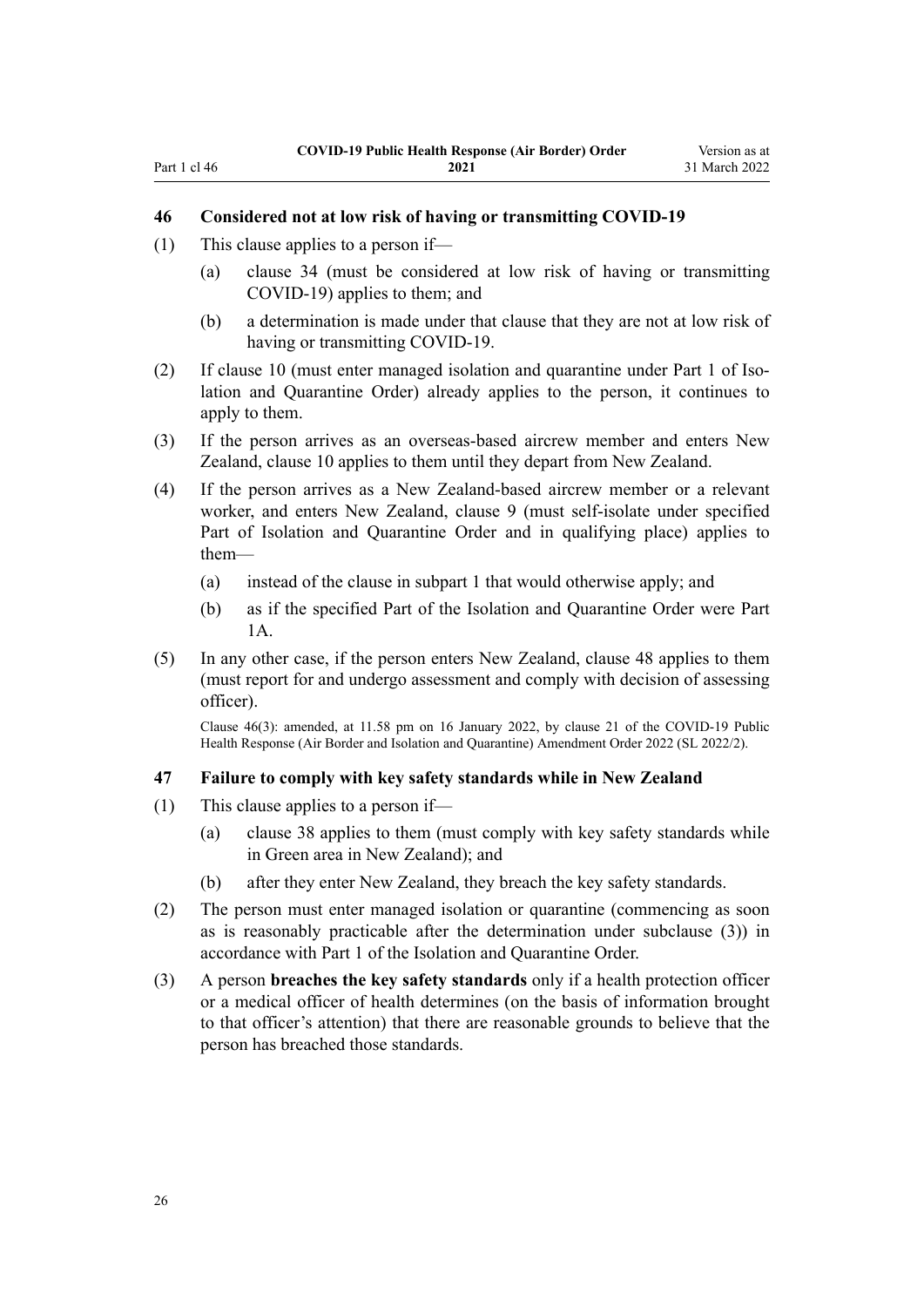# <span id="page-26-0"></span>**48 Must report for and undergo assessment and comply with decision of assessing officer**

- (1) If this clause applies to a person, they must, as soon as is reasonably practic‐ able after they arrive in New Zealand, report for and undergo an assessment at their port of arrival.
- (2) The assessment must be carried out by a medical officer of health, a health pro‐ tection officer, or a health practitioner (the **assessing officer**).
- (3) The assessing officer must decide which of the following is most appropriate to the particular circumstances of the case:
	- (a) if [clause 8](#page-11-0) already applies to the person (no isolation or quarantine required),—
		- (i) that clause should continue to apply to them; or
		- (ii) [clause 9](#page-11-0) or [10](#page-12-0) should apply to them instead:
	- (b) if [clause 9](#page-11-0) already applies to the person (must self-isolate under specified Part of Isolation and Quarantine Order and in qualifying place), whether it is applied to them by a COVID-19 border requirements schedule or another provision in this subpart,—
		- (i) that clause, and the Part of the Isolation and Quarantine Order that is specified in a COVID-19 border requirements schedule, should continue to apply to them; or
		- (ii) they should self-isolate under a more restrictive Part of the Isolation and Quarantine Order; or
		- (iii) [clause 10](#page-12-0) should apply to them instead.
- (4) Whichever clause (and, if relevant, whichever Part of the Isolation and Quaran‐ tine Order) the assessing officer decides is most appropriate applies to the person.

#### **49 Breach of order may be infringement offence**

A breach of a COVID-19 provision may be an infringement offence: *see* [Part 4.](#page-33-0)

# **Part 2**

# **Provisions that apply to carriers**

#### **50 Aircraft must arrive at specified airport**

- (1) A carrier must not cause an aircraft to arrive in New Zealand other than at an airport that is specified by a Director-General notice.
- (2) A specified airport must be a security designated aerodrome (as defined in sec[tion 2\(1\)](http://legislation.govt.nz/pdflink.aspx?id=DLM214692) of the Civil Aviation Act 1990).
- (3) This clause does not apply if the aircraft is a military craft.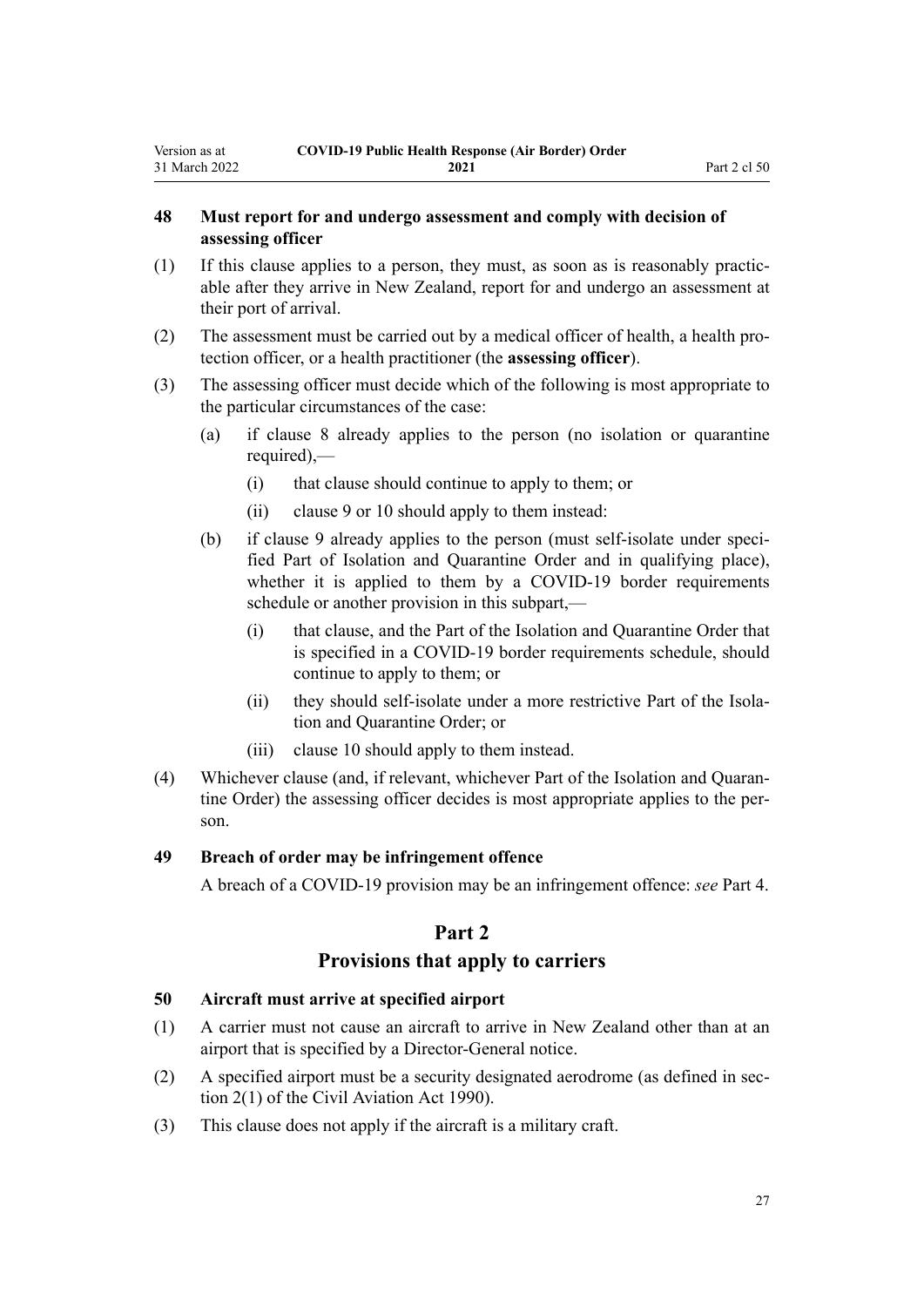# <span id="page-27-0"></span>Part 2 cl 51

# **51 Carrier may have route safety plans**

- (1) A carrier may have a route safety plan for any route of travel to New Zealand.
- (2) A route safety plan must specify requirements that New Zealand-based aircrew members must comply with while they are outside New Zealand.
- (3) A route safety plan has effect for the purpose of this order only if it is approved by the Director-General by notice in writing to the carrier.
- (4) The Director-General must not approve a route safety plan unless they are satisfied that the plan will be no less effective than the key safety standards at mitigating the risk that aircrew members travelling on the route will have or transmit COVID-19 on their arrival in New Zealand.

#### **52 Carrier must notify changes affecting route safety plan**

A carrier must notify the Director-General if—

- (a) it has a route safety plan for a route; and
- (b) the route changes or there is a change to any aspect of the route safety plan that could reduce how effectively it mitigates the risk that aircrew members travelling on the route will have or transmit COVID-19 on their arrival in New Zealand.

# **53 Carrier must promote compliance with route safety plan or key safety standards**

A carrier must take all reasonable steps to ensure that each New-Zealand based aircrew member who works for the carrier, and who arrives in New Zealand by air as an aircrew member,—

- (a) has complied with the key safety standards while they are outside New Zealand; or
- (b) has complied with the route safety plan for the aircrew member's route of travel.

#### **54 Carrier must check compliance with COVID-19 provisions**

- (1) A carrier must not cause an aircraft to arrive in New Zealand unless the carrier has taken reasonable steps to ensure that each person on board satisfies the requirements of any COVID-19 provisions that apply to them.
- (2) Subclauses (3) to (6) apply to a carrier only in relation to a flight that is not part of a scheduled international air service.
- (3) The carrier must not cause an aircraft to arrive in New Zealand unless the carrier provides to the New Zealand Customs Service—
	- (a) a declaration that it has complied with subclause (1); and
	- (b) the following details about each person on board:
		- (i) passport or official travel document number: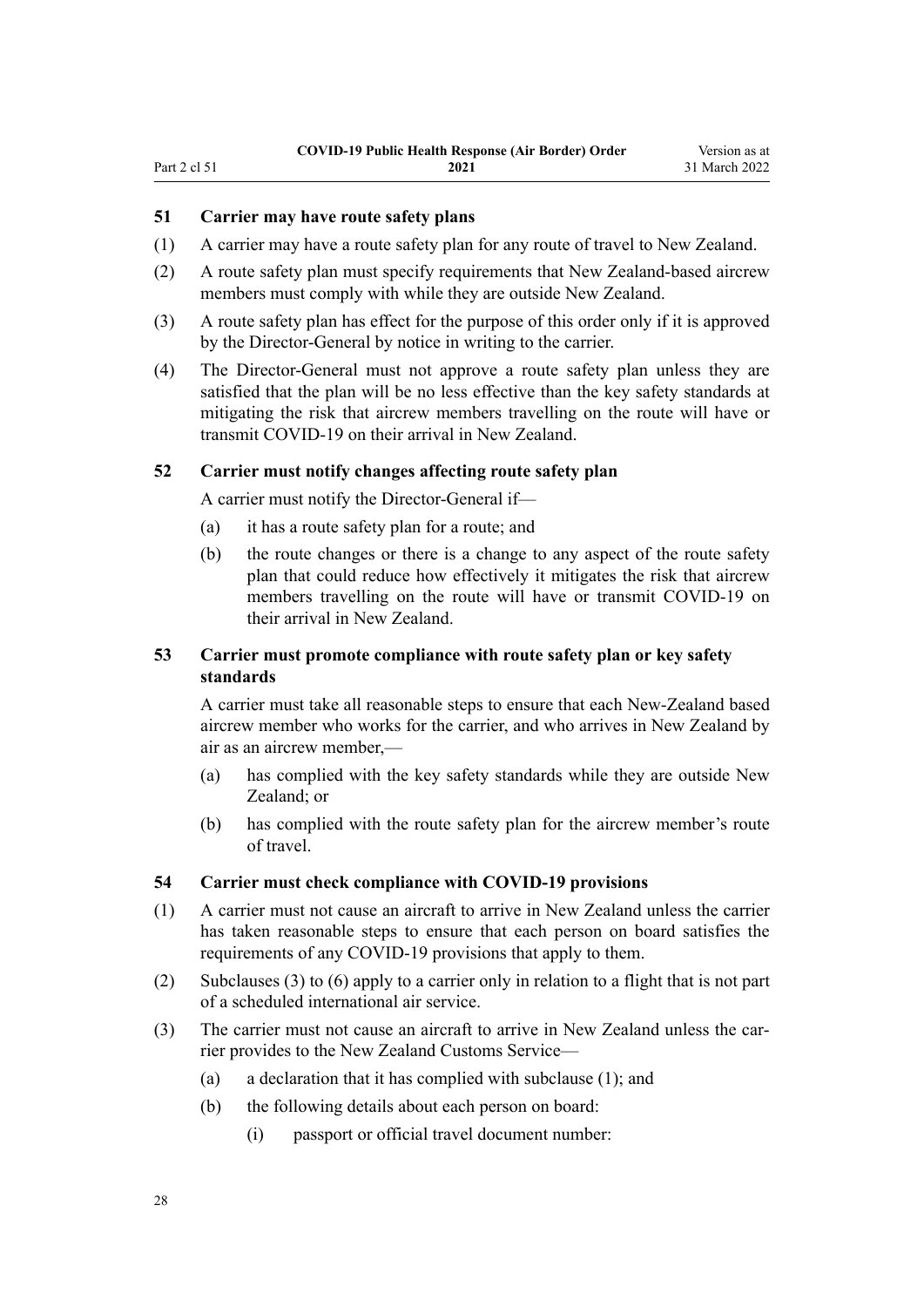- <span id="page-28-0"></span>(ii) citizenship, as identified in the passport or official travel document:
- (iii) surname:
- (iv) given names:
- (v) date of birth:
- (vi) sex, as identified in the passport or official travel document:
- (vii) port of arrival:
- (viii) date of arrival:
- (ix) estimated time of arrival.
- (4) The declaration must be provided before the flight departs, and the details must be provided at least 3 hours before the flight departs.
- (5) However, if the aircraft carries any person on more than 1 of their connecting flights to New Zealand,—
	- (a) the carrier's declaration in relation to that person must be provided before the first of those flights departs; and
	- (b) the details for that person must be provided by the carrier 3 hours before the first of those flights departs.
- (6) The declaration and the details must be provided in the manner approved by the chief executive of the New Zealand Customs Service for the purpose of this clause.

Clause 54(2): inserted, at 11.58 pm on 27 February 2022, by [clause 28](http://legislation.govt.nz/pdflink.aspx?id=LMS650851) of the COVID-19 Public Health Response (Air Border) Order 2021 Amendment Order 2022 (SL 2022/47).

Clause 54(3): inserted, at 11.58 pm on 27 February 2022, by [clause 28](http://legislation.govt.nz/pdflink.aspx?id=LMS650851) of the COVID-19 Public Health Response (Air Border) Order 2021 Amendment Order 2022 (SL 2022/47).

Clause 54(4): inserted, at 11.58 pm on 27 February 2022, by [clause 28](http://legislation.govt.nz/pdflink.aspx?id=LMS650851) of the COVID-19 Public Health Response (Air Border) Order 2021 Amendment Order 2022 (SL 2022/47).

Clause 54(5): inserted, at 11.58 pm on 27 February 2022, by [clause 28](http://legislation.govt.nz/pdflink.aspx?id=LMS650851) of the COVID-19 Public Health Response (Air Border) Order 2021 Amendment Order 2022 (SL 2022/47).

Clause 54(6): inserted, at 11.58 pm on 27 February 2022, by [clause 28](http://legislation.govt.nz/pdflink.aspx?id=LMS650851) of the COVID-19 Public Health Response (Air Border) Order 2021 Amendment Order 2022 (SL 2022/47).

# **Part 3**

### **Exemptions and other powers**

#### *Exemptions*

## **55 General provisions about exemptions**

- (1) This clause applies to any exemption that may be granted by the Minister under [clause 57](#page-30-0) or the Director-General under [clause 58.](#page-30-0)
- (2) The Minister or Director-General must not grant the exemption unless they are satisfied that—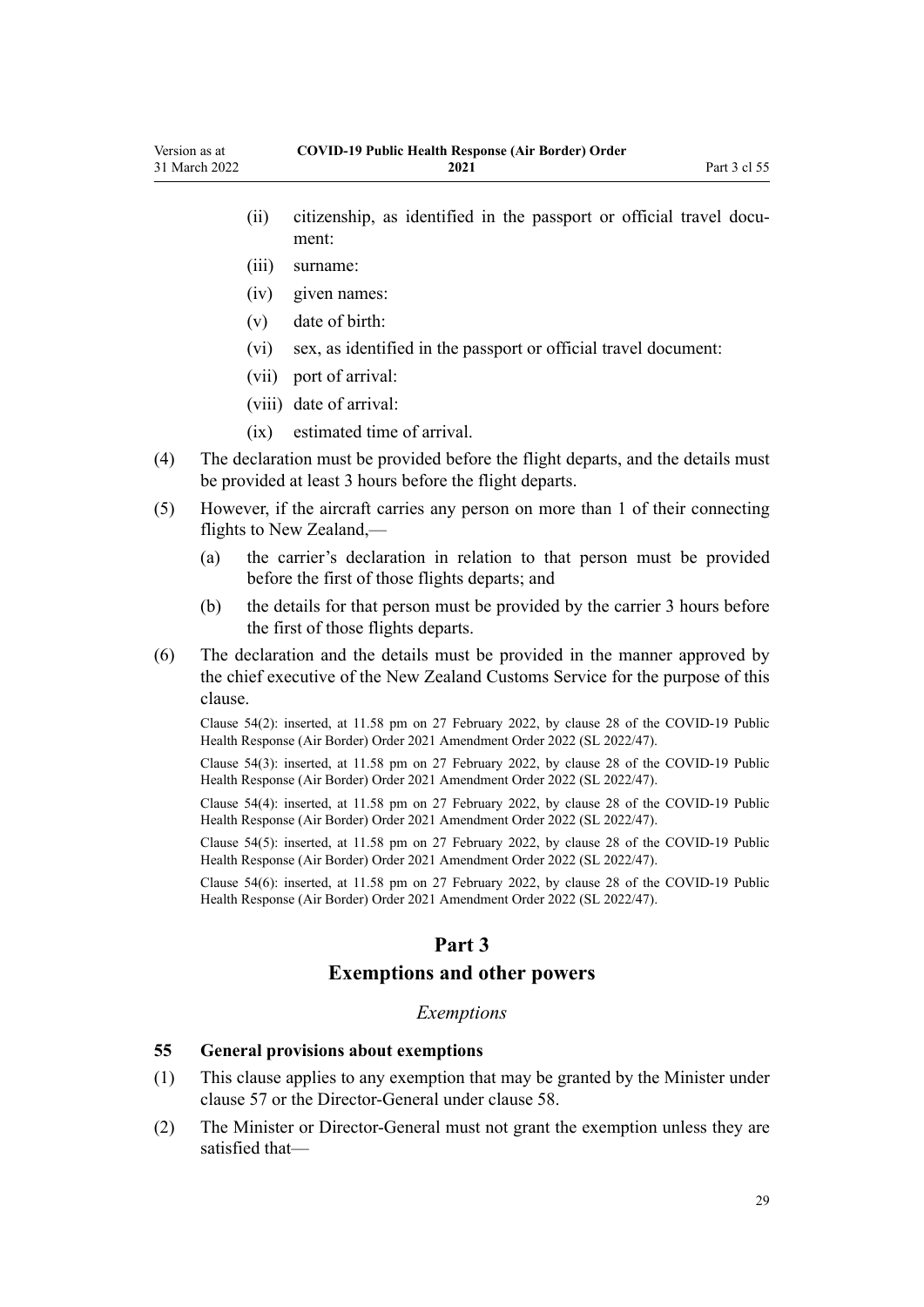- (a) the exemption is necessary or desirable in order to promote the purposes of the Act or the purposes of this order; and
- (b) the extent of the exemption is not broader than is reasonably necessary to address the matters giving rise to the exemption.
- (3) The exemption may be granted from a provision as a whole or from any aspect of how it is applied by a COVID-19 border requirements schedule.
- (4) If the exemption is for a class of persons, the class may identified or limited by reference to any matter, including, for example, any of the following matters:
	- (a) the country or airport from which they departed for New Zealand:
	- (b) the port of arrival or scheduled port of arrival:
	- (c) the carrier of the aircraft undertaking the flight by which they arrive in New Zealand:
	- (d) other particulars of the flight by which they arrive in New Zealand (such as its flight number and scheduled departure or arrival times):
	- (e) whether they were in certain places at or after a certain time before departing for or arriving in New Zealand.
- (5) The Minister or Director-General may impose conditions on the exemption as they consider necessary.

#### **56 How exemptions are notified or published**

- (1) An exemption granted under this Part is secondary legislation (*see* [Part 3](http://legislation.govt.nz/pdflink.aspx?id=DLM7298343) of the Legislation Act 2019 for publication requirements), unless it applies only to 1 or more named persons.
- (2) An exemption granted under this Part for 1 or more named persons (an **indi‐ vidual exemption**) must be notified in writing to the applicant and the named person or persons.
- (3) An exemption, or an amendment to an exemption, must be published (for secondary legislation) or notified to the named person or persons (for individual exemptions) as soon as practicable after it is made.
- (4) An exemption, or an amendment to an exemption, may come into force before it is published (for secondary legislation) or notified (for individual exemp‐ tions) if the maker is satisfied that the exemption or amendment should come into force urgently.
- (5) In that case,—

<span id="page-29-0"></span>Part 3 cl 56

- (a) the effect of the exemption (or amendment) must be publicly announced before it comes into force; and
- (b) the exemption or amendment must be published under the [Legislation](http://legislation.govt.nz/pdflink.aspx?id=DLM7298104) [Act 2019](http://legislation.govt.nz/pdflink.aspx?id=DLM7298104) (for secondary legislation) or notified by the maker (for individual exemptions) as soon as practicable after it comes into force.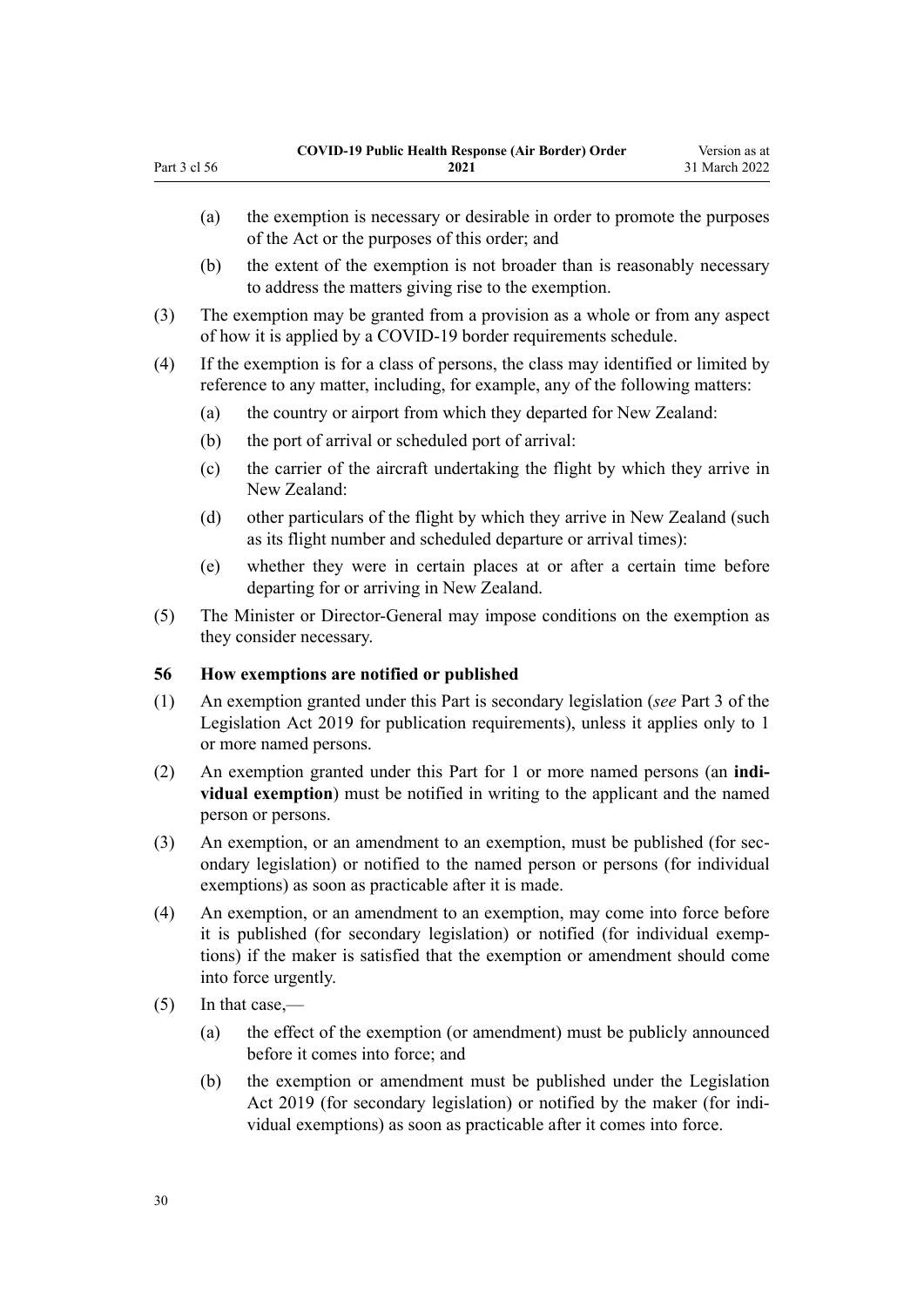<span id="page-30-0"></span>

| Legislation Act 2019 requirements for secondary legislation referred to subclause (1) |                                                                                                |                    |
|---------------------------------------------------------------------------------------|------------------------------------------------------------------------------------------------|--------------------|
| <b>Publication</b>                                                                    | The maker must publish it in accordance with the<br>Legislation (Publication) Regulations 2021 | LA19 s $74(1)(aa)$ |
| <b>Presentation</b>                                                                   | The Minister must present it to the House of<br>Representatives                                | LA19 s 114         |
| <b>Disallowance</b>                                                                   | It may be disallowed by the House of Representatives<br>This note is not part of the Order.    | LA19 ss 115, 116   |

#### **57 Minister may grant exemptions**

- (1) The Minister may, by notice, exempt a person or class of persons from any pro‐ vision of this order.
- (2) The Minister must take into account the advice of the Director-General when deciding—
	- (a) whether to grant an exemption; and
	- (b) what (if any) conditions to impose on an exemption.
- (3) *See also* [clauses 55](#page-28-0) and [56.](#page-29-0)

## **58 Director-General may grant exemptions**

- (1) The Director-General may, by notice,—
	- (aaa) exempt a person or class of persons from [clause 11](#page-12-0) (must not arrive in New Zealand) for humanitarian reasons:
	- (a) exempt a person or class of persons from [clause 13](#page-12-0) (must be vaccinated or be excused by certificate (unless under 17 years of age)):
	- (b) exempt a class of persons from—
		- (i) [clause 14](#page-14-0) (must have pre-departure test for COVID-19 or be excused by certificate (unless under 2 years of age)):
		- (ii) [clause 15](#page-14-0) (must have negative result from pre-departure test for COVID-19 (or certificate):
	- (c) exempt a carrier or class of carriers from [clause 50](#page-26-0) (aircraft must arrive at specified airport):
	- (d) exempt from any COVID-19 provision—
		- (i) an aircrew member or a class of aircrew members:
		- (ii) any other person or class of persons whose work is essential to the safe operation of a flight or port of arrival:
	- (e) exempt a person or class of persons, or a carrier or class of carriers, from any provision of this order to assist with the response to an emergency.
- (2) *See also* [clauses 55](#page-28-0) and [56.](#page-29-0)
- (3) In this clause, **emergency**—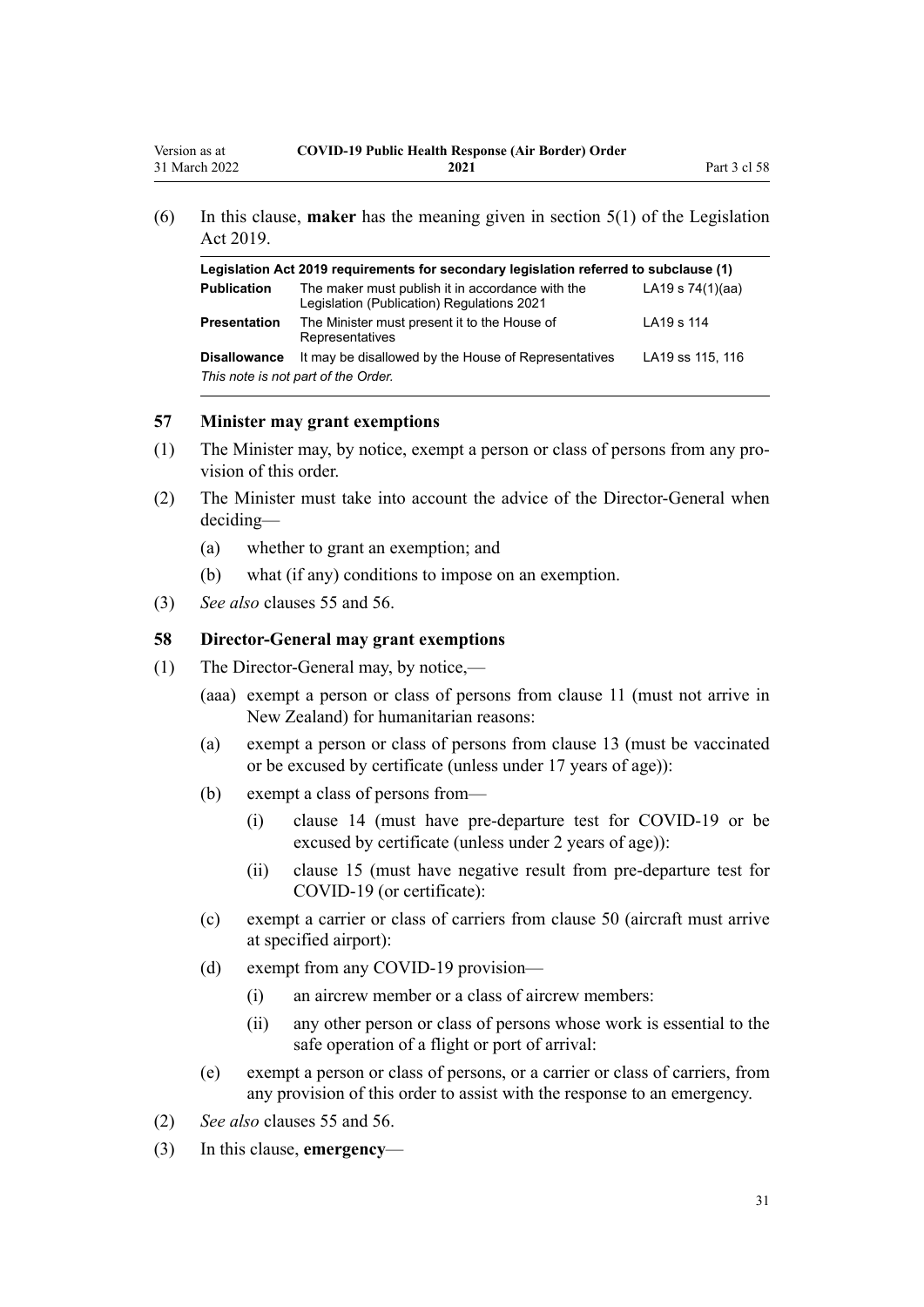- (a) has the meaning given by [section 4](http://legislation.govt.nz/pdflink.aspx?id=DLM149796) of the Civil Defence Emergency Management Act 2002; and
- (b) includes an emergency that may occur.

Clause 58(1)(aaa): inserted, at 11.58 pm on 27 February 2022, by [clause 29\(1\)](http://legislation.govt.nz/pdflink.aspx?id=LMS650852) of the COVID-19 Pub‐ lic Health Response (Air Border) Order 2021 Amendment Order 2022 (SL 2022/47).

Clause 58(1)(a): amended, at 11.58 pm on 27 February 2022, by [clause 29\(2\)](http://legislation.govt.nz/pdflink.aspx?id=LMS650852) of the COVID-19 Pub‐ lic Health Response (Air Border) Order 2021 Amendment Order 2022 (SL 2022/47).

Clause  $58(1)(b)$ : amended, at 11.58 pm on 27 February 2022, by [clause 29\(3\)](http://legislation.govt.nz/pdflink.aspx?id=LMS650852) of the COVID-19 Public Health Response (Air Border) Order 2021 Amendment Order 2022 (SL 2022/47).

Clause 58(1)(b)(i): amended, at 11.58 pm on 27 February 2022, by [clause 29\(4\)](http://legislation.govt.nz/pdflink.aspx?id=LMS650852) of the COVID-19 Public Health Response (Air Border) Order 2021 Amendment Order 2022 (SL 2022/47).

Clause 58(1)(e): replaced, at 11.58 pm on 27 February 2022, by [clause 29\(5\)](http://legislation.govt.nz/pdflink.aspx?id=LMS650852) of the COVID-19 Public Health Response (Air Border) Order 2021 Amendment Order 2022 (SL 2022/47).

# *Director-General notices*

## **59 Director-General may specify matters by notice**

- (1) The Director-General may, by notice, specify anything that this order says may or must be specified by notice.
- (2) A notice made under this clause is secondary legislation (*see* [Part 3](http://legislation.govt.nz/pdflink.aspx?id=DLM7298343) of the Legislation Act 2019 for publication requirements), unless it applies only to 1 or more named persons, places, or things.
- (3) A notice made under this clause for 1 or more named persons (an **individual notice**) must be notified in writing to the applicant and any named person or persons.
- (4) A notice, or an amendment to a notice, must be published (for secondary legis‐ lation) or notified (for individual exemptions) as soon as practicable after it is made.
- (5) An exemption, or an amendment to an exemption, may come into force before it is published (for secondary legislation) or notified (for individual exemp‐ tions) if the Director-General is satisfied that the exemption or amendment should come into force urgently.
- $(6)$  In that case,—

<span id="page-31-0"></span>Part 3 cl 59

- (a) the effect of the exemption (or the amendment) must be publicly announced before it comes into force; and
- (b) the exemption or amendment must be published under the [Legislation](http://legislation.govt.nz/pdflink.aspx?id=DLM7298104) [Act 2019](http://legislation.govt.nz/pdflink.aspx?id=DLM7298104) (for secondary legislation) or notified (for individual exemptions) as soon as practicable after it comes into force.

| Legislation Act 2019 requirements for secondary legislation made under this clause |                                                                                                |                    |
|------------------------------------------------------------------------------------|------------------------------------------------------------------------------------------------|--------------------|
| <b>Publication</b>                                                                 | The maker must publish it in accordance with the<br>Legislation (Publication) Regulations 2021 | LA19 s $74(1)(aa)$ |
| <b>Presentation</b>                                                                | The Minister must present it to the House of<br>Representatives                                | LA19 s 114         |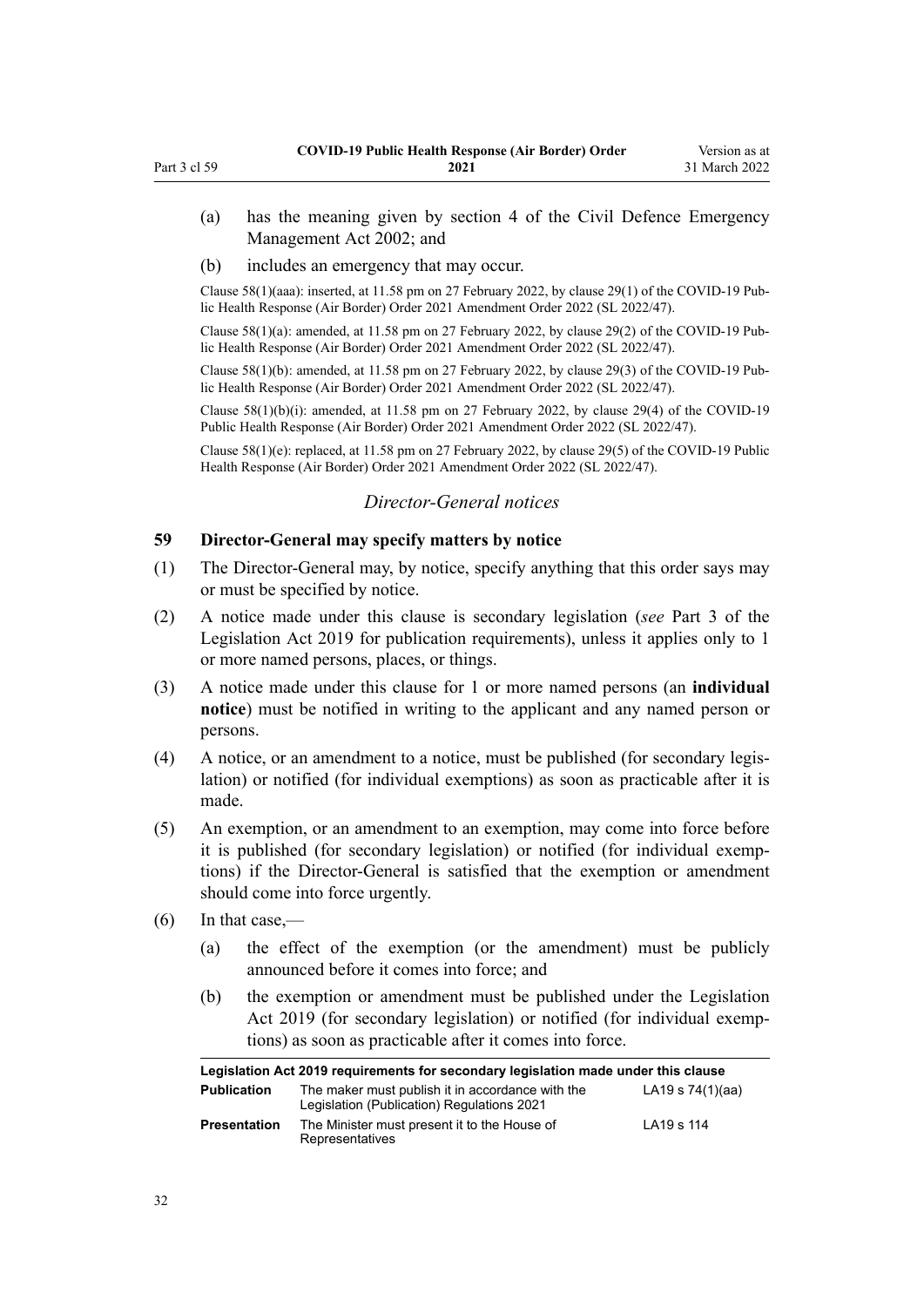<span id="page-32-0"></span>**Disallowance** It may be disallowed by the House of Representatives LA19 [ss 115](http://legislation.govt.nz/pdflink.aspx?id=DLM7298431), [116](http://legislation.govt.nz/pdflink.aspx?id=DLM7298432) *This note is not part of the Order.*

# **Part 4**

# **New Zealand traveller declaration system**

Part 4: inserted, at 11.00 am on 25 March 2022, by [clause 8](http://legislation.govt.nz/pdflink.aspx?id=LMS665869) of the COVID-19 Public Health Response (Air Border) Amendment Order (No 3) 2022 (SL 2022/76).

#### **60 New Zealand traveller declaration system**

- (1) The New Zealand traveller declaration system (the **NZTD system**) is a system that is established and administered by the chief executive and has the follow‐ ing features:
	- (a) features to enable the chief executive to identify which COVID-19 pro‐ visions are likely to apply to a person who travels to New Zealand before, on, and after the person's arrival in New Zealand:
	- (b) features to enable the chief executive to collect evidence of the person's compliance with the COVID-19 provisions that apply to the person:
	- (c) features to enable the person to make a traveller declaration for the pur‐ poses of [clause 23\(3\):](#page-17-0)
	- (d) features to enable the chief executive to issue NZTD traveller passes for the purposes of [clause 12](#page-12-0).
- (2) The chief executive must issue an NZTD traveller pass, in the form that is specified by a Director-General notice, to a person who makes a traveller declar‐ ation using the NZTD system.
- (3) However, the chief executive may decline to issue an NZTD traveller pass to a person, or cancel a person's NZTD traveller pass before they enter New Zealand, if—
	- (a) the person's traveller declaration does not meet the requirements of [clause 23](#page-17-0); or
	- (b) the person has not produced satisfactory evidence of compliance with a COVID-19 provision; or
	- (c) the chief executive reasonably believes that the person's traveller declar‐ ation includes information, or the person has produced evidence, that is false or misleading in any material particular.
- (4) In subclause (3)(b), evidence is **satisfactory** if it is produced in the form that is specified by a Director-General notice and confirms the details that are specified by a Director-General notice.
- (5) In this clause, **chief executive** means the chief executive of the New Zealand Customs Service.

Clause 60: inserted, at 11.00 am on 25 March 2022, by [clause 8](http://legislation.govt.nz/pdflink.aspx?id=LMS665869) of the COVID-19 Public Health Response (Air Border) Amendment Order (No 3) 2022 (SL 2022/76).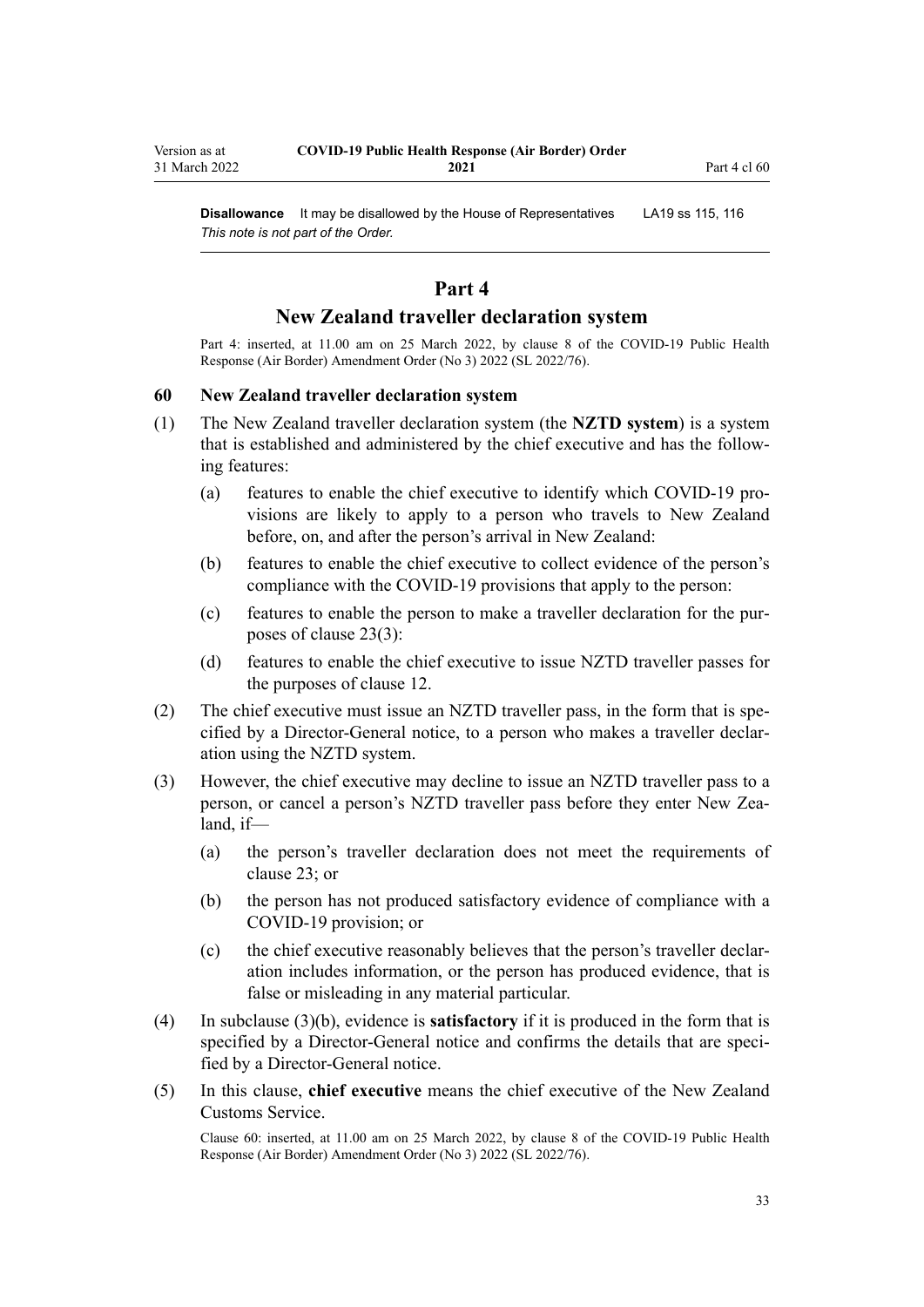## **Part 4**

## **Infringement offences**

*[Revoked]*

<span id="page-33-0"></span>Part 4: revoked, at 11.58 pm on 27 February 2022, by [clause 30](http://legislation.govt.nz/pdflink.aspx?id=LMS650853) of the COVID-19 Public Health Response (Air Border) Order 2021 Amendment Order 2022 (SL 2022/47).

#### **60 Breaches of this order that are infringement offences**

#### *[Revoked]*

Clause 60: revoked, at 11.58 pm on 27 February 2022, by [clause 30](http://legislation.govt.nz/pdflink.aspx?id=LMS650853) of the COVID-19 Public Health Response (Air Border) Order 2021 Amendment Order 2022 (SL 2022/47).

## **Part 5**

#### **Revocations**

#### **61 Revocations**

*Secondary legislation*

- (1) The following instruments are revoked:
	- (a) [COVID-19 Public Health Response \(Air Border\) Order \(No 2\) 2020](http://legislation.govt.nz/pdflink.aspx?id=LMS403345) (LI 2020/239):
	- (b) [COVID-19 Public Health Response \(Exemptions and Conditions for](http://legislation.govt.nz/pdflink.aspx?id=LMS492859) [Quarantine-free Travel\) Notice 2021](http://legislation.govt.nz/pdflink.aspx?id=LMS492859) (LI 2021/96).

*Other instruments*

- (2) The following instruments are revoked:
	- (a) [COVID-19 Public Health Response \(Air Border\) Order \(No 2\) 2020—](https://gazette.govt.nz/notice/id/2021-go205) [Designation of Specified Places](https://gazette.govt.nz/notice/id/2021-go205) (*Gazette* 2021-go205):
	- (b) [COVID-19 Public Health Response \(Exemption for Quarantine-free](https://gazette.govt.nz/notice/id/2021-go1571?year=2021=1571) [Travel\) Notice \(No 2\) 2021](https://gazette.govt.nz/notice/id/2021-go1571?year=2021=1571) (*Gazette* 2021-go1571):
	- (c) [Exemption of Persons From Clause 8\(2B\) of the COVID-19 Public](https://gazette.govt.nz/notice/id/2021-go1592?year=2021=1592) [Health Response Air Border\) Order \(No 2\) 2020](https://gazette.govt.nz/notice/id/2021-go1592?year=2021=1592) (*Gazette* 2021-go1592):
	- (d) [Exemption of Persons From Clause 8\(2B\) of the COVID-19 Public](https://gazette.govt.nz/notice/id/2021-go1593?year=2021=1593) [Health Response \(Air Border\) Order \(No 2\) 2020](https://gazette.govt.nz/notice/id/2021-go1593?year=2021=1593) (*Gazette* 2021 go1593):
	- (e) [Specification of Examination or Test for COVID-19—COVID-19 Public](https://gazette.govt.nz/notice/id/2021-go1678?year=2021=1678) [Health Response \(Air Border\) Order \(No 2\) 2020](https://gazette.govt.nz/notice/id/2021-go1678?year=2021=1678) (*Gazette* 2021 go1678):
	- (f) [Specification of Appropriate Evidence Relating to a COVID-19 Test—](https://gazette.govt.nz/notice/id/2021-go1679?year=2021=1679) [COVID-19 Public Health Response \(Air Border\) Order \(No 2\) 2020](https://gazette.govt.nz/notice/id/2021-go1679?year=2021=1679) (*Gazette* 2021-go1679):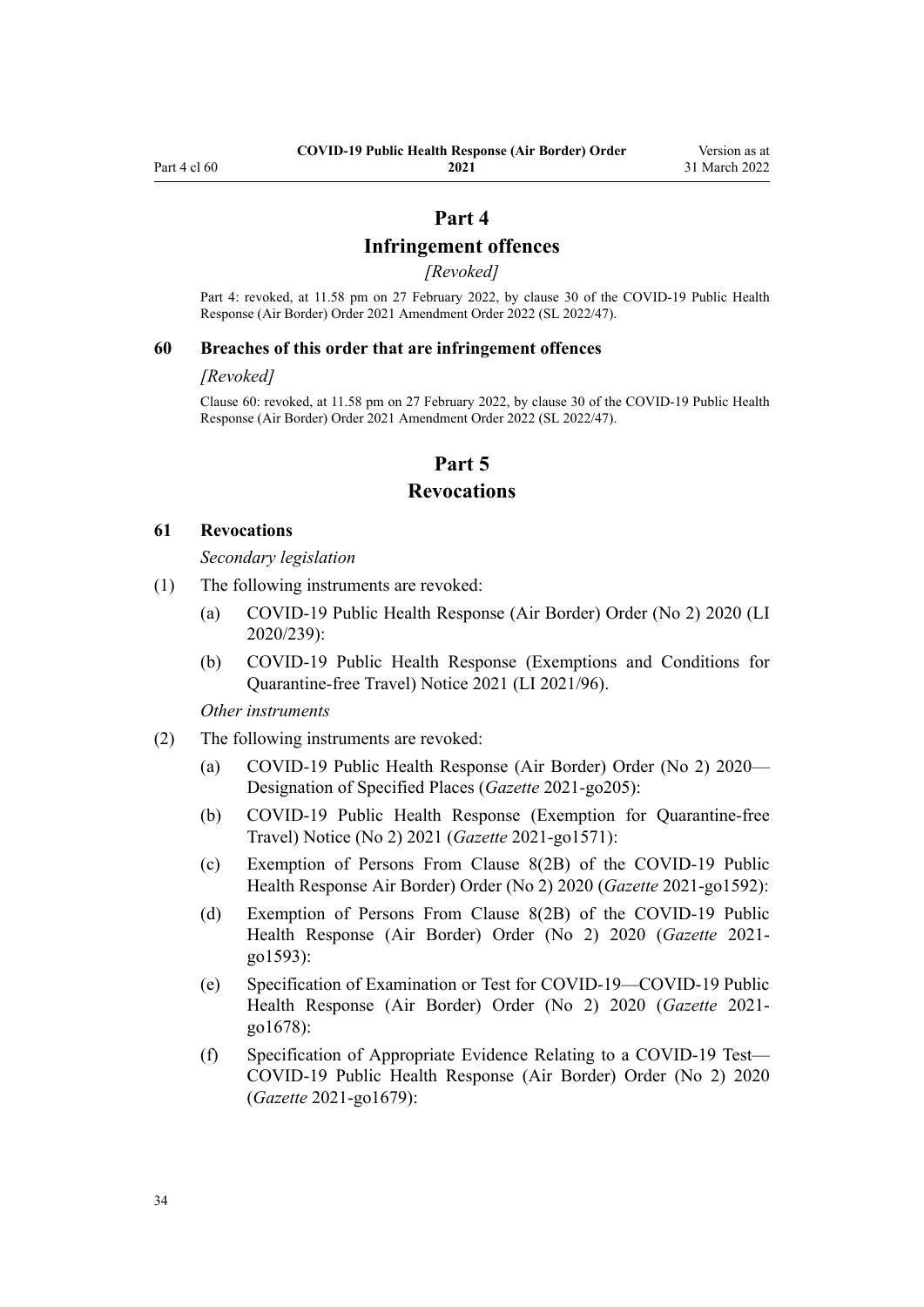| Version as at | <b>COVID-19 Public Health Response (Air Border) Order</b> |              |
|---------------|-----------------------------------------------------------|--------------|
| 31 March 2022 | 2021                                                      | Part 5 cl 61 |

| (g)     | Exemption of Specified Aircrew Members From Clause 22 of the<br>COVID-19 Public Health Response (Air Border) Order (No 2) 2020<br>(Gazette 2021-go2433):                                                                                              |
|---------|-------------------------------------------------------------------------------------------------------------------------------------------------------------------------------------------------------------------------------------------------------|
| (h)     | Exemption of Persons From Clause 8(3) of the COVID-19 Public Health<br>Response (Air Border) Order (No 2) 2020 (Gazette 2021-go2627):                                                                                                                 |
| (i)     | Designation of Higher-risk Routes—COVID-19 Public Health Response<br>(Air Border) Order (No 2) 2020 (Gazette 2021-go2830):                                                                                                                            |
| (j)     | Exemption of Persons from Clause 8(2B) of the COVID-19 Public<br>Health Response (Air Border) Order (No 2) 2020 (Gazette 2021-<br>go3543):                                                                                                            |
| (k)     | Exemption of Persons from Clause $8(2A)$ , (3) and (4) of the COVID-19<br>Public Health Response (Air Border) Order (No 2) 2020 (Gazette 2021-<br>go3656):                                                                                            |
| (1)     | Exemption of Persons From Pre-departure Testing Requirements Before<br>Arriving in New Zealand by Air (Gazette 2021-go4737):                                                                                                                          |
| (m)     | Exemption of Persons From Clause 8(3) of the COVID-19 Public Health<br>Response (Air Border) Order (No 2) 2020 (Gazette 2021-go4851):                                                                                                                 |
| (n)     | Revocation and Replacement-Specification of COVID-19 Vaccines for<br>the Purposes of the Vaccination Requirement in Clause 7E of the<br>COVID-19 Public Health Response (Air Border) Order (No 2) Amend-<br>ment Order (No 11) (Gazette 2021-go5339): |
| $\circ$ | any other instrument made under the COVID-19 Public Health Response<br>(Air Border) Order (No 2) 2020, including any exemption granted under<br>that order to any person or class of persons.                                                         |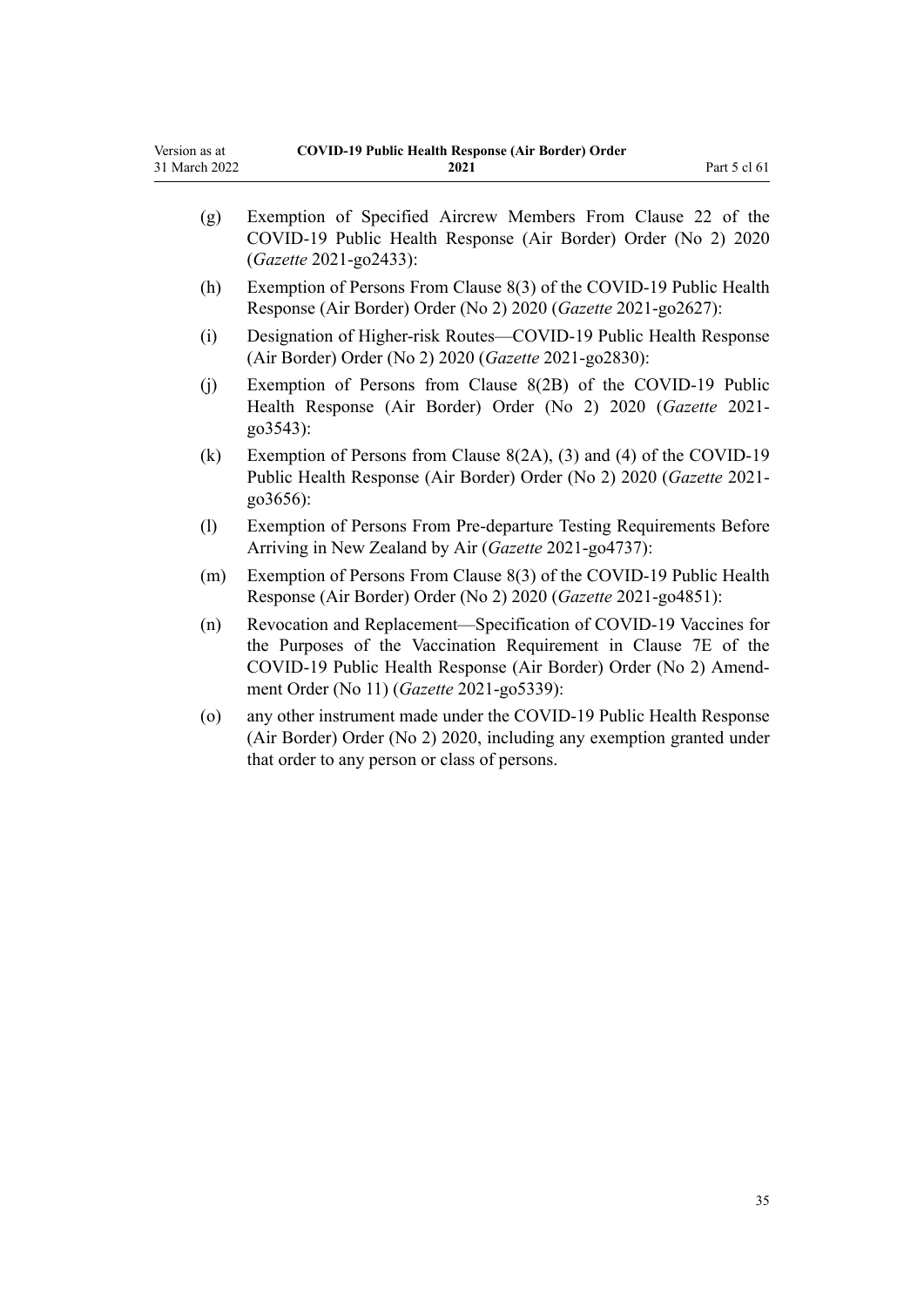# **Schedule 1**

# <span id="page-35-0"></span>**Transitional, savings, and related provisions**

[cl 5](#page-9-0)

## **Part 1**

## **Provisions relating to this order as made**

# **1 Order does not apply to persons or flights that depart before order commences**

- (1) This clause applies if a person arrives in New Zealand on or after the com‐ mencement of this order—
	- (a) on a direct flight, if it departed for New Zealand before the commence‐ ment of this order; or
	- (b) on connecting flights to New Zealand, if the first connecting flight departed before the commencement of this order.
- (2) The [COVID-19 Public Health Response \(Air Border\) Order \(No 2\) 2020](http://legislation.govt.nz/pdflink.aspx?id=LMS403345) and any legislation or instrument made under it, as in force immediately before the commencement of this order, continue to apply to that person or flight.

## **2 Amendments to order do not apply to persons or flights that depart before amendment commences**

#### *[Revoked]*

Schedule 1 clause 2: revoked, at 11.59 pm on 2 March 2022, by [clause 6\(1\)](http://legislation.govt.nz/pdflink.aspx?id=LMS653779) of the COVID-19 Public Health Response (Air Border) Amendment Order 2022 (SL 2022/49).

#### **Part 2**

# **Provisions relating to COVID-19 Public Health Response (Air Border) Amendment Order 2022**

Schedule 1 Part 2: inserted, at 11.59 pm on 2 March 2022, by [clause 6\(2\)\(a\)](http://legislation.govt.nz/pdflink.aspx?id=LMS653779) of the COVID-19 Public Health Response (Air Border) Amendment Order 2022 (SL 2022/49).

#### **3 Order as amended applies to persons or flights that depart before relevant amendments commence**

- (1) To the extent that the first amendments remove a requirement that a person comply with [clause 21](#page-16-0) before they arrive in New Zealand, the person is not required to comply with that clause if they arrive at or after 11.59 pm on 2 March 2022—
	- (a) on a direct flight, if it departed for New Zealand before that time; or
	- (b) on connecting flights to New Zealand, if the first connecting flight departed before that time.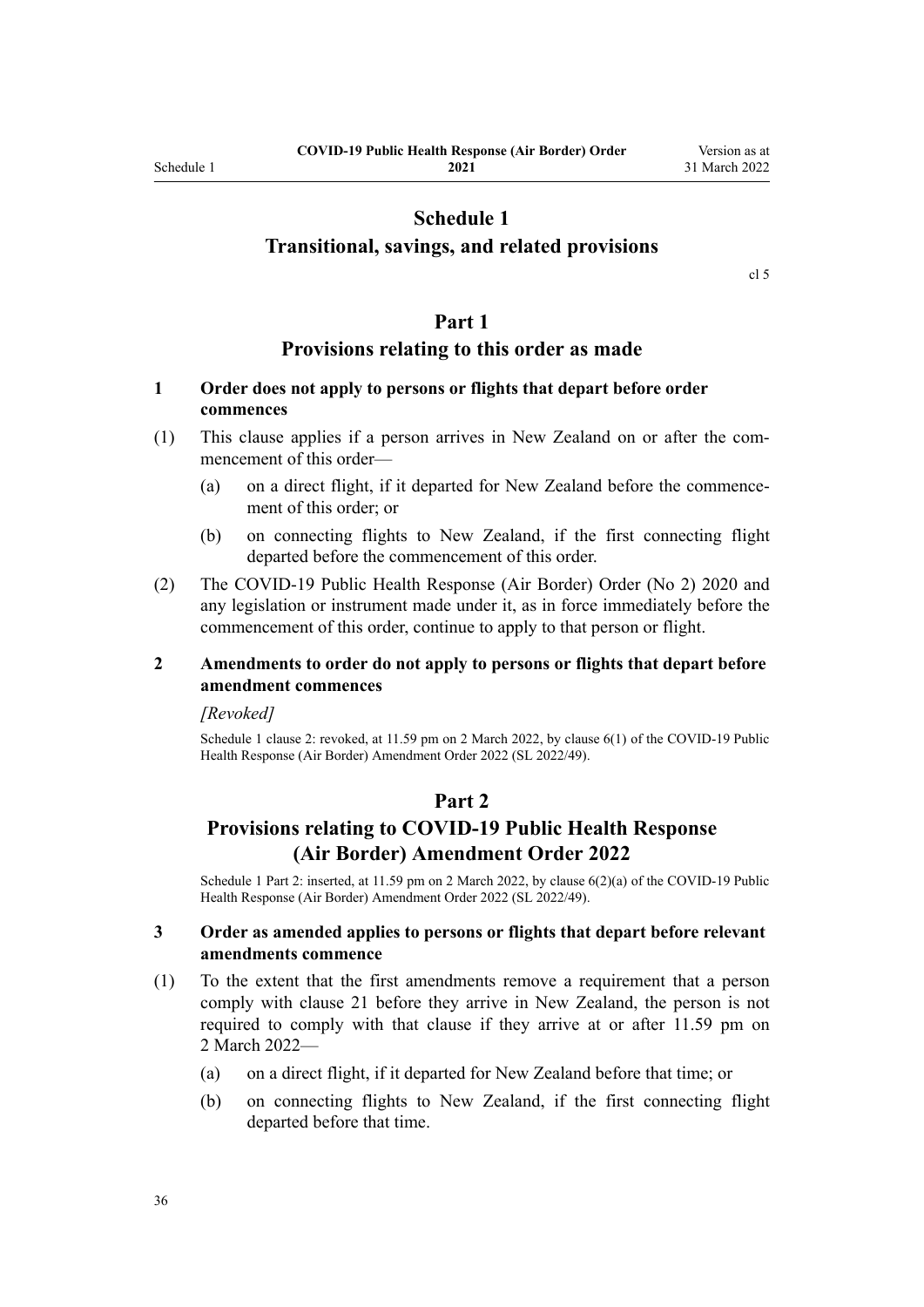- (2) To the extent that the second amendments remove a requirement that a person comply with [clause 21](#page-16-0) before they arrive in New Zealand, the person is not required to comply with that clause if they arrive at or after 11.59 pm on 4 March 2022—
	- (a) on a direct flight, if it departed for New Zealand before that time; or
	- (b) on connecting flights to New Zealand, if the first connecting flight departed before that time.
- (3) In this clause,—

**Amendment Order** means the [COVID-19 Public Health Response \(Air Bor‐](http://legislation.govt.nz/pdflink.aspx?id=LMS653771) [der\) Amendment Order 2022](http://legislation.govt.nz/pdflink.aspx?id=LMS653771)

first amendment means an amendment made by a provision of the Amendment Order that commences at 11.59 pm on 2 March 2022

second amendment means an amendment made by a provision of the Amendment Order that commences at 11.59 pm on 4 March 2022.

Schedule 1 clause 3: inserted, at 11.59 pm on 2 March 2022, by [clause 6\(2\)\(a\)](http://legislation.govt.nz/pdflink.aspx?id=LMS653779) of the COVID-19 Public Health Response (Air Border) Amendment Order 2022 (SL 2022/49).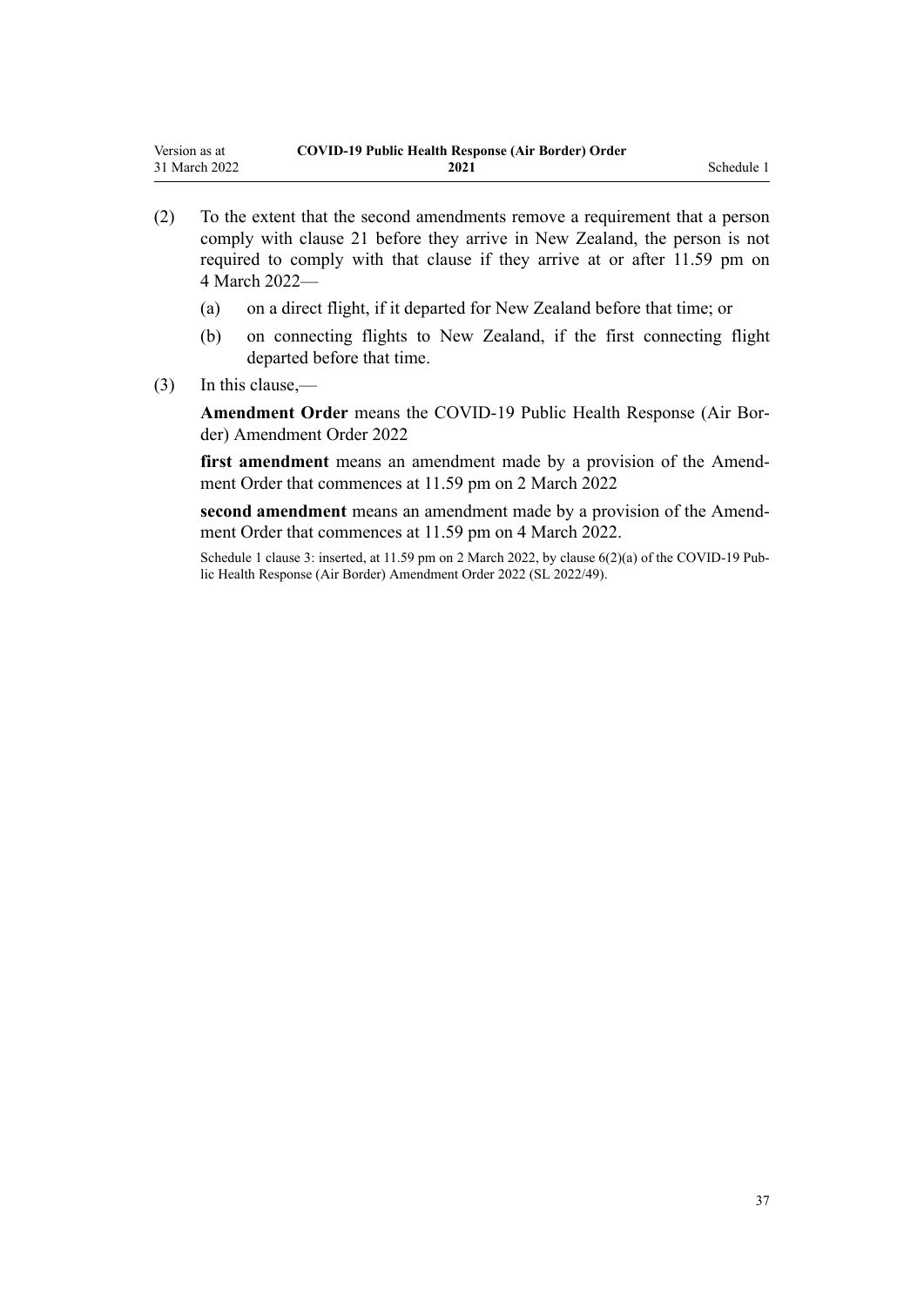# **Schedule 2 Groups of countries**

[cl 4](#page-4-0)

**Group 1 Group 2 Group 3** American Samoa Cook Islands Nauru New Zealand Niue Samoa Tokelau Tuvalu Vanuatu

Schedule 2: amended, at 11.59 pm on 4 March 2022, by [clause 7](http://legislation.govt.nz/pdflink.aspx?id=LMS653780) of the COVID-19 Public Health Response (Air Border) Amendment Order 2022 (SL 2022/49).

Schedule 2: amended, at 11.58 pm on 27 February 2022, by [clause 31\(1\)](http://legislation.govt.nz/pdflink.aspx?id=LMS650856) of the COVID-19 Public Health Response (Air Border) Order 2021 Amendment Order 2022 (SL 2022/47).

Schedule 2: amended, at 11.58 pm on 27 February 2022, by [clause 31\(2\)](http://legislation.govt.nz/pdflink.aspx?id=LMS650856) of the COVID-19 Public Health Response (Air Border) Order 2021 Amendment Order 2022 (SL 2022/47).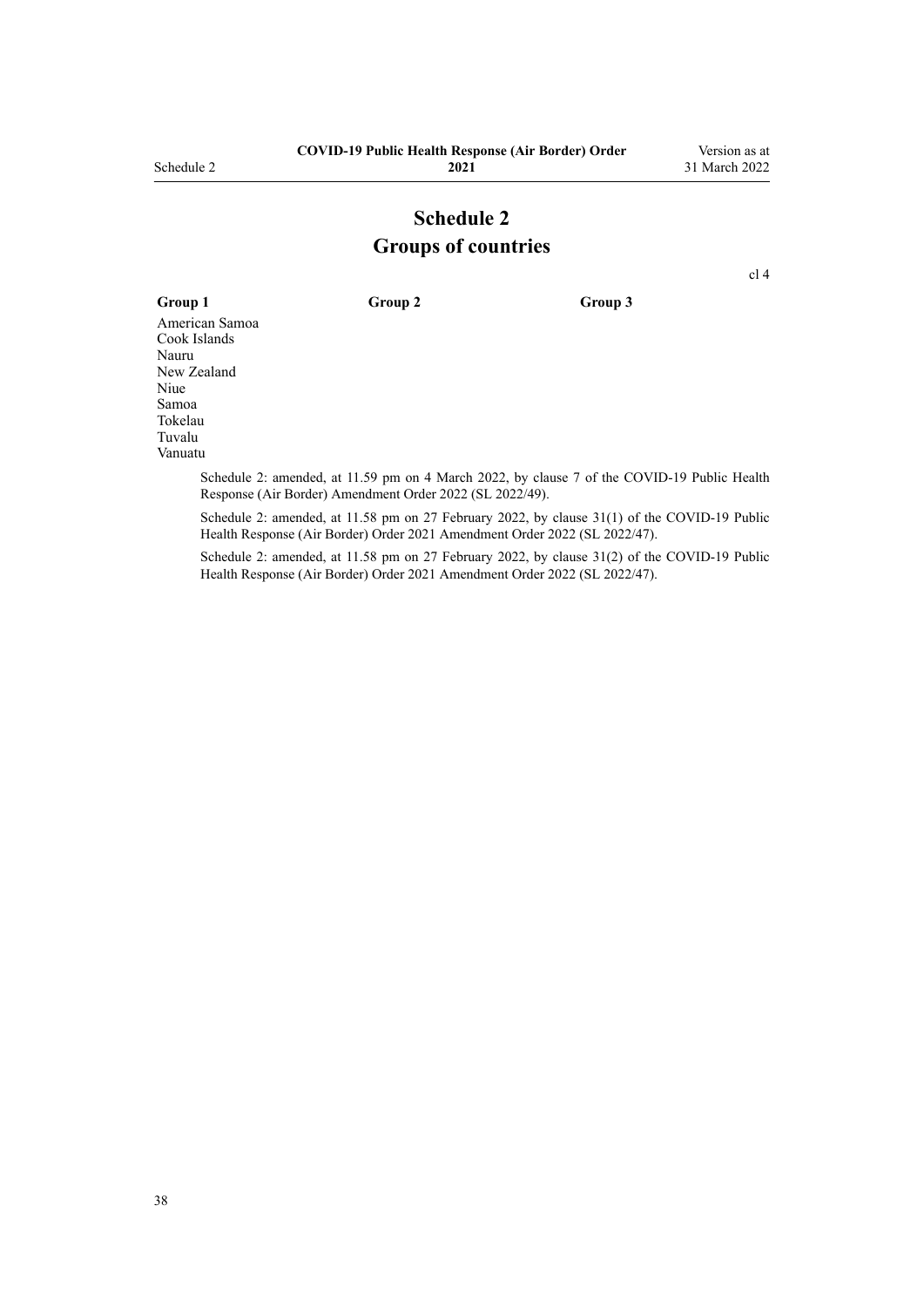# **Schedule 3 Exemptions from some COVID-19 provisions**

[cl 7\(4\)](#page-9-0)

The persons identified in the first column, and described in the second column, of the table below are exempt from the COVID-19 provisions specified in the third column of the table in the corresponding row.

| <b>Class of person</b>                                           |                                                                                                                                                                                   | <b>Description of class</b>                                                                                                              | <b>Exemptions</b>                                                                                                                                         |                                                                                                              |  |
|------------------------------------------------------------------|-----------------------------------------------------------------------------------------------------------------------------------------------------------------------------------|------------------------------------------------------------------------------------------------------------------------------------------|-----------------------------------------------------------------------------------------------------------------------------------------------------------|--------------------------------------------------------------------------------------------------------------|--|
| New Zealand Defence<br>Force members returning                   | Any person who is a member of the<br>New Zealand Defence Force and is<br>returning from service outside New<br>Zealand                                                            |                                                                                                                                          | All COVID-19 provisions except<br>$for-$                                                                                                                  |                                                                                                              |  |
| from service                                                     |                                                                                                                                                                                   |                                                                                                                                          | (a)                                                                                                                                                       | cl 12 (must have traveller<br>pass); and                                                                     |  |
|                                                                  |                                                                                                                                                                                   |                                                                                                                                          | (b)                                                                                                                                                       | cl 23 (must make traveller<br>declaration at certain times)                                                  |  |
| Persons arriving on<br>foreign military craft                    | military craft                                                                                                                                                                    | Any person who arrives in New<br>Zealand by air on board a foreign                                                                       | cl 11 (must not arrive in New<br>Zealand)                                                                                                                 |                                                                                                              |  |
| Persons with permission<br>to arrive for<br>humanitarian reasons | Any person who has, or is given,<br>permission to arrive in New<br>Zealand for humanitarian reasons                                                                               |                                                                                                                                          | cl 14 (must have pre-departure test<br>for COVID-19 or be excused by<br>certificate (unless under 2 years of<br>age))                                     |                                                                                                              |  |
|                                                                  |                                                                                                                                                                                   |                                                                                                                                          | cl 15 (must have negative result<br>from pre-departure test for<br>COVID-19 (or certificate))                                                             |                                                                                                              |  |
| Persons arriving for<br>unplanned emergency<br>reasons           | sea rescue                                                                                                                                                                        | Any person who arrives in New<br>Zealand due to an unplanned<br>landing because of an emergency,<br>such as a mechanical fault or a deep | cl 12 (Must have traveller pass)<br>cl 23 (Must make traveller<br>declaration at certain times)                                                           |                                                                                                              |  |
| Refugees and related<br>persons                                  | Any person who travels to New<br>Zealand for the first time as the<br>holder of a residence class visa<br>granted to them under any of the<br>following immigration instructions: |                                                                                                                                          | cl 14 (must have pre-departure test<br>for COVID-19 or be excused by<br>certificate (unless under 2 years of<br>age))<br>cl 15 (must have negative result |                                                                                                              |  |
|                                                                  | (a)                                                                                                                                                                               | S3.22 (Requirements for<br>grant of a permanent<br>resident visa (mandated<br>refugee)):                                                 |                                                                                                                                                           | from pre-departure test for<br>COVID-19 (or certificate))                                                    |  |
|                                                                  | (b)                                                                                                                                                                               | S4.10 (Refugee Family<br>Support category):                                                                                              |                                                                                                                                                           |                                                                                                              |  |
|                                                                  | (c)                                                                                                                                                                               | S4.20 (Refugee Quota<br>Family Reunification<br>category):                                                                               |                                                                                                                                                           |                                                                                                              |  |
|                                                                  | (d)                                                                                                                                                                               | S4.25 (Community<br>Organisation Refugee<br>Sponsorship category)                                                                        |                                                                                                                                                           |                                                                                                              |  |
| Citizens of Afghanistan                                          |                                                                                                                                                                                   | A person who is a citizen of<br>Afghanistan and who arrives in<br>New Zealand on or before<br>12 December 2022                           | age))                                                                                                                                                     | cl 14 (must have pre-departure test<br>for COVID-19 or be excused by<br>certificate (unless under 2 years of |  |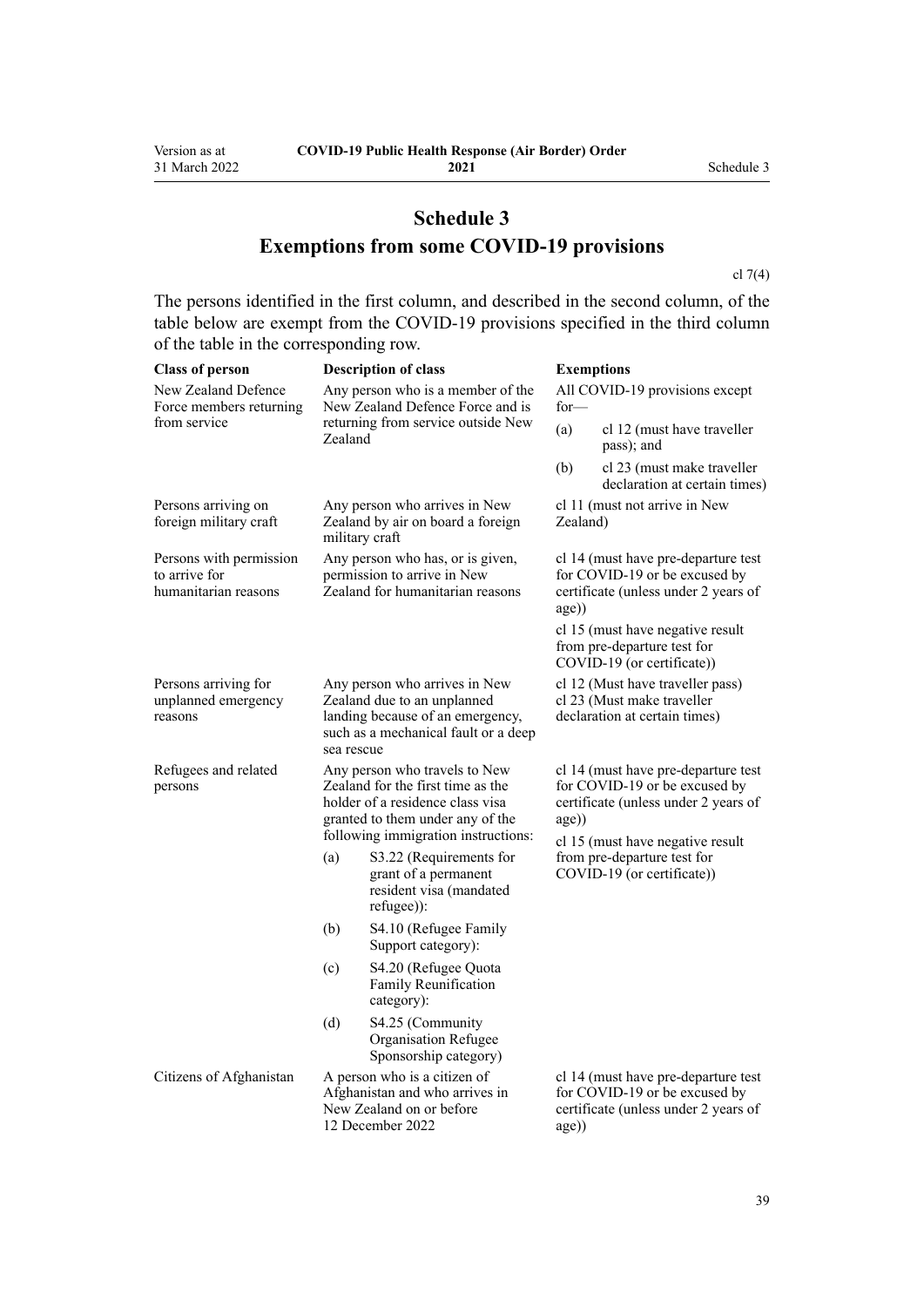| <b>COVID-19 Public Health Response (Air Border) Order</b> |  |      |  |  |
|-----------------------------------------------------------|--|------|--|--|
|                                                           |  | 2021 |  |  |

| <b>Class of person</b> | <b>Description of class</b>                                                                             | <b>Exemptions</b>                                                                                                                                                                                                          |
|------------------------|---------------------------------------------------------------------------------------------------------|----------------------------------------------------------------------------------------------------------------------------------------------------------------------------------------------------------------------------|
|                        |                                                                                                         | cl 15 (must have negative result<br>from pre-departure test for<br>COVID-19 (or certificate))                                                                                                                              |
| Arrivals from Ukraine  | Any person who travels to New<br>Zealand and is an arrival from<br>Ukraine as defined in clause $13(4)$ | cl 14 (must have pre-departure test)<br>for COVID-19 or be excused by<br>certificate (unless under 2 years of<br>$ago)$ )<br>cl 15 (must have negative result<br>from pre-departure test for<br>COVID-19 (or certificate)) |

Schedule 3: amended, at 11.59 pm on 31 March 2022, by [clause 9\(1\)](http://legislation.govt.nz/pdflink.aspx?id=LMS665873) of the COVID-19 Public Health Response (Air Border) Amendment Order (No 3) 2022 (SL 2022/76).

Schedule 3: amended, at 11.59 pm on 31 March 2022, by [clause 9\(2\)](http://legislation.govt.nz/pdflink.aspx?id=LMS665873) of the COVID-19 Public Health Response (Air Border) Amendment Order (No 3) 2022 (SL 2022/76).

Schedule 3: amended, at 11.59 pm on 23 March 2022, by [clause 9\(3\)](http://legislation.govt.nz/pdflink.aspx?id=LMS665873) of the COVID-19 Public Health Response (Air Border) Amendment Order (No 3) 2022 (SL 2022/76).

Schedule 3: amended, at 11.58 pm on 27 February 2022, by [clause 32\(1\)](http://legislation.govt.nz/pdflink.aspx?id=LMS650857) of the COVID-19 Public Health Response (Air Border) Order 2021 Amendment Order 2022 (SL 2022/47).

Schedule 3: amended, at 11.58 pm on 27 February 2022, by [clause 32\(2\)](http://legislation.govt.nz/pdflink.aspx?id=LMS650857) of the COVID-19 Public Health Response (Air Border) Order 2021 Amendment Order 2022 (SL 2022/47).

Schedule 3: amended, at 11.58 pm on 27 February 2022, by [clause 32\(3\)\(a\)](http://legislation.govt.nz/pdflink.aspx?id=LMS650857) of the COVID-19 Public Health Response (Air Border) Order 2021 Amendment Order 2022 (SL 2022/47).

Schedule 3: amended, at 11.58 pm on 27 February 2022, by [clause 32\(3\)\(b\)](http://legislation.govt.nz/pdflink.aspx?id=LMS650857) of the COVID-19 Public Health Response (Air Border) Order 2021 Amendment Order 2022 (SL 2022/47).

Schedule 3: amended, at 11.58 pm on 27 February 2022, by [clause 32\(3\)\(c\)](http://legislation.govt.nz/pdflink.aspx?id=LMS650857) of the COVID-19 Public Health Response (Air Border) Order 2021 Amendment Order 2022 (SL 2022/47).

Schedule 3: amended, at 11.58 pm on 27 February 2022, by [clause 32\(4\)\(a\)](http://legislation.govt.nz/pdflink.aspx?id=LMS650857) of the COVID-19 Public Health Response (Air Border) Order 2021 Amendment Order 2022 (SL 2022/47).

Schedule 3: amended, at 11.58 pm on 27 February 2022, by [clause 32\(4\)\(b\)](http://legislation.govt.nz/pdflink.aspx?id=LMS650857) of the COVID-19 Public Health Response (Air Border) Order 2021 Amendment Order 2022 (SL 2022/47).

Schedule 3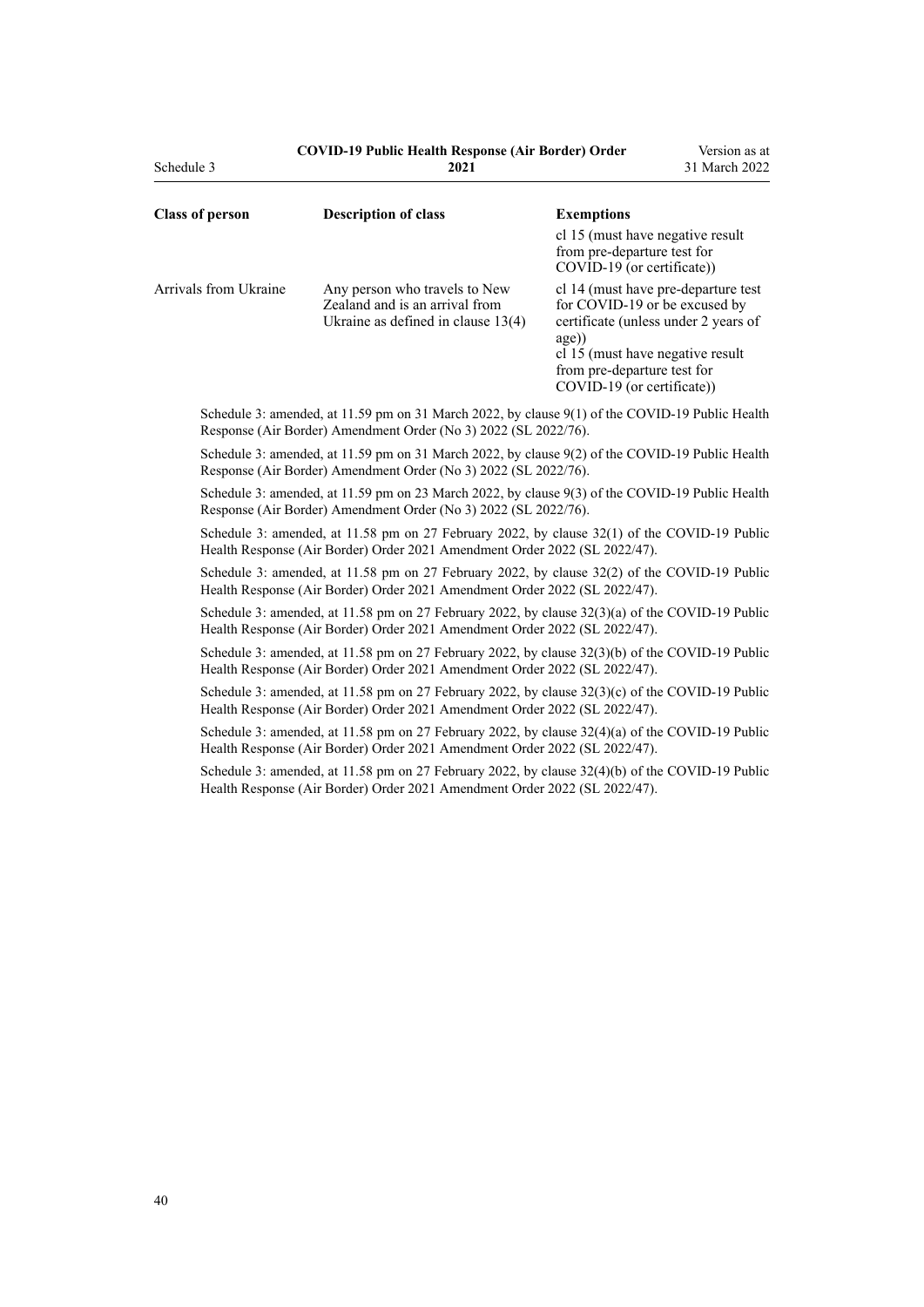# <span id="page-40-0"></span>**Schedule 4 New Zealand-based aircrew members**

[cl 7](#page-9-0)

# **Part 1**

# **Application**

### **1 Application of this schedule**

- (1) This schedule applies to a New Zealand-based aircrew member who arrives in New Zealand by air, whether or not they enter New Zealand.
- (2) However, this schedule applies to them only if—
	- (a) their arrival in New Zealand occurs as soon as is reasonably practicable after they left New Zealand on a flight; and
	- (b) since they most recently left New Zealand on a flight, they have travelled by air—
		- (i) to no more than 2 ports that are outside New Zealand, whether or not those ports are in the same country; and
		- (ii) on no more than 1 return flight between those 2 ports.

### **Example**

Each of the following combinations of flights, including the flight on which the person left New Zealand, would satisfy subclause (2)(b):

- (a) Auckland to Sydney, and Sydney to Auckland (visiting 1 fewer ports outside New Zealand than subclause (2)(b) permits):
- (b) Auckland to Sydney, Sydney to Los Angeles, Los Angeles to Sydney, and Sydney to Auckland (and no other flights between Sydney and Los Angeles or to or from those ports or any other port that is outside New Zealand):
- (c) Auckland to Sydney, Sydney to Brisbane, and Brisbane to Wellington (and no other flights to or from Sydney, Brisbane, or any other port that is outside New Zealand).
- (3) This schedule does not apply to a New Zealand-based aircrew member if [Schedule 10](#page-61-0) (arrivals on aircraft turned back to New Zealand) applies to them.

Schedule 4 clause 1(2): inserted, at 11.58 pm on 27 February 2022, by [clause 33\(1\)](http://legislation.govt.nz/pdflink.aspx?id=LMS650859) of the COVID-19 Public Health Response (Air Border) Order 2021 Amendment Order 2022 (SL 2022/47).

Schedule 4 clause 1(3): inserted, at 11.58 pm on 27 February 2022, by [clause 33\(1\)](http://legislation.govt.nz/pdflink.aspx?id=LMS650859) of the COVID-19 Public Health Response (Air Border) Order 2021 Amendment Order 2022 (SL 2022/47).

### **2 Part 2 of this schedule applies to all New Zealand-based aircrew members**

[Part 2](#page-41-0) of this schedule specifies the COVID-19 provisions that apply to any New Zealand-based aircrew member.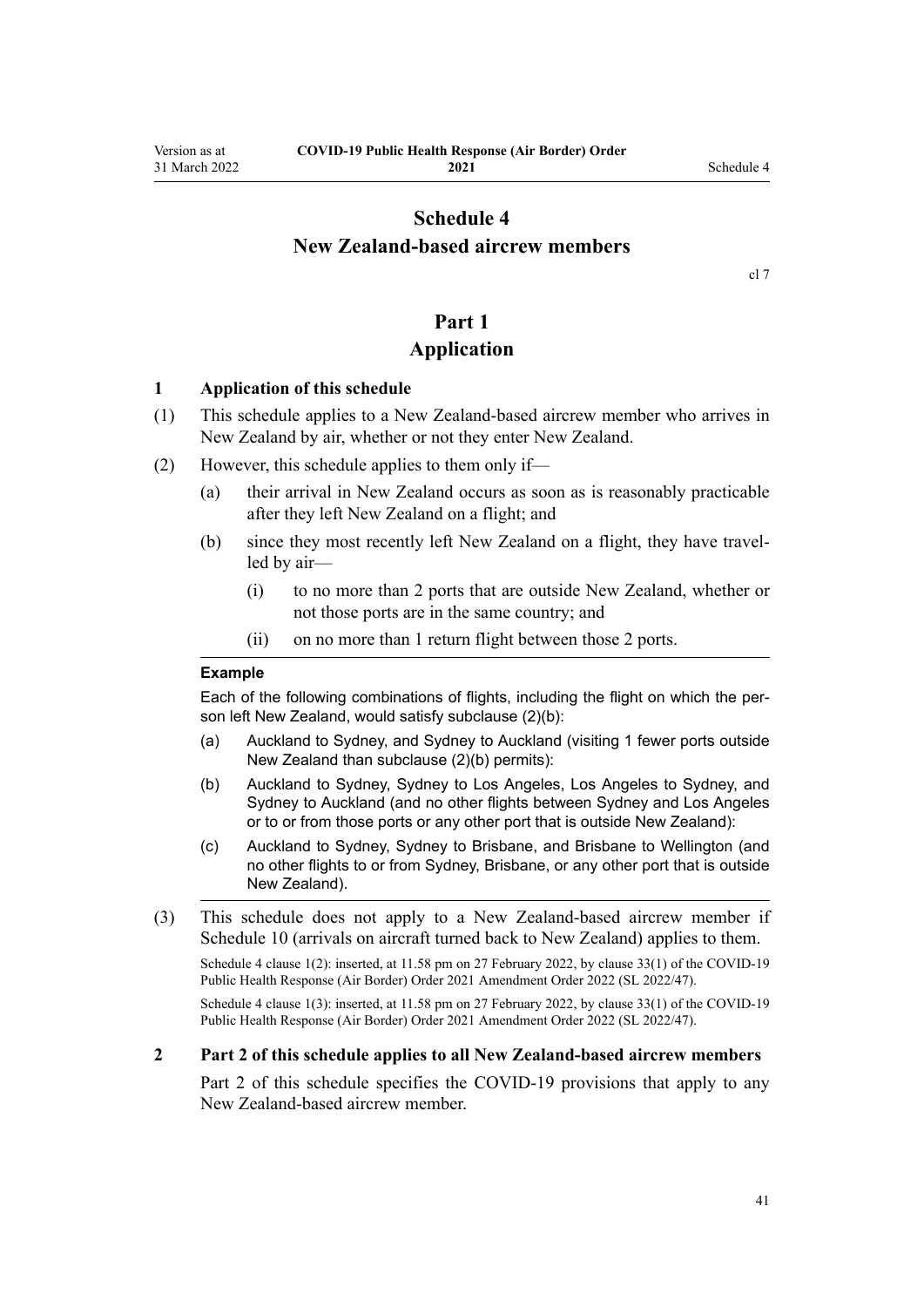<span id="page-41-0"></span>Schedule 4

**2021**

Version as at 31 March 2022

# **Part 2 All New Zealand-based aircrew members**

| <b>Clause</b> | <b>Brief description</b>                                                                                                                                                               | <b>Modification</b>                                                                                                         |
|---------------|----------------------------------------------------------------------------------------------------------------------------------------------------------------------------------------|-----------------------------------------------------------------------------------------------------------------------------|
|               | Consequences                                                                                                                                                                           |                                                                                                                             |
| cl 8          | No isolation or quarantine required                                                                                                                                                    |                                                                                                                             |
|               | Conditions to satisfy before arrival                                                                                                                                                   |                                                                                                                             |
| cl 12         | Must have traveller pass                                                                                                                                                               |                                                                                                                             |
| cl 13         | Must be vaccinated or be excused by<br>certificate (unless under 17 years of age)                                                                                                      | Clause $13(1)(b)$ does not apply to the<br>person (option of being excused from<br>vaccination requirement by certificate). |
| cl 14         | Must have pre-departure test for COVID-19<br>or be excused by certificate (unless under 2<br>years of age)                                                                             |                                                                                                                             |
| cl 16A        | Must not exhibit COVID-19 symptoms (or<br>must have certificate)                                                                                                                       |                                                                                                                             |
| cl 17         | Must not be subject to public health<br>direction in another country                                                                                                                   |                                                                                                                             |
|               | Conditions to satisfy before, on, or after arrival                                                                                                                                     |                                                                                                                             |
| cl 23         | Must make traveller declaration at certain<br>times                                                                                                                                    |                                                                                                                             |
| cl 28         | Must wear face covering in certain places or<br>circumstances                                                                                                                          |                                                                                                                             |
| cl 29         | Must answer to authorised officers                                                                                                                                                     |                                                                                                                             |
| $cl$ 30       | Must produce evidence of compliance with<br>COVID-19 provisions                                                                                                                        |                                                                                                                             |
| $cl$ 31       | Must not provide false or misleading<br>information or evidence                                                                                                                        |                                                                                                                             |
|               | Conditions to satisfy on or after arrival                                                                                                                                              |                                                                                                                             |
| $cl$ 36       | Must maintain physical distancing                                                                                                                                                      |                                                                                                                             |
| cl 37         | Must wear personal protective equipment as<br>directed                                                                                                                                 |                                                                                                                             |
|               | <b>Breach of conditions</b>                                                                                                                                                            |                                                                                                                             |
| $cl$ 39       | Subpart 3 applies if person breaches<br>COVID-19 provision that applies to them                                                                                                        |                                                                                                                             |
|               | Schedule 4 Part 2: amended, at 11.59 pm on 31 March 2022, by clause 10(1) of the COVID-19 Public<br>Health Response (Air Border) Amendment Order (No 3) 2022 (SL 2022/76).             |                                                                                                                             |
|               | Schedule 4 Part 2: amended, at 11.59 pm on 31 March 2022, by clause 10(2) of the COVID-19 Public<br>Health Response (Air Border) Amendment Order (No 3) 2022 (SL 2022/76).             |                                                                                                                             |
|               | Schedule 4 Part 2: amended, at 11.59 pm on 4 March 2022, by clause 8 of the COVID-19 Public<br>Health Response (Air Border) Amendment Order 2022 (SL 2022/49).                         |                                                                                                                             |
|               | Schedule 4 Part 2: amended, at 11.58 pm on 27 February 2022, by clause $33(2)(a)$ of the COVID-19<br>Public Health Response (Air Border) Order 2021 Amendment Order 2022 (SL 2022/47). |                                                                                                                             |
|               | Schedule 4 Part 2: amended, at 11.58 pm on 27 February 2022, by clause $33(2)(b)$ of the COVID-19<br>Public Health Response (Air Border) Order 2021 Amendment Order 2022 (SL 2022/47). |                                                                                                                             |
|               | Schedule 4 Part 2: amended, at 11.58 pm on 27 February 2022, by clause 33(3) of the COVID-19<br>Public Health Response (Air Border) Order 2021 Amendment Order 2022 (SL 2022/47).      |                                                                                                                             |
|               | Schedule 4 Part 2: amended, at 11.58 pm on 27 February 2022, by clause 33(4) of the COVID-19<br>Public Health Response (Air Border) Order 2021 Amendment Order 2022 (SL 2022/47).      |                                                                                                                             |
|               |                                                                                                                                                                                        |                                                                                                                             |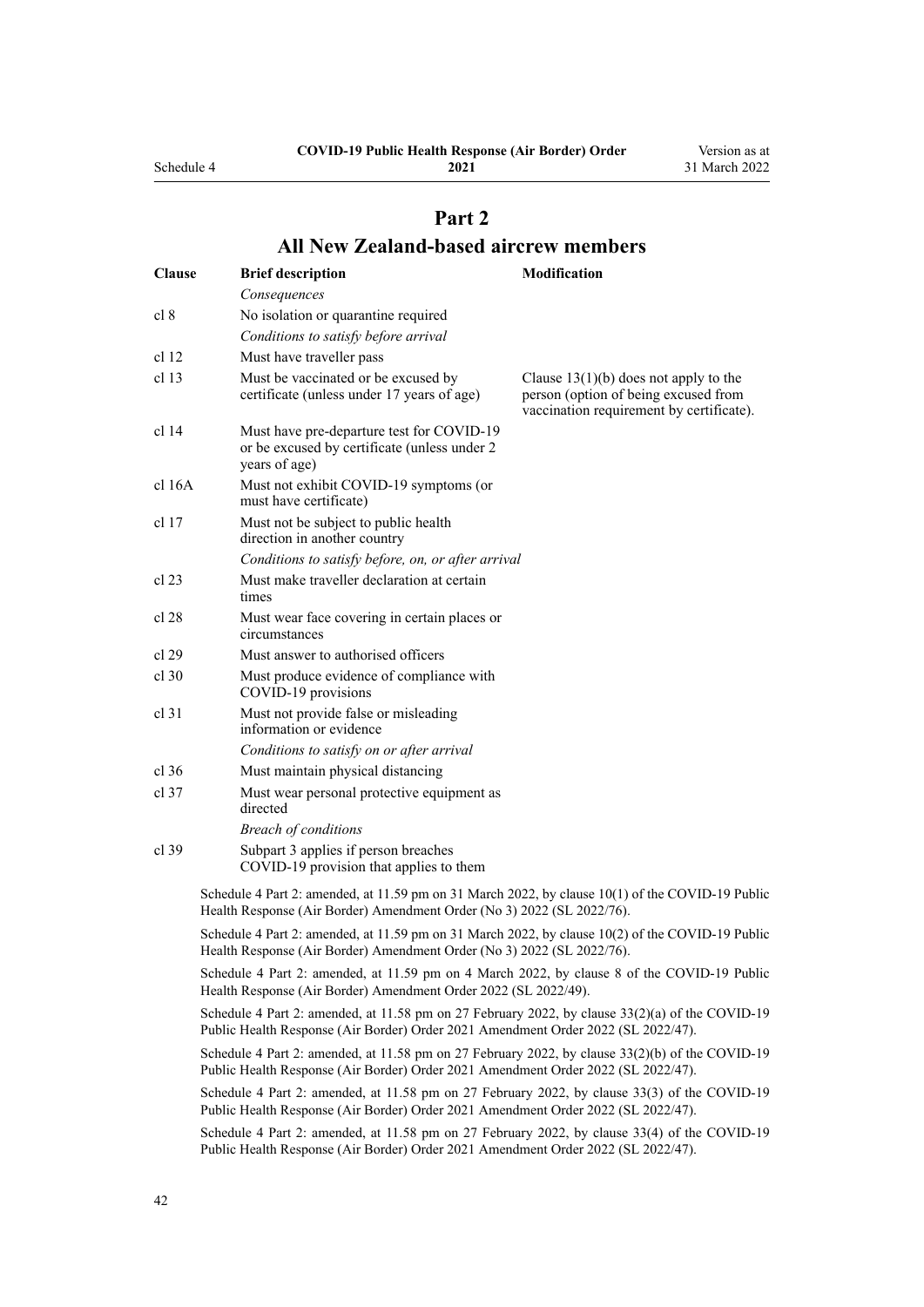| Version as at | <b>COVID-19 Public Health Response (Air Border) Order</b> |            |
|---------------|-----------------------------------------------------------|------------|
| 31 March 2022 | 2021                                                      | Schedule 4 |

Schedule 4 Part 2: amended, at 11.58 pm on 27 February 2022, by [clause 33\(6\)](http://legislation.govt.nz/pdflink.aspx?id=LMS650859) of the COVID-19 Public Health Response (Air Border) Order 2021 Amendment Order 2022 (SL 2022/47).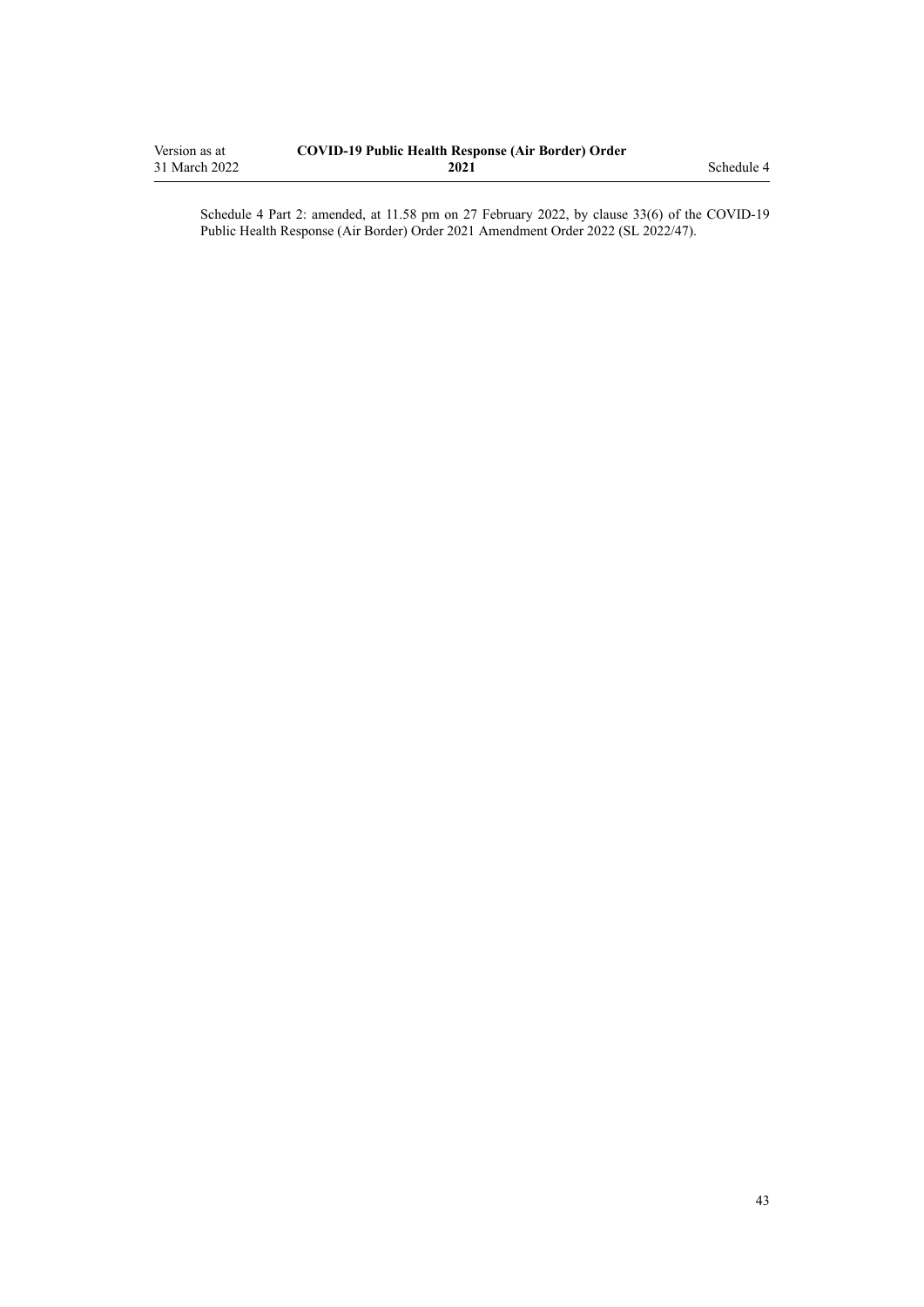## **Schedule 5 Overseas-based aircrew members**

[cl 7](#page-9-0)

<span id="page-43-0"></span>Schedule 5 heading: replaced, at 11.58 pm on 16 January 2022, by [clause 22\(1\)](http://legislation.govt.nz/pdflink.aspx?id=LMS629305) of the COVID-19 Public Health Response (Air Border and Isolation and Quarantine) Amendment Order 2022 (SL 2022/2).

# **Part 1 Application**

### **1 Application of this schedule**

- (1) This schedule applies to an overseas-based aircrew member who arrives in New Zealand by air, whether or not they enter New Zealand.
- (2) However, this schedule applies to them only if they are scheduled to depart from New Zealand as soon as is reasonably practicable after they arrive (and after they complete any stand-down time required by the Civil Aviation Authority of New Zealand or an equivalent international regulator for safety and well-being purposes).
- (3) This schedule does not apply to an overseas-based aircrew member if [Schedule](#page-61-0) [10](#page-61-0) (arrivals on aircraft turned back to New Zealand) applies to them.

Schedule 5 clause 1(1): amended, at 11.58 pm on 16 January 2022, by [clause 22\(2\)](http://legislation.govt.nz/pdflink.aspx?id=LMS629305) of the COVID-19 Public Health Response (Air Border and Isolation and Quarantine) Amendment Order 2022 (SL 2022/2).

Schedule 5 clause 1(1): amended, at 11.58 pm on 16 January 2022, by [clause 22\(3\)](http://legislation.govt.nz/pdflink.aspx?id=LMS629305) of the COVID-19 Public Health Response (Air Border and Isolation and Quarantine) Amendment Order 2022 (SL 2022/2).

Schedule 5 clause 1(2): inserted, at 11.58 pm on 27 February 2022, by [clause 34\(1\)](http://legislation.govt.nz/pdflink.aspx?id=LMS650864) of the COVID-19 Public Health Response (Air Border) Order 2021 Amendment Order 2022 (SL 2022/47).

Schedule 5 clause 1(3): inserted, at 11.58 pm on 27 February 2022, by [clause 34\(1\)](http://legislation.govt.nz/pdflink.aspx?id=LMS650864) of the COVID-19 Public Health Response (Air Border) Order 2021 Amendment Order 2022 (SL 2022/47).

### **2 Part 2 of this schedule applies to overseas-based aircrew members who have only been in group 1 countries**

[Part 2](#page-44-0) of this schedule specifies the COVID-19 provisions that apply to an overseas-based aircrew member if, during the specified 14-day period, the only countries they have been in are group 1 countries.

Schedule 5 clause 2 heading: amended, at 11.58 pm on 16 January 2022, by [clause 22\(4\)](http://legislation.govt.nz/pdflink.aspx?id=LMS629305) of the COVID-19 Public Health Response (Air Border and Isolation and Quarantine) Amendment Order 2022 (SL 2022/2).

Schedule 5 clause 2: amended, at 11.58 pm on 16 January 2022, by [clause 22\(2\)](http://legislation.govt.nz/pdflink.aspx?id=LMS629305) of the COVID-19 Public Health Response (Air Border and Isolation and Quarantine) Amendment Order 2022 (SL 2022/2).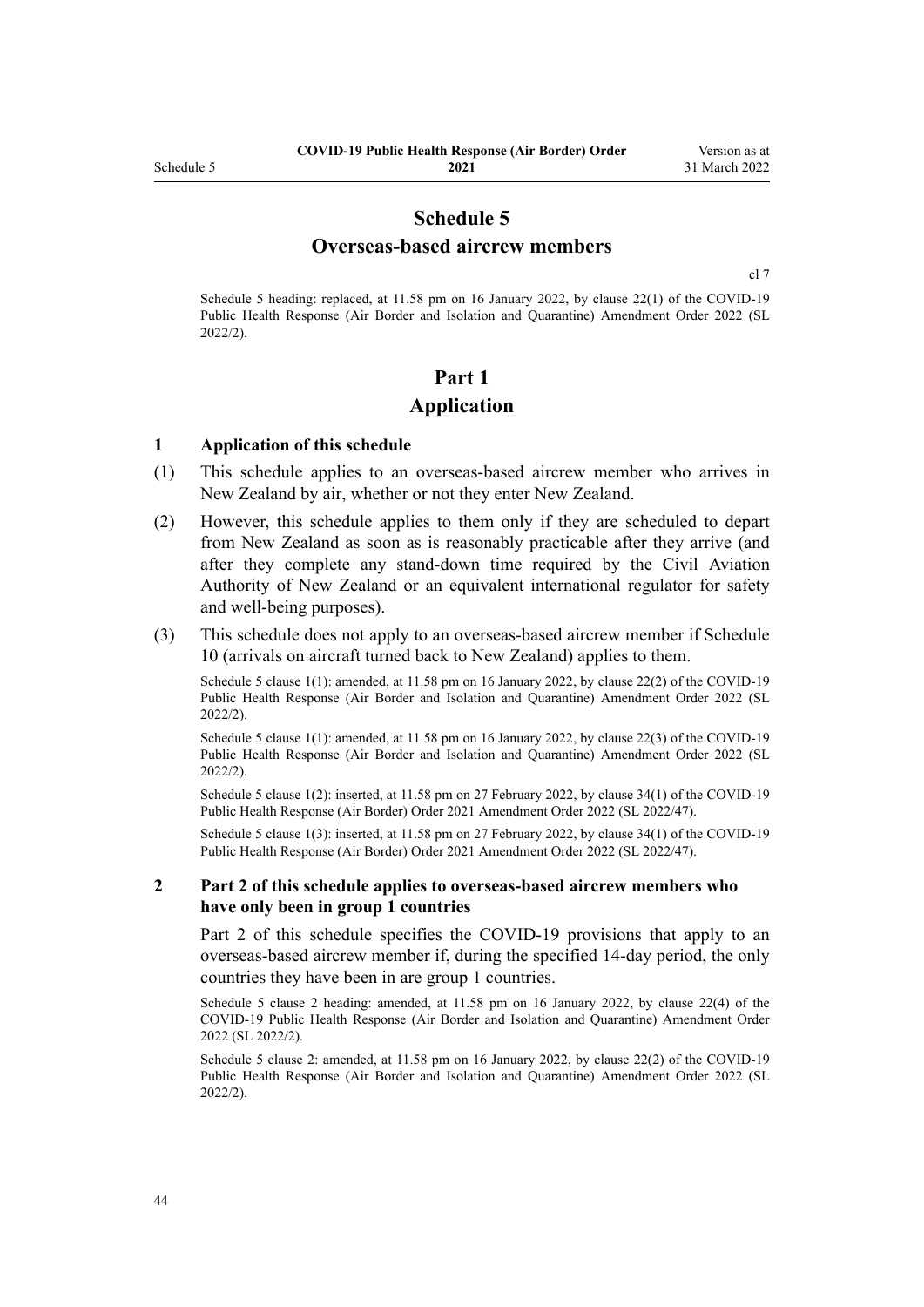### <span id="page-44-0"></span>**3 Part 3 of this schedule applies to overseas-based aircrew members who have been in other countries**

[Part 3](#page-45-0) of this schedule specifies the COVID-19 provisions that apply to an overseas-based aircrew member if, during the specified 14-day period, they have been in a country that is not a group 1 country.

Schedule 5 clause 3 heading: amended, at 11.58 pm on 16 January 2022, by [clause 22\(4\)](http://legislation.govt.nz/pdflink.aspx?id=LMS629305) of the COVID-19 Public Health Response (Air Border and Isolation and Quarantine) Amendment Order 2022 (SL 2022/2).

Schedule 5 clause 3: amended, at 11.58 pm on 16 January 2022, by [clause 22\(2\)](http://legislation.govt.nz/pdflink.aspx?id=LMS629305) of the COVID-19 Public Health Response (Air Border and Isolation and Quarantine) Amendment Order 2022 (SL 2022/2).

## **Part 2**

# **Overseas-based aircrew members who have only been in group 1 countries**

Schedule 5 Part 2 heading: amended, at 11.58 pm on 16 January 2022, by [clause 22\(5\)](http://legislation.govt.nz/pdflink.aspx?id=LMS629305) of the COVID-19 Public Health Response (Air Border and Isolation and Quarantine) Amendment Order 2022 (SL 2022/2).

| <b>Clause</b>    | <b>Brief description</b>                                                                                   | <b>Modification</b>                                                                                                                                                                                                                                                                               |
|------------------|------------------------------------------------------------------------------------------------------------|---------------------------------------------------------------------------------------------------------------------------------------------------------------------------------------------------------------------------------------------------------------------------------------------------|
|                  | Consequences                                                                                               |                                                                                                                                                                                                                                                                                                   |
| cl 8             | No isolation or quarantine required                                                                        | However, the chief executive of the<br>Ministry of Business, Innovation, and<br>Employment may, at the request of the<br>person or the carrier for whom they work,<br>authorise that the person be isolated or<br>quarantined in accordance with Part 1 of<br>the Isolation and Quarantine Order. |
|                  | Conditions to satisfy before arrival                                                                       |                                                                                                                                                                                                                                                                                                   |
| cl <sub>12</sub> | Must have traveller pass                                                                                   |                                                                                                                                                                                                                                                                                                   |
| cl <sub>13</sub> | Must be vaccinated or be excused by<br>certificate (unless under 17 years of age)                          | Clause $13(1)(b)$ does not apply to the<br>person (option of being excused from<br>vaccination requirement by certificate).                                                                                                                                                                       |
| $cl$ 14          | Must have pre-departure test for COVID-19<br>or be excused by certificate (unless under 2<br>years of age) |                                                                                                                                                                                                                                                                                                   |
| cl 15            | Must have negative result from pre-<br>departure test for COVID-19 (or certificate)                        |                                                                                                                                                                                                                                                                                                   |
| cl 16A           | Must not exhibit COVID-19 symptoms (or<br>must have certificate)                                           |                                                                                                                                                                                                                                                                                                   |
| $cl$ 17          | Must not be subject to public health.<br>direction in another country                                      |                                                                                                                                                                                                                                                                                                   |
|                  | Conditions to satisfy before, on, or after arrival                                                         |                                                                                                                                                                                                                                                                                                   |
| cl 23            | Must make traveller declaration at certain<br>times                                                        |                                                                                                                                                                                                                                                                                                   |
| cl 28            | Must wear face covering in certain places or<br>circumstances                                              |                                                                                                                                                                                                                                                                                                   |
| cl 29            | Must answer to authorised officers                                                                         |                                                                                                                                                                                                                                                                                                   |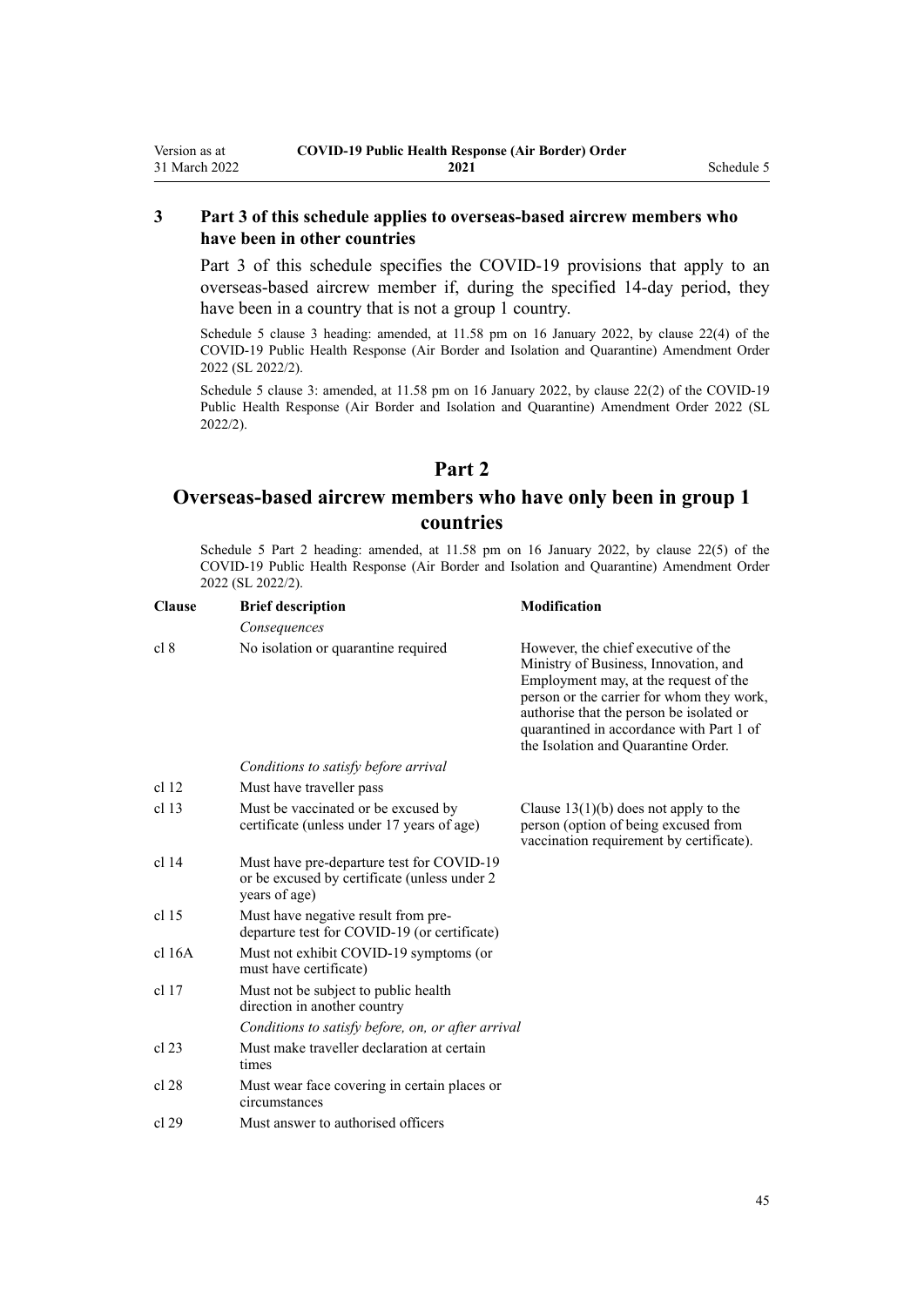### **COVID-19 Public Health Response (Air Border) Order**

Version as at

<span id="page-45-0"></span>

| Schedule 5    | 2021                                                                                                                                                                                   | 31 March 2022 |
|---------------|----------------------------------------------------------------------------------------------------------------------------------------------------------------------------------------|---------------|
| <b>Clause</b> | <b>Brief description</b><br><b>Modification</b>                                                                                                                                        |               |
| $cl$ 30       | Must produce evidence of compliance with<br>COVID-19 provisions                                                                                                                        |               |
| cl 31         | Must not provide false or misleading<br>information or evidence                                                                                                                        |               |
|               | Conditions to satisfy on or after arrival                                                                                                                                              |               |
| cl 36         | Must maintain physical distancing                                                                                                                                                      |               |
| cl 37         | Must wear personal protective equipment as<br>directed                                                                                                                                 |               |
|               | <b>Breach of conditions</b>                                                                                                                                                            |               |
| cl 39         | Subpart 3 applies if person breaches<br>COVID-19 provision that applies to them                                                                                                        |               |
|               | Schedule 5 Part 2: amended, at 11.59 pm on 31 March 2022, by clause 11(1) of the COVID-19 Public<br>Health Response (Air Border) Amendment Order (No 3) 2022 (SL 2022/76).             |               |
|               | Schedule 5 Part 2: amended, at 11.59 pm on 31 March 2022, by clause 11(2) of the COVID-19 Public<br>Health Response (Air Border) Amendment Order (No 3) 2022 (SL 2022/76).             |               |
|               | Schedule 5 Part 2: amended, at 11.59 pm on 4 March 2022, by clause 9(1) of the COVID-19 Public<br>Health Response (Air Border) Amendment Order 2022 (SL 2022/49).                      |               |
|               | Schedule 5 Part 2: amended, at 11.58 pm on 27 February 2022, by clause 34(2) of the COVID-19<br>Public Health Response (Air Border) Order 2021 Amendment Order 2022 (SL 2022/47).      |               |
|               | Schedule 5 Part 2: amended, at 11.58 pm on 27 February 2022, by clause $34(3)(a)$ of the COVID-19<br>Public Health Response (Air Border) Order 2021 Amendment Order 2022 (SL 2022/47). |               |
|               | Schedule 5 Part 2: amended, at 11.58 pm on 27 February 2022, by clause $34(3)(b)$ of the COVID-19<br>Public Health Response (Air Border) Order 2021 Amendment Order 2022 (SL 2022/47). |               |
|               | Schedule 5 Part 2: amended, at 11.58 pm on 27 February 2022, by clause 34(4) of the COVID-19<br>Public Health Response (Air Border) Order 2021 Amendment Order 2022 (SL 2022/47).      |               |
|               | Schedule 5 Part 2: amended, at 11.58 pm on 27 February 2022, by clause 34(5) of the COVID-19<br>Public Health Response (Air Border) Order 2021 Amendment Order 2022 (SL 2022/47).      |               |
|               | Schedule 5 Part 2: amended, at 11.58 pm on 27 February 2022, by clause 34(7) of the COVID-19<br>Public Health Response (Air Border) Order 2021 Amendment Order 2022 (SL 2022/47).      |               |
|               |                                                                                                                                                                                        |               |

## **Part 3**

### **Overseas-based aircrew members who have been in other countries**

Schedule 5 Part 3 heading: amended, at 11.58 pm on 16 January 2022, by [clause 22\(5\)](http://legislation.govt.nz/pdflink.aspx?id=LMS629305) of the COVID-19 Public Health Response (Air Border and Isolation and Quarantine) Amendment Order 2022 (SL 2022/2).

| <b>Clause</b> | <b>Brief description</b>             | <b>Modification</b>                                                                                                                                                                                                                                                                               |
|---------------|--------------------------------------|---------------------------------------------------------------------------------------------------------------------------------------------------------------------------------------------------------------------------------------------------------------------------------------------------|
|               | Consequences                         |                                                                                                                                                                                                                                                                                                   |
| cl 8          | No isolation or quarantine required  | However, the chief executive of the<br>Ministry of Business, Innovation, and<br>Employment may, at the request of the<br>person or the carrier for whom they work,<br>authorise that the person be isolated or<br>quarantined in accordance with Part 1 of<br>the Isolation and Quarantine Order. |
|               | Conditions to satisfy before arrival |                                                                                                                                                                                                                                                                                                   |
| cl 12         | Must have traveller pass             |                                                                                                                                                                                                                                                                                                   |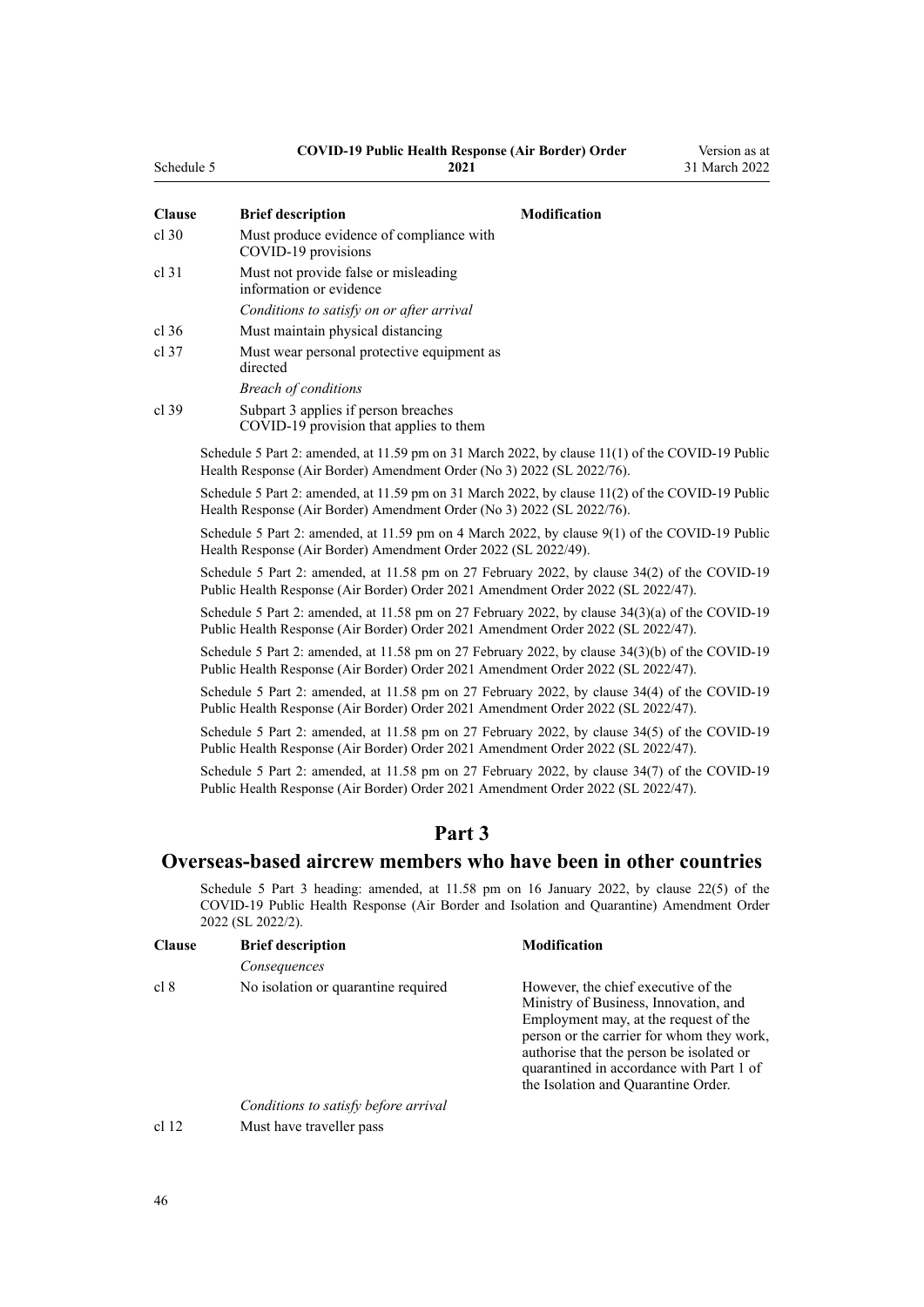| Version as at    | 31 March 2022 | <b>COVID-19 Public Health Response (Air Border) Order</b><br>2021                                                                                                                    | Schedule 5                                                                                                                  |  |
|------------------|---------------|--------------------------------------------------------------------------------------------------------------------------------------------------------------------------------------|-----------------------------------------------------------------------------------------------------------------------------|--|
| <b>Clause</b>    |               | <b>Brief description</b>                                                                                                                                                             | Modification                                                                                                                |  |
| cl <sub>13</sub> |               | Must be vaccinated or be excused by<br>certificate (unless under 17 years of age)                                                                                                    | Clause $13(1)(b)$ does not apply to the<br>person (option of being excused from<br>vaccination requirement by certificate). |  |
| cl 14            |               | Must have pre-departure test for COVID-19<br>or be excused by certificate (unless under 2<br>years of age)                                                                           |                                                                                                                             |  |
| cl 15            |               | Must have negative result from pre-<br>departure test for COVID-19 (or certificate)                                                                                                  |                                                                                                                             |  |
| cl 16A           |               | Must not exhibit COVID-19 symptoms (or<br>must have certificate)                                                                                                                     |                                                                                                                             |  |
| cl 17            |               | Must not be subject to public health<br>direction in another country                                                                                                                 |                                                                                                                             |  |
|                  |               | Conditions to satisfy before, on, or after arrival                                                                                                                                   |                                                                                                                             |  |
| cl 23            |               | Must make traveller declaration at certain<br>times                                                                                                                                  |                                                                                                                             |  |
| cl 24            |               | Must provide, at certain times, information<br>necessary to support public health response<br>to COVID-19                                                                            |                                                                                                                             |  |
| cl 28            |               | Must wear face covering in certain places or<br>circumstances                                                                                                                        |                                                                                                                             |  |
| cl 29            |               | Must answer to authorised officers                                                                                                                                                   |                                                                                                                             |  |
| cl.30            |               | Must produce evidence of compliance with<br>COVID-19 provisions                                                                                                                      |                                                                                                                             |  |
| $cl$ 31          |               | Must not provide false or misleading<br>information or evidence                                                                                                                      |                                                                                                                             |  |
|                  |               | Conditions to satisfy on or after arrival                                                                                                                                            |                                                                                                                             |  |
| cl.36            |               | Must maintain physical distancing                                                                                                                                                    |                                                                                                                             |  |
| $cl$ 37          |               | Must wear personal protective equipment as<br>directed                                                                                                                               |                                                                                                                             |  |
|                  |               | <b>Breach of conditions</b>                                                                                                                                                          |                                                                                                                             |  |
| $cl$ 39          |               | Subpart 3 applies if person breaches<br>COVID-19 provision that applies to them                                                                                                      |                                                                                                                             |  |
|                  |               | Schedule 5 Part 3: amended, at 11.59 pm on 31 March 2022, by clause 11(3) of the COVID-19 Public<br>Health Response (Air Border) Amendment Order (No 3) 2022 (SL 2022/76).           |                                                                                                                             |  |
|                  |               | Schedule 5 Part 3: amended, at 11.59 pm on 31 March 2022, by clause 11(4) of the COVID-19 Public<br>Health Response (Air Border) Amendment Order (No 3) 2022 (SL 2022/76).           |                                                                                                                             |  |
|                  |               | Schedule 5 Part 3: amended, at 11.59 pm on 4 March 2022, by clause 9(2) of the COVID-19 Public<br>Health Response (Air Border) Amendment Order 2022 (SL 2022/49).                    |                                                                                                                             |  |
|                  |               | Schedule 5 Part 3: amended, at 11.58 pm on 27 February 2022, by clause 34(8) of the COVID-19<br>Public Health Response (Air Border) Order 2021 Amendment Order 2022 (SL 2022/47).    |                                                                                                                             |  |
|                  |               | Schedule 5 Part 3: amended, at 11.58 pm on 27 February 2022, by clause 34(9)(a) of the COVID-19<br>Public Health Response (Air Border) Order 2021 Amendment Order 2022 (SL 2022/47). |                                                                                                                             |  |
|                  |               | Schedule 5 Part 3: amended, at 11.58 pm on 27 February 2022, by clause 34(9)(b) of the COVID-19<br>Public Health Response (Air Border) Order 2021 Amendment Order 2022 (SL 2022/47). |                                                                                                                             |  |
|                  |               | Schedule 5 Part 3: amended, at 11.58 pm on 27 February 2022, by clause 34(10) of the COVID-19<br>Public Health Response (Air Border) Order 2021 Amendment Order 2022 (SL 2022/47).   |                                                                                                                             |  |
|                  |               | Schedule 5 Part 3: amended, at 11.58 pm on 27 February 2022, by clause 34(11) of the COVID-19<br>Public Health Response (Air Border) Order 2021 Amendment Order 2022 (SL 2022/47).   |                                                                                                                             |  |
|                  |               |                                                                                                                                                                                      |                                                                                                                             |  |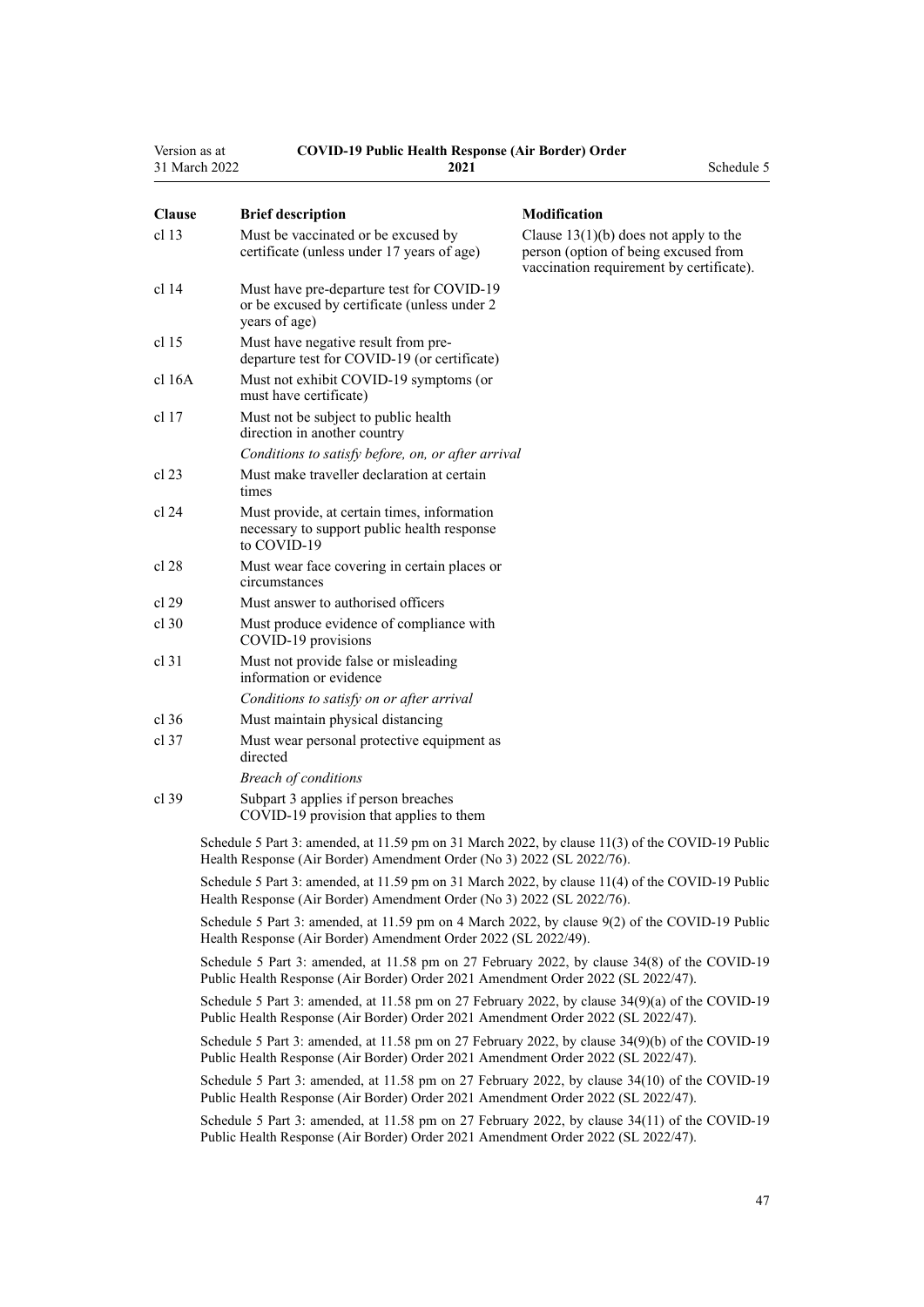|            | <b>COVID-19 Public Health Response (Air Border) Order</b> | Version as at |
|------------|-----------------------------------------------------------|---------------|
| Schedule 5 | 2021                                                      | 31 March 2022 |

Schedule 5 Part 3: amended, at 11.58 pm on 27 February 2022, by [clause 34\(12\)](http://legislation.govt.nz/pdflink.aspx?id=LMS650864) of the COVID-19 Public Health Response (Air Border) Order 2021 Amendment Order 2022 (SL 2022/47).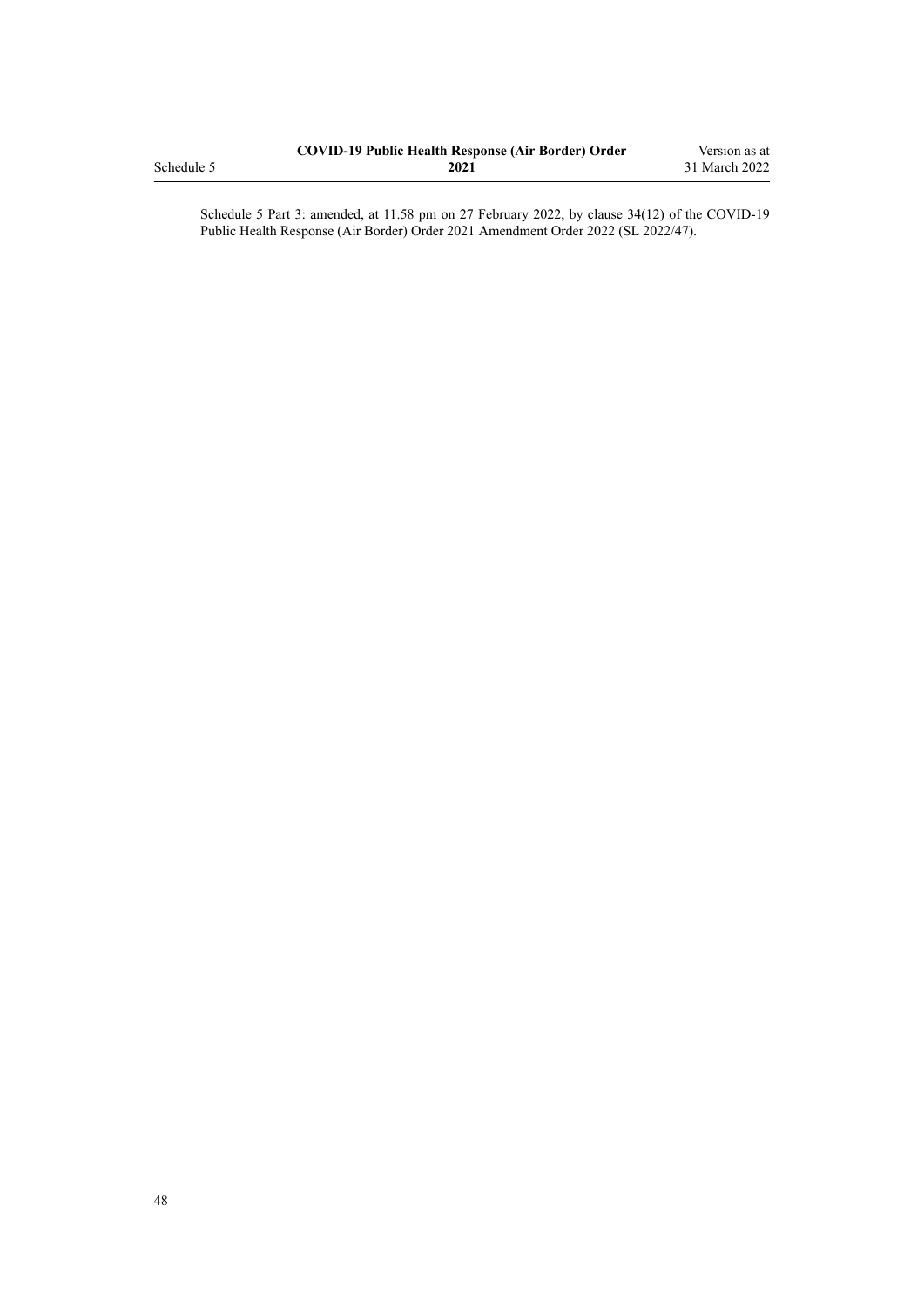# **Schedule 6 Transit-only arrivals**

### **Part 1**

### **Application**

### <span id="page-48-0"></span>**1 Application of this schedule**

- (1) This schedule applies to a person (a **transit-only arrival**) who—
	- (a) arrives in New Zealand by air; and
	- (b) does not enter New Zealand but remains, until they depart from New Zealand, on the airside of—
		- (i) their port of arrival; and
		- (ii) any other airport through which they transit.
- (2) However, the person is not a **transit-only arrival** if either of the following applies to them:
	- (a) [Schedule 4](#page-40-0) (New Zealand-based aircrew members):
	- (b) [Schedule 5](#page-43-0) (overseas-based aircrew members):
	- (c) [Schedule 10](#page-61-0) (arrivals on aircraft turned back to New Zealand).

### **Guidance note**

A person who enters New Zealand ceases to be a transit-only arrival. They become subject to whichever of the other COVID-19 border requirements schedules applies to them. This may depend on the countries the person has been in during the specified 14-day period.

Schedule 6 clause 1(2) guidance: inserted, at 11.58 pm on 27 February 2022, by [clause 35\(1\)](http://legislation.govt.nz/pdflink.aspx?id=LMS650867) of the COVID-19 Public Health Response (Air Border) Order 2021 Amendment Order 2022 (SL 2022/47).

Schedule 6 clause  $1(2)(b)$ : amended, at  $11.58$  pm on 16 January 2022, by [clause 23\(a\)](http://legislation.govt.nz/pdflink.aspx?id=LMS629306) of the COVID-19 Public Health Response (Air Border and Isolation and Quarantine) Amendment Order 2022 (SL 2022/2).

Schedule 6 clause  $1(2)(c)$ : inserted, at 11.58 pm on 27 February 2022, by [clause 35\(2\)](http://legislation.govt.nz/pdflink.aspx?id=LMS650867) of the COVID-19 Public Health Response (Air Border) Order 2021 Amendment Order 2022 (SL 2022/47).

### **2 Part 2 of this schedule applies to all transit-only arrivals**

[Part 2](#page-49-0) of this schedule specifies the COVID-19 provisions that apply to any transit-only arrival.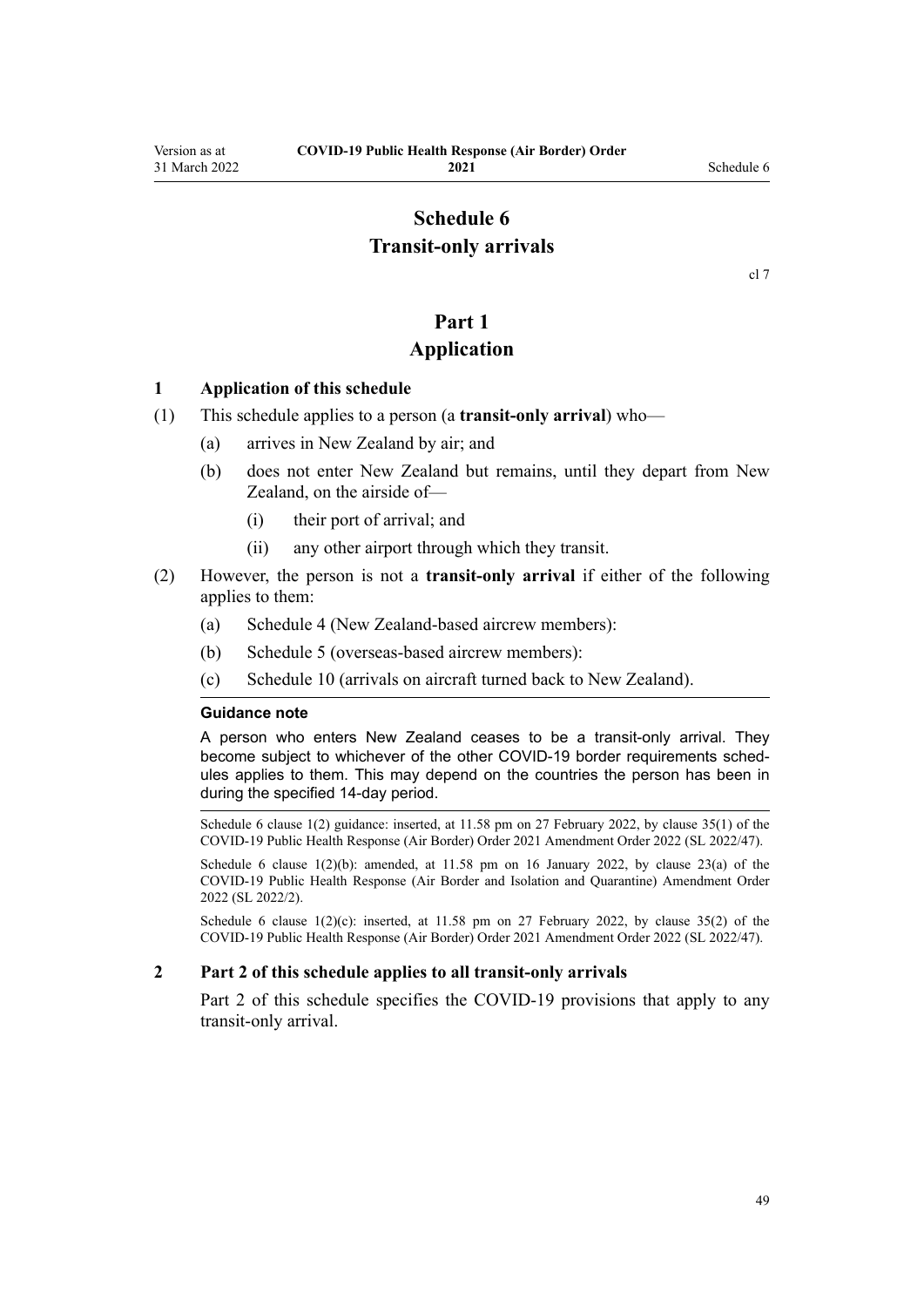**2021**

# **Part 2**

## **All transit-only arrivals**

<span id="page-49-0"></span>

| <b>Clause</b>    | <b>Brief description</b>                                                          | <b>Modification</b> |
|------------------|-----------------------------------------------------------------------------------|---------------------|
|                  | Conditions to satisfy before arrival                                              |                     |
| cl <sub>12</sub> | Must have traveller pass                                                          |                     |
| cl <sub>13</sub> | Must be vaccinated or be excused by<br>certificate (unless under 17 years of age) |                     |
| $cl$ 16A         | Must not exhibit COVID-19 symptoms (or<br>must have certificate)                  |                     |
| $cl$ 17          | Must not be subject to public health<br>direction in another country              |                     |
| cl 18            | Must not have prematurely ended period of<br>isolation or quarantine              |                     |
|                  | Conditions to satisfy before, on, or after arrival                                |                     |
| cl 23            | Must make traveller declaration at certain<br>times                               |                     |
| cl 28            | Must wear face covering in certain places or<br>circumstances                     |                     |
| cl.29            | Must answer to authorised officers                                                |                     |
| $cl$ 30          | Must produce evidence of compliance with<br>COVID-19 provisions                   |                     |
| $cl$ 31          | Must not provide false or misleading<br>information or evidence                   |                     |
|                  | <b>Breach of conditions</b>                                                       |                     |
| $cl$ 39          | Subpart 3 applies if person breaches<br>COVID-19 provision that applies to them   |                     |

Schedule 6 Part 2: amended, at 11.59 pm on 31 March 2022, by [clause 12\(1\)](http://legislation.govt.nz/pdflink.aspx?id=LMS665881) of the COVID-19 Public Health Response (Air Border) Amendment Order (No 3) 2022 (SL 2022/76).

Schedule 6 Part 2: amended, at 11.59 pm on 31 March 2022, by [clause 12\(2\)](http://legislation.govt.nz/pdflink.aspx?id=LMS665881) of the COVID-19 Public Health Response (Air Border) Amendment Order (No 3) 2022 (SL 2022/76).

Schedule 6 Part 2: amended, at 11.58 pm on 27 February 2022, by [clause 35\(3\)](http://legislation.govt.nz/pdflink.aspx?id=LMS650867) of the COVID-19 Public Health Response (Air Border) Order 2021 Amendment Order 2022 (SL 2022/47).

Schedule 6 Part 2: amended, at 11.58 pm on 27 February 2022, by [clause 35\(4\)](http://legislation.govt.nz/pdflink.aspx?id=LMS650867) of the COVID-19 Public Health Response (Air Border) Order 2021 Amendment Order 2022 (SL 2022/47).

Schedule 6 Part 2: amended, at 11.58 pm on 27 February 2022, by [clause 35\(5\)](http://legislation.govt.nz/pdflink.aspx?id=LMS650867) of the COVID-19 Public Health Response (Air Border) Order 2021 Amendment Order 2022 (SL 2022/47).

Schedule 6 Part 2: amended, at 11.58 pm on 27 February 2022, by [clause 35\(6\)](http://legislation.govt.nz/pdflink.aspx?id=LMS650867) of the COVID-19 Public Health Response (Air Border) Order 2021 Amendment Order 2022 (SL 2022/47).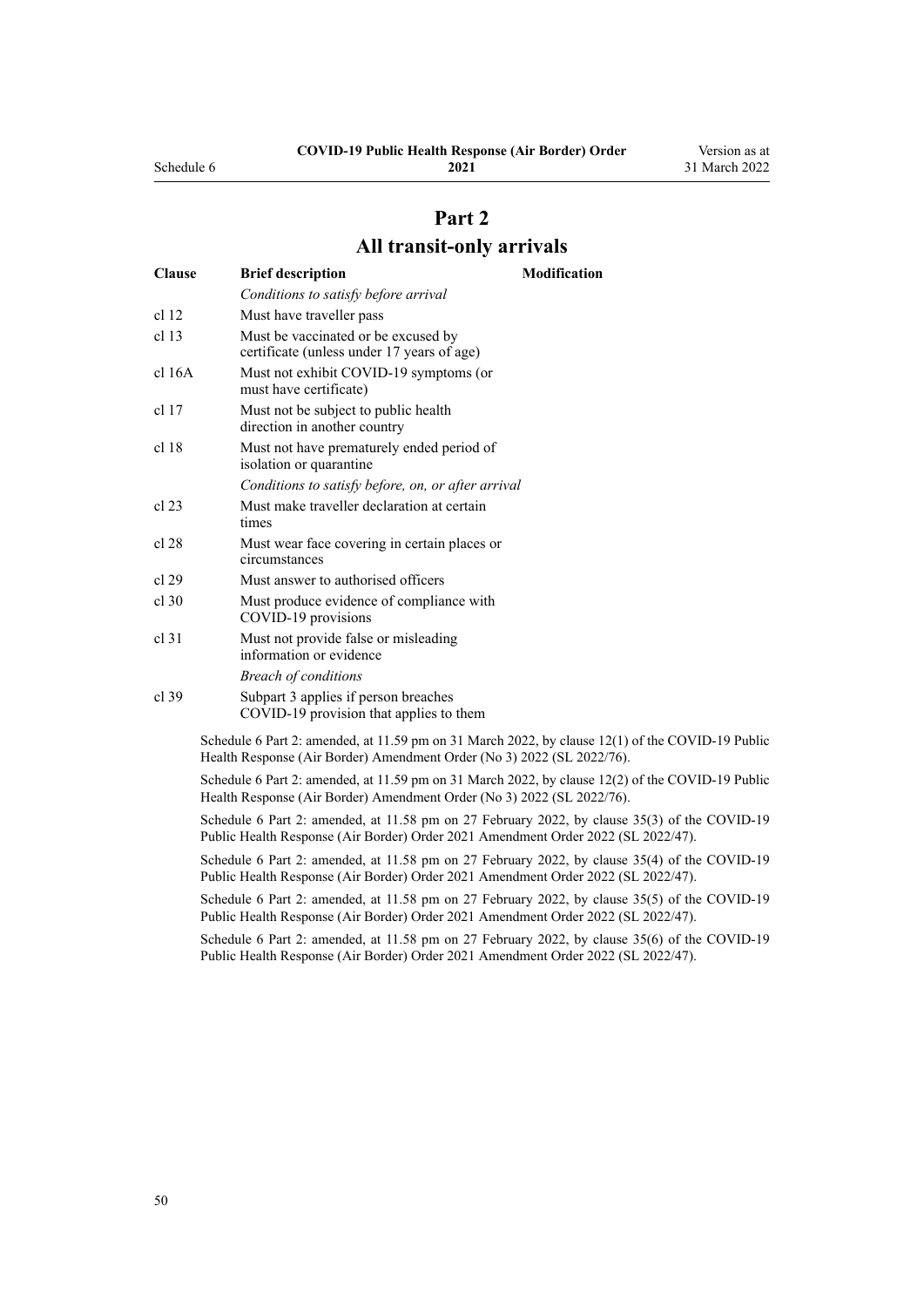# **Schedule 7**

# **Relevant workers**

[cl 7](#page-9-0)

# **Part 1**

## **Application**

### <span id="page-50-0"></span>**1 Application of this schedule**

- (1) This schedule applies to a person (a **relevant worker**) who—
	- (a) is ordinarily resident in New Zealand; and
	- (b) arrives in New Zealand by air as a medical attendant or a Police escort.
- (2) However, the person is not a **relevant worker** if [Schedule 6](#page-48-0) (transit-only arriv‐ als) applies to them.
- (3) In this schedule,

**medical attendant** means a person who—

- (a) is assisting, as a medical attendant, with a medical transfer to New Zealand; or
- (b) is arriving to assist, as a medical attendant, with a medical transfer from New Zealand; or
- (c) is returning from assisting, as a medical attendant, with a medical trans‐ fer from New Zealand

**Police escort** means a constable (as defined in [section 4](http://legislation.govt.nz/pdflink.aspx?id=DLM1102132) of the Policing Act 2008) who—

- (a) is escorting a person in connection with that person's extradition to New Zealand; or
- (b) is returning from escorting a person in connection with that person's deportation from New Zealand.

Schedule 7 clause 1(1)(b): amended, at 11.59 pm on 18 March 2022, by [clause 6\(1\)](http://legislation.govt.nz/pdflink.aspx?id=LMS664430) of the COVID-19 Public Health Response (Air Border) Amendment Order (No 2) 2022 (SL 2022/75).

### **2 Part 2 of this schedule applies to relevant workers who have been in group 1 countries only**

- (1) [Part 2](#page-51-0) of this schedule specifies the COVID-19 provisions that apply to a rele‐ vant worker if, during the specified 14-day period, the only countries they have been in are group 1 countries.
- (2) For the purpose of this clause, a person has not been in a country if they were only a transit passenger in relation to that country.

Schedule 7 clause 2 heading: amended, at 11.58 pm on 27 February 2022, by [clause 36\(1\)](http://legislation.govt.nz/pdflink.aspx?id=LMS650876) of the COVID-19 Public Health Response (Air Border) Order 2021 Amendment Order 2022 (SL 2022/47).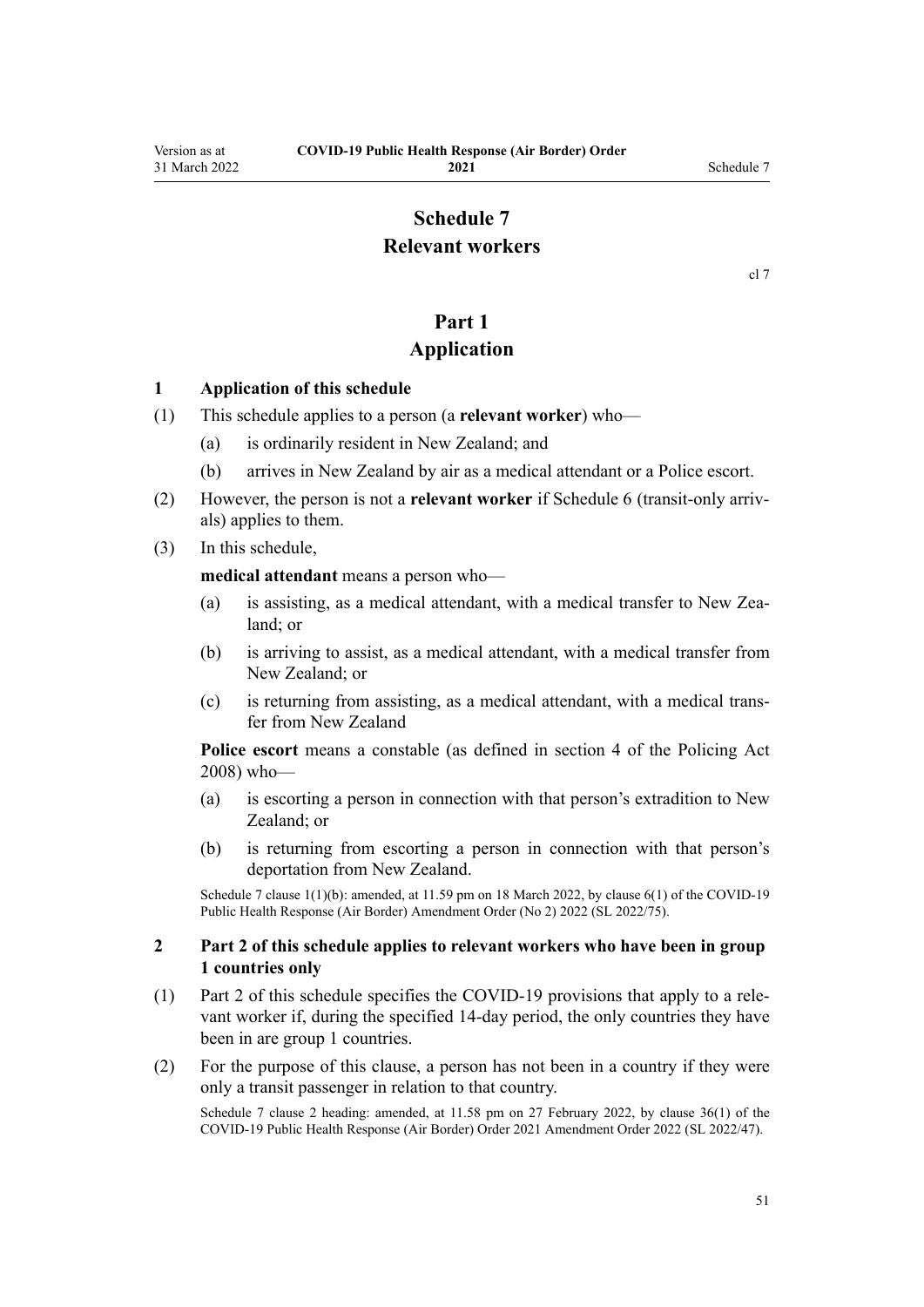### **3 Part 3 of this schedule applies to relevant workers who have been in group 1 or 2 countries only**

- (1) [Part 3](#page-53-0) of this schedule specifies the COVID-19 provisions that apply to a rele‐ vant worker if, during the specified 14-day period,—
	- (a) they have been in a country that is a group 2 country; and
	- (b) the only countries they have been in are group 1 countries or group 2 countries.
- (2) For the purpose of this clause, a person has not been in a country if they were only a transit passenger in relation to that country.

Schedule 7 clause 3 heading: amended, at 11.58 pm on 27 February 2022, by [clause 36\(2\)](http://legislation.govt.nz/pdflink.aspx?id=LMS650876) of the COVID-19 Public Health Response (Air Border) Order 2021 Amendment Order 2022 (SL 2022/47).

### **4 Part 4 of this schedule applies to relevant workers who have been in group 3 country**

- (1) [Part 4](#page-54-0) of this schedule specifies the COVID-19 provisions that apply to a rele‐ vant worker if, during the specified 14-day period, they have been in a country that is a group 3 country.
- (2) For the purpose of this clause, a person has not been in a country if they were only a transit passenger in relation to that country.

Schedule 7 clause 4 heading: amended, at 11.58 pm on 27 February 2022, by [clause 36\(3\)](http://legislation.govt.nz/pdflink.aspx?id=LMS650876) of the COVID-19 Public Health Response (Air Border) Order 2021 Amendment Order 2022 (SL 2022/47).

### **5 Part 5 of this schedule applies to other relevant workers**

[Part 5](#page-55-0) of this schedule specifies the COVID-19 provisions that apply to a relevant worker if none of [clauses 2 to 4](#page-50-0) apply to them.

Schedule 7 clause 5 heading: amended, at 11.58 pm on 27 February 2022, by [clause 36\(4\)](http://legislation.govt.nz/pdflink.aspx?id=LMS650876) of the COVID-19 Public Health Response (Air Border) Order 2021 Amendment Order 2022 (SL 2022/47).

## **Part 2**

### **Relevant workers—A**

Schedule 7 Part 2 heading: replaced, at 11.58 pm on 27 February 2022, by [clause 36\(5\)](http://legislation.govt.nz/pdflink.aspx?id=LMS650876) of the COVID-19 Public Health Response (Air Border) Order 2021 Amendment Order 2022 (SL 2022/47).

| <b>Clause</b>    | <b>Brief description</b>                                                                                    | <b>Modification</b>                                                                                                                         |
|------------------|-------------------------------------------------------------------------------------------------------------|---------------------------------------------------------------------------------------------------------------------------------------------|
|                  | Consequences                                                                                                |                                                                                                                                             |
| cl 8             | No isolation or quarantine required                                                                         |                                                                                                                                             |
|                  | Conditions to satisfy before arrival                                                                        |                                                                                                                                             |
| cl <sub>12</sub> | Must have traveller pass                                                                                    |                                                                                                                                             |
| cl <sub>13</sub> | Must be vaccinated or be excused by<br>certificate (unless under 17 years of age)                           | See clause 13(2), which allows certain<br>persons, including New Zealand citizens,<br>to arrive in New Zealand without being<br>vaccinated. |
| cl <sub>14</sub> | Must have pre-departure test for COVID-19<br>or be excused by certificate (unless under 2)<br>years of age) |                                                                                                                                             |

<span id="page-51-0"></span>Schedule 7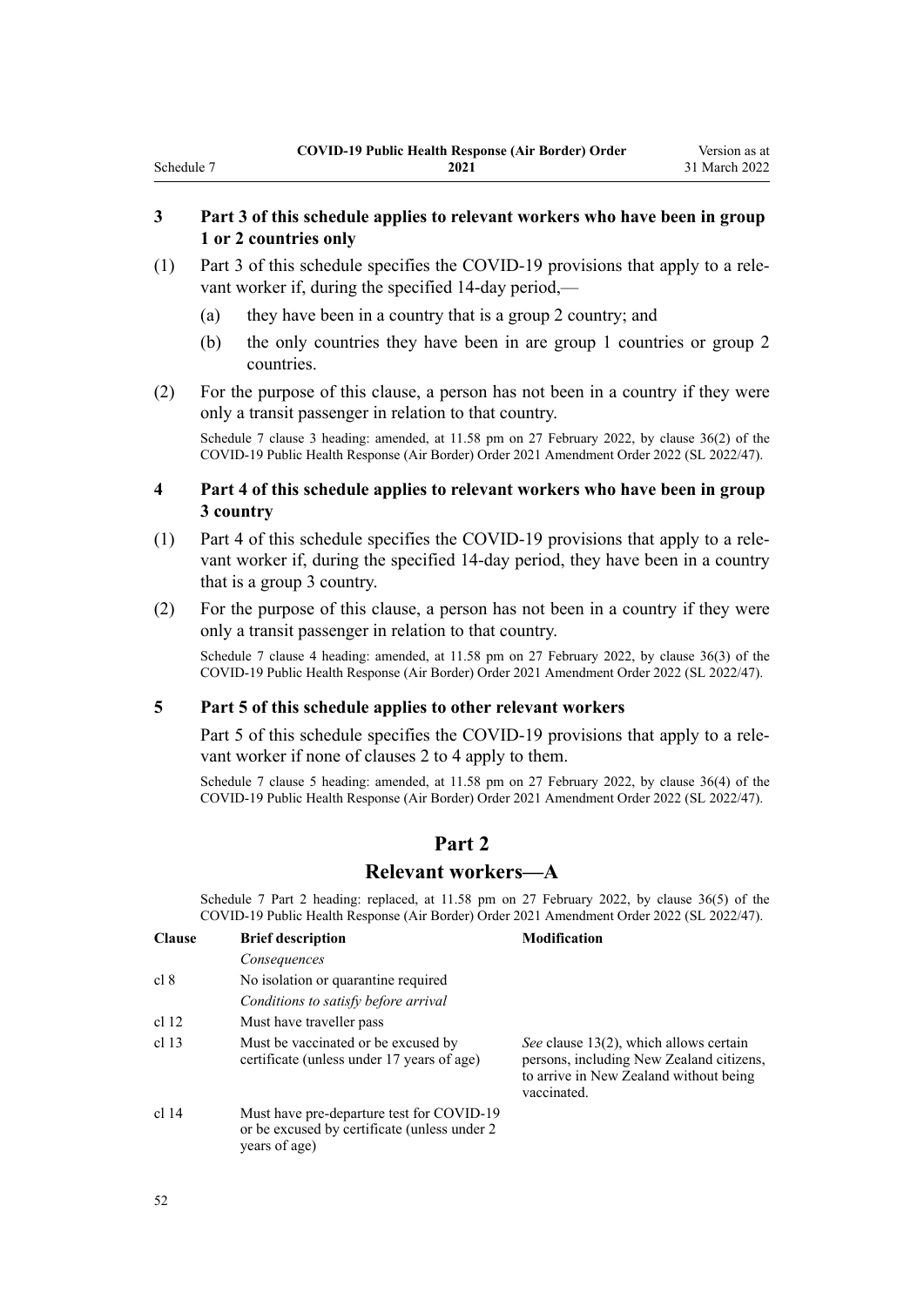| Version as at    | <b>COVID-19 Public Health Response (Air Border) Order</b><br>31 March 2022<br>2021 | Schedule 7                                                                                                     |
|------------------|------------------------------------------------------------------------------------|----------------------------------------------------------------------------------------------------------------|
| <b>Clause</b>    | <b>Brief description</b>                                                           | <b>Modification</b>                                                                                            |
| $cl$ 16 $A$      | Must not exhibit COVID-19 symptoms (or<br>must have certificate)                   |                                                                                                                |
| cl <sub>17</sub> | Must not be subject to public health<br>direction in another country               |                                                                                                                |
| cl <sub>18</sub> | Must not have prematurely ended period of<br>isolation or quarantine               |                                                                                                                |
|                  | Conditions to satisfy before, on, or after arrival                                 |                                                                                                                |
| cl 23            | Must make traveller declaration at certain<br>times                                |                                                                                                                |
| cl 28            | Must wear face covering in certain places or<br>circumstances                      |                                                                                                                |
| cl 29            | Must answer to authorised officers                                                 |                                                                                                                |
| $cl$ 30          | Must produce evidence of compliance with<br>COVID-19 provisions                    |                                                                                                                |
| $cl$ 31          | Must not provide false or misleading<br>information or evidence                    |                                                                                                                |
|                  | Conditions to satisfy on or after arrival                                          |                                                                                                                |
| $cl$ 36          | Must maintain physical distancing                                                  |                                                                                                                |
| $cl$ 37          | Must wear personal protective equipment as<br>directed                             |                                                                                                                |
|                  | <b>Breach of conditions</b>                                                        |                                                                                                                |
| cl 39            | Subpart 3 applies if person breaches<br>COVID-19 provision that applies to them    |                                                                                                                |
|                  | Health Response (Air Border) Amendment Order (No 3) 2022 (SL 2022/76).             | Schedule 7 Part 2: amended, at 11.59 pm on 31 March 2022, by clause 13(1) of the COVID-19 Public               |
|                  | Health Response (Air Border) Amendment Order (No 3) 2022 (SL 2022/76).             | Schedule 7 Part 2: amended, at 11.59 pm on 31 March 2022, by clause 13(2) of the COVID-19 Public               |
|                  | Health Response (Air Border) Amendment Order (No 2) 2022 (SL 2022/75).             | Schedule 7 Part 2: amended, at 11.59 pm on 18 March 2022, by clause 6(2) of the COVID-19 Public                |
|                  | Health Response (Air Border) Amendment Order (No 2) 2022 (SL 2022/75).             | Schedule 7 Part 2: amended, at 11.59 pm on 18 March 2022, by clause 6(3) of the COVID-19 Public                |
|                  | Health Response (Air Border) Amendment Order 2022 (SL 2022/49).                    | Schedule 7 Part 2: amended, at 11.59 pm on 4 March 2022, by clause 10(1) of the COVID-19 Public                |
|                  | Health Response (Air Border) Amendment Order 2022 (SL 2022/49).                    | Schedule 7 Part 2: amended, at 11.59 pm on 4 March 2022, by clause 10(2) of the COVID-19 Public                |
|                  | Health Response (Air Border) Amendment Order 2022 (SL 2022/49).                    | Schedule 7 Part 2: amended, at 11.59 pm on 4 March 2022, by clause 10(3) of the COVID-19 Public                |
|                  |                                                                                    | $6 - 1$ , dr. 1, 7 Deed 2, covered at 11.50 nm on 4 March 2022, lay classes $10(4)$ , $64 - 60$ MD $10$ Bablic |

Schedule 7 Part 2: amended, at 11.59 pm on 4 March 2022, by [clause 10\(4\)](http://legislation.govt.nz/pdflink.aspx?id=LMS653792) of the COVID-19 Public Health Response (Air Border) Amendment Order 2022 (SL 2022/49).

Schedule 7 Part 2: amended, at 11.58 pm on 27 February 2022, by [clause 36\(6\)](http://legislation.govt.nz/pdflink.aspx?id=LMS650876) of the COVID-19 Public Health Response (Air Border) Order 2021 Amendment Order 2022 (SL 2022/47).

Schedule 7 Part 2: amended, at 11.58 pm on 27 February 2022, by [clause 36\(7\)](http://legislation.govt.nz/pdflink.aspx?id=LMS650876) of the COVID-19 Public Health Response (Air Border) Order 2021 Amendment Order 2022 (SL 2022/47).

Schedule 7 Part 2: amended, at 11.58 pm on 27 February 2022, by [clause 36\(8\)](http://legislation.govt.nz/pdflink.aspx?id=LMS650876) of the COVID-19 Public Health Response (Air Border) Order 2021 Amendment Order 2022 (SL 2022/47).

Schedule 7 Part 2: amended, at 11.58 pm on 27 February 2022, by [clause 36\(9\)](http://legislation.govt.nz/pdflink.aspx?id=LMS650876) of the COVID-19 Public Health Response (Air Border) Order 2021 Amendment Order 2022 (SL 2022/47).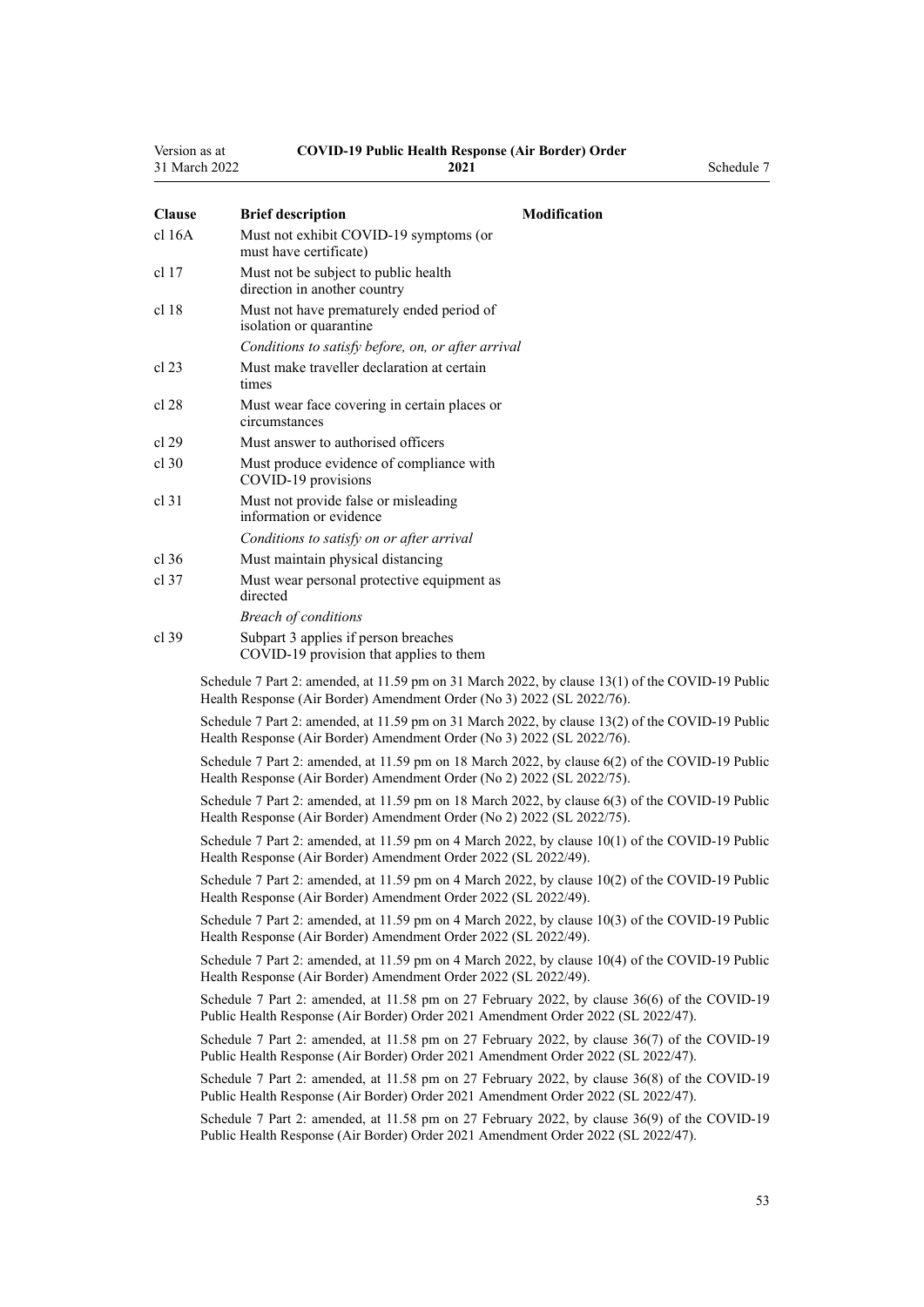# **Part 3 Relevant workers—B**

<span id="page-53-0"></span>Schedule 7 Part 3 heading: replaced, at 11.58 pm on 27 February 2022, by [clause 36\(10\)](http://legislation.govt.nz/pdflink.aspx?id=LMS650876) of the COVID-19 Public Health Response (Air Border) Order 2021 Amendment Order 2022 (SL 2022/47).

| <b>Clause</b>    | <b>Brief description</b>                                                                                   |     | Modification                                                                                                                                                                          |
|------------------|------------------------------------------------------------------------------------------------------------|-----|---------------------------------------------------------------------------------------------------------------------------------------------------------------------------------------|
|                  | Consequences                                                                                               |     |                                                                                                                                                                                       |
| cl 8             | No isolation or quarantine required                                                                        |     | After the person arrives in New Zealand,<br>they must undergo testing for COVID-19<br>in accordance with the COVID-19 Public<br>Health Response (Testing for COVID-19)<br>Order 2022. |
|                  | Conditions to satisfy before arrival                                                                       |     |                                                                                                                                                                                       |
| cl <sub>12</sub> | Must have traveller pass                                                                                   |     |                                                                                                                                                                                       |
| cl <sub>13</sub> | Must be vaccinated or be excused by<br>certificate (unless under 17 years of age)                          | (1) | Clause $13(1)(b)$ does not apply to<br>the person (option of being<br>excused from vaccination by<br>certificate).                                                                    |
|                  |                                                                                                            | (2) | See clause 13(2), which allows<br>certain persons, including New<br>Zealand citizens, to arrive in New<br>Zealand without being<br>vaccinated.                                        |
| $cl$ 14          | Must have pre-departure test for COVID-19<br>or be excused by certificate (unless under 2<br>years of age) |     |                                                                                                                                                                                       |
| cl 16A           | Must not exhibit COVID-19 symptoms (or<br>must have certificate)                                           |     |                                                                                                                                                                                       |
| cl 17            | Must not be subject to public health<br>direction in another country                                       |     |                                                                                                                                                                                       |
| cl <sub>18</sub> | Must not have prematurely ended period of<br>isolation or quarantine                                       |     |                                                                                                                                                                                       |
|                  | Conditions to satisfy before, on, or after arrival                                                         |     |                                                                                                                                                                                       |
| $cl$ 23          | Must make traveller declaration at certain<br>times                                                        |     |                                                                                                                                                                                       |
| cl 28            | Must wear face covering in certain places or<br>circumstances                                              |     |                                                                                                                                                                                       |
| cl 29            | Must answer to authorised officers                                                                         |     |                                                                                                                                                                                       |
| $cl$ 30          | Must produce evidence of compliance with<br>COVID-19 provisions                                            |     |                                                                                                                                                                                       |
| $cl$ 31          | Must not provide false or misleading<br>information or evidence                                            |     |                                                                                                                                                                                       |
|                  | Conditions to satisfy on or after arrival                                                                  |     |                                                                                                                                                                                       |
| $cl$ 36          | Must maintain physical distancing                                                                          |     |                                                                                                                                                                                       |
| $cl$ 37          | Must wear personal protective equipment as<br>directed                                                     |     |                                                                                                                                                                                       |
|                  | <b>Breach of conditions</b>                                                                                |     |                                                                                                                                                                                       |
| cl 39            | Subpart 3 applies if person breaches<br>COVID-19 provision that applies to them                            |     |                                                                                                                                                                                       |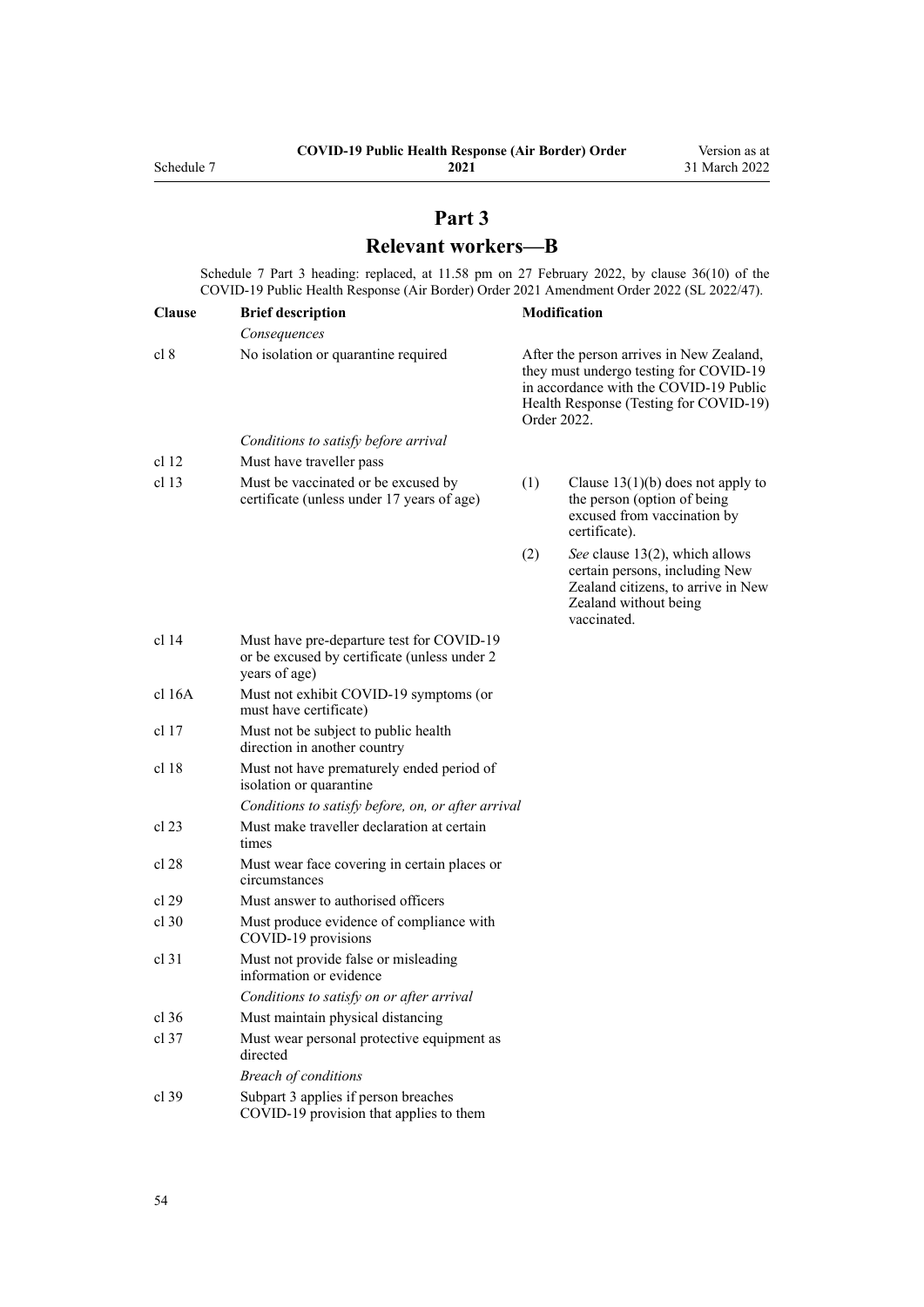<span id="page-54-0"></span>Schedule 7 Part 3: amended, at 11.59 pm on 31 March 2022, by [clause 13\(3\)](http://legislation.govt.nz/pdflink.aspx?id=LMS665887) of the COVID-19 Public Health Response (Air Border) Amendment Order (No 3) 2022 (SL 2022/76).

Schedule 7 Part 3: amended, at 11.59 pm on 18 March 2022, by [clause 6\(4\)](http://legislation.govt.nz/pdflink.aspx?id=LMS664430) of the COVID-19 Public Health Response (Air Border) Amendment Order (No 2) 2022 (SL 2022/75).

Schedule 7 Part 3: amended, at 11.59 pm on 18 March 2022, by [clause 6\(5\)](http://legislation.govt.nz/pdflink.aspx?id=LMS664430) of the COVID-19 Public Health Response (Air Border) Amendment Order (No 2) 2022 (SL 2022/75).

Schedule 7 Part 3: amended, at 11.59 pm on 4 March 2022, by [clause 10\(5\)](http://legislation.govt.nz/pdflink.aspx?id=LMS653792) of the COVID-19 Public Health Response (Air Border) Amendment Order 2022 (SL 2022/49).

Schedule 7 Part 3: amended, at 11.59 pm on 4 March 2022, by [clause 10\(6\)](http://legislation.govt.nz/pdflink.aspx?id=LMS653792) of the COVID-19 Public Health Response (Air Border) Amendment Order 2022 (SL 2022/49).

Schedule 7 Part 3: amended, at 11.59 pm on 4 March 2022, by [clause 10\(8\)](http://legislation.govt.nz/pdflink.aspx?id=LMS653792) of the COVID-19 Public Health Response (Air Border) Amendment Order 2022 (SL 2022/49).

Schedule 7 Part 3: amended, at 11.58 pm on 27 February 2022, by [clause 36\(12\)](http://legislation.govt.nz/pdflink.aspx?id=LMS650876) of the COVID-19 Public Health Response (Air Border) Order 2021 Amendment Order 2022 (SL 2022/47).

Schedule 7 Part 3: amended, at 11.58 pm on 27 February 2022, by [clause 36\(13\)](http://legislation.govt.nz/pdflink.aspx?id=LMS650876) of the COVID-19 Public Health Response (Air Border) Order 2021 Amendment Order 2022 (SL 2022/47).

Schedule 7 Part 3: amended, at 11.58 pm on 27 February 2022, by [clause 36\(14\)](http://legislation.govt.nz/pdflink.aspx?id=LMS650876) of the COVID-19 Public Health Response (Air Border) Order 2021 Amendment Order 2022 (SL 2022/47).

Schedule 7 Part 3: amended, at 11.58 pm on 27 February 2022, by [clause 36\(15\)](http://legislation.govt.nz/pdflink.aspx?id=LMS650876) of the COVID-19 Public Health Response (Air Border) Order 2021 Amendment Order 2022 (SL 2022/47).

### **Part 4**

### **Relevant workers—C**

Schedule 7 Part 4 heading: replaced, at 11.58 pm on 27 February 2022, by [clause 36\(16\)](http://legislation.govt.nz/pdflink.aspx?id=LMS650876) of the COVID-19 Public Health Response (Air Border) Order 2021 Amendment Order 2022 (SL 2022/47).

### **Clause Brief description Modification**

[cl 11](#page-12-0) Must not arrive in New Zealand (1) [Clause 11](#page-12-0) does not apply to the

*Consequences*

- person if they are a New Zealand citizen.
- (2) However,—
	- (a) [clause 48](#page-26-0) (must report for and undergo assessment and comply with decision of assessing officer) applies to them as if they had breached a COVID-19 provision that applies to them; and
	- (b) for the purposes of that clause, they must be treated as if [clause 9](#page-11-0) already applies to them (must self-isolate under specified Part of Isolation and Quarantine Order and in qualifying place) and as if the specified Part of the Isolation and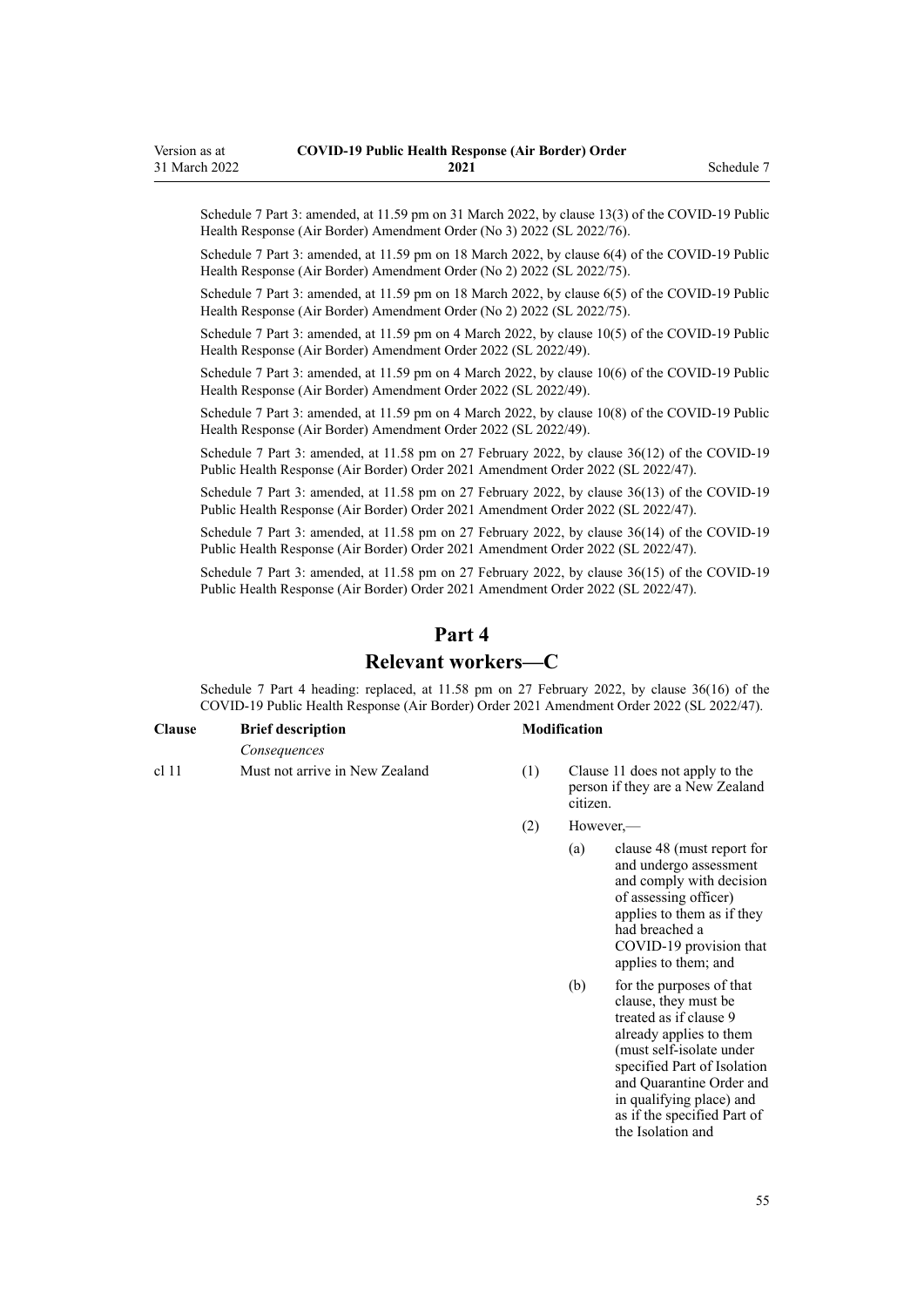<span id="page-55-0"></span>

| Schedule 7    | <b>COVID-19 Public Health Response (Air Border) Order</b><br>2021                                |                                              | Version as at<br>31 March 2022 |  |
|---------------|--------------------------------------------------------------------------------------------------|----------------------------------------------|--------------------------------|--|
| <b>Clause</b> | <b>Modification</b><br><b>Brief description</b>                                                  |                                              |                                |  |
|               |                                                                                                  | 1A.                                          | Quarantine Order is Part       |  |
|               | Conditions to satisfy before, on, or after<br>arrival                                            |                                              |                                |  |
| cl 23         | Must make traveller declaration at certain<br>times                                              | Clause $23(3)(a)$ and $(3A)$ does not apply. |                                |  |
|               | <b>Breach of conditions</b>                                                                      |                                              |                                |  |
| cl.39         | Subpart 3 applies if person breaches<br>COVID-19 provision that applies to them                  |                                              |                                |  |
|               | Schedule 7 Part 4: amended at 11.50 pm on 31 March 2022, by clause $13/4$ of the COVID-10 Public |                                              |                                |  |

Schedule 7 Part 4: amended, at 11.59 pm on 31 March 2022, by [clause 13\(4\)](http://legislation.govt.nz/pdflink.aspx?id=LMS665887) of the COVID-19 Public Health Response (Air Border) Amendment Order (No 3) 2022 (SL 2022/76).

Schedule 7 Part 4: amended, at 11.58 pm on 27 February 2022, by [clause 36\(17\)](http://legislation.govt.nz/pdflink.aspx?id=LMS650876) of the COVID-19 Public Health Response (Air Border) Order 2021 Amendment Order 2022 (SL 2022/47).

# **Part 5**

# **Relevant workers—Z**

Schedule 7 Part 5 heading: replaced, at 11.58 pm on 27 February 2022, by [clause 36\(18\)](http://legislation.govt.nz/pdflink.aspx?id=LMS650876) of the COVID-19 Public Health Response (Air Border) Order 2021 Amendment Order 2022 (SL 2022/47).

| <b>Clause</b>    | <b>Brief description</b>                                                                                    | <b>Modification</b>                                                                                                                                                                   |
|------------------|-------------------------------------------------------------------------------------------------------------|---------------------------------------------------------------------------------------------------------------------------------------------------------------------------------------|
|                  | Consequences                                                                                                |                                                                                                                                                                                       |
| cl 8             | No isolation or quarantine required                                                                         | After the person arrives in New Zealand,<br>they must undergo testing for COVID-19<br>in accordance with the COVID-19 Public<br>Health Response (Testing for COVID-19)<br>Order 2022. |
|                  | Conditions to satisfy before arrival                                                                        |                                                                                                                                                                                       |
| cl <sub>12</sub> | Must have traveller pass                                                                                    |                                                                                                                                                                                       |
| cl <sub>13</sub> | Must be vaccinated or be excused by<br>certificate (unless under 17 years of age)                           | See clause 13(2), which allows certain<br>persons, including New Zealand citizens,<br>to arrive in New Zealand without being<br>vaccinated.                                           |
| cl <sub>14</sub> | Must have pre-departure test for COVID-19<br>or be excused by certificate (unless under 2)<br>years of age) |                                                                                                                                                                                       |
| cl 16A           | Must not exhibit COVID-19 symptoms (or<br>must have certificate)                                            |                                                                                                                                                                                       |
| cl 17            | Must not be subject to public health<br>direction in another country                                        |                                                                                                                                                                                       |
| cl 18            | Must not have prematurely ended period of<br>isolation or quarantine                                        |                                                                                                                                                                                       |
|                  | Conditions to satisfy before, on, or after arrival                                                          |                                                                                                                                                                                       |
| cl 23            | Must make traveller declaration at certain<br>times                                                         |                                                                                                                                                                                       |
| cl 28            | Must wear face covering in certain places or<br>circumstances                                               |                                                                                                                                                                                       |
| cl 29            | Must answer to authorised officers                                                                          |                                                                                                                                                                                       |
| $cl$ 30          | Must produce evidence of compliance with<br>COVID-19 provisions                                             |                                                                                                                                                                                       |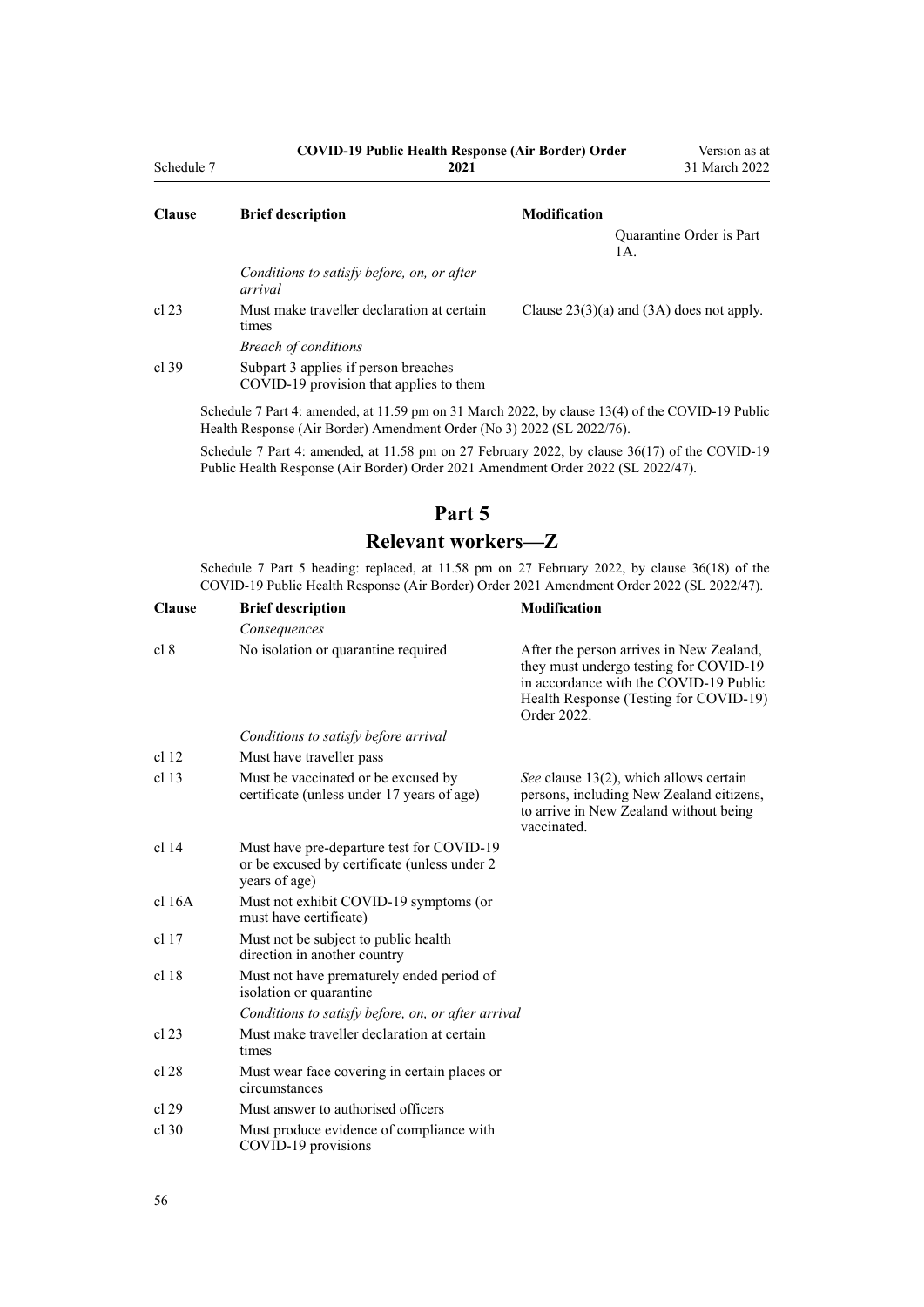| Version as at<br>31 March 2022 |  | <b>COVID-19 Public Health Response (Air Border) Order</b><br>2021               |                                                                                                                                                                                    | Schedule 7 |
|--------------------------------|--|---------------------------------------------------------------------------------|------------------------------------------------------------------------------------------------------------------------------------------------------------------------------------|------------|
| <b>Clause</b>                  |  | <b>Brief description</b>                                                        | <b>Modification</b>                                                                                                                                                                |            |
| $cl$ 31                        |  | Must not provide false or misleading<br>information or evidence                 |                                                                                                                                                                                    |            |
|                                |  | Conditions to satisfy on or after arrival                                       |                                                                                                                                                                                    |            |
| cl.36                          |  | Must maintain physical distancing                                               |                                                                                                                                                                                    |            |
| cl.37                          |  | Must wear personal protective equipment as<br>directed                          |                                                                                                                                                                                    |            |
|                                |  | <b>Breach of conditions</b>                                                     |                                                                                                                                                                                    |            |
| cl.39                          |  | Subpart 3 applies if person breaches<br>COVID-19 provision that applies to them |                                                                                                                                                                                    |            |
|                                |  |                                                                                 | Schedule 7 Part 5: amended, at 11.59 pm on 31 March 2022, by clause 13(5) of the COVID-19 Public<br>Health Response (Air Border) Amendment Order (No 3) 2022 (SL 2022/76).         |            |
|                                |  |                                                                                 | Schedule 7 Part 5: amended, at 11.59 pm on 31 March 2022, by clause 13(6) of the COVID-19 Public<br>Health Response (Air Border) Amendment Order (No 3) 2022 (SL 2022/76).         |            |
|                                |  |                                                                                 | Schedule 7 Part 5: amended, at 11.59 pm on 18 March 2022, by clause 6(6) of the COVID-19 Public<br>Health Response (Air Border) Amendment Order (No 2) 2022 (SL 2022/75).          |            |
|                                |  |                                                                                 | Schedule 7 Part 5: amended, at 11.59 pm on 18 March 2022, by clause 6(7) of the COVID-19 Public<br>Health Response (Air Border) Amendment Order (No 2) 2022 (SL 2022/75).          |            |
|                                |  | Health Response (Air Border) Amendment Order 2022 (SL 2022/49).                 | Schedule 7 Part 5: amended, at 11.59 pm on 4 March 2022, by clause 10(9) of the COVID-19 Public                                                                                    |            |
|                                |  | Health Response (Air Border) Amendment Order 2022 (SL 2022/49).                 | Schedule 7 Part 5: amended, at 11.59 pm on 4 March 2022, by clause 10(10) of the COVID-19 Public                                                                                   |            |
|                                |  | Health Response (Air Border) Amendment Order 2022 (SL 2022/49).                 | Schedule 7 Part 5: amended, at 11.59 pm on 4 March 2022, by clause 10(11) of the COVID-19 Public                                                                                   |            |
|                                |  | Health Response (Air Border) Amendment Order 2022 (SL 2022/49).                 | Schedule 7 Part 5: amended, at 11.59 pm on 4 March 2022, by clause 10(12) of the COVID-19 Public                                                                                   |            |
|                                |  |                                                                                 | Schedule 7 Part 5: amended, at 11.58 pm on 27 February 2022, by clause 36(19) of the COVID-19<br>Public Health Response (Air Border) Order 2021 Amendment Order 2022 (SL 2022/47). |            |
|                                |  |                                                                                 | Schedule 7 Part 5: amended, at 11.58 pm on 27 February 2022, by clause 36(20) of the COVID-19<br>Public Health Response (Air Border) Order 2021 Amendment Order 2022 (SL 2022/47). |            |
|                                |  |                                                                                 | Schedule 7 Part 5: amended, at 11.58 pm on 27 February 2022, by clause 36(21) of the COVID-19<br>Public Health Response (Air Border) Order 2021 Amendment Order 2022 (SL 2022/47). |            |
|                                |  |                                                                                 | Schedule 7 Part 5: amended, at 11.58 pm on 27 February 2022, by clause 36(22) of the COVID-19<br>Public Health Response (Air Border) Order 2021 Amendment Order 2022 (SL 2022/47). |            |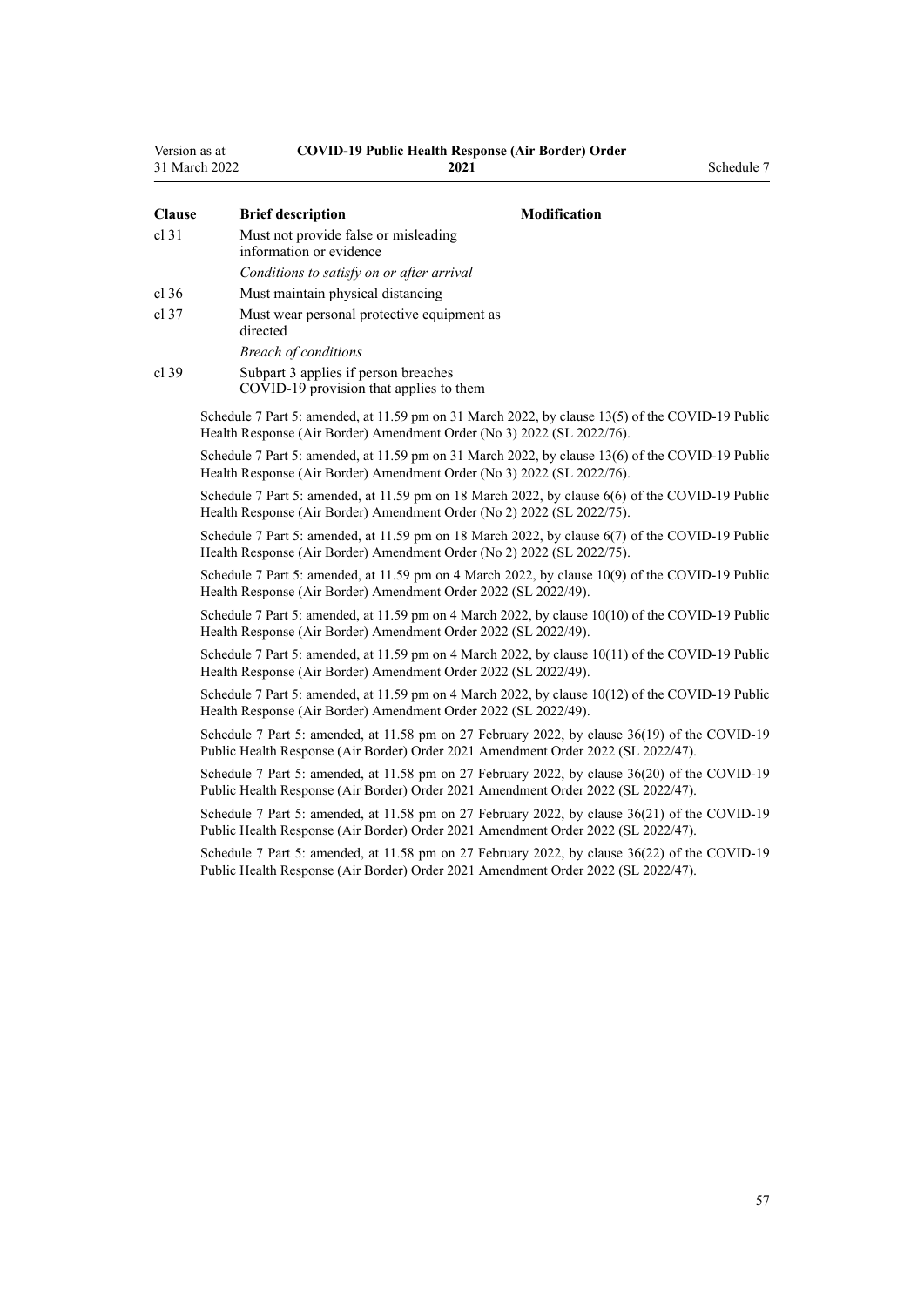# <span id="page-57-0"></span>**Schedule 8 Arrivals from Antarctica**

[cl 7](#page-9-0)

# **Part 1**

## **Application**

### **1 Application of this schedule**

This schedule applies to a person (an **arrival from Antarctica**) if—

- (a) they arrive in New Zealand by air from Antarctica (as defined in [section](http://legislation.govt.nz/pdflink.aspx?id=DLM325200) [2](http://legislation.govt.nz/pdflink.aspx?id=DLM325200) of the Antarctica Act 1960); and
- (b) they are—
	- (i) a member of, or associated with, a scientific programme or exped‐ ition under the auspices of a Contracting Party to the Antarctic Treaty (within the meaning of the [Antarctica Act 1960\)](http://legislation.govt.nz/pdflink.aspx?id=DLM325093); or
	- (ii) a person to whom [section 5](http://legislation.govt.nz/pdflink.aspx?id=DLM325218) of the Antarctica Act 1960 applies.

### **2 Part 2 of this schedule applies to all arrivals from Antarctica**

Part 2 of this schedule specifies the COVID-19 provisions that apply to an arrival from Antarctica.

# **Part 2 Arrivals from Antarctica**

| <b>Clause</b>    | <b>Brief description</b>                                                                                  | <b>Modification</b> |
|------------------|-----------------------------------------------------------------------------------------------------------|---------------------|
|                  | Consequences                                                                                              |                     |
| cl 8             | No isolation or quarantine required                                                                       |                     |
|                  | Conditions to satisfy before arrival                                                                      |                     |
| cl <sub>12</sub> | Must have traveller pass                                                                                  |                     |
| cl <sub>16</sub> | Must not be waiting for test results                                                                      |                     |
| cl 16A           | Must not exhibit COVID-19 symptoms (or<br>must have certificate)                                          |                     |
| cl 17            | Must not be subject to public health.<br>direction in another country                                     |                     |
| cl 18            | Must not have prematurely ended period of<br>isolation or quarantine                                      |                     |
|                  | Conditions to satisfy before, on, or after arrival                                                        |                     |
| cl 23            | Must make traveller declaration at certain<br>times                                                       |                     |
| cl 24            | Must provide, at certain times, information<br>necessary to support public health response<br>to COVID-19 |                     |
| cl 27            | Must be considered at negligible risk of<br>having been exposed to COVID-19                               |                     |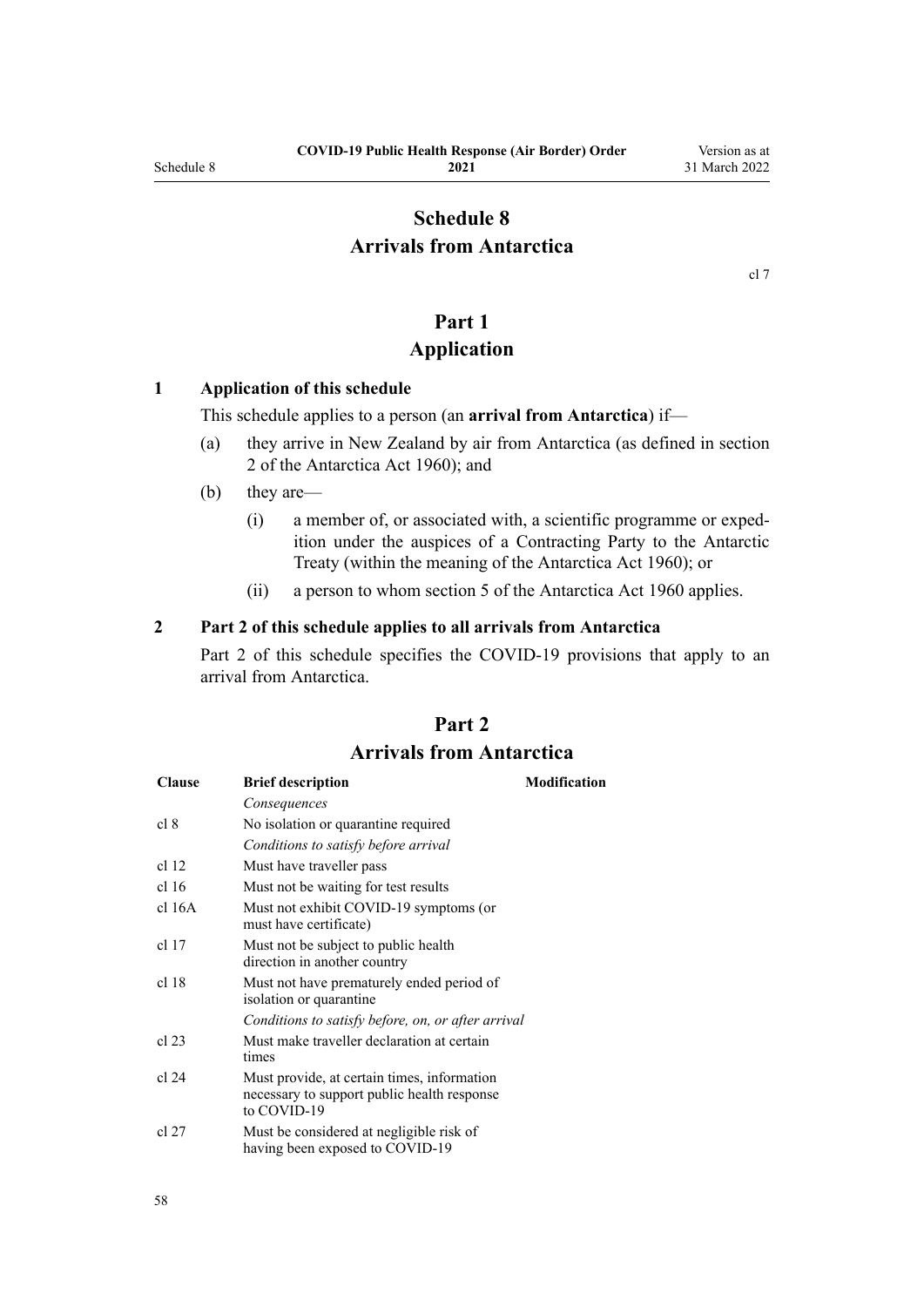| Version as at | <b>COVID-19 Public Health Response (Air Border) Order</b> |            |
|---------------|-----------------------------------------------------------|------------|
| 31 March 2022 | 2021                                                      | Schedule 8 |

| <b>Clause</b>    | <b>Brief description</b><br><b>Modification</b>                                                                                                                 |
|------------------|-----------------------------------------------------------------------------------------------------------------------------------------------------------------|
| cl 28            | Must wear face covering in certain places<br>or circumstances                                                                                                   |
| cl 29            | Must answer to authorised officers                                                                                                                              |
| cl.30            | Must produce evidence of compliance with<br>COVID-19 provisions                                                                                                 |
| cl <sub>31</sub> | Must not provide false or misleading<br>information or evidence                                                                                                 |
|                  | Conditions to satisfy on or after arrival                                                                                                                       |
| cl.36            | Must maintain physical distancing                                                                                                                               |
| cl.37            | Must wear personal protective equipment<br>as directed                                                                                                          |
|                  | <b>Breach of conditions</b>                                                                                                                                     |
| $cl$ 39          | Subpart 3 applies if person breaches<br>COVID-19 provision that applies to them                                                                                 |
|                  | Schedule 8 Part 2: amended, at 11.59 pm on 4 March 2022, by clause 11 of the COVID-19 Public<br>Health Response (Air Border) Amendment Order 2022 (SL 2022/49). |

Schedule 8 Part 2: amended, at 11.58 pm on 27 February 2022, by [clause 37\(1\)](http://legislation.govt.nz/pdflink.aspx?id=LMS650878) of the COVID-19 Public Health Response (Air Border) Order 2021 Amendment Order 2022 (SL 2022/47).

Schedule 8 Part 2: amended, at 11.58 pm on 27 February 2022, by [clause 37\(2\)](http://legislation.govt.nz/pdflink.aspx?id=LMS650878) of the COVID-19 Public Health Response (Air Border) Order 2021 Amendment Order 2022 (SL 2022/47).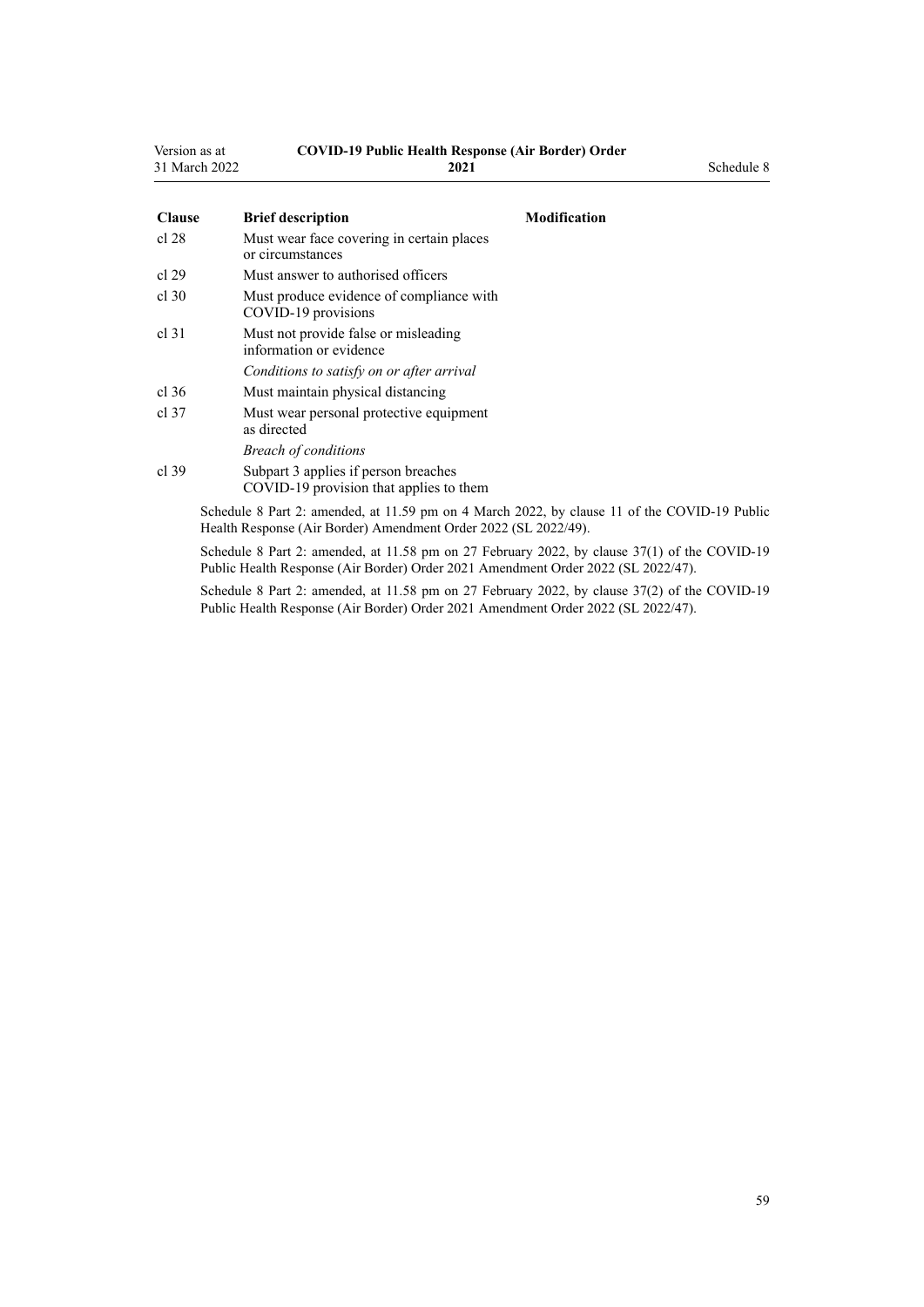# <span id="page-59-0"></span>**Schedule 9 Ship crew members arriving to join ship**

[cl 7](#page-9-0)

# **Part 1 Application**

### **1 Application of this schedule**

- (1) This schedule applies to a person if—
	- (a) they arrive in New Zealand by air; and
	- (b) they are a member of the crew of a ship; and
	- (c) immediately after leaving their port of arrival, they will travel to and then board that ship (whether that travel is by air or by any other form or forms of transport); and
	- (d) the ship is scheduled to depart from New Zealand as soon as is reasonably practicable after they board it.
- (2) However, if the only countries the person has been in during the specified 14 day period are group 1 countries, then [Schedule 11](#page-63-0) (general travellers—A) applies to them instead.
- (3) In this clause, **crew**, **depart from New Zealand**, and **ship** have the meanings given to them by [section 4\(1\)](http://legislation.govt.nz/pdflink.aspx?id=LMS403543) of the COVID-19 Public Health Response (Mari‐ time Border) Order (No 2) 2020.

Schedule 9 clause 1(2): amended, at 11.58 pm on 27 February 2022, by [clause 38\(1\)](http://legislation.govt.nz/pdflink.aspx?id=LMS650881) of the COVID-19 Public Health Response (Air Border) Order 2021 Amendment Order 2022 (SL 2022/47).

### **2 Part 2 of this schedule applies to all persons**

Part 2 of this schedule specifies the COVID-19 provisions that apply to any person to whom this schedule applies.

| <b>Clause</b>    | <b>Brief description</b>                                                          | <b>Modification</b>                                                                                                                         |
|------------------|-----------------------------------------------------------------------------------|---------------------------------------------------------------------------------------------------------------------------------------------|
|                  | Consequences                                                                      |                                                                                                                                             |
| cl 8             | No isolation or quarantine required                                               |                                                                                                                                             |
|                  | Conditions to satisfy before arrival                                              |                                                                                                                                             |
| cl 12            | Must have traveller pass                                                          |                                                                                                                                             |
| cl <sub>13</sub> | Must be vaccinated or be excused by<br>certificate (unless under 17 years of age) | See clause 13(2), which allows certain<br>persons, including New Zealand<br>citizens, to arrive in New Zealand<br>without being vaccinated. |

### **Part 2**

### **Ship crew members arriving to join ship**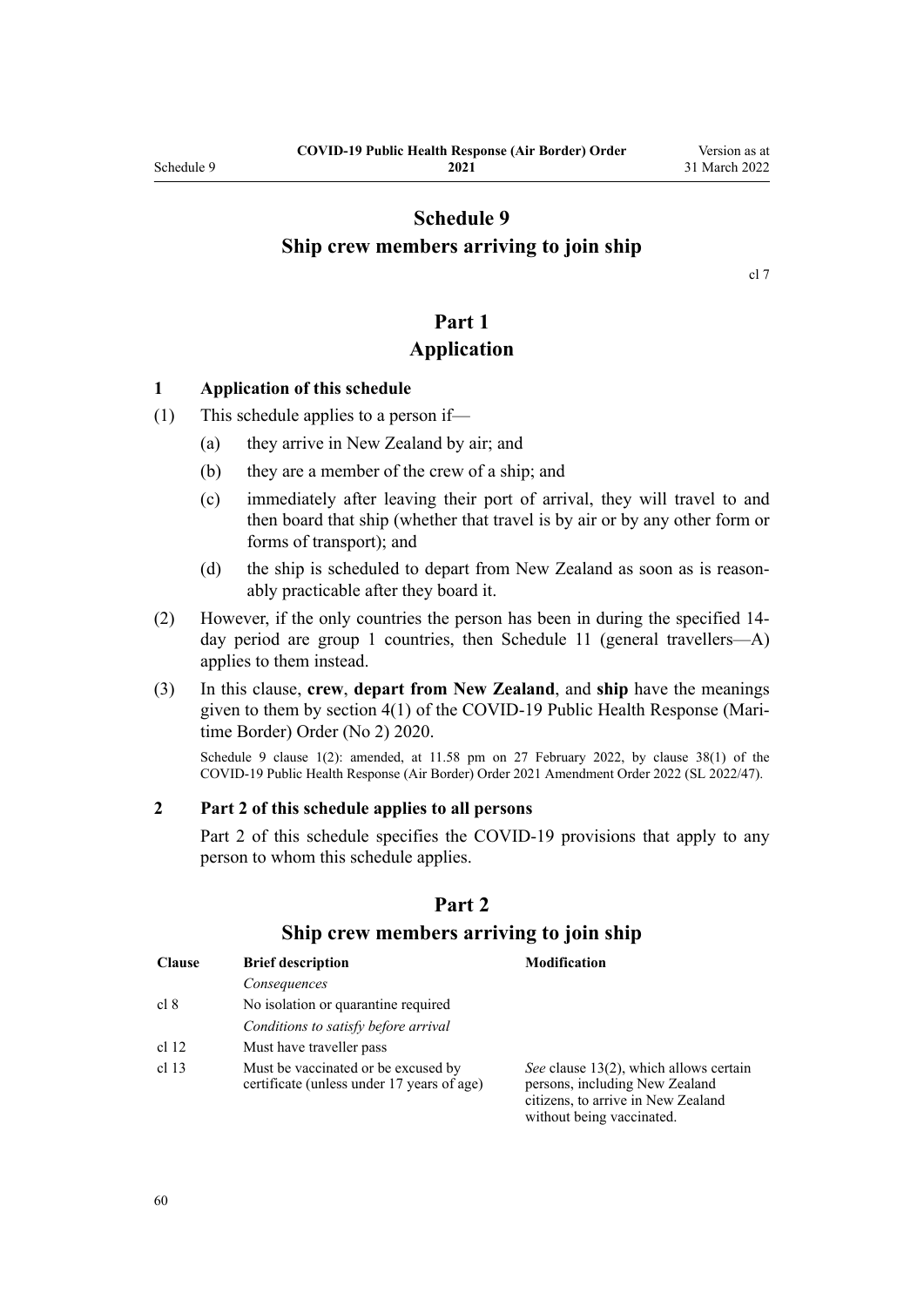| Version as at | <b>COVID-19 Public Health Response (Air Border) Order</b> |
|---------------|-----------------------------------------------------------|
| 31 March 2022 | 2021                                                      |

| i as at | COVID-19 I ADIIC HEARTH RESPONSE (A |
|---------|-------------------------------------|
| ch 2022 | 2021                                |
|         |                                     |

**2021** Schedule 9

| <b>Clause</b>    | <b>Brief description</b>                                                                                                                                                          | Modification |
|------------------|-----------------------------------------------------------------------------------------------------------------------------------------------------------------------------------|--------------|
| cl 14            | Must have pre-departure test for<br>COVID-19 or be excused by certificate<br>(unless under 2 years of age)                                                                        |              |
| cl <sub>15</sub> | Must have negative result from pre-<br>departure test for COVID-19 (or<br>certificate)                                                                                            |              |
| cl <sub>16</sub> | Must not be waiting for test results                                                                                                                                              |              |
| cl 16A           | Must not exhibit COVID-19 symptoms (or<br>must have certificate)                                                                                                                  |              |
| $cl$ 17          | Must not be subject to public health.<br>direction in another country                                                                                                             |              |
| cl <sub>18</sub> | Must not have prematurely ended period of<br>isolation or quarantine                                                                                                              |              |
|                  | Conditions to satisfy before, on, or after arrival                                                                                                                                |              |
| $cl$ 23          | Must make traveller declaration at certain<br>times                                                                                                                               |              |
| cl 24            | Must provide, at certain times, information<br>necessary to support public health response<br>to COVID-19                                                                         |              |
| cl 28            | Must wear face covering in certain places<br>or circumstances                                                                                                                     |              |
| cl 29            | Must answer to authorised officers                                                                                                                                                |              |
| $cl$ 30          | Must produce evidence of compliance with<br>COVID-19 provisions                                                                                                                   |              |
| $cl$ 31          | Must not provide false or misleading<br>information or evidence                                                                                                                   |              |
|                  | Conditions to satisfy on or after arrival                                                                                                                                         |              |
| $cl$ 36          | Must maintain physical distancing                                                                                                                                                 |              |
| cl.37            | Must wear personal protective equipment<br>as directed                                                                                                                            |              |
|                  | <b>Breach of conditions</b>                                                                                                                                                       |              |
| $cl$ 39          | Subpart 3 applies if person breaches<br>COVID-19 provision that applies to them                                                                                                   |              |
|                  | Schedule 9 Part 2: amended, at 11.59 pm on 4 March 2022, by clause 12(1) of the COVID-19 Public<br>Health Response (Air Border) Amendment Order 2022 (SL 2022/49).                |              |
|                  | Schedule 9 Part 2: amended, at 11.59 pm on 4 March 2022, by clause 12(2) of the COVID-19 Public<br>Health Response (Air Border) Amendment Order 2022 (SL 2022/49).                |              |
|                  | Schedule 9 Part 2: amended, at 11.58 pm on 27 February 2022, by clause 38(2) of the COVID-19<br>Public Health Response (Air Border) Order 2021 Amendment Order 2022 (SL 2022/47). |              |
|                  | Schedule 9 Part 2: amended, at 11.58 pm on 27 February 2022, by clause 38(3) of the COVID-19<br>Public Health Response (Air Border) Order 2021 Amendment Order 2022 (SL 2022/47). |              |
|                  |                                                                                                                                                                                   |              |

Schedule 9 Part 2: amended, at 11.58 pm on 27 February 2022, by [clause 38\(4\)](http://legislation.govt.nz/pdflink.aspx?id=LMS650881) of the COVID-19 Public Health Response (Air Border) Order 2021 Amendment Order 2022 (SL 2022/47).

Schedule 9 Part 2: amended, at 11.58 pm on 27 February 2022, by [clause 38\(5\)](http://legislation.govt.nz/pdflink.aspx?id=LMS650881) of the COVID-19 Public Health Response (Air Border) Order 2021 Amendment Order 2022 (SL 2022/47).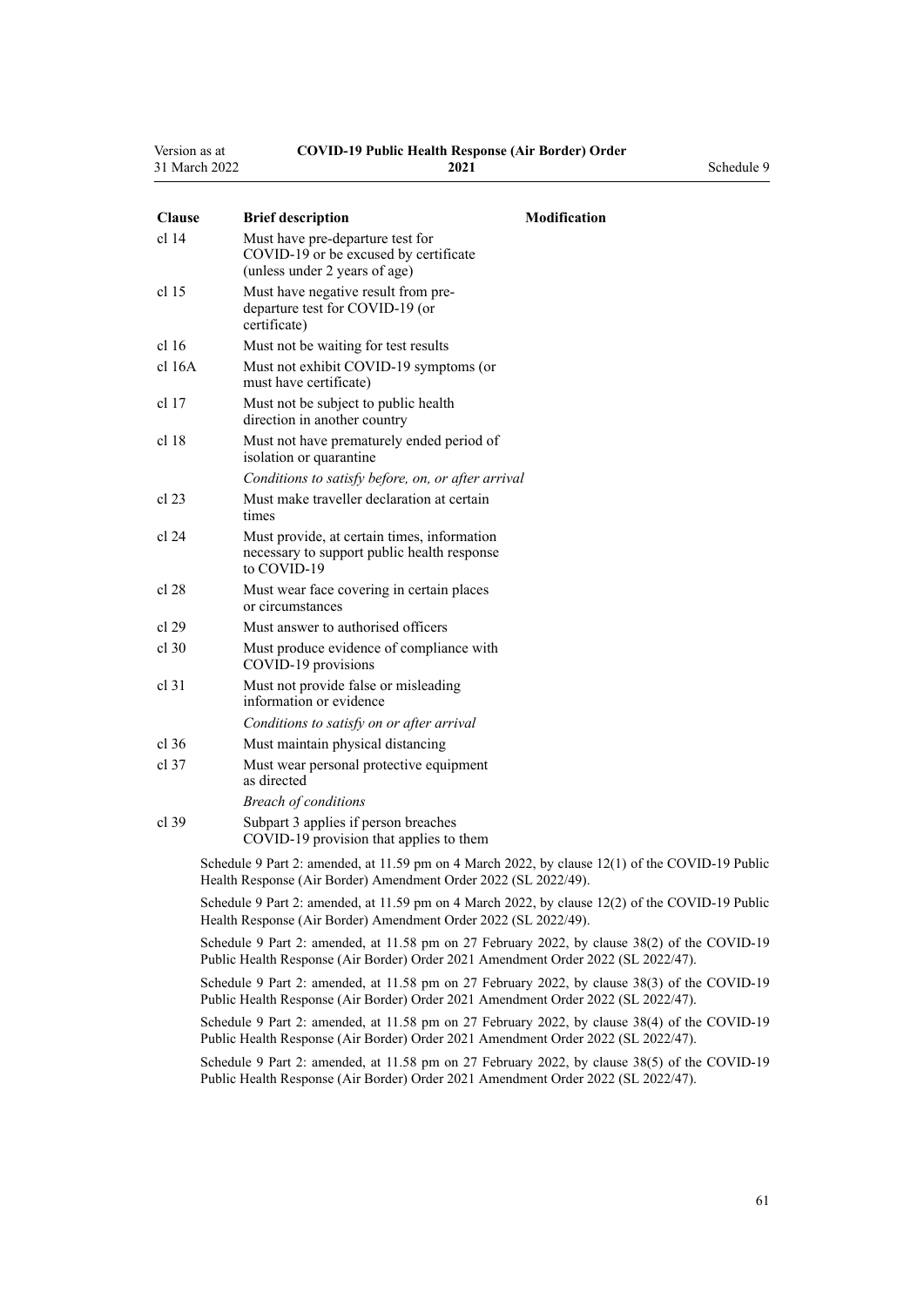# <span id="page-61-0"></span>**Schedule 10 Arrivals on aircraft turned back to New Zealand**

[cl 7](#page-9-0)

# **Part 1 Application**

### **1 Application of this schedule**

This schedule applies to a person if—

- (a) they arrive in New Zealand by air; and
- (b) the aircraft on which they arrive did not land in a place outside New Zealand after it most recently departed from New Zealand (for example, it may have been necessary for the aircraft to return to New Zealand because of a mechanical fault); and
- (c) immediately before the aircraft's most recent departure from New Zea‐ land, the person—
	- (i) was in New Zealand for at least 14 days; or
	- (ii) was in New Zealand for less than 14 days, but [clause 10](#page-12-0) (must enter managed isolation or quarantine under [Part 1](http://legislation.govt.nz/pdflink.aspx?id=LMS401726) of Isolation and Quarantine Order) did not apply to them on their previous arrival in New Zealand.

## **Part 2**

## **Arrivals on aircraft turned back to New Zealand**

| <b>Clause</b> | <b>Brief description</b>                                             | Modification |
|---------------|----------------------------------------------------------------------|--------------|
|               | Consequences                                                         |              |
| cl 8          | No isolation or quarantine required                                  |              |
|               | Conditions to satisfy before arrival                                 |              |
| cl 18         | Must not have prematurely ended period of<br>isolation or quarantine |              |
|               | Conditions to satisfy before, on, or after<br>arrival                |              |
| cl 28         | Must wear face covering in certain places<br>or circumstances        |              |
| cl 29         | Must answer to authorised officers                                   |              |
| $cl$ 30       | Must produce evidence of compliance with<br>COVID-19 provisions      |              |
| cl.31         | Must not provide false or misleading<br>information or evidence      |              |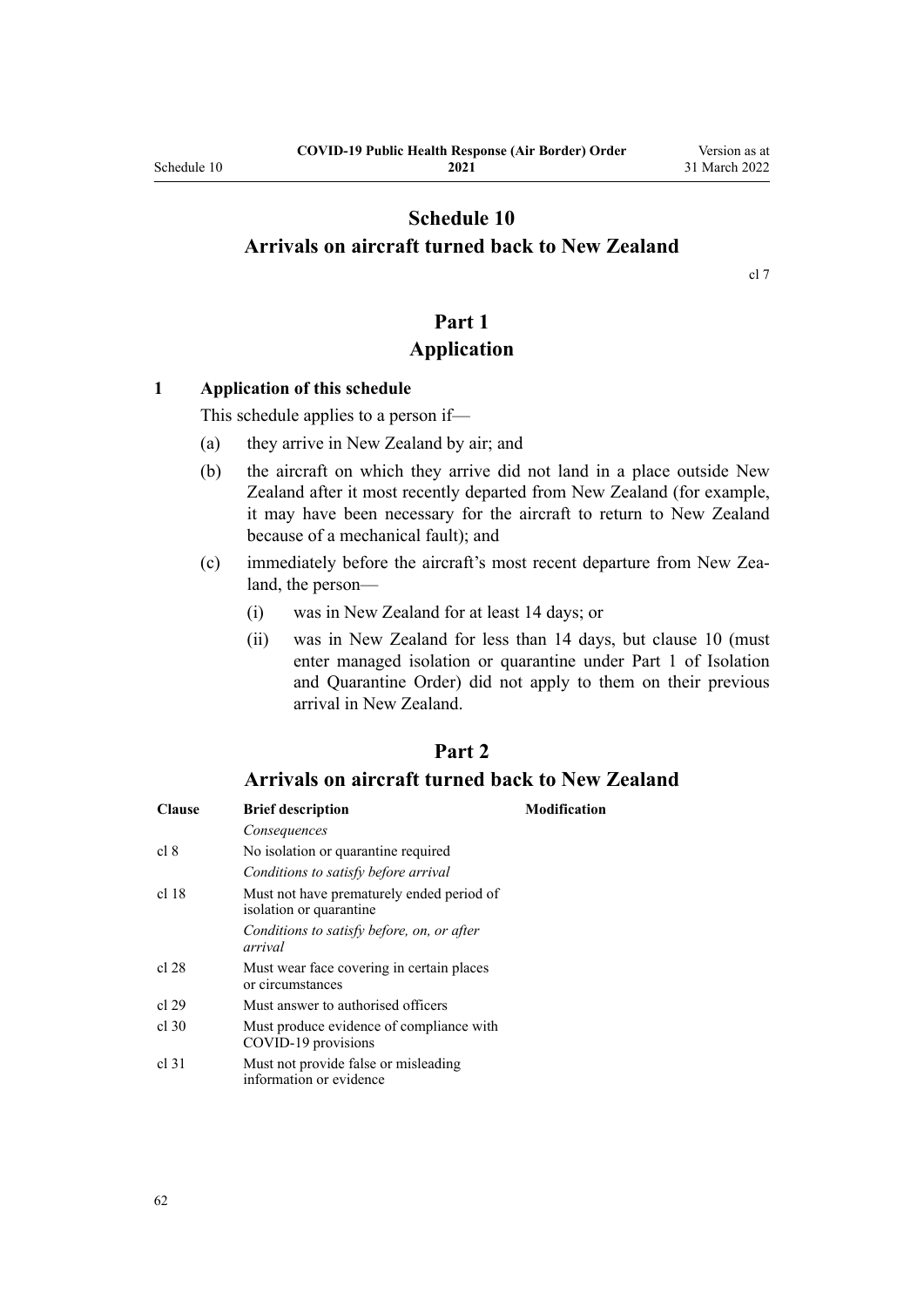| Version as at<br>31 March 2022 | <b>COVID-19 Public Health Response (Air Border) Order</b><br>2021               |                     | Schedule 10 |
|--------------------------------|---------------------------------------------------------------------------------|---------------------|-------------|
| <b>Clause</b>                  | <b>Brief description</b>                                                        | <b>Modification</b> |             |
|                                | Conditions to satisfy on or after arrival                                       |                     |             |
| cl.36                          | Must maintain physical distancing                                               |                     |             |
| cl.37                          | Must wear personal protective equipment<br>as directed                          |                     |             |
|                                | <b>Breach of conditions</b>                                                     |                     |             |
| cl.39                          | Subpart 3 applies if person breaches<br>COVID-19 provision that applies to them |                     |             |

Schedule 10 Part 2: amended, at 11.59 pm on 4 March 2022, by [clause 13](http://legislation.govt.nz/pdflink.aspx?id=LMS653796) of the COVID-19 Public Health Response (Air Border) Amendment Order 2022 (SL 2022/49).

Schedule 10 Part 2: amended, at 11.58 pm on 27 February 2022, by [clause 39](http://legislation.govt.nz/pdflink.aspx?id=LMS650882) of the COVID-19 Public Health Response (Air Border) Order 2021 Amendment Order 2022 (SL 2022/47).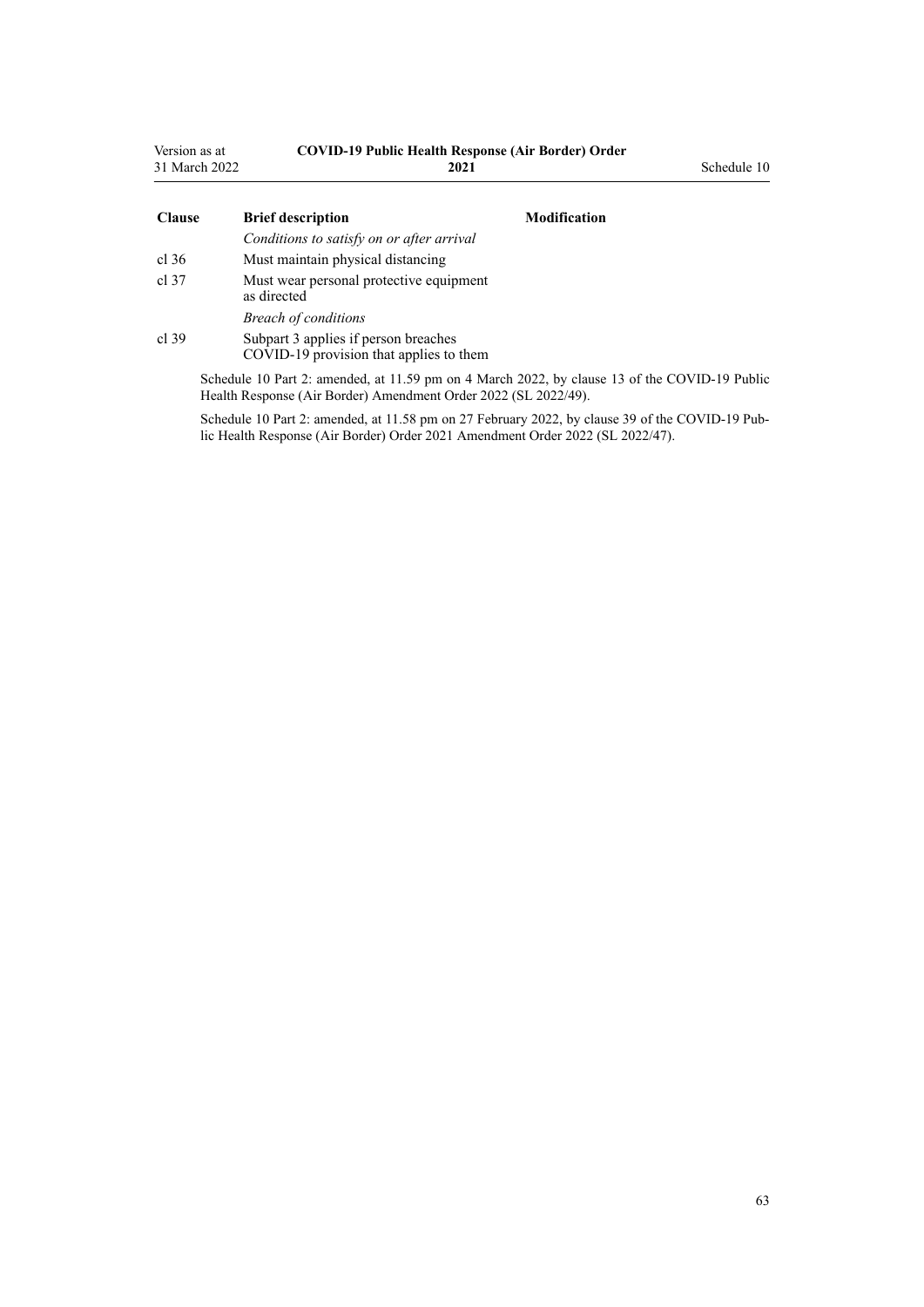# **Schedule 11 General travellers—A**

[cl 7](#page-9-0)

<span id="page-63-0"></span>Schedule 11 heading: replaced, at 11.58 pm on 27 February 2022, by [clause 40\(1\)](http://legislation.govt.nz/pdflink.aspx?id=LMS650887) of the COVID-19 Public Health Response (Air Border) Order 2021 Amendment Order 2022 (SL 2022/47).

# **Part 1 Application**

### **1 Application of this schedule**

This schedule applies to a person if—

- (a) they arrive in New Zealand by air; and
- (b) during the specified 14-day period, the only countries they have been in are group 1 countries; and
- (c) they have not been a transit passenger in relation to any other countries; and
- (d) none of the following applies to them:
	- (i) [Schedule 4](#page-40-0) (New Zealand-based aircrew members):
	- (ii) [Schedule 5](#page-43-0) (overseas-based aircrew members):
	- (iii) [Schedule 6](#page-48-0) (transit-only arrivals):
	- (iv) [Schedule 7](#page-50-0) (relevant workers):
	- (v) [Schedule 8](#page-57-0) (arrivals from Antarctica):
	- (vi) [Schedule 9](#page-59-0) (ship crew members arriving to join ship) (but *see* [clause 1\(2\)](#page-59-0) of that schedule):
	- (vii) [Schedule 10](#page-61-0) (arrivals on aircraft turned back to New Zealand).

Schedule 11 clause 1: replaced, at 11.58 pm on 27 February 2022, by [clause 40\(2\)](http://legislation.govt.nz/pdflink.aspx?id=LMS650887) of the COVID-19 Public Health Response (Air Border) Order 2021 Amendment Order 2022 (SL 2022/47).

### **2 Part 2 of this schedule applies to New Zealand citizens**

[Part 2](#page-64-0) of this schedule specifies the COVID-19 provisions that apply to a New Zealand citizen who is entitled to enter New Zealand under [section 13](http://legislation.govt.nz/pdflink.aspx?id=DLM1440595) of the Immigration Act 2009.

### **3 Part 3 of this schedule applies to other persons**

[Part 3](#page-65-0) of this schedule specifies the COVID-19 provisions that apply to any person other than a person described in clause 2 of this schedule.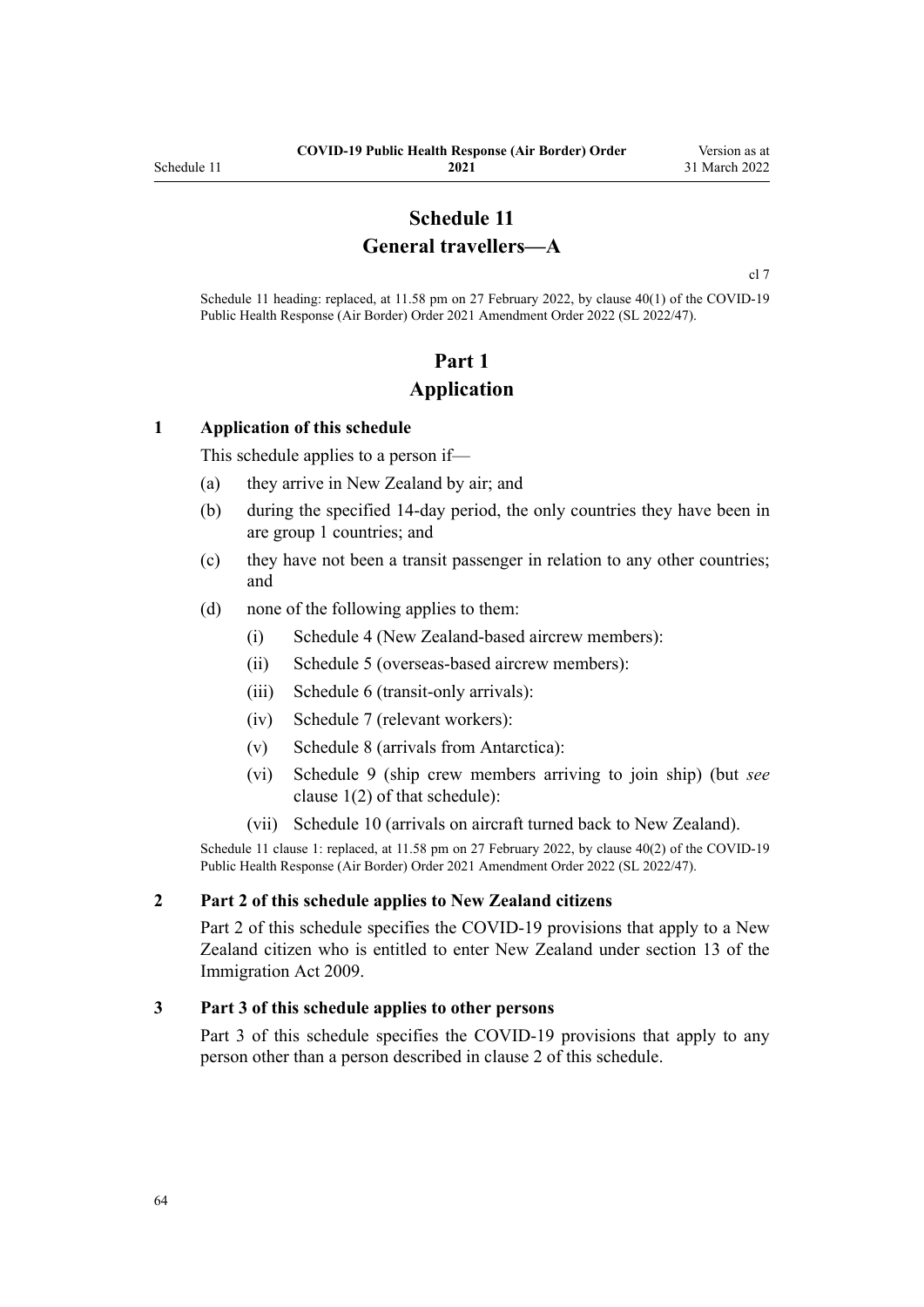# **Part 2 New Zealand citizens (A)**

<span id="page-64-0"></span>Schedule 11 Part 2 heading: amended, at 11.58 pm on 27 February 2022, by [clause 40\(3\)](http://legislation.govt.nz/pdflink.aspx?id=LMS650887) of the COVID-19 Public Health Response (Air Border) Order 2021 Amendment Order 2022 (SL 2022/47).

| <b>Clause</b>    | <b>Brief description</b>                                                                                  | Modification                                                                                                                                                                                                                                                                             |
|------------------|-----------------------------------------------------------------------------------------------------------|------------------------------------------------------------------------------------------------------------------------------------------------------------------------------------------------------------------------------------------------------------------------------------------|
|                  | Consequences                                                                                              |                                                                                                                                                                                                                                                                                          |
| cl 8             | No isolation or quarantine required                                                                       | The chief executive of the Ministry of<br>Business, Innovation, and Employment<br>may, at the request of the person or<br>someone acting on their behalf,<br>authorise that the person be isolated or<br>quarantined in accordance with Part 1 of<br>the Isolation and Quarantine Order. |
|                  | Conditions to satisfy before arrival                                                                      |                                                                                                                                                                                                                                                                                          |
| cl <sub>12</sub> | Must have traveller pass                                                                                  |                                                                                                                                                                                                                                                                                          |
| cl <sub>16</sub> | Must not be waiting for test results                                                                      |                                                                                                                                                                                                                                                                                          |
| $cl$ 16A         | Must not exhibit COVID-19 symptoms (or<br>must have certificate)                                          |                                                                                                                                                                                                                                                                                          |
| cl 17            | Must not be subject to public health<br>direction in another country                                      |                                                                                                                                                                                                                                                                                          |
| cl 18            | Must not have prematurely ended period of<br>isolation or quarantine                                      |                                                                                                                                                                                                                                                                                          |
|                  | Conditions to satisfy before, on, or after arrival                                                        |                                                                                                                                                                                                                                                                                          |
| cl 23            | Must make traveller declaration at certain<br>times                                                       |                                                                                                                                                                                                                                                                                          |
| cl 24            | Must provide, at certain times, information<br>necessary to support public health response<br>to COVID-19 |                                                                                                                                                                                                                                                                                          |
| cl 28            | Must wear face covering in certain places<br>or circumstances                                             |                                                                                                                                                                                                                                                                                          |
| cl 29            | Must answer to authorised officers                                                                        |                                                                                                                                                                                                                                                                                          |
| cl 30            | Must produce evidence of compliance with<br>COVID-19 provisions                                           |                                                                                                                                                                                                                                                                                          |
| $cl$ 31          | Must not provide false or misleading<br>information or evidence                                           |                                                                                                                                                                                                                                                                                          |
|                  | Conditions to satisfy on or after arrival                                                                 |                                                                                                                                                                                                                                                                                          |
| cl.36            | Must maintain physical distancing                                                                         |                                                                                                                                                                                                                                                                                          |
| $cl$ 37          | Must wear personal protective equipment<br>as directed                                                    |                                                                                                                                                                                                                                                                                          |
|                  | <b>Breach of conditions</b>                                                                               |                                                                                                                                                                                                                                                                                          |
| cl.39            | Subpart 3 applies if person breaches<br>COVID-19 provision that applies to them                           |                                                                                                                                                                                                                                                                                          |
|                  | Schedule 11 Part 2: amended, at 11.59 pm on 18 March 2022, by clause 7(1) of the COVID-19 Public          |                                                                                                                                                                                                                                                                                          |

Health Response (Air Border) Amendment Order (No 2) 2022 (SL 2022/75).

Schedule 11 Part 2: amended, at 11.59 pm on 18 March 2022, by [clause 7\(2\)](http://legislation.govt.nz/pdflink.aspx?id=LMS664433) of the COVID-19 Public Health Response (Air Border) Amendment Order (No 2) 2022 (SL 2022/75).

Schedule 11 Part 2: amended, at 11.58 pm on 27 February 2022, by [clause 40\(4\)](http://legislation.govt.nz/pdflink.aspx?id=LMS650887) of the COVID-19 Public Health Response (Air Border) Order 2021 Amendment Order 2022 (SL 2022/47).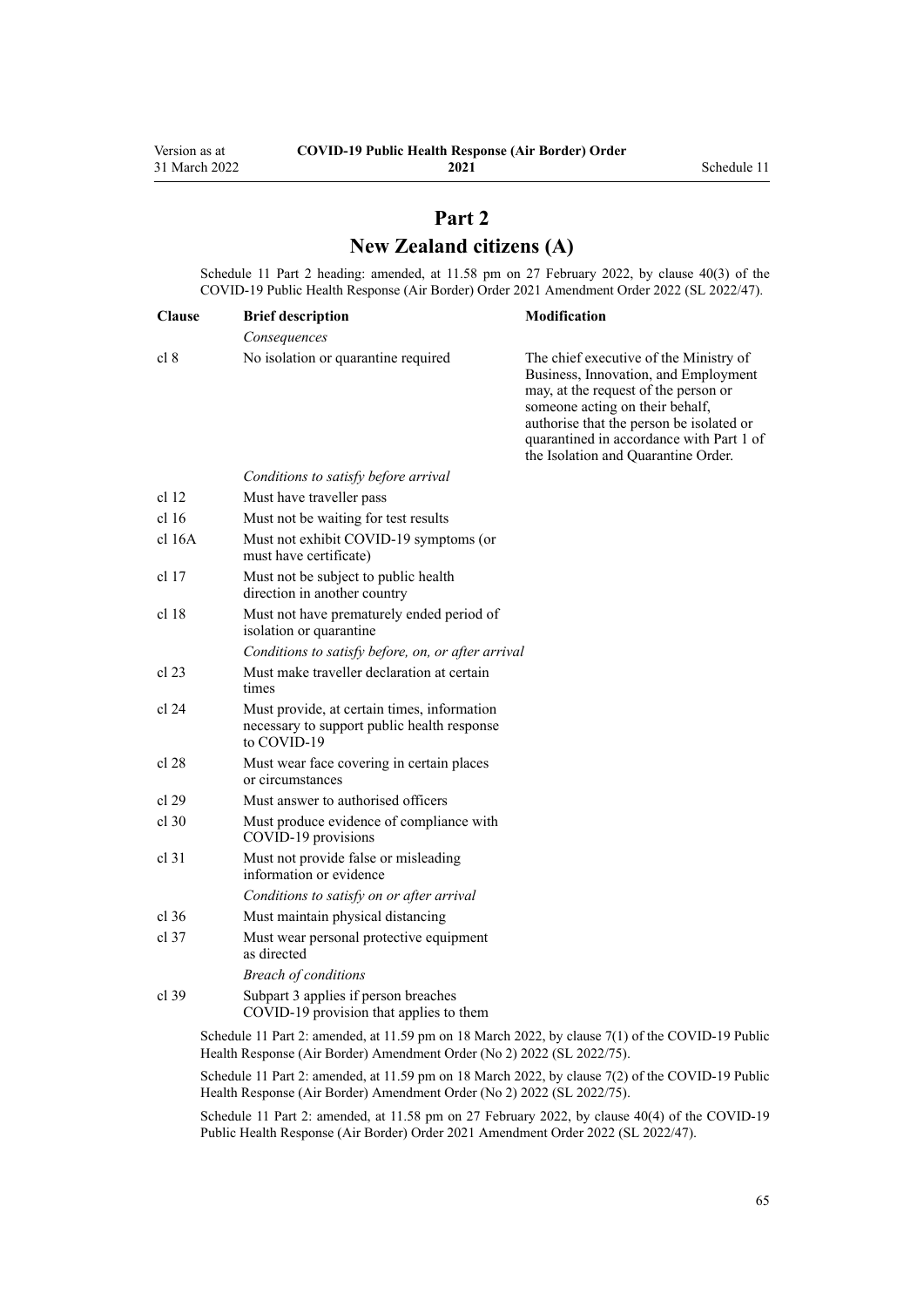<span id="page-65-0"></span>

|             | <b>COVID-19 Public Health Response (Air Border) Order</b> | Version as at |
|-------------|-----------------------------------------------------------|---------------|
| Schedule 11 | 2021                                                      | 31 March 2022 |

Schedule 11 Part 2: amended, at 11.58 pm on 27 February 2022, by [clause 40\(5\)](http://legislation.govt.nz/pdflink.aspx?id=LMS650887) of the COVID-19 Public Health Response (Air Border) Order 2021 Amendment Order 2022 (SL 2022/47).

## **Part 3**

# **Persons other than New Zealand citizens (A)**

Schedule 11 Part 3 heading: amended, at 11.58 pm on 27 February 2022, by [clause 40\(6\)](http://legislation.govt.nz/pdflink.aspx?id=LMS650887) of the COVID-19 Public Health Response (Air Border) Order 2021 Amendment Order 2022 (SL 2022/47).

| <b>Clause</b>    | <b>Brief description</b>                                                                                  | <b>Modification</b>                                                                                                                                                                                                                                                                      |
|------------------|-----------------------------------------------------------------------------------------------------------|------------------------------------------------------------------------------------------------------------------------------------------------------------------------------------------------------------------------------------------------------------------------------------------|
|                  | Consequences                                                                                              |                                                                                                                                                                                                                                                                                          |
| cl 8             | No isolation or quarantine required                                                                       | The chief executive of the Ministry of<br>Business, Innovation, and Employment<br>may, at the request of the person or<br>someone acting on their behalf,<br>authorise that the person be isolated or<br>quarantined in accordance with Part 1 of<br>the Isolation and Quarantine Order. |
|                  | Conditions to satisfy before arrival                                                                      |                                                                                                                                                                                                                                                                                          |
| cl <sub>12</sub> | Must have traveller pass                                                                                  |                                                                                                                                                                                                                                                                                          |
| cl <sub>13</sub> | Must be vaccinated or be excused by<br>certificate (unless under 17 years of age)                         | The person may arrive in New Zealand<br>without being vaccinated if they are a<br>person specified in clause $13(2)(b)$ or (c)<br>(which applies to certain refugees and<br>their family members and citizens of<br>Afghanistan). In that case, clause 8<br>continues to apply to them.  |
| cl 16            | Must not be waiting for test results                                                                      |                                                                                                                                                                                                                                                                                          |
| cl 16A           | Must not exhibit COVID-19 symptoms (or<br>must have certificate)                                          |                                                                                                                                                                                                                                                                                          |
| cl <sub>17</sub> | Must not be subject to public health<br>direction in another country                                      |                                                                                                                                                                                                                                                                                          |
| cl <sub>18</sub> | Must not have prematurely ended period of<br>isolation or quarantine                                      |                                                                                                                                                                                                                                                                                          |
|                  | Conditions to satisfy before, on, and after arrival                                                       |                                                                                                                                                                                                                                                                                          |
| cl 23            | Must make traveller declaration at certain<br>times                                                       |                                                                                                                                                                                                                                                                                          |
| cl 24            | Must provide, at certain times, information<br>necessary to support public health response<br>to COVID-19 |                                                                                                                                                                                                                                                                                          |
| cl 28            | Must wear face covering in certain places<br>or circumstances                                             |                                                                                                                                                                                                                                                                                          |
| cl 29            | Must answer to authorised officers                                                                        |                                                                                                                                                                                                                                                                                          |
| $cl$ 30          | Must produce evidence of compliance with<br>COVID-19 provisions                                           |                                                                                                                                                                                                                                                                                          |
| $cl$ 31          | Must not provide false or misleading<br>information or evidence                                           |                                                                                                                                                                                                                                                                                          |
|                  | Conditions to satisfy on or after arrival                                                                 |                                                                                                                                                                                                                                                                                          |
| cl.36            | Must maintain physical distancing                                                                         |                                                                                                                                                                                                                                                                                          |
| $cl$ 37          | Must wear personal protective equipment<br>as directed                                                    |                                                                                                                                                                                                                                                                                          |
|                  | <b>Breach of conditions</b>                                                                               |                                                                                                                                                                                                                                                                                          |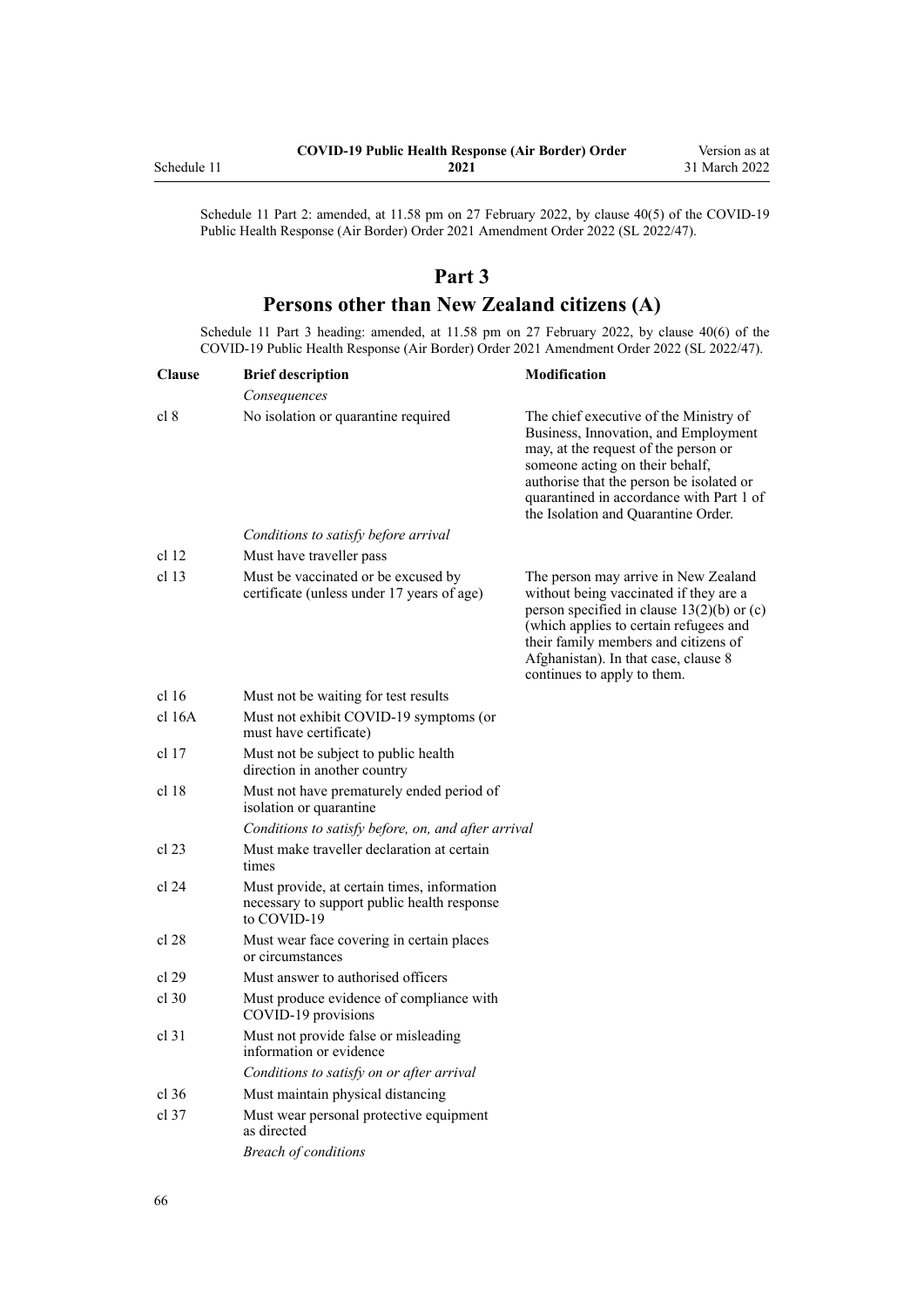| Version as at | <b>COVID-19 Public Health Response (Air Border) Order</b> |
|---------------|-----------------------------------------------------------|
| 31 March 2022 | 2021                                                      |

### **Clause Brief description Modification**

**2021** Schedule 11

[cl 39](#page-23-0) [Subpart 3](#page-23-0) applies if person breaches

COVID-19 provision that applies to them

Schedule 11 Part 3: amended, at 11.59 pm on 18 March 2022, by [clause 7\(3\)](http://legislation.govt.nz/pdflink.aspx?id=LMS664433) of the COVID-19 Public Health Response (Air Border) Amendment Order (No 2) 2022 (SL 2022/75).

Schedule 11 Part 3: amended, at 11.59 pm on 18 March 2022, by [clause 7\(4\)](http://legislation.govt.nz/pdflink.aspx?id=LMS664433) of the COVID-19 Public Health Response (Air Border) Amendment Order (No 2) 2022 (SL 2022/75).

Schedule 11 Part 3: amended, at 11.58 pm on 27 February 2022, by [clause 40\(7\)](http://legislation.govt.nz/pdflink.aspx?id=LMS650887) of the COVID-19 Public Health Response (Air Border) Order 2021 Amendment Order 2022 (SL 2022/47).

Schedule 11 Part 3: amended, at 11.58 pm on 27 February 2022, by [clause 40\(8\)](http://legislation.govt.nz/pdflink.aspx?id=LMS650887) of the COVID-19 Public Health Response (Air Border) Order 2021 Amendment Order 2022 (SL 2022/47).

Schedule 11 Part 3: amended, at 11.58 pm on 27 February 2022, by [clause 40\(9\)](http://legislation.govt.nz/pdflink.aspx?id=LMS650887) of the COVID-19 Public Health Response (Air Border) Order 2021 Amendment Order 2022 (SL 2022/47).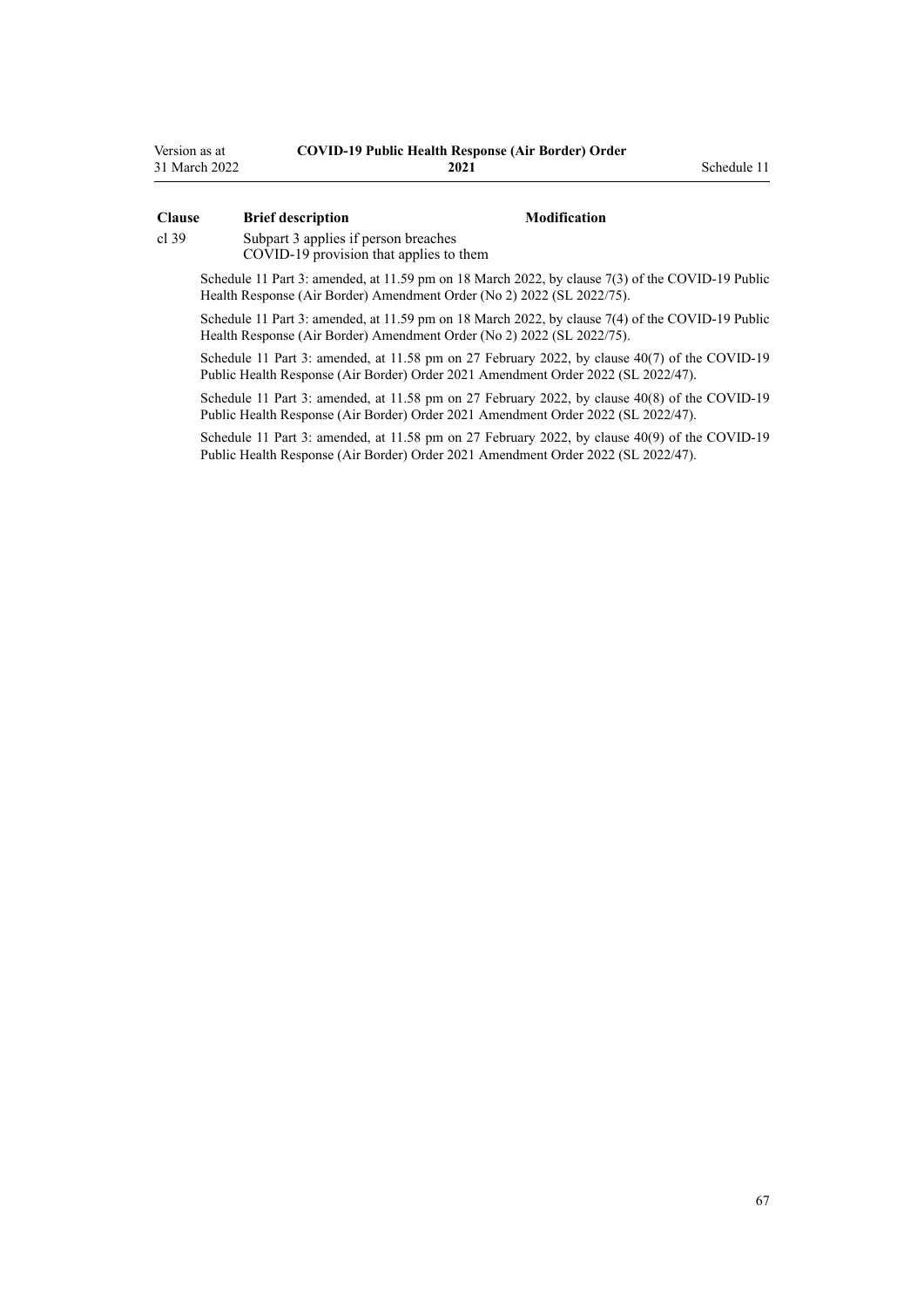# **Schedule 12 General travellers—B**

[cl 7](#page-9-0)

Schedule 12 heading: replaced, at 11.58 pm on 27 February 2022, by [clause 41\(1\)](http://legislation.govt.nz/pdflink.aspx?id=LMS650896) of the COVID-19 Public Health Response (Air Border) Order 2021 Amendment Order 2022 (SL 2022/47).

# **Part 1 Application**

### **1 Application of this schedule**

- (1) This schedule applies to a person if—
	- (a) they arrive in New Zealand by air; and
	- (b) during the specified 14-day period,—
		- (i) they have been in a group 2 country; and
		- (ii) the only countries they have been in are group 1 countries or group 2 countries; and
	- (c) none of the following applies to them:
		- (i) [Schedule 4](#page-40-0) (New Zealand-based aircrew members):
		- (ii) [Schedule 5](#page-43-0) (overseas-based aircrew members):
		- (iii) [Schedule 6](#page-48-0) (transit-only arrivals):
		- (iv) [Schedule 7](#page-50-0) (relevant workers):
		- (v) [Schedule 8](#page-57-0) (arrivals from Antarctica):
		- (vi) [Schedule 9](#page-59-0) (ship crew members arriving to join ship):
		- (vii) [Schedule 10](#page-61-0) (arrivals on aircraft turned back to New Zealand).
- (2) *[Revoked]*
- (3) For the purpose of this clause, a person has not been in a country if they were only a transit passenger in relation to that country.

Schedule 12 clause 1(1): replaced, at 11.58 pm on 27 February 2022, by [clause 41\(2\)](http://legislation.govt.nz/pdflink.aspx?id=LMS650896) of the COVID-19 Public Health Response (Air Border) Order 2021 Amendment Order 2022 (SL 2022/47).

Schedule 12 clause 1(2): revoked, at 11.58 pm on 27 February 2022, by [clause 41\(2\)](http://legislation.govt.nz/pdflink.aspx?id=LMS650896) of the COVID-19 Public Health Response (Air Border) Order 2021 Amendment Order 2022 (SL 2022/47).

### **2 Part 2 of this schedule applies to New Zealand citizens**

[Part 2](#page-68-0) of this schedule specifies the COVID-19 provisions that apply to a New Zealand citizen who is entitled to enter New Zealand under [section 13](http://legislation.govt.nz/pdflink.aspx?id=DLM1440595) of the Immigration Act 2009.

### **3 Part 3 of this schedule applies to other persons**

[Part 3](#page-69-0) of this schedule specifies the COVID-19 provisions that apply to any person other than a person described in clause 2 of this schedule.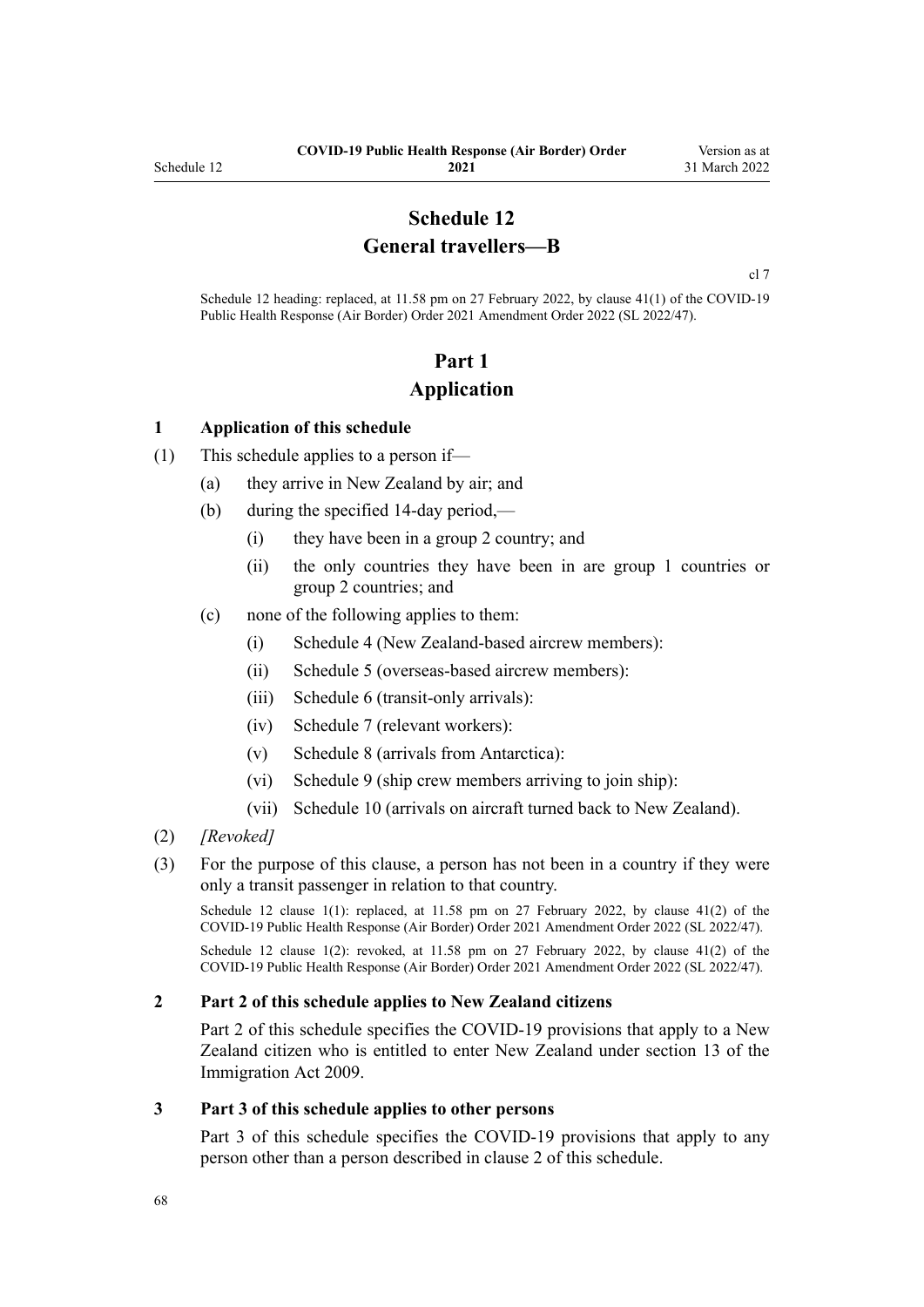# **Part 2 New Zealand citizens (B)**

<span id="page-68-0"></span>Schedule 12 Part 2 heading: amended, at 11.58 pm on 27 February 2022, by [clause 41\(3\)](http://legislation.govt.nz/pdflink.aspx?id=LMS650896) of the COVID-19 Public Health Response (Air Border) Order 2021 Amendment Order 2022 (SL 2022/47).

| <b>Clause</b>    | <b>Brief description</b>                                                                                   | Modification                                                                                                                                                                          |
|------------------|------------------------------------------------------------------------------------------------------------|---------------------------------------------------------------------------------------------------------------------------------------------------------------------------------------|
|                  | Consequences                                                                                               |                                                                                                                                                                                       |
| cl 8             | No isolation or quarantine required                                                                        | After the person arrives in New Zealand,<br>they must undergo testing for<br>COVID-19 in accordance with the<br>COVID-19 Public Health Response<br>(Testing for COVID-19) Order 2022. |
|                  | Conditions to satisfy before arrival                                                                       |                                                                                                                                                                                       |
| cl <sub>12</sub> | Must have traveller pass                                                                                   |                                                                                                                                                                                       |
| cl 13            | Must be vaccinated or be excused by<br>certificate (unless under 17 years of age)                          | See clause 13(2), which allows certain<br>persons, including New Zealand<br>citizens, to arrive in New Zealand<br>without being vaccinated.                                           |
| cl 14            | Must have pre-departure test for<br>COVID-19 or be excused by certificate<br>(unless under 2 years of age) |                                                                                                                                                                                       |
| cl <sub>15</sub> | Must have negative result from pre-<br>departure test for COVID-19 (or<br>certificate)                     |                                                                                                                                                                                       |
| cl 16            | Must not be waiting for test results                                                                       |                                                                                                                                                                                       |
| cl 16A           | Must not exhibit COVID-19 symptoms (or<br>must have certificate)                                           |                                                                                                                                                                                       |
| cl 17            | Must not be subject to public health<br>direction in another country                                       |                                                                                                                                                                                       |
| cl <sub>18</sub> | Must not have prematurely ended period of<br>isolation or quarantine                                       |                                                                                                                                                                                       |
|                  | Conditions to satisfy before, on, or after arrival                                                         |                                                                                                                                                                                       |
| cl 23            | Must make traveller declaration at certain<br>times                                                        |                                                                                                                                                                                       |
| cl 24            | Must provide, at certain times, information<br>necessary to support public health response<br>to COVID-19  |                                                                                                                                                                                       |
| cl 28            | Must wear face covering in certain places<br>or circumstances                                              |                                                                                                                                                                                       |
| cl 29            | Must answer to authorised officers                                                                         |                                                                                                                                                                                       |
| $cl$ 30          | Must produce evidence of compliance with<br>COVID-19 provisions                                            |                                                                                                                                                                                       |
| $cl$ 31          | Must not provide false or misleading<br>information or evidence                                            |                                                                                                                                                                                       |
|                  | Conditions to satisfy on or after arrival                                                                  |                                                                                                                                                                                       |
| $cl$ 35          | Must comply with directions while<br>travelling to place of isolation or<br>quarantine or self-isolation   |                                                                                                                                                                                       |
| $cl$ 36          | Must maintain physical distancing                                                                          |                                                                                                                                                                                       |
| $cl$ 37          | Must wear personal protective equipment<br>as directed                                                     |                                                                                                                                                                                       |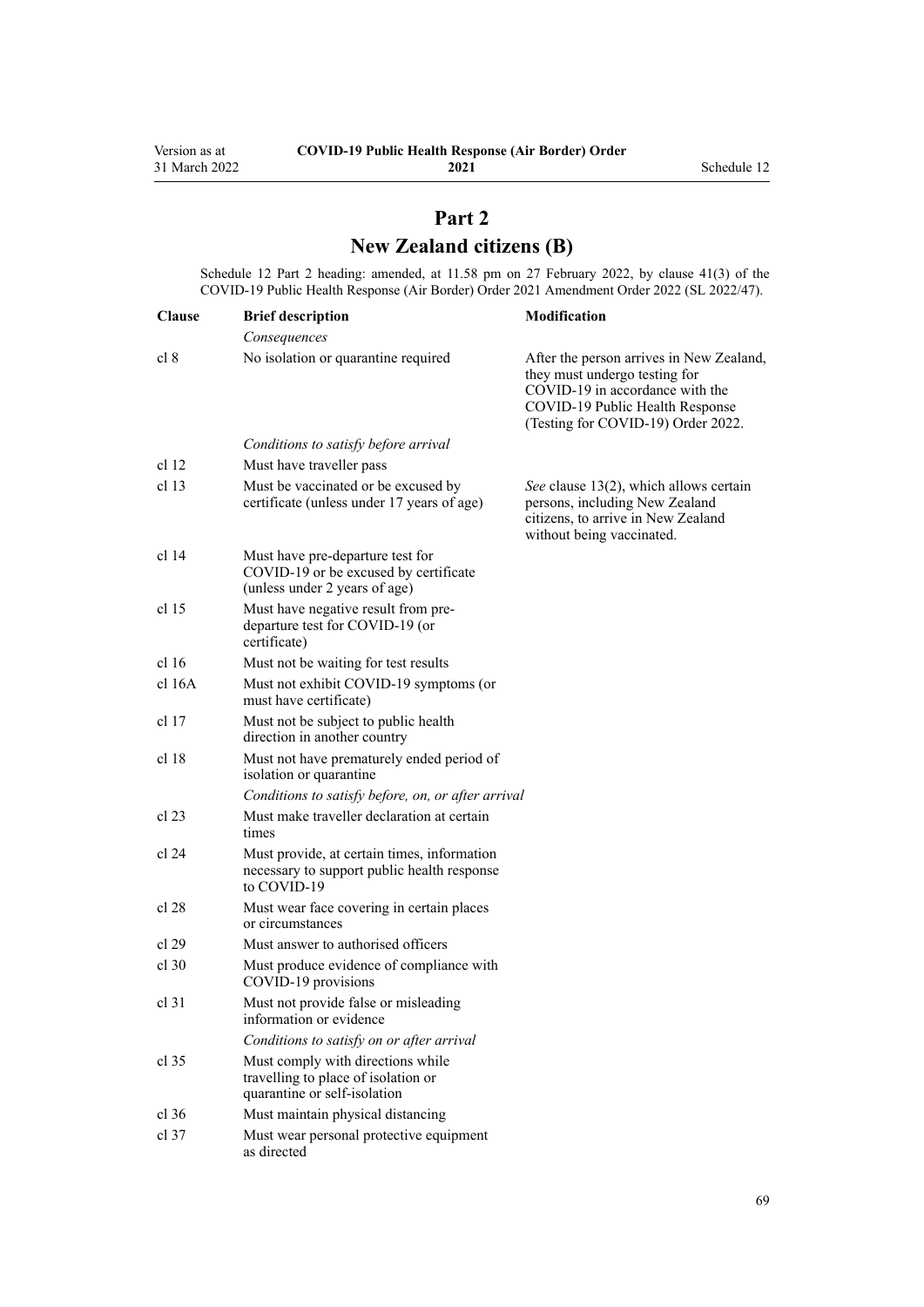| <b>Clause</b>    | <b>Brief description</b>                                                                                                                                                                    | Modification                                                                                                                                                                          |  |  |  |
|------------------|---------------------------------------------------------------------------------------------------------------------------------------------------------------------------------------------|---------------------------------------------------------------------------------------------------------------------------------------------------------------------------------------|--|--|--|
|                  | <b>Breach of conditions</b>                                                                                                                                                                 |                                                                                                                                                                                       |  |  |  |
| $cl$ 39          | Subpart 3 applies if person breaches                                                                                                                                                        |                                                                                                                                                                                       |  |  |  |
|                  | COVID-19 provision that applies to them                                                                                                                                                     |                                                                                                                                                                                       |  |  |  |
|                  | Schedule 12 Part 2: amended, at 11.59 pm on 18 March 2022, by clause 8(1) of the COVID-19 Public<br>Health Response (Air Border) Amendment Order (No 2) 2022 (SL 2022/75).                  |                                                                                                                                                                                       |  |  |  |
|                  | Schedule 12 Part 2: amended, at 11.59 pm on 18 March 2022, by clause 8(2) of the COVID-19 Public<br>Health Response (Air Border) Amendment Order (No 2) 2022 (SL 2022/75).                  |                                                                                                                                                                                       |  |  |  |
|                  | Schedule 12 Part 2: amended, at 11.59 pm on 2 March 2022, by clause 14(1) of the COVID-19 Public<br>Health Response (Air Border) Amendment Order 2022 (SL 2022/49).                         |                                                                                                                                                                                       |  |  |  |
|                  | Schedule 12 Part 2: amended, at 11.59 pm on 2 March 2022, by clause 14(2) of the COVID-19 Public<br>Health Response (Air Border) Amendment Order 2022 (SL 2022/49).                         |                                                                                                                                                                                       |  |  |  |
|                  | Schedule 12 Part 2: amended, at 11.59 pm on 2 March 2022, by clause 14(3) of the COVID-19 Public<br>Health Response (Air Border) Amendment Order 2022 (SL 2022/49).                         |                                                                                                                                                                                       |  |  |  |
|                  | Schedule 12 Part 2: amended, at 11.59 pm on 2 March 2022, by clause 14(4) of the COVID-19 Public<br>Health Response (Air Border) Amendment Order 2022 (SL 2022/49).                         |                                                                                                                                                                                       |  |  |  |
|                  | Schedule 12 Part 2: amended, at 11.58 pm on 27 February 2022, by clause 41(5) of the COVID-19<br>Public Health Response (Air Border) Order 2021 Amendment Order 2022 (SL 2022/47).          |                                                                                                                                                                                       |  |  |  |
|                  | Schedule 12 Part 2: amended, at 11.58 pm on 27 February 2022, by clause 41(6) of the COVID-19<br>Public Health Response (Air Border) Order 2021 Amendment Order 2022 (SL 2022/47).          |                                                                                                                                                                                       |  |  |  |
|                  | Schedule 12 Part 2: amended, at 11.58 pm on 27 February 2022, by clause 41(7) of the COVID-19<br>Public Health Response (Air Border) Order 2021 Amendment Order 2022 (SL 2022/47).          |                                                                                                                                                                                       |  |  |  |
|                  | Schedule 12 Part 2: amended, at 11.58 pm on 27 February 2022, by clause 41(8) of the COVID-19<br>Public Health Response (Air Border) Order 2021 Amendment Order 2022 (SL 2022/47).          |                                                                                                                                                                                       |  |  |  |
|                  | Schedule 12 Part 2: amended, at 11.58 pm on 27 February 2022, by clause 41(9) of the COVID-19<br>Public Health Response (Air Border) Order 2021 Amendment Order 2022 (SL 2022/47).          |                                                                                                                                                                                       |  |  |  |
|                  |                                                                                                                                                                                             |                                                                                                                                                                                       |  |  |  |
|                  | Part <sub>3</sub>                                                                                                                                                                           |                                                                                                                                                                                       |  |  |  |
|                  | Persons other than New Zealand citizens (B)                                                                                                                                                 |                                                                                                                                                                                       |  |  |  |
|                  | Schedule 12 Part 3 heading: amended, at 11.58 pm on 27 February 2022, by clause 41(10) of the<br>COVID-19 Public Health Response (Air Border) Order 2021 Amendment Order 2022 (SL 2022/47). |                                                                                                                                                                                       |  |  |  |
| <b>Clause</b>    | <b>Brief description</b>                                                                                                                                                                    | Modification                                                                                                                                                                          |  |  |  |
|                  | Consequences                                                                                                                                                                                |                                                                                                                                                                                       |  |  |  |
| cl 8             | No isolation or quarantine required                                                                                                                                                         | After the person arrives in New Zealand,<br>they must undergo testing for<br>COVID-19 in accordance with the<br>COVID-19 Public Health Response<br>(Testing for COVID-19) Order 2022. |  |  |  |
|                  | Conditions to satisfy before arrival                                                                                                                                                        |                                                                                                                                                                                       |  |  |  |
| cl <sub>12</sub> | Must have traveller pass                                                                                                                                                                    |                                                                                                                                                                                       |  |  |  |
| cl 13            | Must be vaccinated or be excused by<br>certificate (unless under 17 years of age)                                                                                                           | See clause 13(2), which allows certain<br>persons, including New Zealand<br>citizens, to arrive in New Zealand<br>without being vaccinated.                                           |  |  |  |
| cl 14            | Must have pre-departure test for<br>COVID-19 or be excused by certificate<br>(unless under 2 years of age)                                                                                  |                                                                                                                                                                                       |  |  |  |

<span id="page-69-0"></span>Schedule 12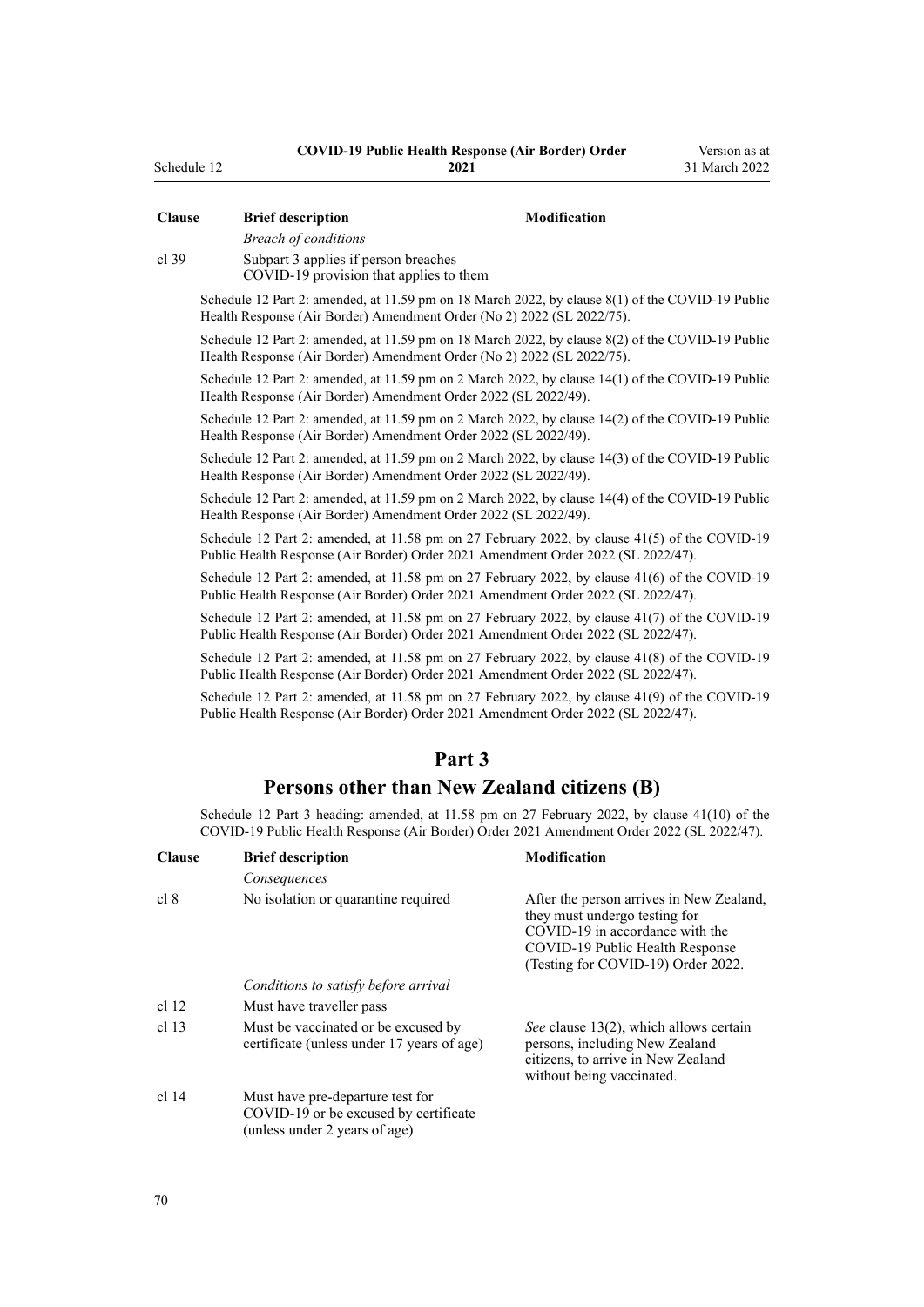| Version as at | <b>COVID-19 Public Health Response (Air Border) Order</b> |             |
|---------------|-----------------------------------------------------------|-------------|
| 31 March 2022 | 2021                                                      | Schedule 12 |

| <b>Clause</b>    | <b>Modification</b><br><b>Brief description</b>                                                                                                                                     |
|------------------|-------------------------------------------------------------------------------------------------------------------------------------------------------------------------------------|
| cl <sub>15</sub> | Must have negative result from pre-<br>departure test for COVID-19 (or<br>certificate)                                                                                              |
| cl <sub>16</sub> | Must not be waiting for test results                                                                                                                                                |
| cl 16A           | Must not exhibit COVID-19 symptoms (or<br>must have certificate)                                                                                                                    |
| cl <sub>17</sub> | Must not be subject to public health<br>direction in another country                                                                                                                |
| cl <sub>18</sub> | Must not have prematurely ended period of<br>isolation or quarantine                                                                                                                |
|                  | Conditions to satisfy before, on, or after arrival                                                                                                                                  |
| cl 23            | Must make traveller declaration at certain<br>times                                                                                                                                 |
| cl 24            | Must provide, at certain times, information<br>necessary to support public health response<br>to COVID-19                                                                           |
| cl 28            | Must wear face covering in certain places<br>or circumstances                                                                                                                       |
| cl 29            | Must answer to authorised officers                                                                                                                                                  |
| $cl$ 30          | Must produce evidence of compliance with<br>COVID-19 provisions                                                                                                                     |
| $cl$ 31          | Must not provide false or misleading<br>information or evidence                                                                                                                     |
|                  | Conditions to satisfy on or after arrival                                                                                                                                           |
| $cl$ 35          | Must comply with directions while<br>travelling to place of isolation or<br>quarantine or self-isolation                                                                            |
| cl.36            | Must maintain physical distancing                                                                                                                                                   |
| $cl$ 37          | Must wear personal protective equipment<br>as directed                                                                                                                              |
|                  | <b>Breach of conditions</b>                                                                                                                                                         |
| $cl$ 39          | Subpart 3 applies if person breaches<br>COVID-19 provision that applies to them                                                                                                     |
|                  | Schedule 12 Part 3: amended, at 11.59 pm on 18 March 2022, by clause 8(3) of the COVID-19 Public<br>Health Response (Air Border) Amendment Order (No 2) 2022 (SL 2022/75).          |
|                  | Schedule 12 Part 3: amended, at 11.59 pm on 18 March 2022, by clause 8(4) of the COVID-19 Public<br>Health Response (Air Border) Amendment Order (No 2) 2022 (SL 2022/75).          |
|                  | Schedule 12 Part 3: amended, at 11.59 pm on 2 March 2022, by clause 14(5) of the COVID-19 Public<br>Health Response (Air Border) Amendment Order 2022 (SL 2022/49).                 |
|                  | Schedule 12 Part 3: amended, at 11.59 pm on 2 March 2022, by clause 14(6) of the COVID-19 Public<br>Health Response (Air Border) Amendment Order 2022 (SL 2022/49).                 |
|                  | Schedule 12 Part 3: amended, at 11.59 pm on 2 March 2022, by clause 14(7) of the COVID-19 Public<br>Health Response (Air Border) Amendment Order 2022 (SL 2022/49).                 |
|                  | Schedule 12 Part 3: amended, at 11.59 pm on 2 March 2022, by clause 14(8) of the COVID-19 Public<br>Health Response (Air Border) Amendment Order 2022 (SL 2022/49).                 |
|                  | Schedule 12 Part 3: amended, at 11.58 pm on 27 February 2022, by clause 41(12) of the COVID-19<br>Public Health Response (Air Border) Order 2021 Amendment Order 2022 (SL 2022/47). |

Schedule 12 Part 3: amended, at 11.58 pm on 27 February 2022, by [clause 41\(13\)](http://legislation.govt.nz/pdflink.aspx?id=LMS650896) of the COVID-19 Public Health Response (Air Border) Order 2021 Amendment Order 2022 (SL 2022/47).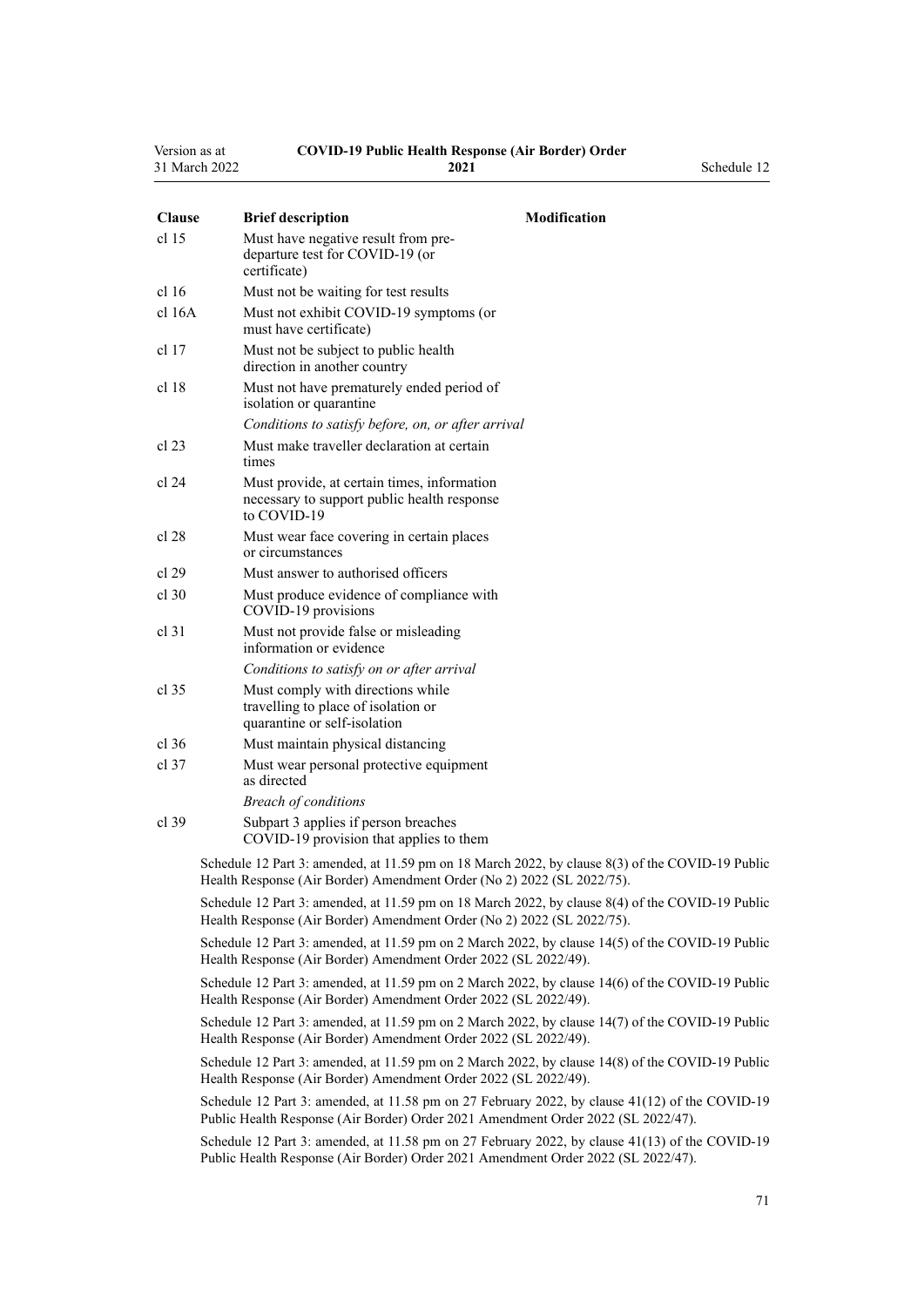|             | <b>COVID-19 Public Health Response (Air Border) Order</b> | Version as at |
|-------------|-----------------------------------------------------------|---------------|
| Schedule 12 | 2021                                                      | 31 March 2022 |

Schedule 12 Part 3: amended, at 11.58 pm on 27 February 2022, by [clause 41\(14\)](http://legislation.govt.nz/pdflink.aspx?id=LMS650896) of the COVID-19 Public Health Response (Air Border) Order 2021 Amendment Order 2022 (SL 2022/47).

Schedule 12 Part 3: amended, at 11.58 pm on 27 February 2022, by [clause 41\(15\)](http://legislation.govt.nz/pdflink.aspx?id=LMS650896) of the COVID-19 Public Health Response (Air Border) Order 2021 Amendment Order 2022 (SL 2022/47).

Schedule 12 Part 3: amended, at 11.58 pm on 27 February 2022, by [clause 41\(16\)](http://legislation.govt.nz/pdflink.aspx?id=LMS650896) of the COVID-19 Public Health Response (Air Border) Order 2021 Amendment Order 2022 (SL 2022/47).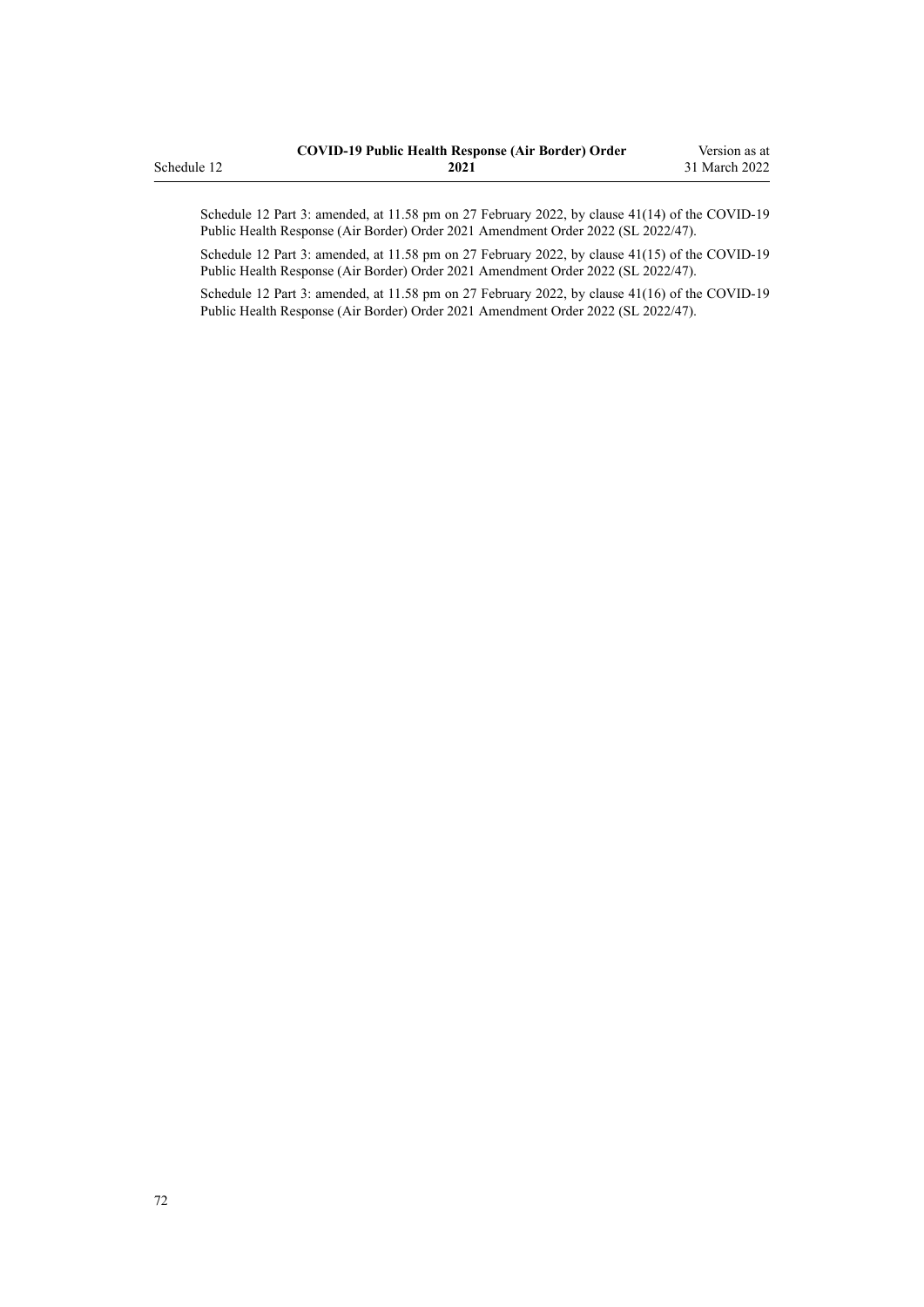# **Schedule 13 General travellers—C**

[cl 7](#page-9-0)

<span id="page-72-0"></span>Schedule 13 heading: amended, at 11.58 pm on 27 February 2022, by [clause 42\(1\)](http://legislation.govt.nz/pdflink.aspx?id=LMS650901) of the COVID-19 Public Health Response (Air Border) Order 2021 Amendment Order 2022 (SL 2022/47).

## **Part 1 Application of this schedule**

### **1 Application of this schedule**

- (1) This schedule applies to a person if—
	- (a) they arrive in New Zealand by air; and
	- (b) during the specified 14-day period, they have been in a group 3 country; and
	- (c) none of the following applies to them:
		- (i) [Schedule 4](#page-40-0) (New Zealand-based aircrew members):
		- (ii) [Schedule 5](#page-43-0) (overseas-based aircrew members):
		- (iii) [Schedule 6](#page-48-0) (transit-only arrivals):
		- (iv) [Schedule 7](#page-50-0) (relevant workers):
		- (v) [Schedule 8](#page-57-0) (arrivals from Antarctica):
		- (vi) [Schedule 9](#page-59-0) (ship crew members arriving to join ship):
		- (vii) [Schedule 10](#page-61-0) (arrivals on aircraft turned back to New Zealand).
- (2) *[Revoked]*
- (3) For the purpose of this clause, a person has not been in a country if they were only a transit passenger in relation to that country.

Schedule 13 clause 1(1): replaced, at 11.58 pm on 27 February 2022, by [clause 42\(2\)](http://legislation.govt.nz/pdflink.aspx?id=LMS650901) of the COVID-19 Public Health Response (Air Border) Order 2021 Amendment Order 2022 (SL 2022/47).

Schedule 13 clause 1(2): revoked, at 11.58 pm on 27 February 2022, by [clause 42\(2\)](http://legislation.govt.nz/pdflink.aspx?id=LMS650901) of the COVID-19 Public Health Response (Air Border) Order 2021 Amendment Order 2022 (SL 2022/47).

### **2 Part 2 of this schedule applies to New Zealand citizens and relevant family members**

[Part 2](#page-73-0) of this schedule specifies the COVID-19 provisions that apply to—

- (a) a New Zealand citizen who is entitled to enter New Zealand under [sec‐](http://legislation.govt.nz/pdflink.aspx?id=DLM1440595) [tion 13](http://legislation.govt.nz/pdflink.aspx?id=DLM1440595) of the Immigration Act 2009; or
- (b) a relevant family member of that New Zealand citizen arrives in New Zealand with that New Zealand citizen.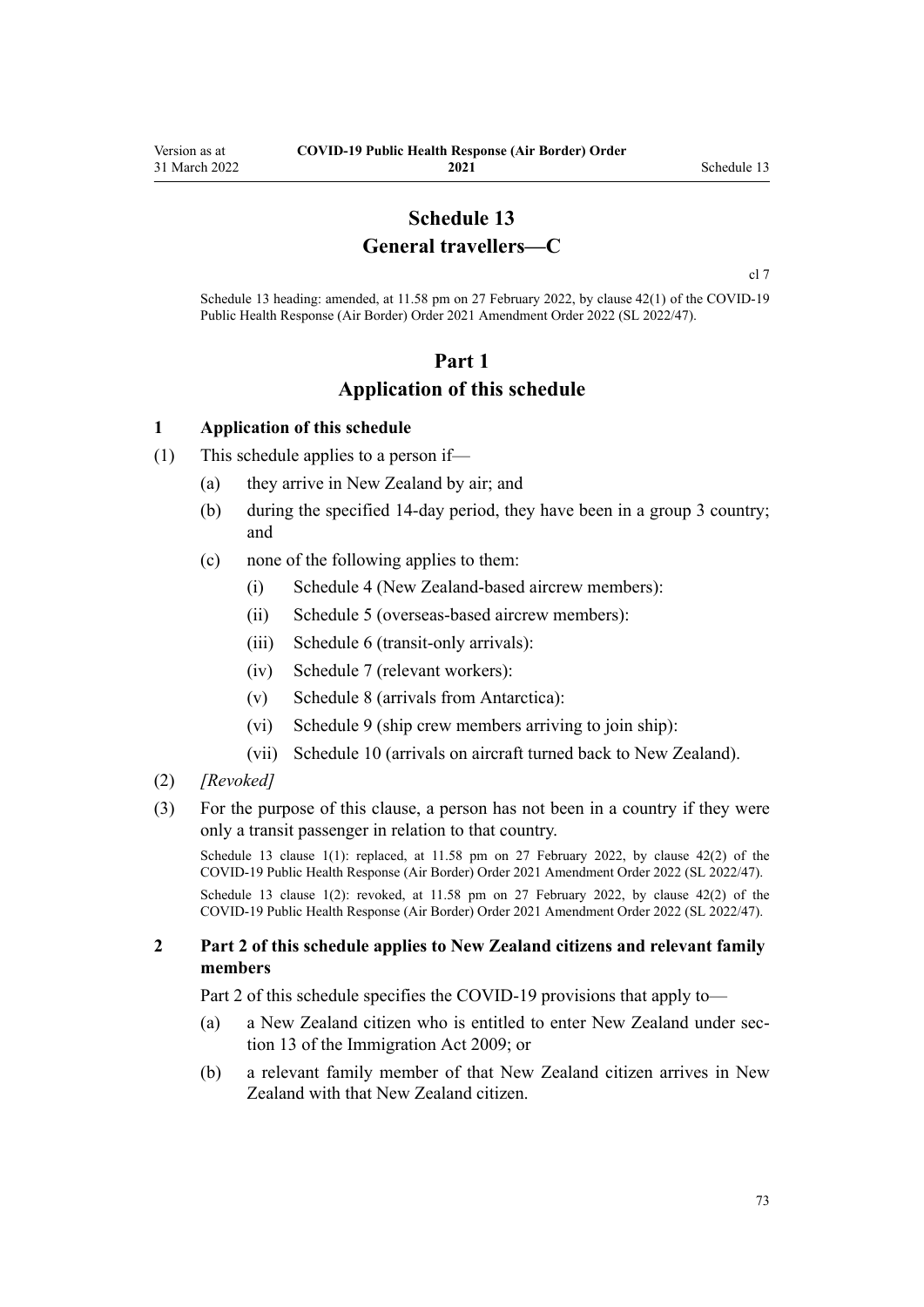## <span id="page-73-0"></span>**3 Part 3 of this schedule applies to other persons**

[Part 3](#page-74-0) of this schedule specifies the COVID-19 provisions that apply to any person other than a person described in [clause 2](#page-72-0) of this schedule.

# **Part 2 New Zealand citizens and relevant family members (C)**

Schedule 13 Part 2 heading: amended, at 11.58 pm on 27 February 2022, by [clause 42\(3\)](http://legislation.govt.nz/pdflink.aspx?id=LMS650901) of the COVID-19 Public Health Response (Air Border) Order 2021 Amendment Order 2022 (SL 2022/47).

| <b>Clause</b>    | <b>Brief description</b>                                                                                    | <b>Modification</b>                                                                                                                                                                                                                                                                    |
|------------------|-------------------------------------------------------------------------------------------------------------|----------------------------------------------------------------------------------------------------------------------------------------------------------------------------------------------------------------------------------------------------------------------------------------|
|                  | Consequences                                                                                                |                                                                                                                                                                                                                                                                                        |
| cl 10            | Must enter managed isolation or quarantine<br>under Part 1 of Isolation and Quarantine<br>Order             | Clause 10 does not apply to the person if<br>they are under the age of 17 years and<br>arrive in New Zealand unaccompanied by<br>a relevant family member. Instead, clause<br>9 applies to them and they must self-<br>isolate under Part 1D of the Isolation and<br>Quarantine Order. |
|                  | Conditions to satisfy before arrival                                                                        |                                                                                                                                                                                                                                                                                        |
| cl 12            | Must have traveller pass                                                                                    |                                                                                                                                                                                                                                                                                        |
| cl 14            | Must have pre-departure test for COVID-19<br>or be excused by certificate (unless under 2)<br>years of age) |                                                                                                                                                                                                                                                                                        |
| cl 15            | Must have negative result from pre-<br>departure test for COVID-19 (or certificate)                         |                                                                                                                                                                                                                                                                                        |
| cl <sub>16</sub> | Must not be waiting for test results                                                                        |                                                                                                                                                                                                                                                                                        |
| cl 16A           | Must not exhibit COVID-19 symptoms (or<br>must have certificate)                                            |                                                                                                                                                                                                                                                                                        |
| cl 17            | Must not be subject to public health<br>direction in another country                                        |                                                                                                                                                                                                                                                                                        |
| cl 18            | Must not have prematurely ended period of<br>isolation or quarantine                                        |                                                                                                                                                                                                                                                                                        |
| cl 21            | Must have confirmed allocation for<br>managed isolation or quarantine                                       |                                                                                                                                                                                                                                                                                        |
|                  | Conditions to satisfy before, on, or after arrival                                                          |                                                                                                                                                                                                                                                                                        |
| cl 23            | Must make traveller declaration at certain<br>times                                                         |                                                                                                                                                                                                                                                                                        |
| cl 28            | Must wear face covering in certain places or<br>circumstances                                               |                                                                                                                                                                                                                                                                                        |
| cl 29            | Must answer to authorised officers                                                                          |                                                                                                                                                                                                                                                                                        |
| $cl$ 30          | Must produce evidence of compliance with<br>COVID-19 provisions                                             |                                                                                                                                                                                                                                                                                        |
| $cl$ 31          | Must not provide false or misleading<br>information or evidence                                             |                                                                                                                                                                                                                                                                                        |
|                  | Conditions to satisfy on or after arrival                                                                   |                                                                                                                                                                                                                                                                                        |
| cl 32            | Must report for and undergo COVID-19<br>screening                                                           |                                                                                                                                                                                                                                                                                        |
| cl 35            | Must comply with directions while<br>travelling to place of isolation or quarantine<br>or self-isolation    |                                                                                                                                                                                                                                                                                        |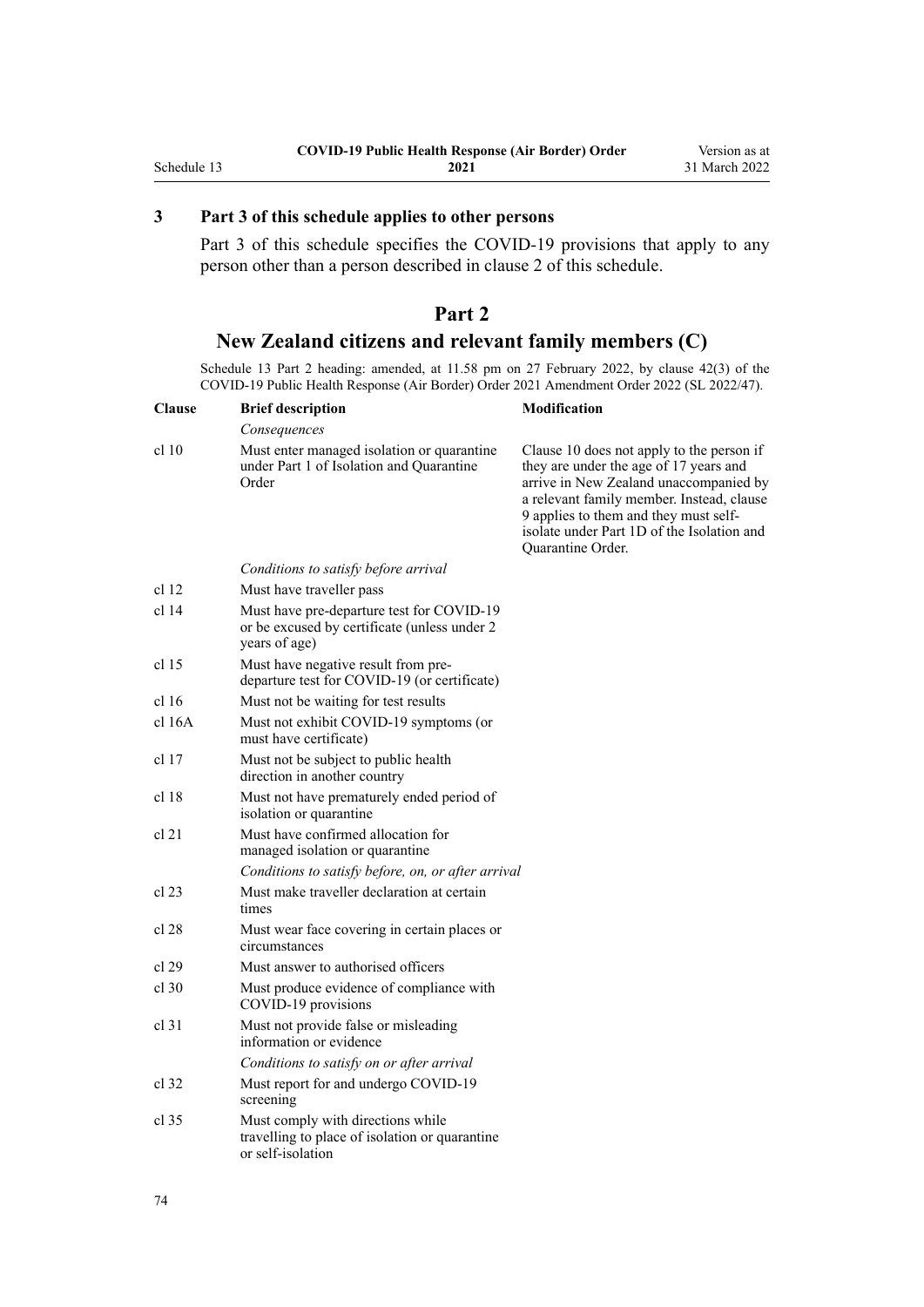<span id="page-74-0"></span>

| Version as at | <b>COVID-19 Public Health Response (Air Border) Order</b> |             |
|---------------|-----------------------------------------------------------|-------------|
| 31 March 2022 | 2021                                                      | Schedule 13 |

| <b>Clause</b> | <b>Brief description</b>                                                        | <b>Modification</b>                                                                             |  |
|---------------|---------------------------------------------------------------------------------|-------------------------------------------------------------------------------------------------|--|
| cl.36         | Must maintain physical distancing                                               |                                                                                                 |  |
| $cl$ 37       | Must wear personal protective equipment as<br>directed                          |                                                                                                 |  |
|               | <b>Breach of conditions</b>                                                     |                                                                                                 |  |
| cl.39         | Subpart 3 applies if person breaches<br>COVID-19 provision that applies to them |                                                                                                 |  |
|               | lic Health Response (Air Border) Amendment Order (No 3) 2022 (SL 2022/76).      | Schedule 13 Part 2: amended, at 11.59 pm on 31 March 2022, by clause 14(1) of the COVID-19 Pub- |  |

Schedule 13 Part 2: amended, at 11.59 pm on 31 March 2022, by [clause 14\(2\)](http://legislation.govt.nz/pdflink.aspx?id=LMS665891) of the COVID-19 Public Health Response (Air Border) Amendment Order (No 3) 2022 (SL 2022/76).

Schedule 13 Part 2: amended, at 11.58 pm on 27 February 2022, by [clause 42\(4\)](http://legislation.govt.nz/pdflink.aspx?id=LMS650901) of the COVID-19 Public Health Response (Air Border) Order 2021 Amendment Order 2022 (SL 2022/47).

Schedule 13 Part 2: amended, at 11.58 pm on 27 February 2022, by [clause 42\(5\)](http://legislation.govt.nz/pdflink.aspx?id=LMS650901) of the COVID-19 Public Health Response (Air Border) Order 2021 Amendment Order 2022 (SL 2022/47).

Schedule 13 Part 2: amended, at 11.58 pm on 27 February 2022, by [clause 42\(6\)](http://legislation.govt.nz/pdflink.aspx?id=LMS650901) of the COVID-19 Public Health Response (Air Border) Order 2021 Amendment Order 2022 (SL 2022/47).

Schedule 13 Part 2: amended, at 11.58 pm on 27 February 2022, by [clause 42\(7\)](http://legislation.govt.nz/pdflink.aspx?id=LMS650901) of the COVID-19 Public Health Response (Air Border) Order 2021 Amendment Order 2022 (SL 2022/47).

Schedule 13 Part 2: amended, at 11.58 pm on 27 February 2022, by [clause 42\(8\)](http://legislation.govt.nz/pdflink.aspx?id=LMS650901) of the COVID-19 Public Health Response (Air Border) Order 2021 Amendment Order 2022 (SL 2022/47).

Schedule 13 Part 2: amended, at 11.58 pm on 27 February 2022, by [clause 42\(9\)](http://legislation.govt.nz/pdflink.aspx?id=LMS650901) of the COVID-19 Public Health Response (Air Border) Order 2021 Amendment Order 2022 (SL 2022/47).

## **Part 3**

# **Persons other than New Zealand citizens and relevant family members (C)**

Schedule 13 Part 3 heading: amended, at 11.58 pm on 27 February 2022, by [clause 42\(10\)](http://legislation.govt.nz/pdflink.aspx?id=LMS650901) of the COVID-19 Public Health Response (Air Border) Order 2021 Amendment Order 2022 (SL 2022/47).

| <b>Clause</b> | <b>Brief description</b>                                                        | <b>Modification</b>                          |
|---------------|---------------------------------------------------------------------------------|----------------------------------------------|
|               | Consequences                                                                    |                                              |
| $cl$ 11       | Must not arrive in New Zealand                                                  |                                              |
|               | Conditions to satisfy before, on, or after<br>arrival                           |                                              |
| cl $23$       | Must make traveller declaration at certain<br>times                             | Clause $23(3)(a)$ and $(3A)$ does not apply. |
|               | <b>Breach of conditions</b>                                                     |                                              |
| cl.39         | Subpart 3 applies if person breaches<br>COVID-19 provision that applies to them |                                              |

Schedule 13 Part 3: amended, at 11.59 pm on 31 March 2022, by [clause 14\(3\)](http://legislation.govt.nz/pdflink.aspx?id=LMS665891) of the COVID-19 Pub‐ lic Health Response (Air Border) Amendment Order (No 3) 2022 (SL 2022/76).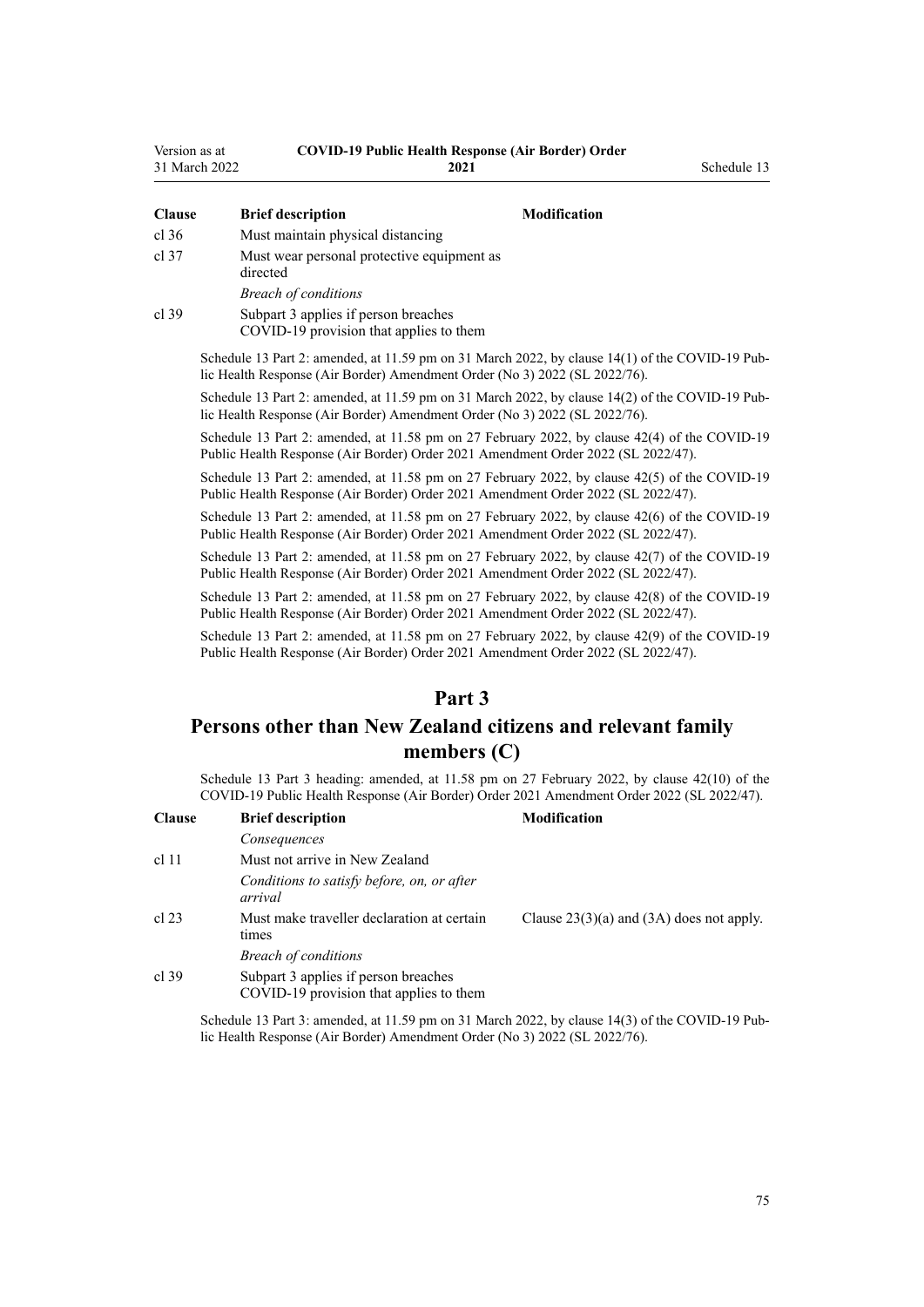# **Schedule 14 General travellers—Z**

[cl 7](#page-9-0)

Schedule 14 heading: replaced, at 11.58 pm on 27 February 2022, by [clause 43\(1\)](http://legislation.govt.nz/pdflink.aspx?id=LMS650909) of the COVID-19 Public Health Response (Air Border) Order 2021 Amendment Order 2022 (SL 2022/47).

# **Part 1 Application**

#### **1 Application of this schedule**

This schedule applies to a person if—

- (a) no other COVID-19 border requirements schedule applies to them; and
- (b) they arrive in New Zealand by air.

Schedule 14 clause 1: amended, at 11.58 pm on 27 February 2022, by [clause 43\(2\)](http://legislation.govt.nz/pdflink.aspx?id=LMS650909) of the COVID-19 Public Health Response (Air Border) Order 2021 Amendment Order 2022 (SL 2022/47).

### **2 Part 2 of this schedule applies to New Zealand citizens and relevant family members**

Part 2 of this schedule specifies the COVID-19 provisions that apply to a New Zealand citizen who is entitled to enter New Zealand under [section 13](http://legislation.govt.nz/pdflink.aspx?id=DLM1440595) of the Immigration Act 2009.

#### **3 Part 3 of this schedule applies to other persons**

[Part 3](#page-77-0) of this schedule specifies the COVID-19 provisions that apply to any person other than a person described in clause 2 of this schedule.

## **Part 2**

## **New Zealand citizens and relevant family members (Z)**

Schedule 14 Part 2 heading: amended, at 11.58 pm on 27 February 2022, by [clause 43\(6\)](http://legislation.govt.nz/pdflink.aspx?id=LMS650909) of the COVID-19 Public Health Response (Air Border) Order 2021 Amendment Order 2022 (SL 2022/47).

| <b>Clause</b> | <b>Brief description</b>            |        | <b>Modification</b>                                                                                                                                                                       |
|---------------|-------------------------------------|--------|-------------------------------------------------------------------------------------------------------------------------------------------------------------------------------------------|
|               | Consequences                        |        |                                                                                                                                                                                           |
| cl 8          | No isolation or quarantine required | (1)    | After the person arrives in New<br>Zealand, they must undergo<br>testing for COVID-19 in<br>accordance with the COVID-19<br>Public Health Response (Testing)<br>for COVID-19) Order 2022. |
|               |                                     | $\sim$ | – ••• • • •                                                                                                                                                                               |

(2) The chief executive of the Ministry of Business, Innovation, and Employment may, at the request of the person or someone acting on their behalf, authorise that the person be isolated or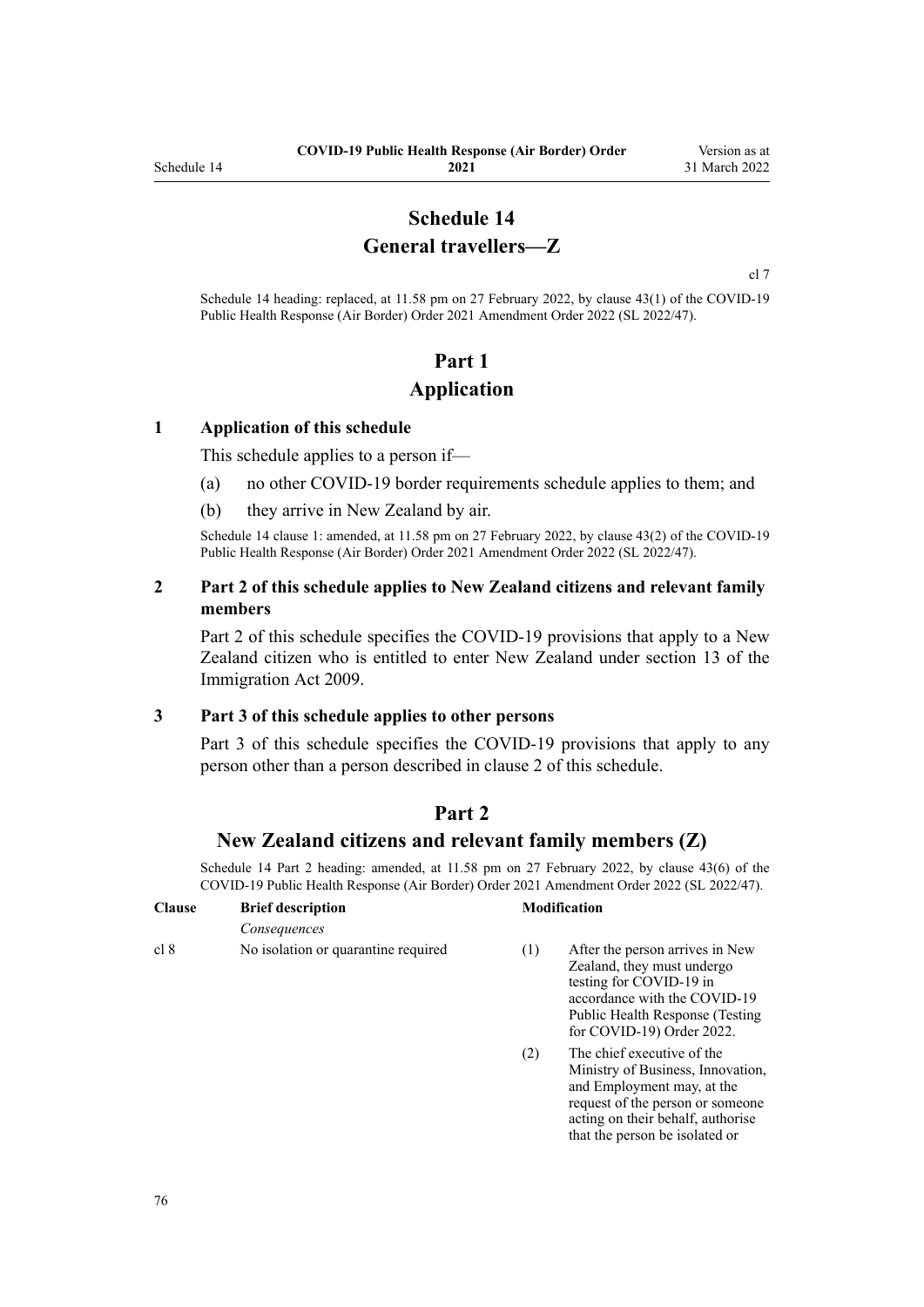| Version as at<br>31 March 2022 | <b>COVID-19 Public Health Response (Air Border) Order</b><br>2021                                          | Schedule 14                                                                                                                                         |
|--------------------------------|------------------------------------------------------------------------------------------------------------|-----------------------------------------------------------------------------------------------------------------------------------------------------|
| <b>Clause</b>                  | <b>Brief description</b>                                                                                   | Modification<br>quarantined in accordance with<br>Part 1 of the Isolation and<br>Quarantine Order, in which case<br>paragraph (1) does not apply to |
|                                |                                                                                                            | them during their period of<br>isolation or quarantine.                                                                                             |
|                                | Conditions to satisfy before arrival                                                                       |                                                                                                                                                     |
| cl <sub>12</sub>               | Must have traveller pass                                                                                   |                                                                                                                                                     |
| cl 13                          | Must be vaccinated or be excused by<br>certificate (unless under 17 years of age)                          | See clause 13(2), which allows certain<br>persons, including New Zealand citizens,<br>to arrive in New Zealand without being<br>vaccinated.         |
| cl 14                          | Must have pre-departure test for COVID-19<br>or be excused by certificate (unless under 2<br>years of age) |                                                                                                                                                     |
| cl <sub>15</sub>               | Must have negative result from pre-<br>departure test for COVID-19 (or certificate)                        |                                                                                                                                                     |
| cl <sub>16</sub>               | Must not be waiting for test results                                                                       |                                                                                                                                                     |
| $cl$ 16A                       | Must not exhibit COVID-19 symptoms (or<br>must have certificate)                                           |                                                                                                                                                     |
| cl 17                          | Must not be subject to public health<br>direction in another country                                       |                                                                                                                                                     |
| cl 18                          | Must not have prematurely ended period of<br>isolation or quarantine                                       |                                                                                                                                                     |
|                                | Conditions to satisfy before, on, or after arrival                                                         |                                                                                                                                                     |
| cl 23                          | Must make traveller declaration at certain<br>times                                                        |                                                                                                                                                     |
| cl 24                          | Must provide, at certain times, information<br>necessary to support public health response<br>to COVID-19  |                                                                                                                                                     |
| cl 28                          | Must wear face covering in certain places or<br>circumstances                                              |                                                                                                                                                     |
| cl 29                          | Must answer to authorised officers                                                                         |                                                                                                                                                     |
| cl 30                          | Must produce evidence of compliance with<br>COVID-19 provisions                                            |                                                                                                                                                     |
| cl <sub>31</sub>               | Must not provide false or misleading<br>information or evidence                                            |                                                                                                                                                     |
|                                | Conditions to satisfy on or after arrival                                                                  |                                                                                                                                                     |
| cl 35                          | Must comply with directions while<br>travelling to place of isolation or quarantine<br>or self-isolation   |                                                                                                                                                     |
| $cl$ 36                        | Must maintain physical distancing                                                                          |                                                                                                                                                     |
| $cl$ 37                        | Must wear personal protective equipment as<br>directed                                                     |                                                                                                                                                     |
|                                | <b>Breach of conditions</b>                                                                                |                                                                                                                                                     |
| $cl$ 39                        | Subpart 3 applies if person breaches<br>COVID-19 provision that applies to them                            |                                                                                                                                                     |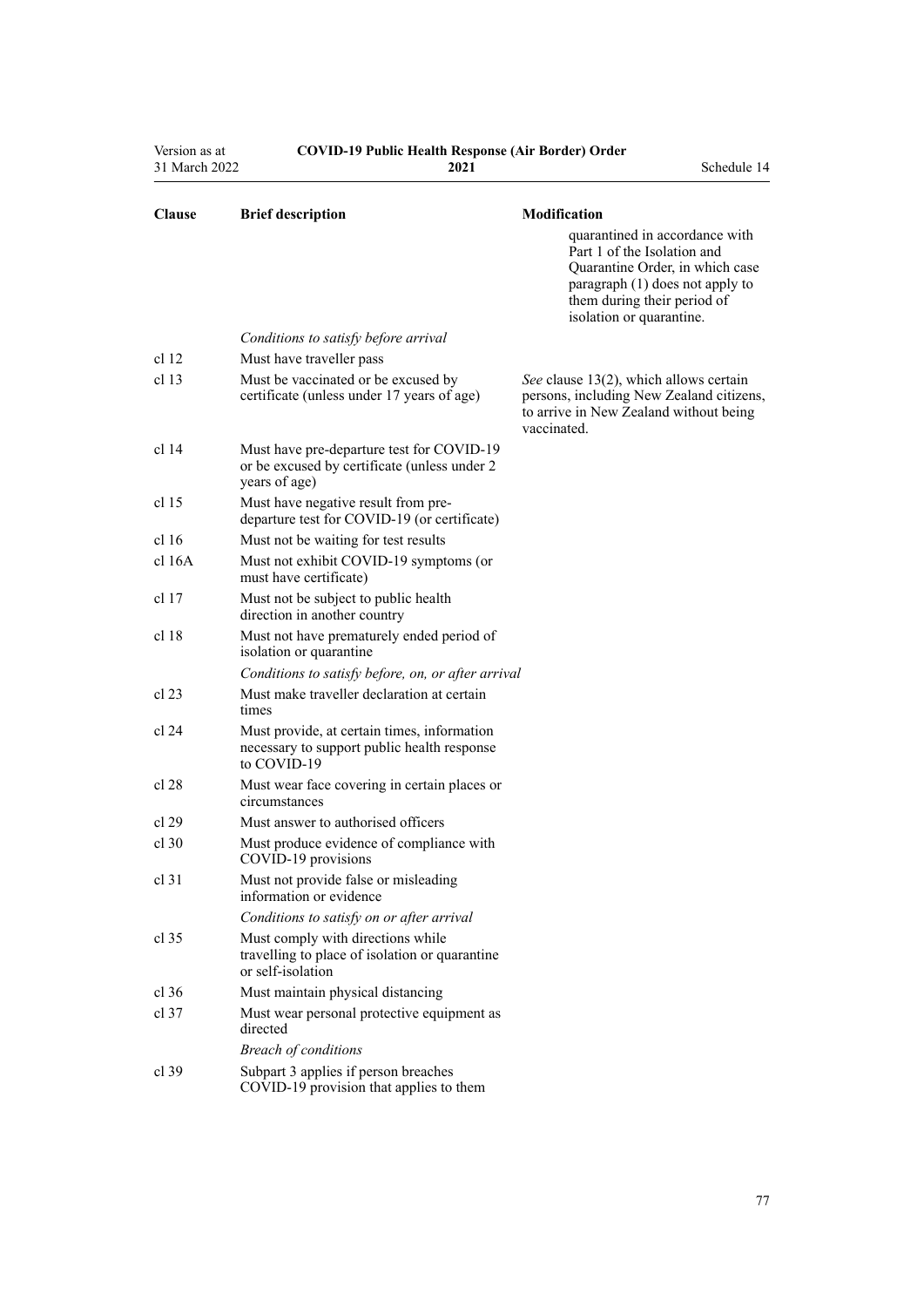Schedule 14 Part 2: amended, at 11.59 pm on 18 March 2022, by [clause 9\(1\)](http://legislation.govt.nz/pdflink.aspx?id=LMS664439) of the COVID-19 Public Health Response (Air Border) Amendment Order (No 2) 2022 (SL 2022/75).

Schedule 14 Part 2: amended, at 11.59 pm on 18 March 2022, by [clause 9\(2\)](http://legislation.govt.nz/pdflink.aspx?id=LMS664439) of the COVID-19 Public Health Response (Air Border) Amendment Order (No 2) 2022 (SL 2022/75).

Schedule 14 Part 2: amended, at 11.59 pm on 4 March 2022, by [clause 15\(2\)](http://legislation.govt.nz/pdflink.aspx?id=LMS653815) of the COVID-19 Public Health Response (Air Border) Amendment Order 2022 (SL 2022/49).

Schedule 14 Part 2: amended, at 11.59 pm on 4 March 2022, by [clause 15\(3\)](http://legislation.govt.nz/pdflink.aspx?id=LMS653815) of the COVID-19 Public Health Response (Air Border) Amendment Order 2022 (SL 2022/49).

Schedule 14 Part 2: amended, at 11.59 pm on 4 March 2022, by [clause 15\(4\)](http://legislation.govt.nz/pdflink.aspx?id=LMS653815) of the COVID-19 Public Health Response (Air Border) Amendment Order 2022 (SL 2022/49).

Schedule 14 Part 2: amended, at 11.59 pm on 4 March 2022, by [clause 15\(5\)](http://legislation.govt.nz/pdflink.aspx?id=LMS653815) of the COVID-19 Public Health Response (Air Border) Amendment Order 2022 (SL 2022/49).

Schedule 14 Part 2: amended, at 11.59 pm on 4 March 2022, by [clause 15\(6\)](http://legislation.govt.nz/pdflink.aspx?id=LMS653815) of the COVID-19 Public Health Response (Air Border) Amendment Order 2022 (SL 2022/49).

Schedule 14 Part 2: amended, at 11.58 pm on 27 February 2022, by [clause 43\(4\)](http://legislation.govt.nz/pdflink.aspx?id=LMS650909) of the COVID-19 Public Health Response (Air Border) Order 2021 Amendment Order 2022 (SL 2022/47).

Schedule 14 Part 2: amended, at 11.58 pm on 27 February 2022, by [clause 43\(5\)](http://legislation.govt.nz/pdflink.aspx?id=LMS650909) of the COVID-19 Public Health Response (Air Border) Order 2021 Amendment Order 2022 (SL 2022/47).

Schedule 14 Part 2: amended, at 11.58 pm on 27 February 2022, by [clause 43\(7\)](http://legislation.govt.nz/pdflink.aspx?id=LMS650909) of the COVID-19 Public Health Response (Air Border) Order 2021 Amendment Order 2022 (SL 2022/47).

Schedule 14 Part 2: amended, at 11.58 pm on 27 February 2022, by [clause 43\(8\)](http://legislation.govt.nz/pdflink.aspx?id=LMS650909) of the COVID-19 Public Health Response (Air Border) Order 2021 Amendment Order 2022 (SL 2022/47).

## **Part 3**

# **Persons other than New Zealand citizens and relevant family members (Z)**

Schedule 14 Part 3 heading: amended, at 11.58 pm on 27 February 2022, by [clause 43\(9\)](http://legislation.govt.nz/pdflink.aspx?id=LMS650909) of the COVID-19 Public Health Response (Air Border) Order 2021 Amendment Order 2022 (SL 2022/47).

| <b>Clause</b> | <b>Brief description</b>            |     | <b>Modification</b>                                                                                                                                                                      |
|---------------|-------------------------------------|-----|------------------------------------------------------------------------------------------------------------------------------------------------------------------------------------------|
|               | Consequences                        |     |                                                                                                                                                                                          |
| cl 8          | No isolation or quarantine required | (1) | After the person arrives in New<br>Zealand, they must undergo<br>testing for COVID-19 in<br>accordance with the COVID-19<br>Public Health Response (Testing<br>for COVID-19) Order 2022. |

(2) The chief executive of the Ministry of Business, Innovation, and Employment may, at the request of the person or someone acting on their behalf, authorise that the person be isolated or quarantined in accordance with [Part 1](http://legislation.govt.nz/pdflink.aspx?id=LMS401726) of the Isolation and Quarantine Order, in which case paragraph (1) does not apply to them during their period of isolation or quarantine.

*Conditions to satisfy before arrival*

<span id="page-77-0"></span>Schedule 14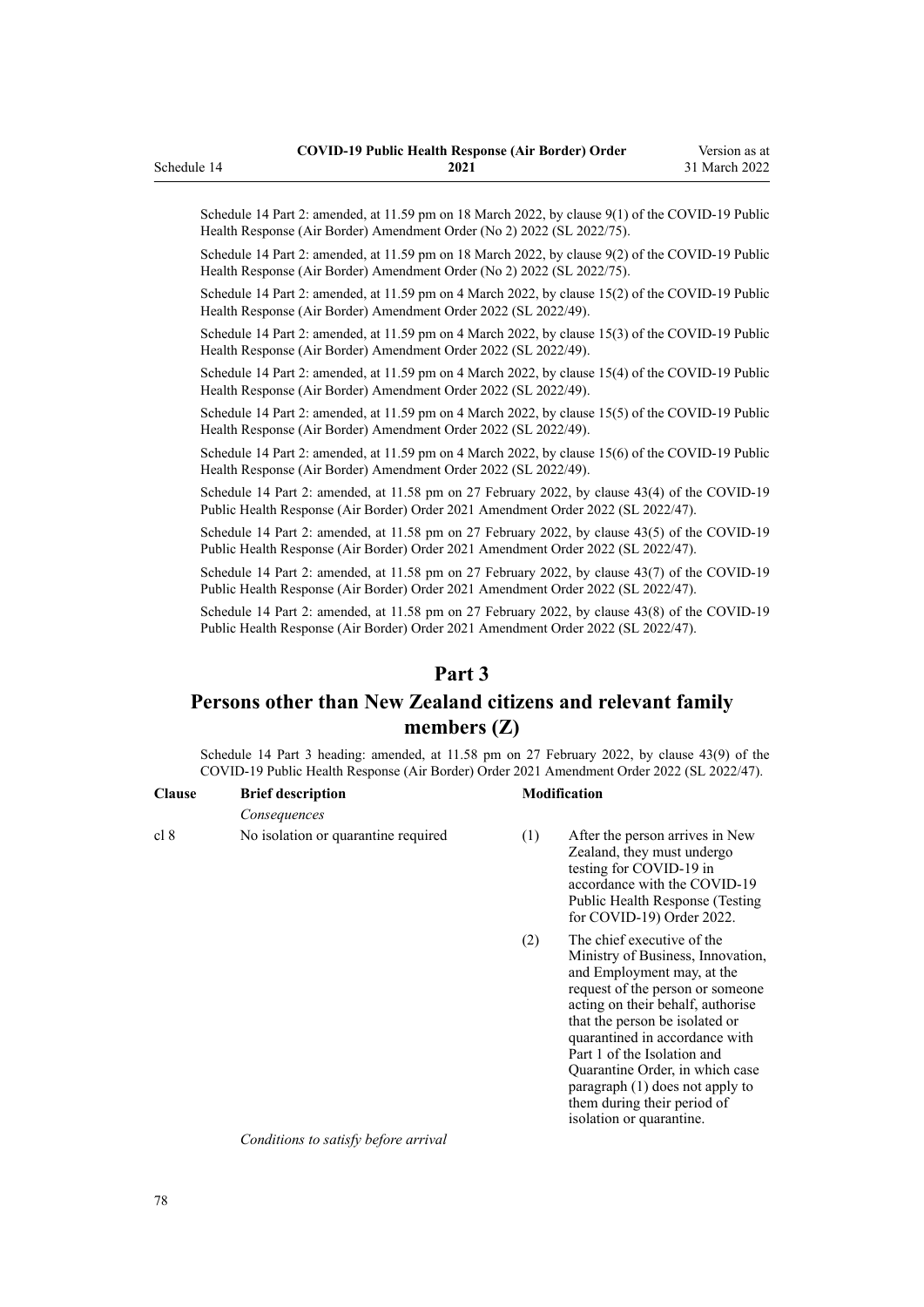| Version as at<br>31 March 2022 | <b>COVID-19 Public Health Response (Air Border) Order</b><br>2021                                          | Schedule 14                                                                                                                                                                                    |
|--------------------------------|------------------------------------------------------------------------------------------------------------|------------------------------------------------------------------------------------------------------------------------------------------------------------------------------------------------|
| <b>Clause</b>                  | <b>Brief description</b>                                                                                   | Modification                                                                                                                                                                                   |
| cl 12                          | Must have traveller pass                                                                                   |                                                                                                                                                                                                |
| cl <sub>13</sub>               | Must be vaccinated or be excused by<br>certificate (unless under 17 years of age)                          | See clause 13(2) which allows certain<br>persons, including certain refugees and<br>their family members and citizens of<br>Afghanistan, to arrive in New Zealand<br>without being vaccinated. |
| cl 14                          | Must have pre-departure test for COVID-19<br>or be excused by certificate (unless under 2<br>years of age) |                                                                                                                                                                                                |
| cl 15                          | Must have negative result from pre-<br>departure test for COVID-19 (or certificate)                        |                                                                                                                                                                                                |
| cl 16                          | Must not be waiting for test results                                                                       |                                                                                                                                                                                                |
| cl 16A                         | Must not exhibit COVID-19 symptoms (or<br>must have certificate)                                           |                                                                                                                                                                                                |
| cl 17                          | Must not be subject to public health<br>direction in another country                                       |                                                                                                                                                                                                |
| cl 18                          | Must not have prematurely ended period of<br>isolation or quarantine                                       |                                                                                                                                                                                                |
|                                | Conditions to satisfy before, on, or after arrival                                                         |                                                                                                                                                                                                |
| cl 23                          | Must make traveller declaration at certain<br>times                                                        |                                                                                                                                                                                                |
| cl 24                          | Must provide, at certain times, information<br>necessary to support public health response<br>to COVID-19  |                                                                                                                                                                                                |
| cl 28                          | Must wear face covering in certain places or<br>circumstances                                              |                                                                                                                                                                                                |
| cl 29                          | Must answer to authorised officers                                                                         |                                                                                                                                                                                                |
| $cl$ 30                        | Must produce evidence of compliance with<br>COVID-19 provisions                                            |                                                                                                                                                                                                |
| $cl$ 31                        | Must not provide false or misleading<br>information or evidence                                            |                                                                                                                                                                                                |
|                                | Conditions to satisfy on or after arrival                                                                  |                                                                                                                                                                                                |
| cl 35                          | Must comply with directions while<br>travelling to place of isolation or quarantine<br>or self-isolation   |                                                                                                                                                                                                |
| $cl$ 36                        | Must maintain physical distancing                                                                          |                                                                                                                                                                                                |
| $cl$ 37                        | Must wear personal protective equipment as<br>directed                                                     |                                                                                                                                                                                                |
|                                | <b>Breach of conditions</b>                                                                                |                                                                                                                                                                                                |
| $cl$ 39                        | Subpart 3 applies if person breaches<br>COVID-19 provision that applies to them                            |                                                                                                                                                                                                |
|                                | Schodule 14 Part 3: amended at 11.50 nm on $18$ March $2022$ by clause $9(3)$ of the COVID-19 Public       |                                                                                                                                                                                                |

Schedule 14 Part 3: amended, at 11.59 pm on 18 March 2022, by [clause 9\(3\)](http://legislation.govt.nz/pdflink.aspx?id=LMS664439) of the COVID-19 Public Health Response (Air Border) Amendment Order (No 2) 2022 (SL 2022/75).

Schedule 14 Part 3: amended, at 11.59 pm on 18 March 2022, by [clause 9\(4\)](http://legislation.govt.nz/pdflink.aspx?id=LMS664439) of the COVID-19 Public Health Response (Air Border) Amendment Order (No 2) 2022 (SL 2022/75).

Schedule 14 Part 3: amended, at 11.59 pm on 4 March 2022, by [clause 15\(8\)](http://legislation.govt.nz/pdflink.aspx?id=LMS653815) of the COVID-19 Public Health Response (Air Border) Amendment Order 2022 (SL 2022/49).

Schedule 14 Part 3: amended, at 11.59 pm on 4 March 2022, by [clause 15\(9\)](http://legislation.govt.nz/pdflink.aspx?id=LMS653815) of the COVID-19 Public Health Response (Air Border) Amendment Order 2022 (SL 2022/49).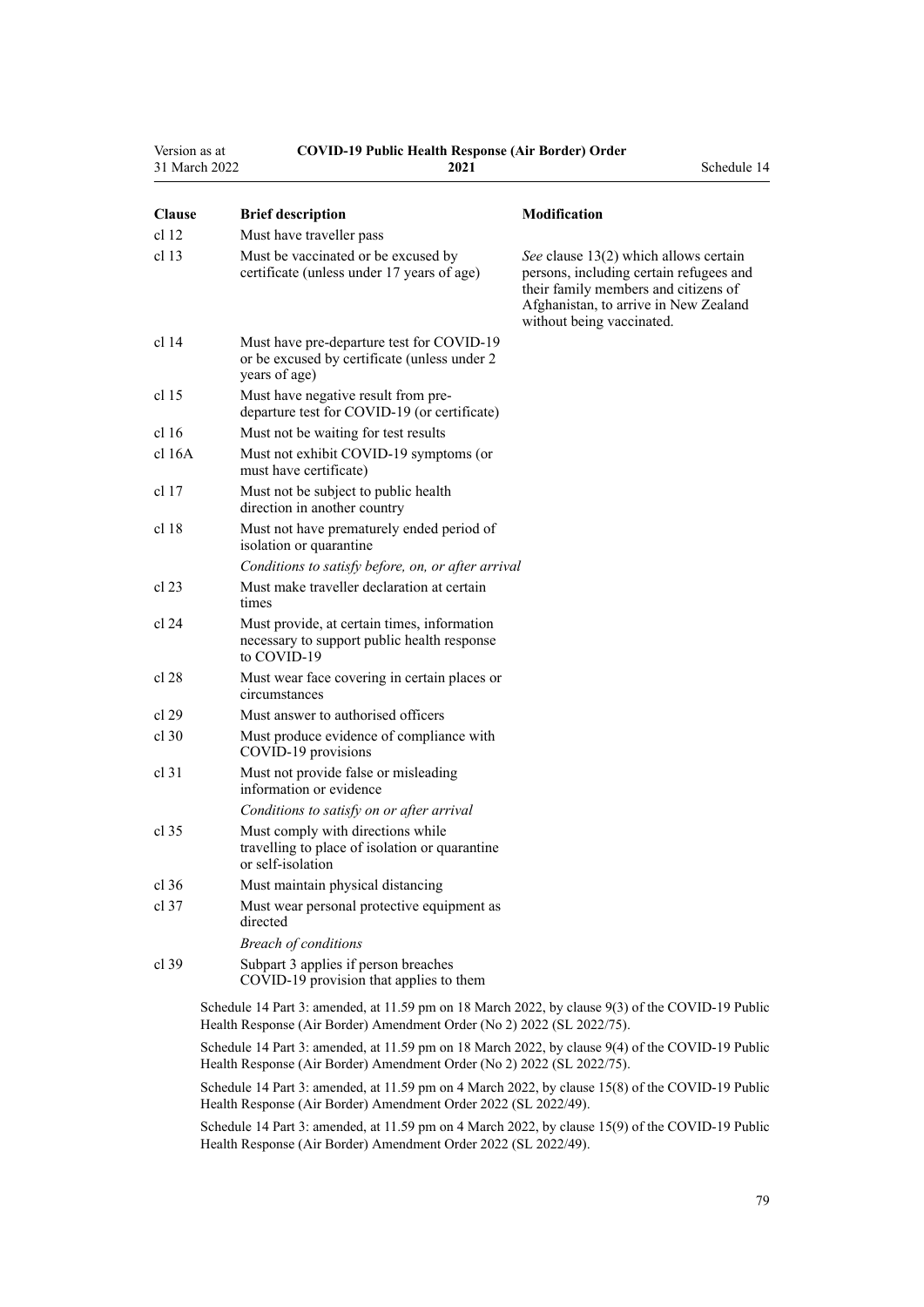Schedule 14 Part 3: amended, at 11.59 pm on 4 March 2022, by [clause 15\(10\)](http://legislation.govt.nz/pdflink.aspx?id=LMS653815) of the COVID-19 Public Health Response (Air Border) Amendment Order 2022 (SL 2022/49).

Schedule 14 Part 3: amended, at 11.59 pm on 4 March 2022, by [clause 15\(11\)](http://legislation.govt.nz/pdflink.aspx?id=LMS653815) of the COVID-19 Public Health Response (Air Border) Amendment Order 2022 (SL 2022/49).

Schedule 14 Part 3: amended, at 11.59 pm on 4 March 2022, by [clause 15\(12\)](http://legislation.govt.nz/pdflink.aspx?id=LMS653815) of the COVID-19 Pub‐ lic Health Response (Air Border) Amendment Order 2022 (SL 2022/49).

Schedule 14 Part 3: amended, at 11.59 pm on 4 March 2022, by [clause 15\(13\)](http://legislation.govt.nz/pdflink.aspx?id=LMS653815) of the COVID-19 Public Health Response (Air Border) Amendment Order 2022 (SL 2022/49).

Schedule 14 Part 3: amended, at 11.58 pm on 27 February 2022, by [clause 43\(11\)](http://legislation.govt.nz/pdflink.aspx?id=LMS650909) of the COVID-19 Public Health Response (Air Border) Order 2021 Amendment Order 2022 (SL 2022/47).

Schedule 14 Part 3: amended, at 11.58 pm on 27 February 2022, by [clause 43\(12\)](http://legislation.govt.nz/pdflink.aspx?id=LMS650909) of the COVID-19 Public Health Response (Air Border) Order 2021 Amendment Order 2022 (SL 2022/47).

Schedule 14 Part 3: amended, at 11.58 pm on 27 February 2022, by [clause 43\(13\)](http://legislation.govt.nz/pdflink.aspx?id=LMS650909) of the COVID-19 Public Health Response (Air Border) Order 2021 Amendment Order 2022 (SL 2022/47).

Schedule 14 Part 3: amended, at 11.58 pm on 27 February 2022, by [clause 43\(14\)](http://legislation.govt.nz/pdflink.aspx?id=LMS650909) of the COVID-19 Public Health Response (Air Border) Order 2021 Amendment Order 2022 (SL 2022/47).

Schedule 14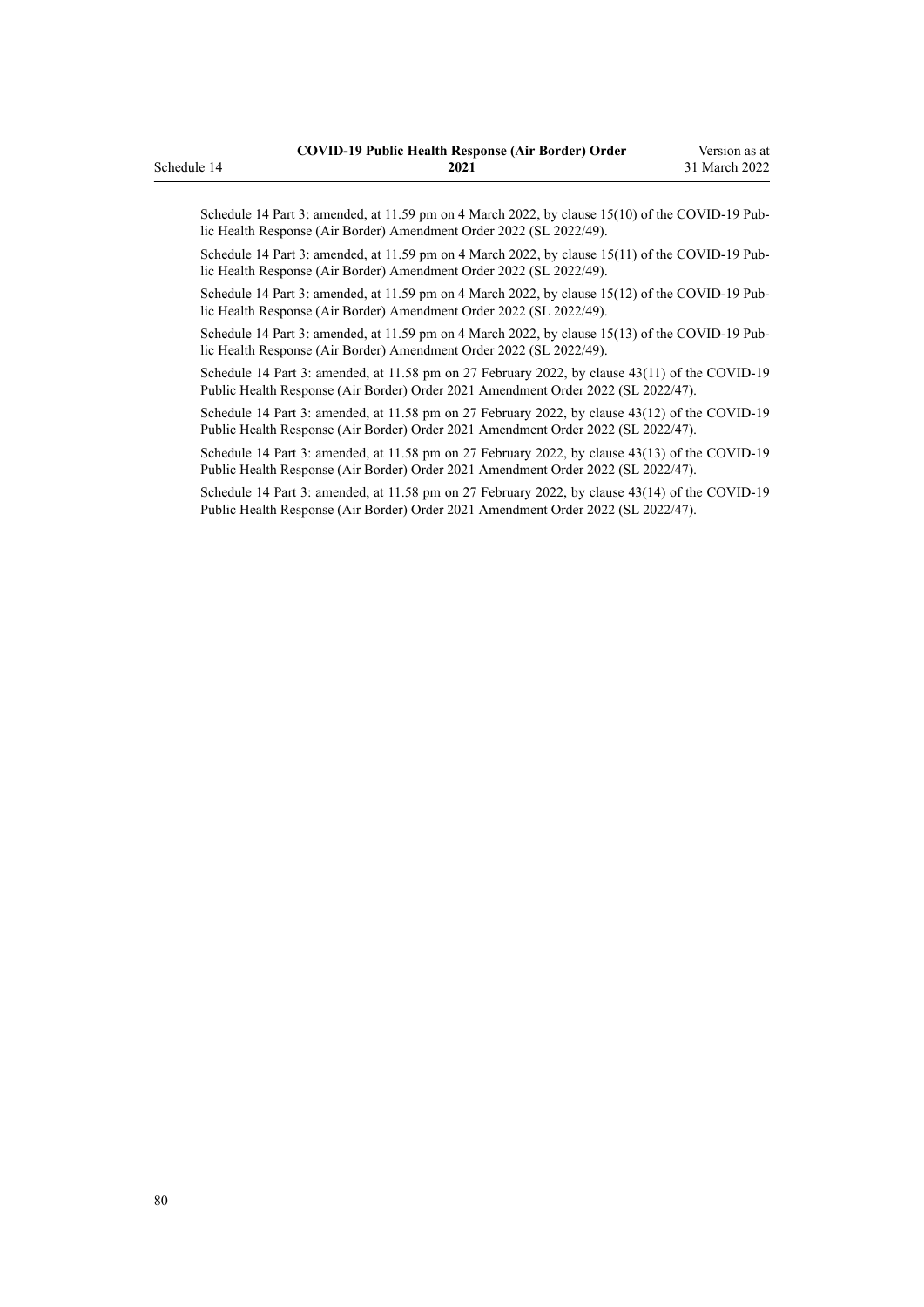# **Schedule 15 Key safety standards**

[cls 22,](#page-16-0) [38](#page-23-0)

#### **Contents**

|--|

|   | Interpretation                                            |     |
|---|-----------------------------------------------------------|-----|
| 2 | Must maintain physical distancing                         | 81. |
|   | Must wear personal protective equipment                   | 82  |
| 4 | Must remain airside in lay-over country unless staying in | 82  |
|   | accommodation                                             |     |
| 5 | Must limit activities and contacts in lay-over country    |     |

### **1 Interpretation**

In this schedule,—

**associate**,—

- (a) of an aircrew member, means another aircrew member:
- (b) of a relevant worker who is a medical attendant, means another person who—
	- (i) is working with the relevant worker as a medical attendant; or
	- (ii) is working to support the relevant worker and the medical trans‐ fer:
- (c) of a relevant worker who is a Police escort, means another person who is a constable (as defined in [section 4](http://legislation.govt.nz/pdflink.aspx?id=DLM1102132) of the Policing Act 2008) or is work‐ ing to support the New Zealand Police

#### **lay-over country**,—

- (a) in relation to a relevant worker or a New Zealand-based aircrew mem‐ ber, means any country outside New Zealand:
- (b) in relation to an overseas-based aircrew member, means New Zealand.

Schedule 15 clause 1 **lay-over country** paragraph (b): amended, at 11.58 pm on 16 January 2022, by [clause 24](http://legislation.govt.nz/pdflink.aspx?id=LMS629308) of the COVID-19 Public Health Response (Air Border and Isolation and Quarantine) Amendment Order 2022 (SL 2022/2).

### **2 Must maintain physical distancing**

A person must maintain physical distancing from all other persons (to the greatest extent practicable) other than—

- (a) anyone on an aircraft on which the person is travelling; and
- (b) the person's associates; and
- (c) other persons during the course of the person's work; and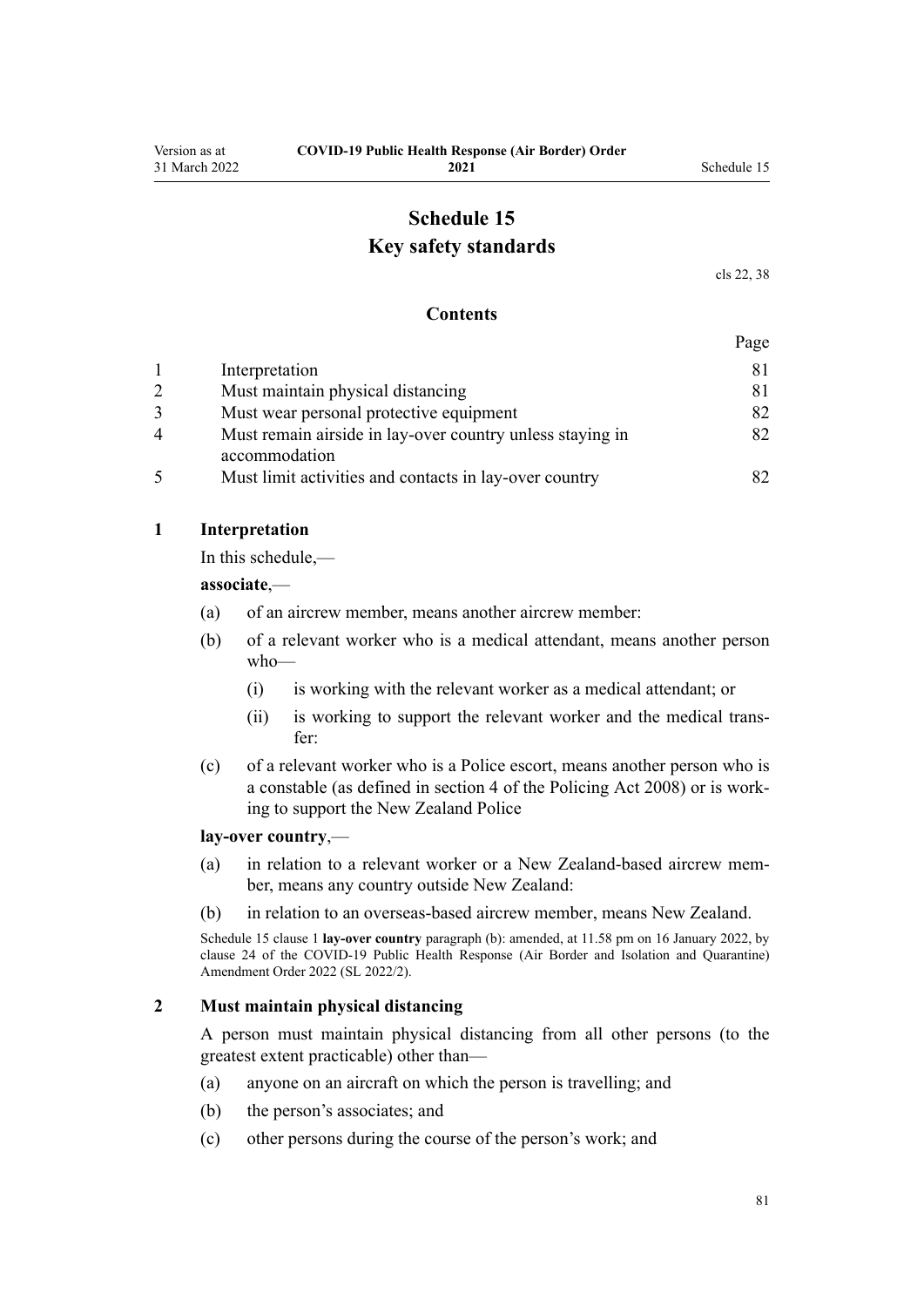(d) vaccinated people they know personally.

### **3 Must wear personal protective equipment**

<span id="page-81-0"></span>Schedule 15

- (1) A person must wear personal protective equipment at all times (to the greatest extent reasonably practicable), unless an exception applies to them under this clause.
- (2) An exception applies to a person while they are in any of the following places at any accommodation where they are staying:
	- (a) the person's allocated room:
	- (b) the allocated rooms of the person's associates:
	- (c) a dedicated relaxation area.
- (3) An exception applies to an aircrew member while they are in any of the follow‐ ing places:
	- (a) the cockpit of an aircraft:
	- (b) a place on an aircraft that is set aside for operating crew to rest, or take breaks, away from passengers:
	- (c) an aircraft on which the only other persons are—
		- (i) the pilot or co-pilot of the aircraft; and
		- (ii) the person's associates.
- (4) In this clause, **dedicated relaxation area** means any place—
	- (a) while it is set aside for the exclusive use of the person and their associates; but
	- (b) that is not a restaurant, cafe, bar, or shared exercise facility (such as a swimming pool or gym).

### **4 Must remain airside in lay-over country unless staying in accommodation**

- (1) A person who arrives in a lay-over country by air must, until they depart from that country, remain on the airside of—
	- (a) the airport at which they arrive in that country; and
	- (b) any other airport through which they transit in that country.
- (2) However, this clause does not apply if, before departing from that country, the person is staying in any accommodation that is not on the airside of an airport.

### **5 Must limit activities and contacts in lay-over country**

- (1) A person must not, while in a lay-over country, do any of the following unless they are alone or with other persons who are associates or vaccinated people they know personally (and no other persons):
	- (a) exercise, socialise, or dine outdoors:
	- (b) socialise or dine indoors at a place that—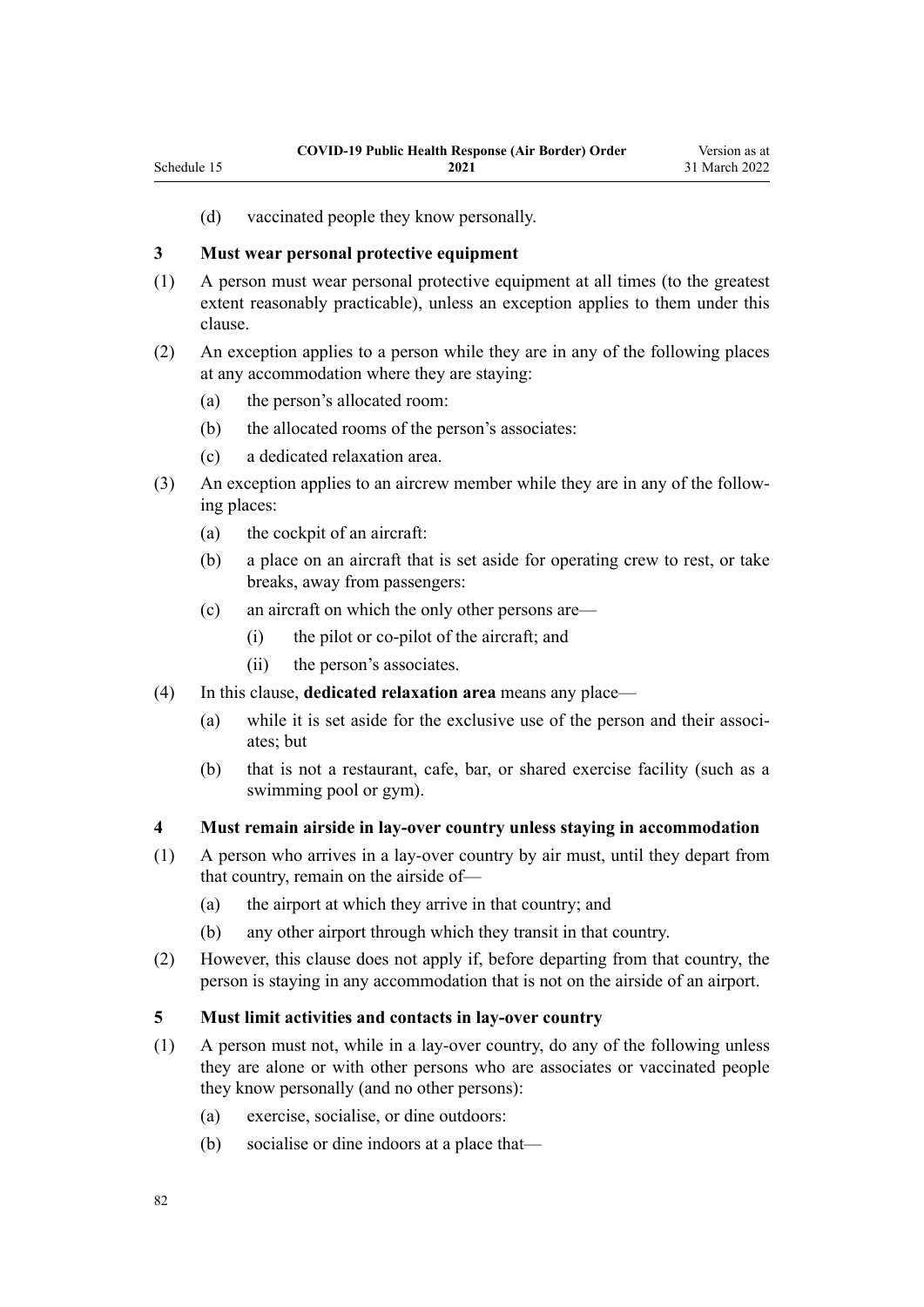- 
- (i) requires evidence that visitors are vaccinated; or
- (ii) accommodates no more than 50 visitors:
- (c) shop at retail stores, including to collect food:
- (d) travel to or from places using private transportation.
- (2) A person must not exercise indoors at a place, including with their associates, unless the place requires evidence that visitors are vaccinated.
- (3) A person must not exercise indoors with anyone other than their associates.
- (4) A person must not, while at any accommodation where they are staying in a lay-over country, permit any other person to enter their allocated room except—
	- (a) their associates; and
	- (b) a person entering for medical, emergency, or law enforcement purposes.

Dated at Wellington this 21st day of December 2021.

Hon Chris Hipkins, Minister for COVID-19 Response.

Issued under the authority of the [Legislation Act 2019](http://legislation.govt.nz/pdflink.aspx?id=DLM7298104). Date of notification in *Gazette*: 21 December 2021.